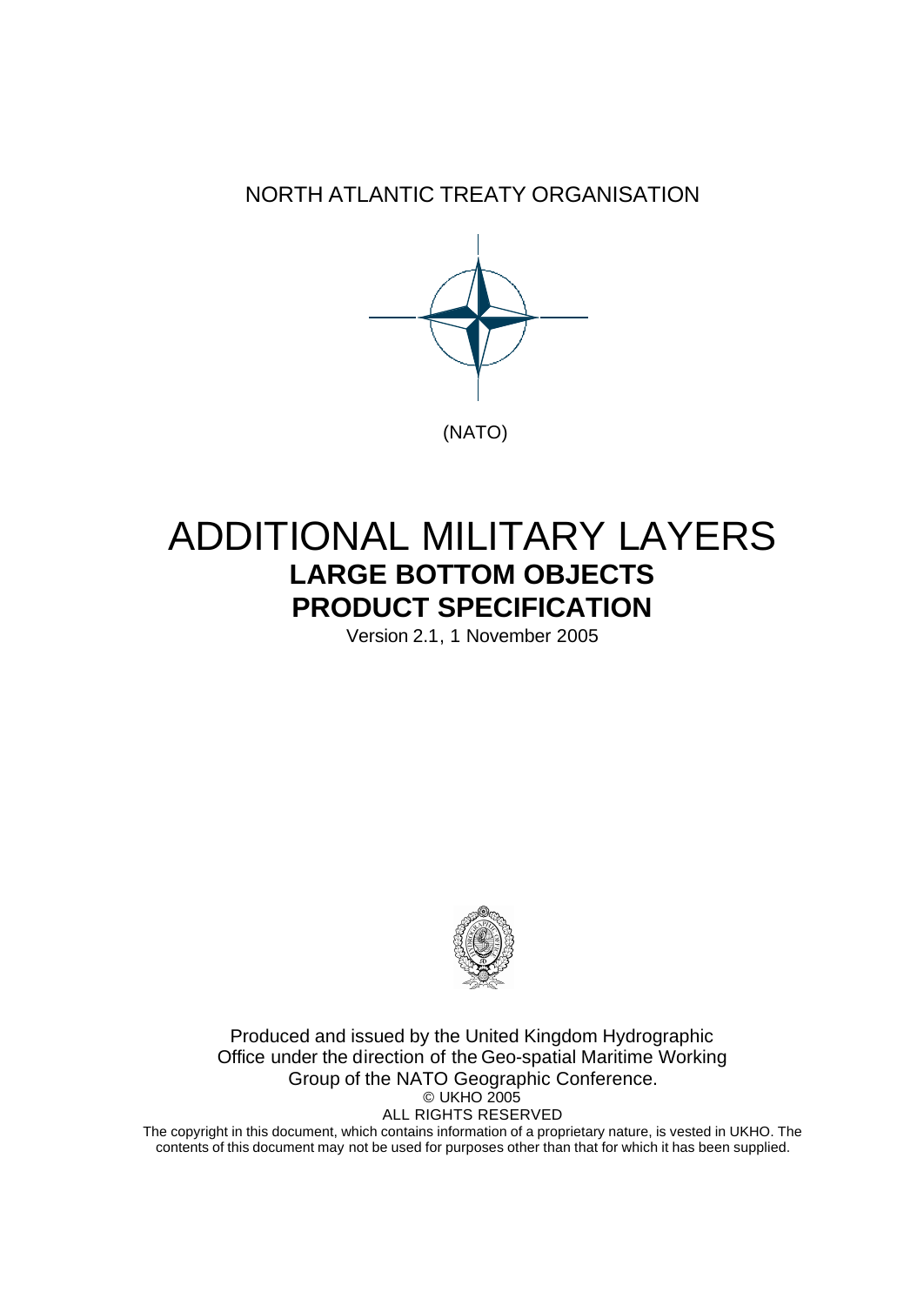### **Document Control**

#### **ISSUE**

| <b>Date</b> | <b>Author</b>   | Issue | <b>Summary of Changes</b>                                                                             |
|-------------|-----------------|-------|-------------------------------------------------------------------------------------------------------|
| 1/11/01     | AML             | 1.0   | No prior version                                                                                      |
| 31/07/04    | <b>B</b> Parish | 2.0   | Includes amendments to AML<br><b>LBO</b> Product Specification<br>approved by AHHWG-9 $&$<br>AHHWG-10 |
| 1/11/05     | <b>B</b> Parish | 2.1   | Amended in response to industry<br>review & GMWG-3 approval                                           |
|             |                 |       |                                                                                                       |

#### **APPROVALS**

| <b>Approver and Title</b>                      | <b>Signature</b> | Date     |
|------------------------------------------------|------------------|----------|
| Chairman Geo-spatial Maritime Working<br>Group |                  | 21/10/05 |

#### **VERSION CONTROL**

| <b>Version</b> | <b>Review Date Reviewed By</b> |
|----------------|--------------------------------|
|                |                                |
|                |                                |
|                |                                |

#### **FILE DETAILS**

| <b>Component</b>                | <b>Name &amp; Location</b>                        | <b>Tool</b> |
|---------------------------------|---------------------------------------------------|-------------|
| Document text                   | J:\AML\Specification\Specifications\ LBO \ LBO PS | MS Word     |
| Correspondence<br>and hard copy | HA/351/002/015                                    | N/A         |
|                                 |                                                   |             |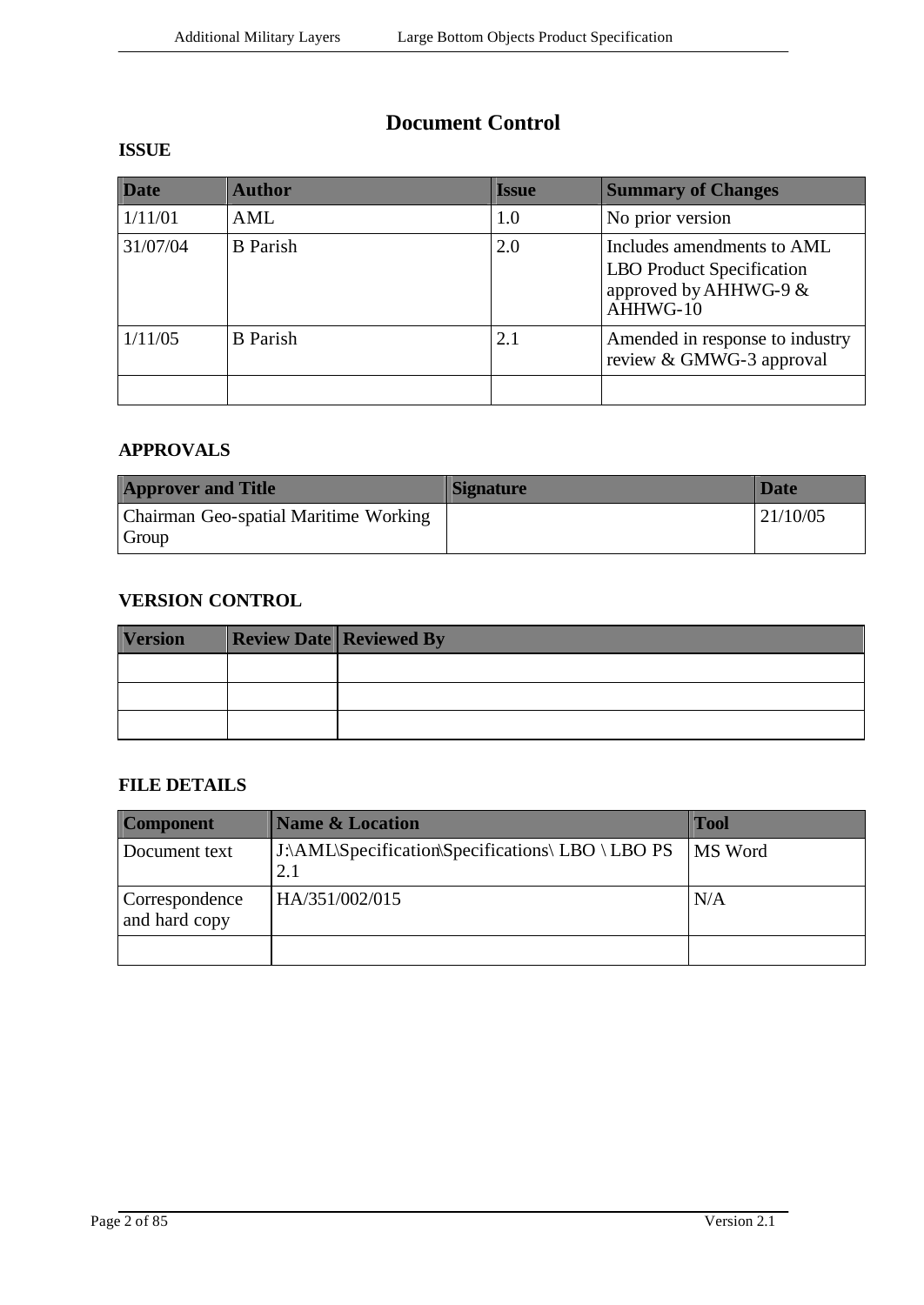## **Contents**

| 1              |               |  |  |
|----------------|---------------|--|--|
|                | 1.1           |  |  |
|                | 1.2           |  |  |
|                | 1.2.1         |  |  |
|                | 1.2.2         |  |  |
|                | 1.2.3         |  |  |
|                | 1.2.4         |  |  |
|                | 1.3           |  |  |
|                | 1.4           |  |  |
|                | 1.4.1         |  |  |
|                | 1.4.2         |  |  |
|                | 1.4.3         |  |  |
|                | $1.5 -$       |  |  |
|                | $1.6^{\circ}$ |  |  |
|                | 1.6.1         |  |  |
|                | 1.6.2         |  |  |
|                | 1.6.3         |  |  |
|                | 1.7           |  |  |
|                | 1.8           |  |  |
|                | 1.9           |  |  |
|                | 1.9.1         |  |  |
|                | 1.9.2         |  |  |
|                | 1.9.3         |  |  |
|                | 1.9.4         |  |  |
|                | 1.9.5         |  |  |
|                | 1.9.6         |  |  |
| $\mathfrak{D}$ |               |  |  |
|                | 2.1           |  |  |
|                | 2.2.          |  |  |
|                | 2.3           |  |  |
|                | 2.3.1         |  |  |
|                | 2.3.2         |  |  |
|                | 2.4           |  |  |
|                | $2.5^{\circ}$ |  |  |
|                | 2.5.1         |  |  |
|                | 2.5.2         |  |  |
|                | 2.5.3         |  |  |
|                | 2.5.4         |  |  |
|                | 2.5.5         |  |  |
|                | 2.6           |  |  |
|                | 2.7           |  |  |
|                | 2.7.1         |  |  |
|                | 2.7.2         |  |  |
| 3              |               |  |  |
|                | 3.1           |  |  |
|                | 3.1.1         |  |  |
|                | 3.1.2         |  |  |
|                | 3.2           |  |  |
|                | 3.2.1         |  |  |
|                | 3.3           |  |  |
|                | 3.4           |  |  |
|                | 3.5           |  |  |
|                | 3.5.1         |  |  |
|                | 3.5.2         |  |  |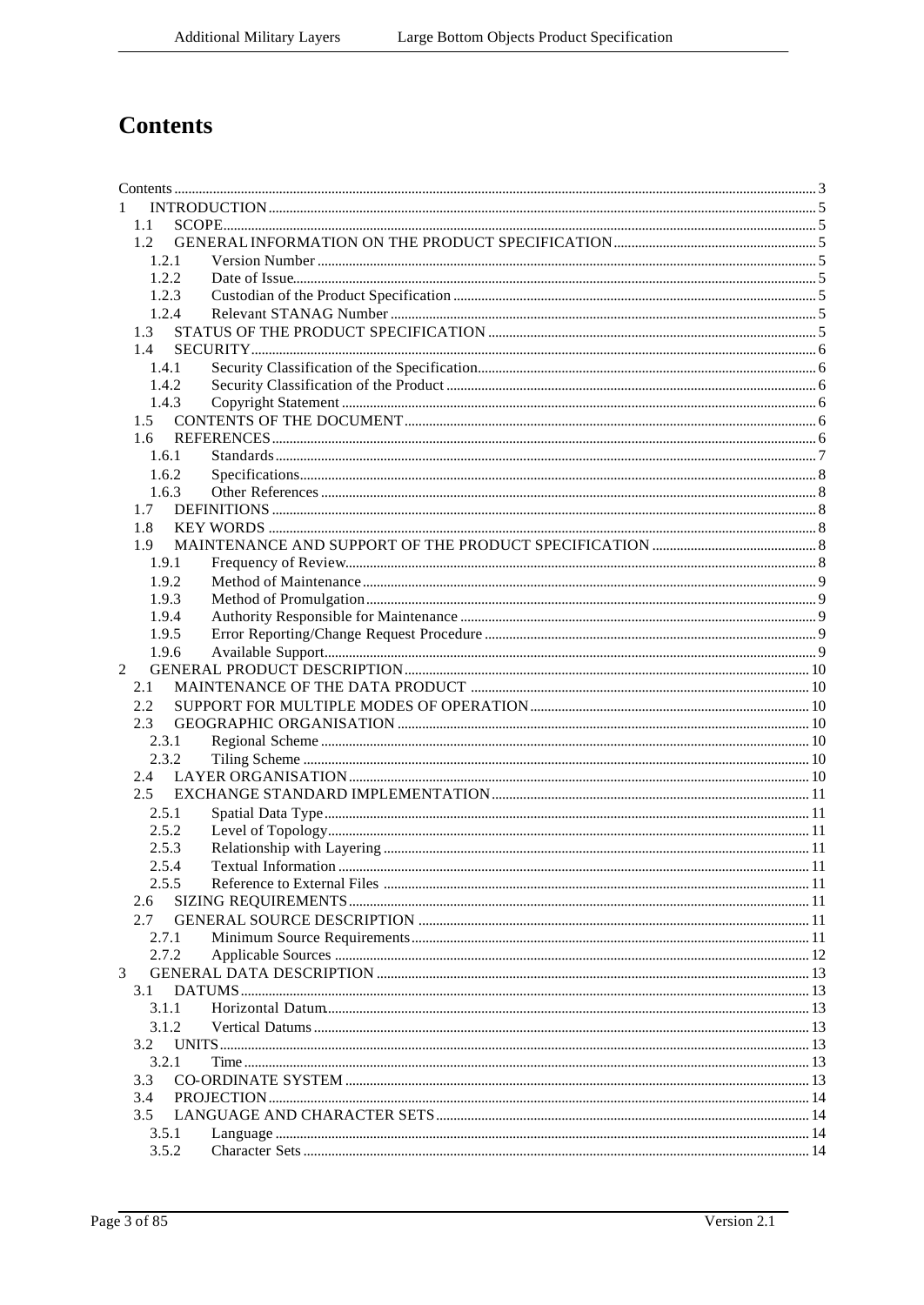|                | 3.6.1 |       |  |
|----------------|-------|-------|--|
|                | 3.6.2 |       |  |
|                | 3.6.3 |       |  |
|                | 3.6.4 |       |  |
|                | 3.6.5 |       |  |
| $\overline{4}$ |       |       |  |
| 5.             |       |       |  |
|                | 5.1   |       |  |
|                | 5.2   |       |  |
|                | 5.3   |       |  |
|                | 5.4   |       |  |
|                | 5.5   |       |  |
|                | 5.5.1 |       |  |
|                | 5.5.2 |       |  |
|                | 5.5.3 |       |  |
| 6              |       |       |  |
|                | 6.1   |       |  |
|                | 6.2   |       |  |
| $\tau$         |       |       |  |
|                | 7.1   |       |  |
| 8              |       |       |  |
|                | 8.1   |       |  |
|                |       | 8.1.1 |  |
|                |       | 8.1.2 |  |
|                | 8.2   |       |  |
|                | 8.3   |       |  |
|                | 8.4   |       |  |
|                | 8.5   |       |  |
|                | 8.6   |       |  |
|                | 8.7   |       |  |
|                | 8.8   |       |  |
|                | 8.9   |       |  |
| 9              |       |       |  |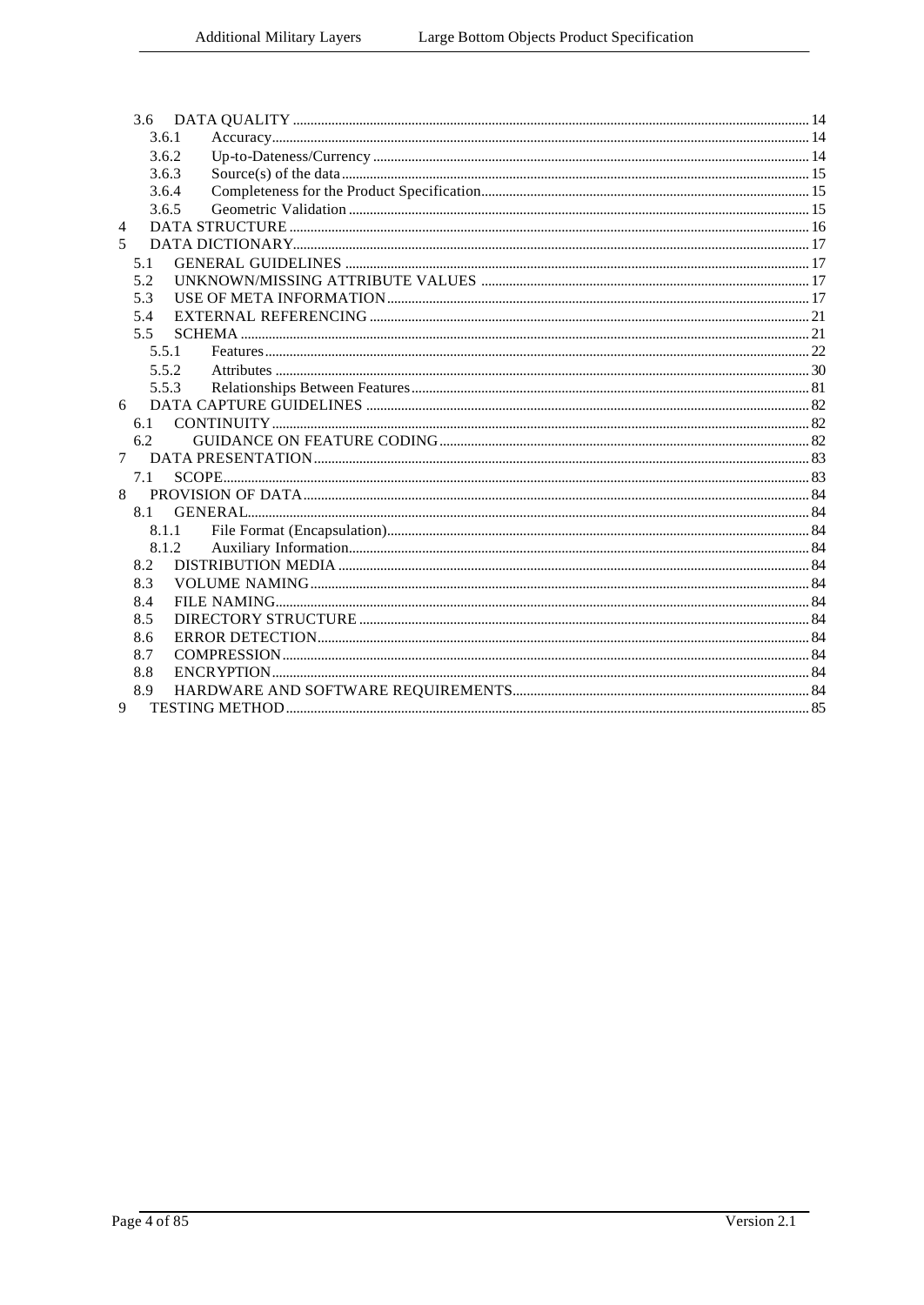## **1 INTRODUCTION**

#### **1.1 SCOPE**

The main body of this Product Specification describes the content and defines the data dictionary of the AML Large Bottom Objects (LBO) product, independent of any exchange standard data format. The schema and data format imposed by the chosen exchange standard implementation are defined in separate annexes (where provided).

It has been prepared in accordance with NATO STANAG 7170, Additional Military Layers and the draft NATO STANAG 4564, Performance Standards for Warship Electronic Chart Display and Information System (WECDIS) Data Products. It is based on the proposed Common Product Specification Framework (CPSF) which is contained as Annex B to the draft STANAG 4564.

The LBO Product Specification is designed to facilitate the encoding of the AML component of the same name. The purpose of this product is to depict all known large bottom objects with at least one dimension greater than five metres.

#### **AML LARGE BOTTOM OBJECTS MUST NOT BE USED IN ISOLATION FOR NAVIGATIONAL PURPOSES**

#### **1.2 GENERAL INFORMATION ON THE PRODUCT SPECIFICATION**

#### **1.2.1 Version Number**

2.1

#### **1.2.2 Date of Issue**

1 November 2005

#### **1.2.3 Custodian of the Product Specification**

The Custodian of this specification is the United Kingdom Hydrographic Office: United Kingdom Hydrographic Office Admiralty Way Taunton Somerset TA1 2DN Telephone: +44(0) 1823 337900 Fax:  $+44(0)$  1823 284077 E-mail:aml@ukho.gov.uk

#### **1.2.4 Relevant STANAG Number**

NATO STANAG No.7170 Additional Military Layers (AML).

#### **1.3 STATUS OF THE PRODUCT SPECIFICATION**

This product specification has been endorsed by the Geo-spatial Maritime Working Group of the NATO Geographic Conference and is subject to the change control procedures implemented by that group.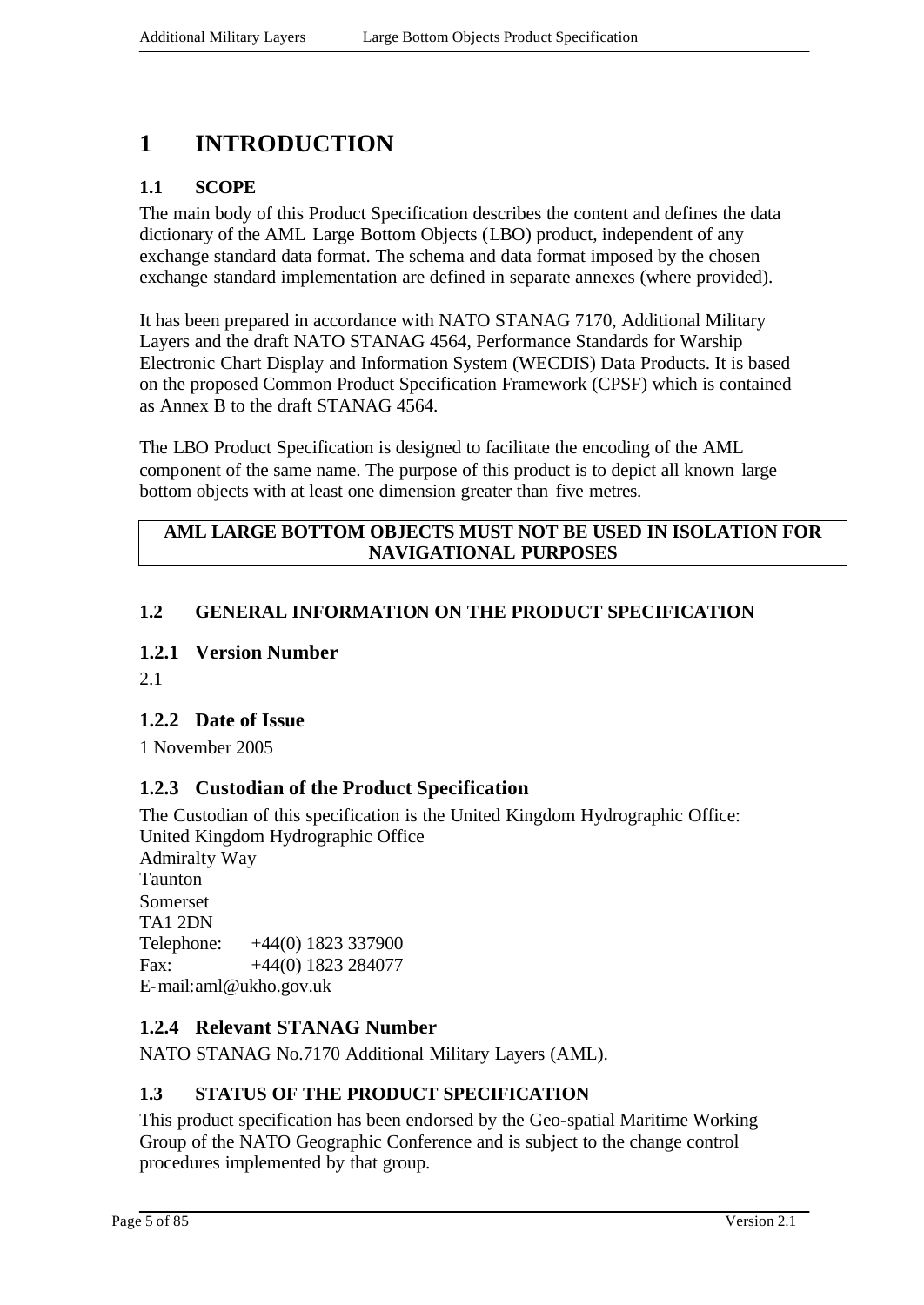#### **1.4 SECURITY**

#### **1.4.1 Security Classification of the Specification**

The Product Specification is UNCLASSIFIED.

#### **1.4.2 Security Classification of the Product**

AML LBO can be issued at various security classification levels according to content. AML LBO products of differing security levels (specified at the dataset level by the 'Protective Marking' and 'Caveat' details) are physically partitioned.

The table at section 5.3 contains details of how AML LBO security classification information must be described in this product.

#### **1.4.3 Copyright Statement**

Producers of AML datasets must ensure that:

- the Intellectual Property Rights of those owning the information that has been used for production of the AML product is not compromised.
- sufficient mechanisms are put in place to ensure that material is not copied either in whole or part, except as specifically required within the host system, without prior agreement of the data producer and any other copyright holders

Copyright statements should be shown at the following locations:

- on the product label
- on the product packaging
- within the product

#### **1.5 CONTENTS OF THE DOCUMENT**

The AML LBO Product Specification defines the real-world features, attributes and metadata required for the production and use of the product. It is laid out as described in the table of contents.

Also included, as annexes to the product specification, are details of the implementation using the relevant exchange standard(s).

Each annex (if included) is identified as follows:

- AML LBO S-57 Implementation (ANNEX A)
- AML LBO DIGEST-C Implementation (ANNEX B)

A cross-reference in the text will be included for instances when there are relevant details in one or more of the implementation annexes.

#### **1.6 REFERENCES**

The following standards and specifications affect the content of this Product Specification.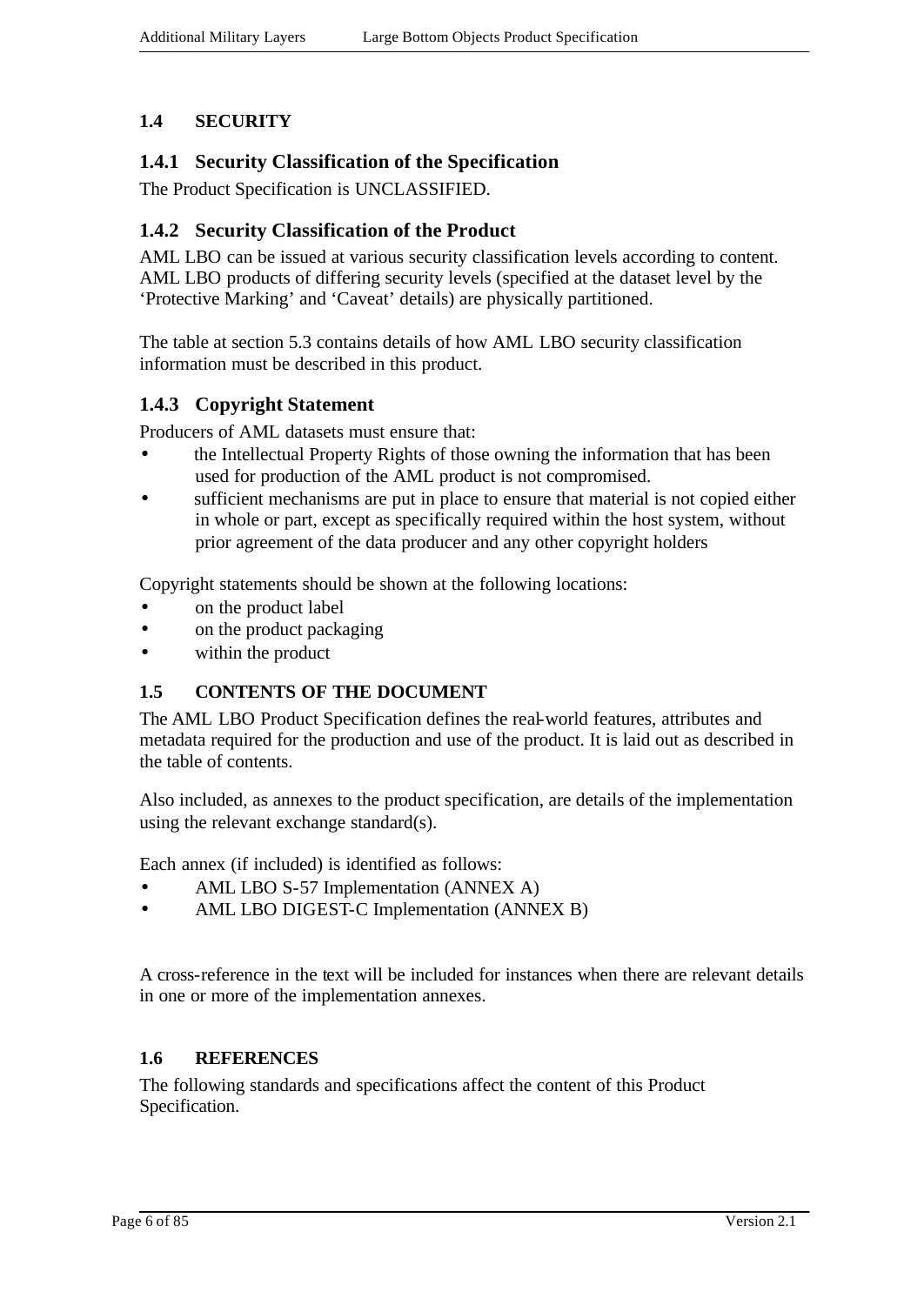| 1.6.1 Standards<br>NATO STANAG 1059 |                                                                                                                                                                                                                                                                                                                                                                                         |
|-------------------------------------|-----------------------------------------------------------------------------------------------------------------------------------------------------------------------------------------------------------------------------------------------------------------------------------------------------------------------------------------------------------------------------------------|
| (Edition 6)                         | Distinguishing Letters for Geographical Entities for use in<br>NATO.                                                                                                                                                                                                                                                                                                                    |
| NATO STANAG 2211                    | Geodetic Datums, Ellipsoids, Grids & Grid References                                                                                                                                                                                                                                                                                                                                    |
| NATO STANAG 7170                    | Additional Military Layers.                                                                                                                                                                                                                                                                                                                                                             |
| NATO STANAG 4564                    | Standard for Warship Electronic Chart Display and<br>Information System (WECDIS), Edition 1, Annex B, Data<br>Products.                                                                                                                                                                                                                                                                 |
| NATO STANAG 7074                    | Digital Geographic Information Exchange Standard<br>(DIGEST), Edition 2.1, September 2000.<br>Part 1: General Description<br>Part 2: Theoretical Model, Exchange Structure and<br>Encapsulation Specifications, Annex C – Vector Relational<br>Format (VRF) Encapsulation Specification.<br>Part 3: Codes, Parameters and Tags<br>Part 4: Feature and Attribute Coding Catalogue (FACC) |
| NATO STANAG 3715                    | Specification for filing and charting of Non-Sub Contacts<br>(NSC) information                                                                                                                                                                                                                                                                                                          |
| $S-57$                              | IHO Transfer Standard for Digital Hydrographic Data,<br>Edition 3.1, November 2000<br>Appendix A:<br>Chapter 1, Object Classes<br>Annex A - IHO Codes for Producing Agencies<br>Chapter 2, Attributes<br>Annex B - Attributes/Object Classes Cross Reference                                                                                                                            |
| $S-52$                              | Specifications for Chart Content and Display Aspects of<br><b>ECDIS</b><br>5th Edition, dated December 1996 (amended March 1999)<br>Appendix 1<br>Guidance on Updating the Electronic Navigational Chart                                                                                                                                                                                |
| <b>ISO 8859</b>                     | Information processing - 8-bit single-byte coded graphic<br>character sets<br>Part 1: Latin alphabet No.1                                                                                                                                                                                                                                                                               |
| <b>ISO 9660</b>                     | Information Processing - Volume and File Structure of CD-<br>ROM for Information Interchange.                                                                                                                                                                                                                                                                                           |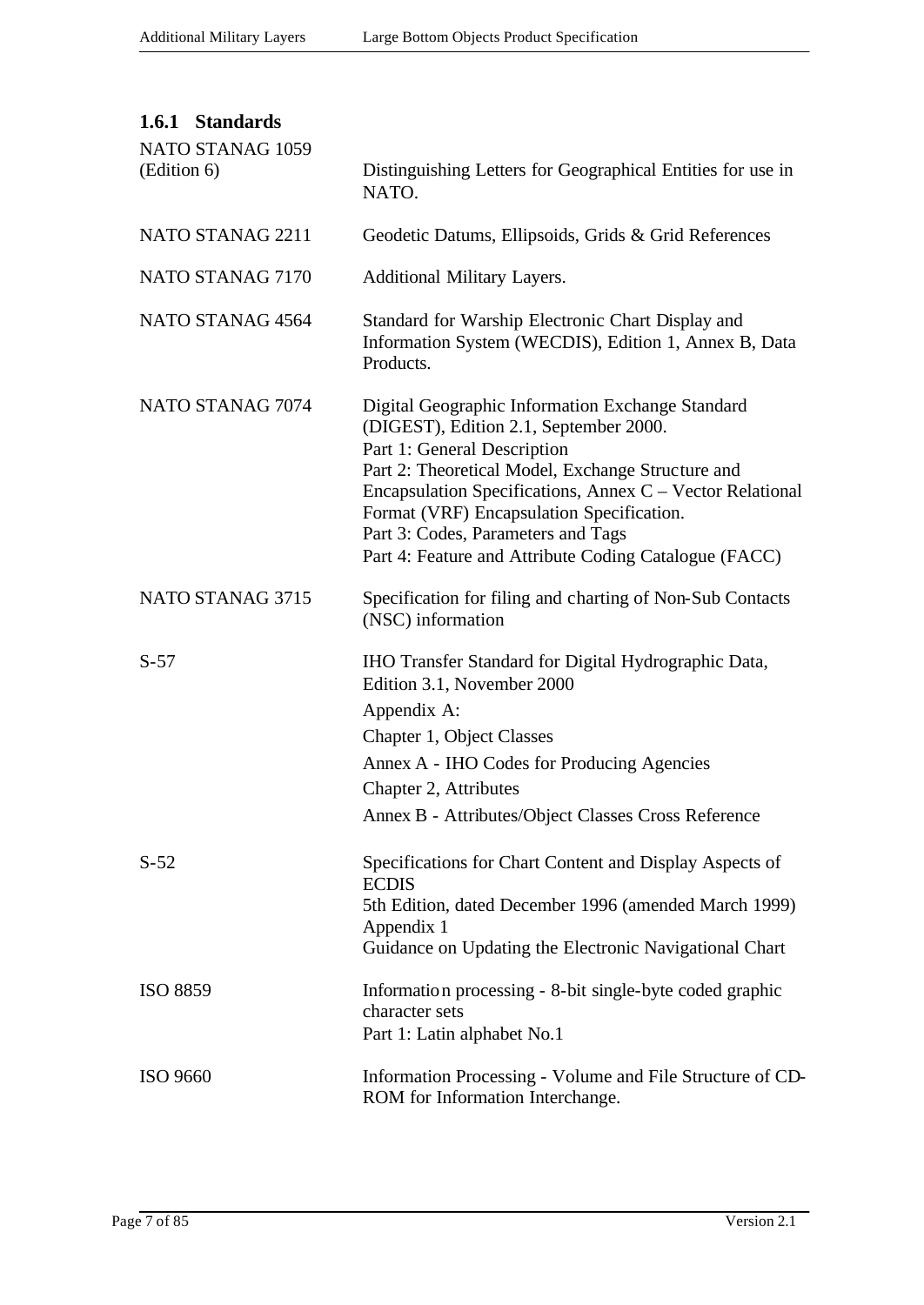| ANSI/IEEE 802.3                        | <b>IEEE Standards for Local Area Networks, Carrier Sense</b><br>Multiple Access with Collision Detection (CSMA/CD)<br>Access Method and Physical Layer Specifications |  |  |  |
|----------------------------------------|-----------------------------------------------------------------------------------------------------------------------------------------------------------------------|--|--|--|
| <b>ISO/IEC 8211,</b>                   | Information processing - Specification for a data descriptive<br>file for information interchange                                                                     |  |  |  |
| <b>ISO/IEC 10646</b>                   | Information technology - Universal Multiple-Octet Coded<br>Character Set (UCS)<br>Part 1: Architecture and Basic Multilingual Plane                                   |  |  |  |
| 1.6.2 Specifications                   |                                                                                                                                                                       |  |  |  |
| MIL-PRF-0089049                        | General Performance Specification, Vector Product<br>Format (VPF) Products, dated 24 November 1998                                                                    |  |  |  |
| <b>MIL-STD-2407</b>                    | Interface Standard for Vector Product Format, dated<br>28 June 1996                                                                                                   |  |  |  |
| The Open GIS Abstract<br>Specification | Open GIS Consortium. Topic 9: Quality Version 4<br>1999                                                                                                               |  |  |  |
| $S-57$                                 | Edition 3.1 Appendix B.1: ENC Product<br>Specification                                                                                                                |  |  |  |
| <b>1.6.3 Other References</b>          |                                                                                                                                                                       |  |  |  |
| AML                                    | Feature and Attribute Catalogue                                                                                                                                       |  |  |  |

#### **1.7 DEFINITIONS**

| AML | AML is a unified range of digital geospatial data products designed |
|-----|---------------------------------------------------------------------|
|     | to satisfy the totality of NATO non-navigational maritime defence   |
|     | requirements.                                                       |

#### **1.8 KEY WORDS**

AML Additional Military Layers LBO Large Bottom Objects Product Specification

#### **1.9 MAINTENANCE AND SUPPORT OF THE PRODUCT SPECIFICATION**

Specific processes and mechanisms that are established for the maintenance of AML Product Specifications are described in the sections 1.9.1 to 1.9.6 below.

#### **1.9.1 Frequency of Review**

The AML LBO Product specification (version 2.0) will be frozen for a period of 2 years following endorsement.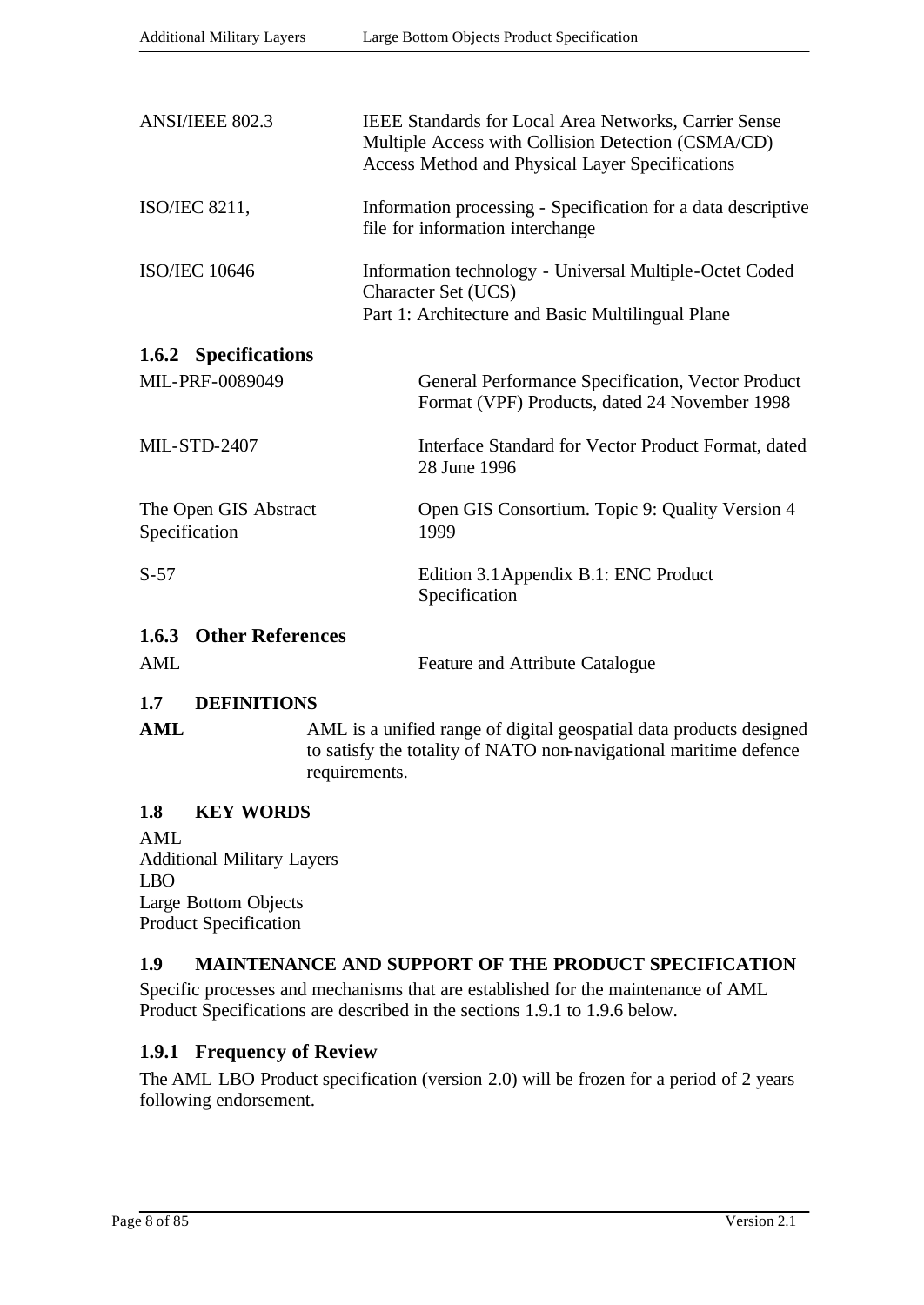#### **1.9.2 Method of Maintenance**

Corrections, clarifications and requests for change will be administered by the custodian. Discussion regarding proposed changes will be carried out by correspondence with national Points of Contact. Consolidated maintenance documents will be issued periodically containing published corrections and clarifications together with details of agreed extensions to the object catalogue (these will be formally incorporated into the Product Specification and become live at its next revision).

Changes to the Product Specification beyond extensions to the object catalogue will be reviewed by committee<sup>1</sup> during preparatory work for production of the next edition of the specification.

#### **1.9.3 Method of Promulgation**

Maintenance documents, new editions of specifications, and related documentation will be sent to nations through their appointed AML point of contact.

#### **1.9.4 Authority Responsible for Maintenance**

AML Product Specifications will be maintained by the Custodian specified in section 1.2.3.

#### **1.9.5 Error Reporting/Change Request Procedure**

Comments concerning the content of the AML Product Specifications and requests for change should be addressed to the Custodian.

#### **1.9.6 Available Support**

Contact the Custodian for guidance and advice relating to this product specification.

l

 $<sup>1</sup>$  Will be a specific group reporting to the AHHWG or its successor.</sup>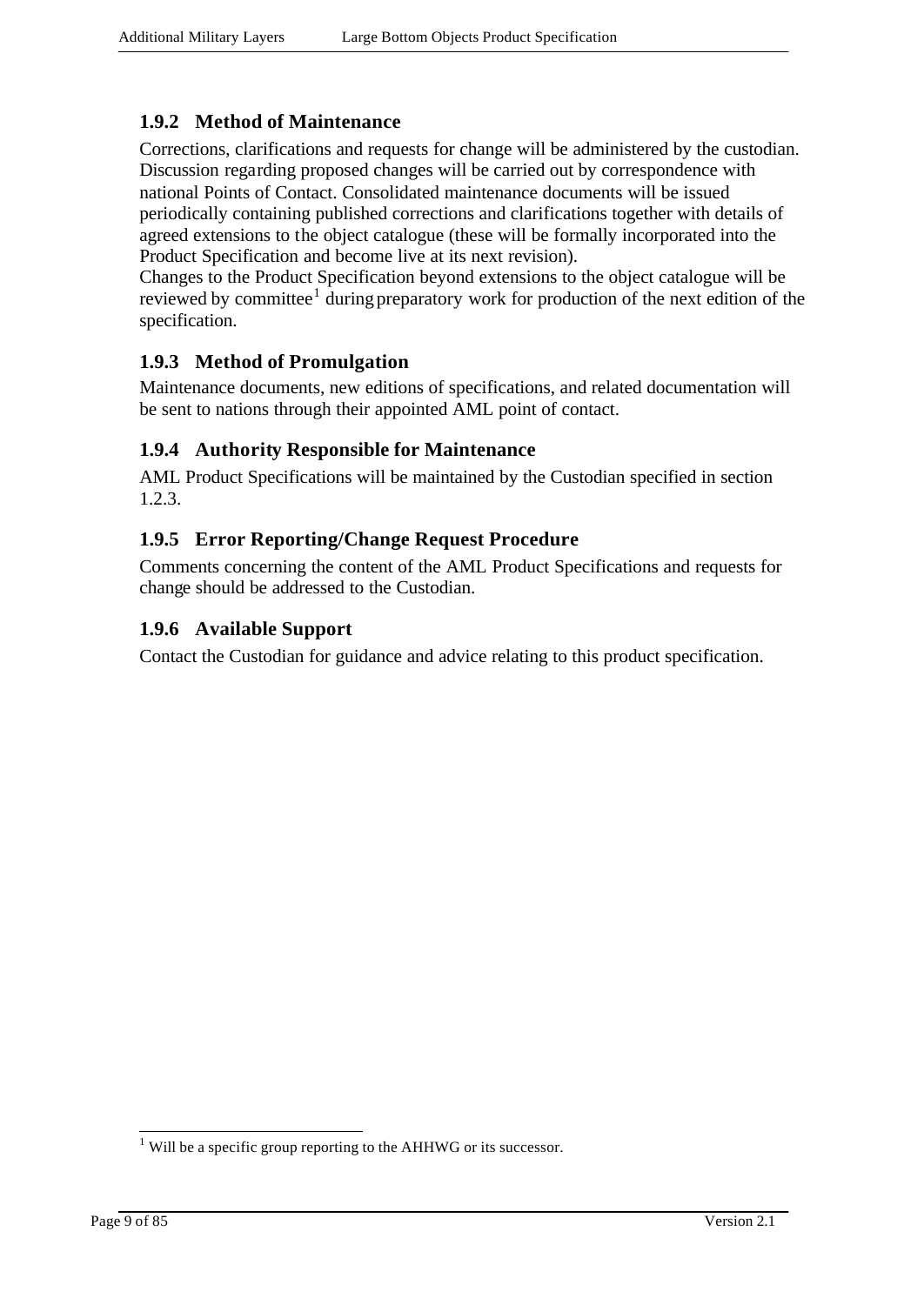## **2 GENERAL PRODUCT DESCRIPTION**

#### **PRODUCT TITLE**

Additional Military Layers – Large Bottom Objects.

## **SHORT TITLE**

LBO

#### **REFERENCE**

NATO STANAG No.7170 (Additional Military Layers).

NATO STANAG No. 4564 (Performance Standards for Warship Electronic Chart Display and Information System (WECDIS), Edition 1, Annex B, Data Products.

#### **2.1 MAINTENANCE OF THE DATA PRODUCT**

The frequency and method of provision of update or replacement data will be defined by each AML producing agency.

#### **2.2 SUPPORT FOR MULTIPLE MODES OF OPERATION**

AML Large Bottom Objects data is compiled for a variety of purposes.

It is of general use during normal surface operation and of particular use during submarine operations, from a tactical and navigational point of view, for both submerged submarines and hunter / killer surface vessels or aircraft. Additionally, in conjunction with other AML products, it can be used for amphibious and mine warfare applications particularly when used in conjunction with the ESB AML or SBO AML respectively. Therefore, although not actually scaled, the product is most suitable for use in planning (small scale) and operational (medium scale) applications.

It may therefore be made available at the scale bands shown in the following table.

| <b>SCALE BAND</b> | <b>CALE RANGE</b><br>$\mathcal{S}$ . |
|-------------------|--------------------------------------|
|                   | Unscaled data                        |

#### **2.3 GEOGRAPHIC ORGANISATION**

#### **2.3.1 Regional Scheme**

AML products will be partitioned by geographic region. This will vary widely depending upon the density of the data.

#### **2.3.2 Tiling Scheme**

See appropriate annex.

#### **2.4 LAYER ORGANISATION**

The content of the product is not layered. However, specific exchange standards may impose their own internal layering requirements.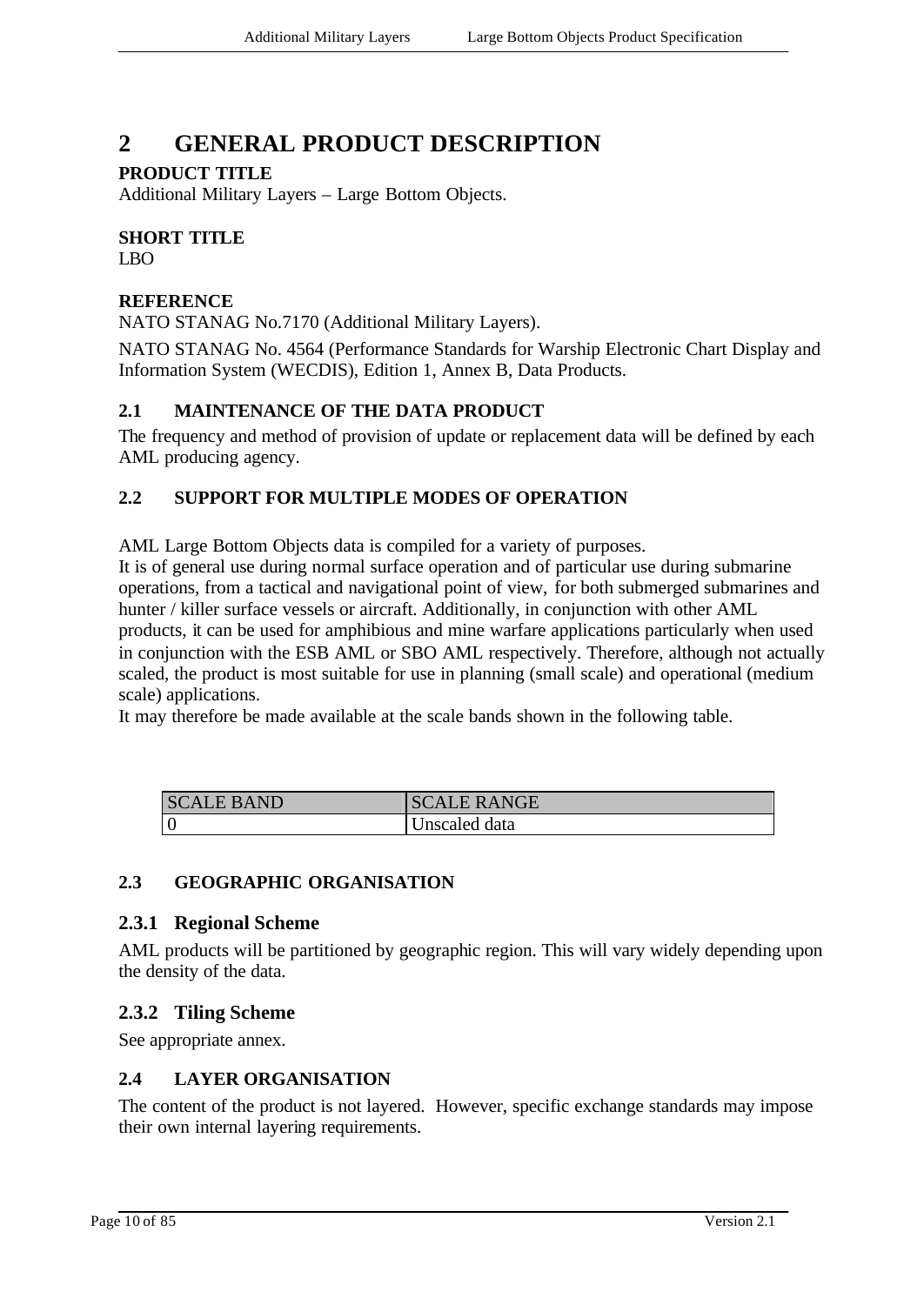#### **2.5 EXCHANGE STANDARD IMPLEMENTATION**

This product specification has been written to be independent of the exchange standard used. Details of exchange standard implementations are given in the relevant annex.

#### **2.5.1 Spatial Data Type**

AML LBO contains spatial objects as vector data.

#### **2.5.2 Level of Topology**

See appropriate annex.

#### **2.5.3 Relationship with Layering**

See appropriate annex.

#### **2.5.4 Textual Information**

Attributes that contain free text must not be used when it is possible to encode the information by means of any other attribute.

#### **2.5.5 Reference to External Files**

Text and picture files may also be included in the AML product to provide additional information.

Below are examples of potential formats.

- ASCII
- TIFF
- PDF
- HTML
- JPEG
- AVI
- MPEG

#### **2.6 SIZING REQUIREMENTS**

Data producers should partition datasets such that the screen refresh time in the receiving display system is acceptable to users. This will vary between data types and receiving systems. At present 5Mb is a recommended file size maximum for vector data in WECDIS type display systems.

#### **2.7 GENERAL SOURCE DESCRIPTION**

#### **2.7.1 Minimum Source Requirements**

Sources for any real-world feature detailed in section 5.5.1 meet the following requirements

- the data capture point-density fulfils the data capture requirements appropriate to the scale bands specified in section 2.2
- mandatory features specified in section 5.5.1.1 are included
- the mandatory attribution levels for each object, specified in section 5.5.1, are met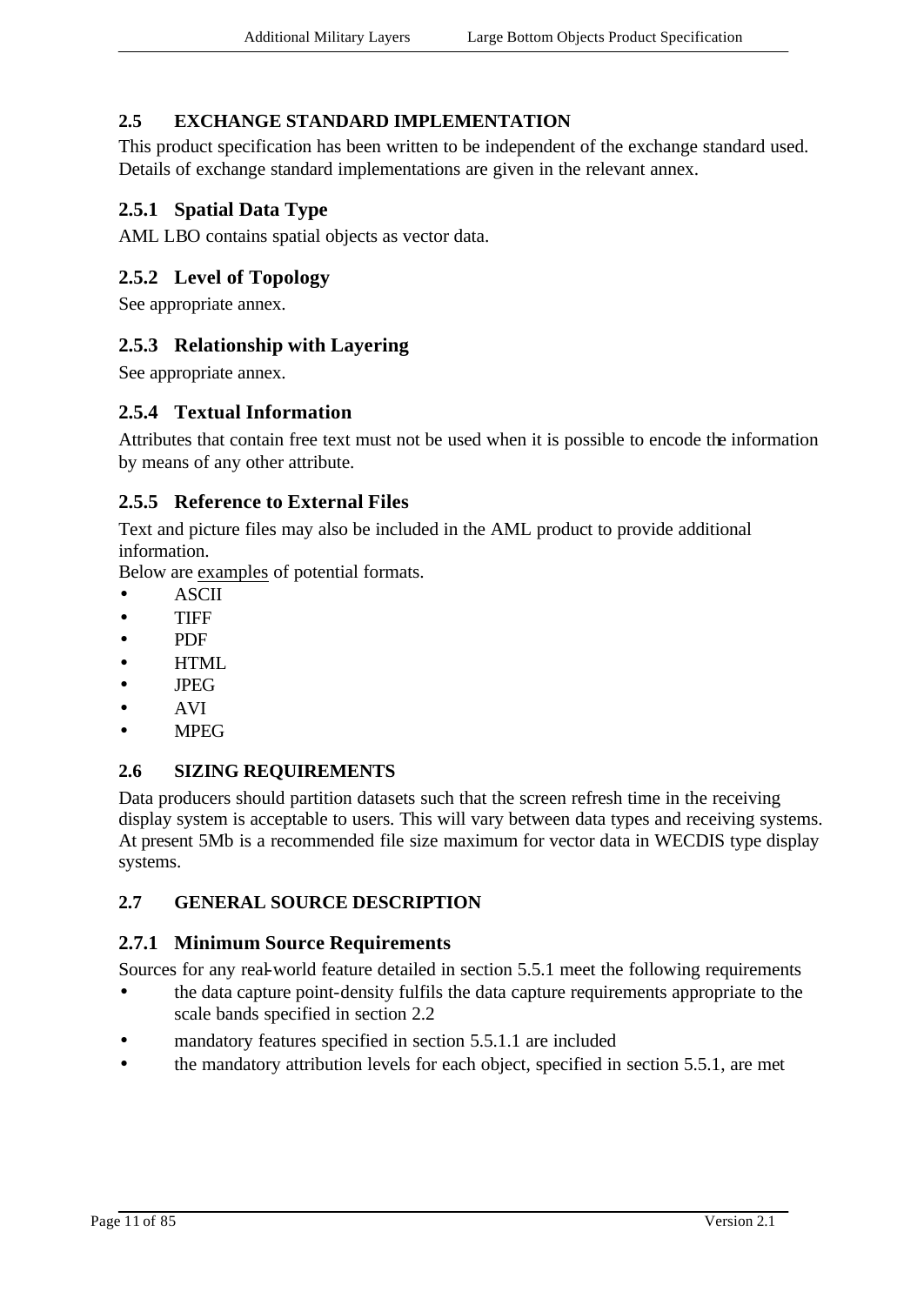#### **2.7.2 Applicable Sources**

All sources used must meet the minimum requirements. Wherever available, sources which provide exact definitions of entities e.g. geographical co-ordinates should be used in preference to digitising from graphical representations.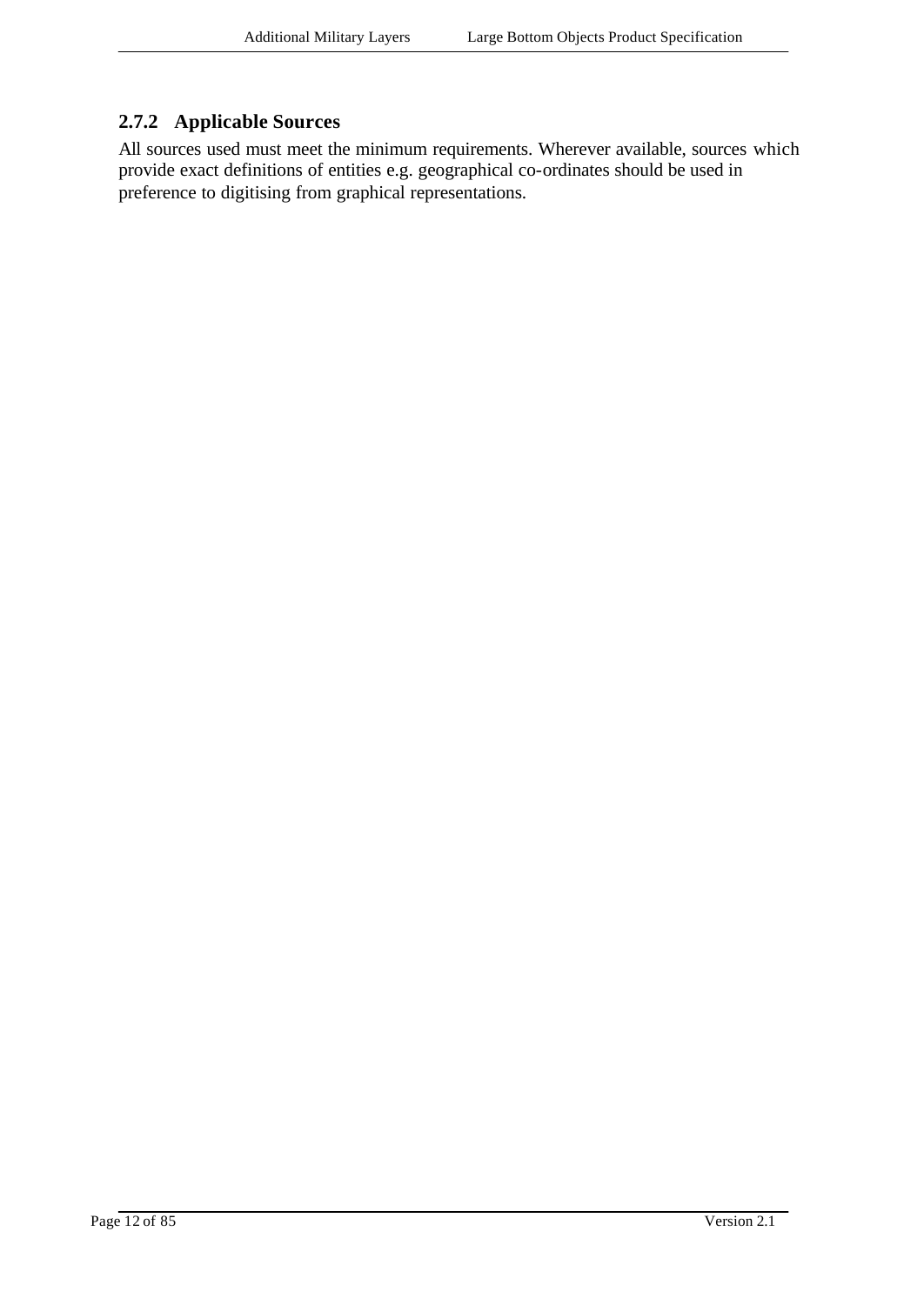## **3 GENERAL DATA DESCRIPTION**

#### **3.1 DATUMS**

Please refer to NATO STANAG 2211 - Geodetic Datums, Ellipsoids, Grids & Grid References, which establishes the NATO guidelines to the use of horizontal and vertical datums.

#### **3.1.1 Horizontal Datum**

The horizontal datum for the AML LBO is the World Geodetic System 1984 (WGS 84).

#### **3.1.2 Vertical Datums**

#### *3.1.2.1 Height Datum*

The default height datum for the AML LBO is specified in the metadata of the dataset. The default height datum can be varied by the use of lower level metadata or feature level attribution.

#### *3.1.2.2 Sounding Datum*

The default sounding datum for AML LBO is specified in the metadata of the dataset. The default sounding datum can be varied by the use of lower level metadata or feature level attribution.

#### **3.2 UNITS**

The default units to be used in AML LBO are:

- Position: latitude and longitude in decimal degrees
- Depth: metres
- Height: metres
- Length/width: metres
- Positional accuracy: metres
- Distance: nautical miles or metres

The default units can be varied by the use of lower level metadata or feature level attribution.

#### **3.2.1 Time**

AML may contain attributes used to encode time e.g. the beginning and end of an active period for an object. When using these attributes all times should be encoded as Coordinated Universal Time (UTC). ISO 8601 states that the format for UTC time should be CCYYMMDDThhmmssZ (where 'T' is a separator). However, AML attributes that encode time using the ISO 8601 format DO NOT include the 'Z' and they should all be interpreted as UTC.

#### **3.3 CO-ORDINATE SYSTEM**

The co-ordinate system used by AML LBO is Latitude and Longitude. These will be recorded as:

**Positive values**: Used for latitudes **north** of the equator and longitudes **east** of the Greenwich Meridian.

**Negative values**: are used for latitudes **south** of the equator and longitudes **west** of the Greenwich Meridian.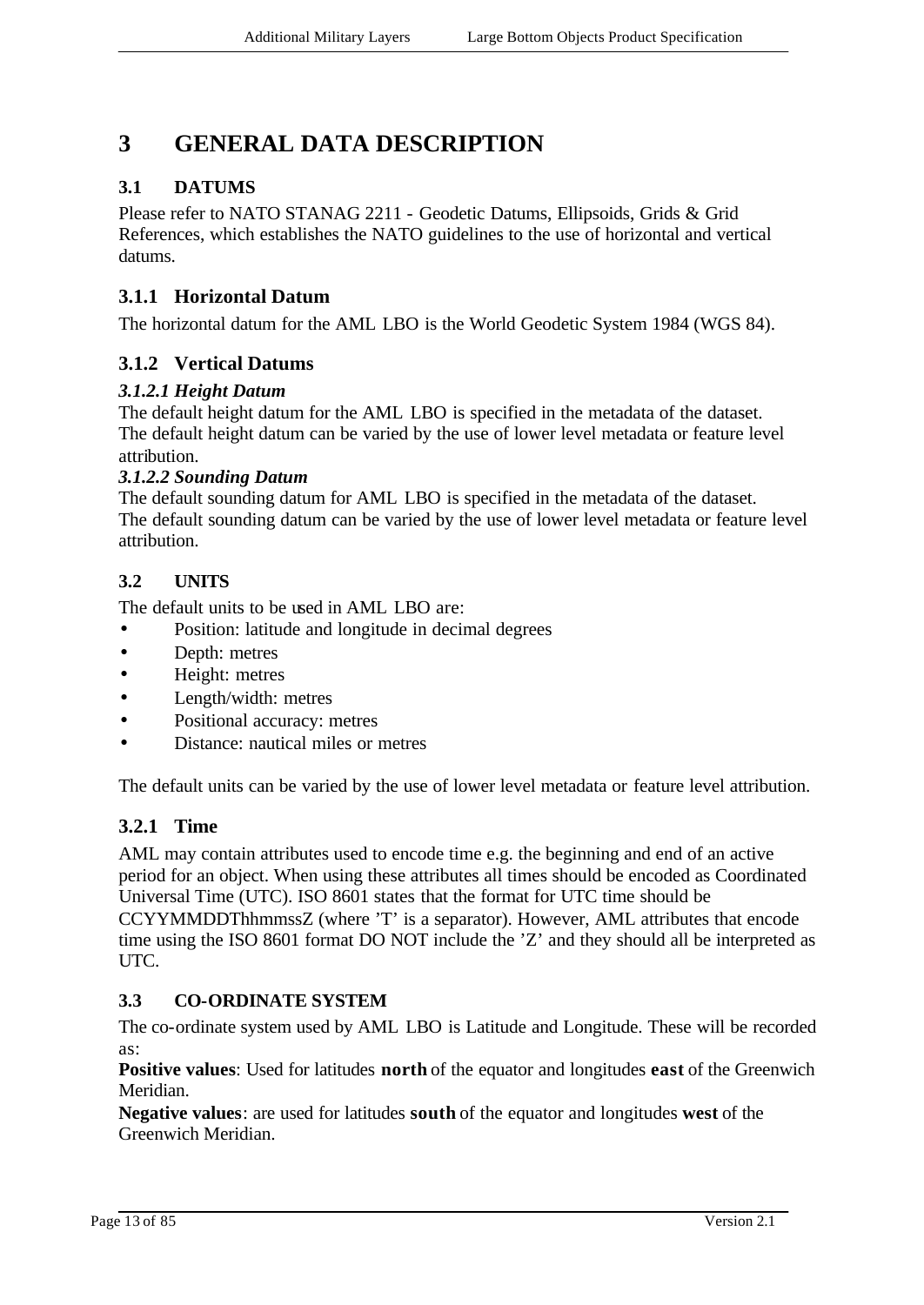#### **3.4 PROJECTION**

AML LBO is based upon geographical co-ordinates and is not projected.

#### **3.5 LANGUAGE AND CHARACTER SETS**

#### **3.5.1 Language**

The exchange language used by AML LBO is English.

#### **3.5.2 Character Sets**

ISO 8859-1 supports English and most European languages. For those languages that it does not support ISO/IEC 10646 shall be used.

#### **3.6 DATA QUALITY**

AML LBO data quality information should be encoded at an appropriate level, as specified by the exchange standard implementation.

AML data quality information encompasses the following categories:

- **Accuracy**
- Up-to-dateness/currency
- Source(s) of the data
- Completeness for the Product Specification

Data quality information defined for AML LBO can be encoded in the dataset as:

- dataset metadata
- meta information features<sup>2</sup>
- feature attributes

See section 5.3

#### **3.6.1 Accuracy**

Where applicable, the maximum two-dimensional error of AML data should be stated. All positional accuracy figures are cumulative and allow for:

- the accuracy of the original data
- additional errors introduced by the AML production process

If applicable, the cumulative error should be stated for the following:

- Horizontal Accuracy
- Sounding Accuracy
- Vertical (Height) Accuracy

#### **3.6.2 Up-to-Dateness/Currency**

Where applicable, currency information should specify the up-to-dateness of the AML dataset(s). This information should include:

- issue date
- update date  $3$

l

 $2$  Only applicable if supported by the exchange standard implementation

<sup>&</sup>lt;sup>3</sup> Only applicable if updating is supported by the exchange standard implementation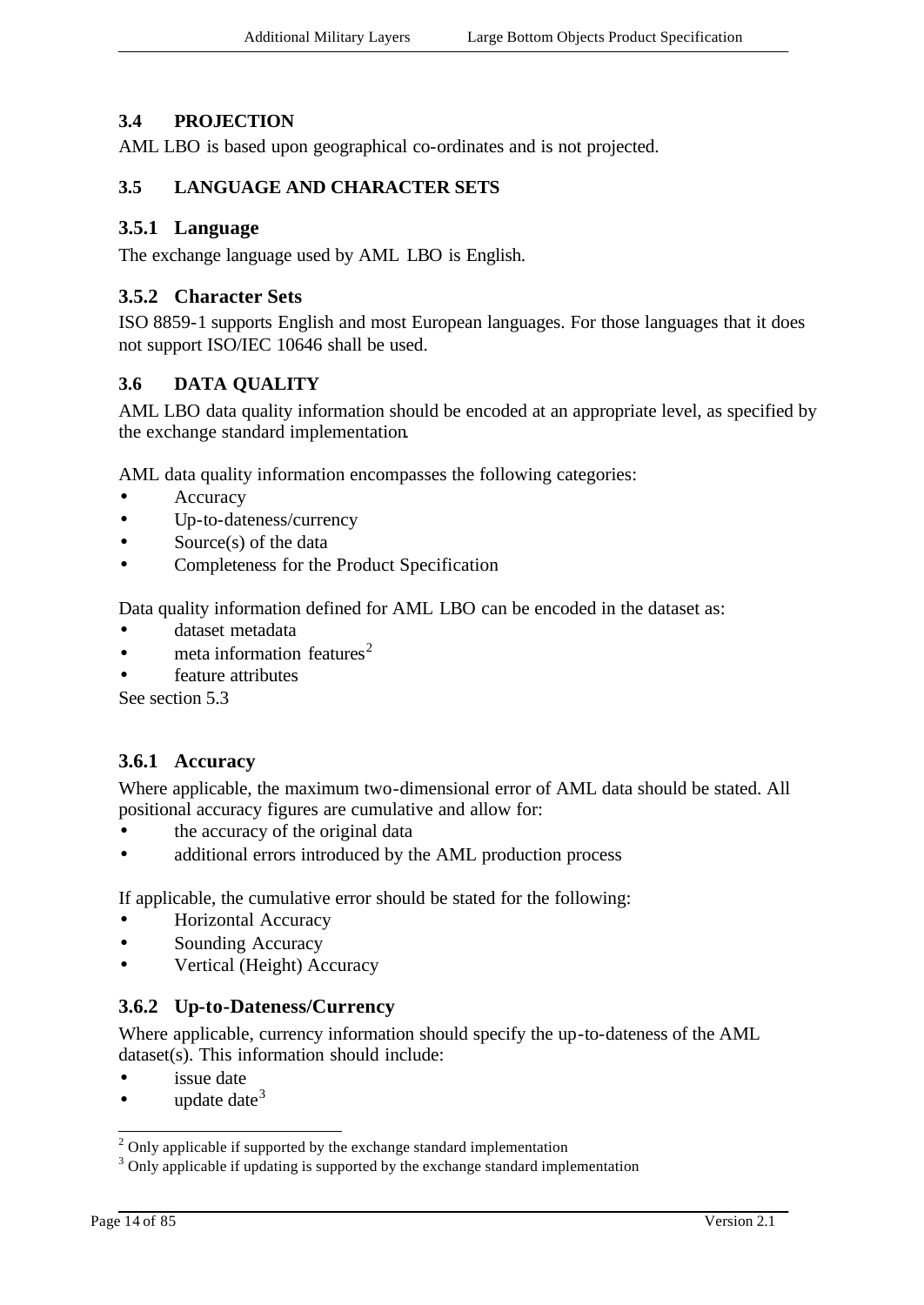#### **3.6.3 Source(s) of the data**

Where available, AML source information should include the following details:

- authority (e.g. data provider)
- source type (e.g. graphic or report)
- source ID
- source date

#### **3.6.4 Completeness for the Product Specification**

AML products may be produced to fulfil operational requirements, and therefore, may not contain all the meta data, features or attributes included in this Product Specification.

All AML datasets must specify instances when:

- all available data/information has been encoded. Missing data means that the information is not available
- only specified/required data/information is encoded

#### **3.6.5 Geometric Validation**

All data produced for AML LBO must be validated for geometric anomalies.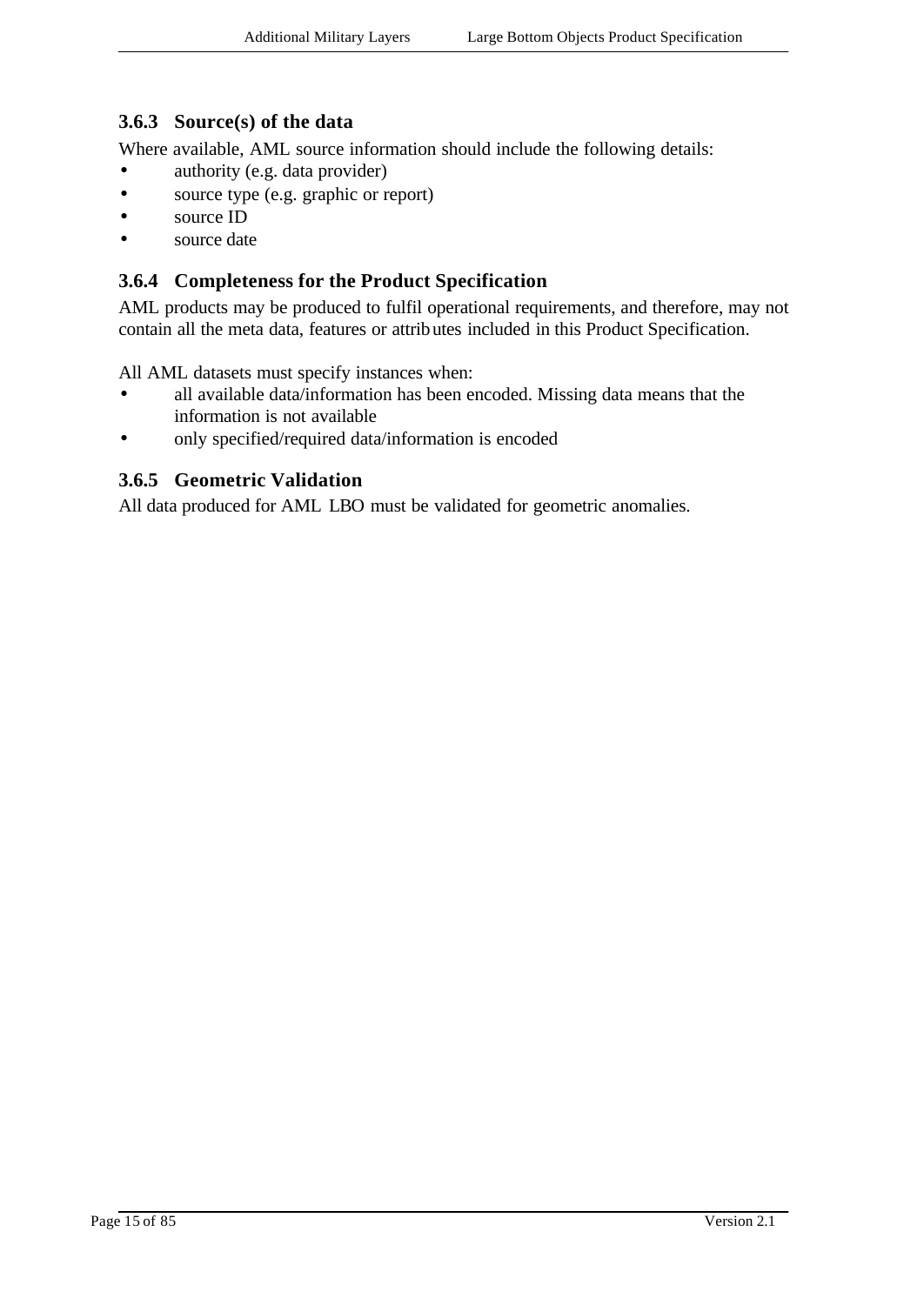## **4 DATA STRUCTURE**

Refer to the appropriate implementation annex for details of specific implementation, format, and structure.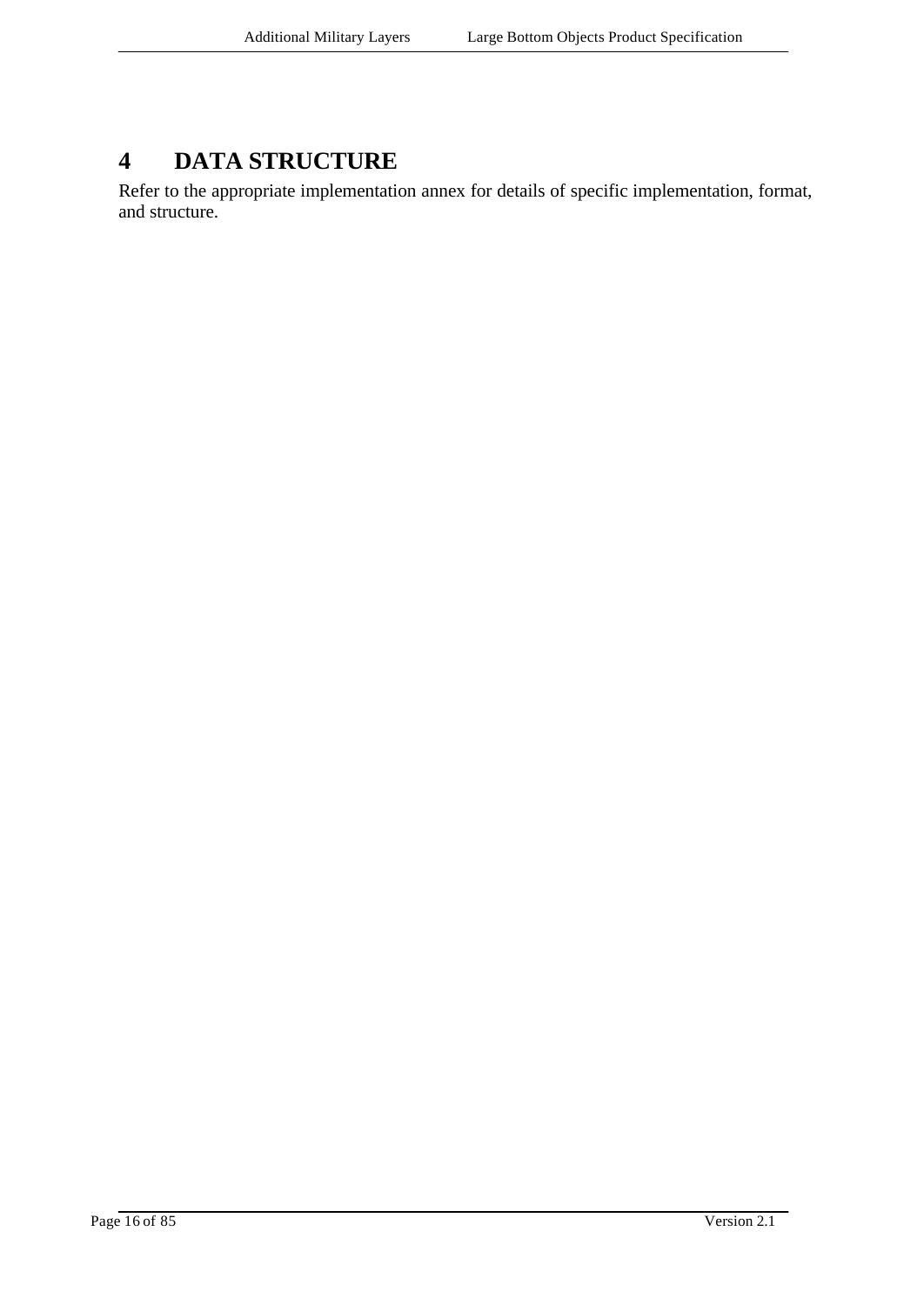## **5 DATA DICTIONARY**

#### **5.1 GENERAL GUIDELINES**

This section provides real-world descriptions for the metadata and features contained within the AML LBO dataset. Details of how this information is to be encoded (e.g. using the chosen Exchange Standard) can be found in the tables contained in the relevant implementation annexes.

#### **5.2 UNKNOWN/MISSING ATTRIBUTE VALUES**

The way in which an unknown or missing attribute value is handled is dependent upon the exchange standard implemented.

#### **5.3 USE OF META INFORMATION**

AML datasets contain the following meta-information, the information may be encoded at the levels in the dataset indicated in the following table depending upon the capability of the exchange standard used. Column four indicates the requirement for a feature whose sole purpose is the encoding of meta information. Column five indicates the nature of the meta attribute, where they exist. Meta attributes are either Generic or Specific as indicated.

For details of how to represent the metadata described, refer to the appropriate exchange standard implementation annex.

All meta information encoded at **Dataset** and or **Meta feature** levels in the following table are mandatory.

| Meta info                                     | Description                                                                                               | Dataset | Meta<br>feature | Attribute<br>type |
|-----------------------------------------------|-----------------------------------------------------------------------------------------------------------|---------|-----------------|-------------------|
| Production<br>Agency                          | The agency responsible for the<br>production of the AML data<br>(IHO Codes for Producing Agencies)        | Yes     | Yes             | Generic           |
| <b>Dataset Name</b>                           | The name of the dataset                                                                                   | Yes     | N <sub>o</sub>  | N <sub>o</sub>    |
| Edition Number                                | The edition number of the dataset                                                                         | Yes     | N <sub>o</sub>  | N <sub>o</sub>    |
| Date of Release                               | The date of the dataset was made<br>available by the AML data producer<br>(e.g. edition or revision date) | Yes     | N <sub>o</sub>  | N <sub>0</sub>    |
| Product<br>Specification<br>Description       | The name of the AML Product<br>Specification to which the dataset<br>conforms (see section 2)             | Yes     | N <sub>o</sub>  | N <sub>0</sub>    |
| Product<br>Specification<br>Version<br>Number | The version number of the AML<br>Product Specification to which the<br>dataset conforms (section 1.2.1)   | Yes     | N <sub>o</sub>  | N <sub>0</sub>    |
| <b>Product Scale</b><br><b>Band</b>           | The usage application scale-band of<br>the AML dataset (see section 2.2)                                  | Yes     | N <sub>o</sub>  | N <sub>0</sub>    |
| Compilation<br>Scale                          | The scale at which the AML data was<br>compiled (see compilation scale band<br>table in section 2.2)      | Yes     | Yes             | Generic           |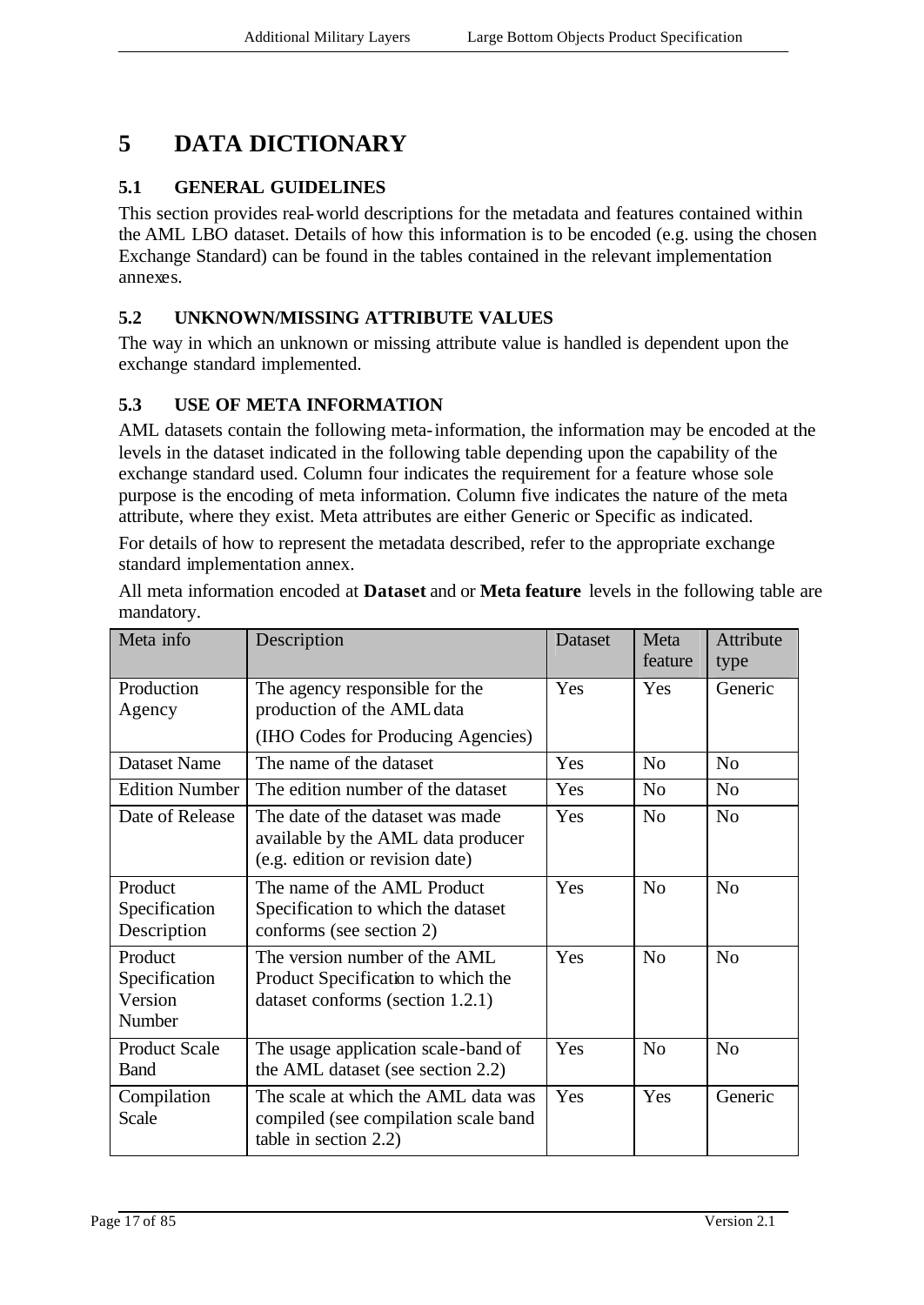| Meta info                                                              | Description                                                                                                                                                                                                                                                                                                                                     | Dataset | Meta<br>feature | Attribute<br>type |
|------------------------------------------------------------------------|-------------------------------------------------------------------------------------------------------------------------------------------------------------------------------------------------------------------------------------------------------------------------------------------------------------------------------------------------|---------|-----------------|-------------------|
| International<br>Defence<br>Organisation<br>(IDO) status<br>(see note) | The International Defence<br>Organisation (IDO) status (if<br>applicable) that must precede, and be<br>applied to, the Protective Marking<br>thus making it an IDO Marking.<br>-North Atlantic Treaty Organisation<br>(NATO)<br>-North Atlantic Co-operation Council<br>(NACC)<br>-Partnership for Peace (PfP)<br>-Western European Union (WEU) | Yes     | Yes             | Generic           |
| Protective<br>marking                                                  | A marking indicating the minimum<br>standards of protection required of<br>the data.<br>- COSMIC Top Secret<br>- focal Top Secret<br>- Top Secret<br>- Secret<br>- Confidential<br>- Restricted<br>- Unclassified                                                                                                                               | Yes     | Yes             | Generic           |
| Owner<br>Authority                                                     | The NATO country code (NATO<br>STANAG 1059) denoting the<br>'owner' that is responsible for<br>establishing and setting the protective<br>marking level                                                                                                                                                                                         | Yes     | Yes             | Generic           |
| Caveat (see<br>note)                                                   | A component of a security clearance<br>and/or security class used for<br>computing access rights and<br>controlling information flow by<br>authorising a specific group of<br>subjects to have access to the<br>information                                                                                                                     | Yes     | Yes             | Generic           |
| Update<br>Application<br>Date                                          | The date for which all previous<br>updates (dated on or before) must<br>have been applied                                                                                                                                                                                                                                                       | Yes     | N <sub>o</sub>  | N <sub>o</sub>    |
| Update Number                                                          | The update number of the dataset                                                                                                                                                                                                                                                                                                                | Yes     | N <sub>o</sub>  | N <sub>o</sub>    |
| Horizontal<br>Geodetic<br>Datum                                        | The horizontal geodetic datum of the<br>dataset                                                                                                                                                                                                                                                                                                 | Yes     | N <sub>o</sub>  | N <sub>o</sub>    |
| <b>Vertical Datum</b>                                                  | The vertical datum of the dataset                                                                                                                                                                                                                                                                                                               | Yes     | Yes             | N <sub>o</sub>    |
| Sounding                                                               | The horizontal plane to which the                                                                                                                                                                                                                                                                                                               | Yes     | Yes             | Specific          |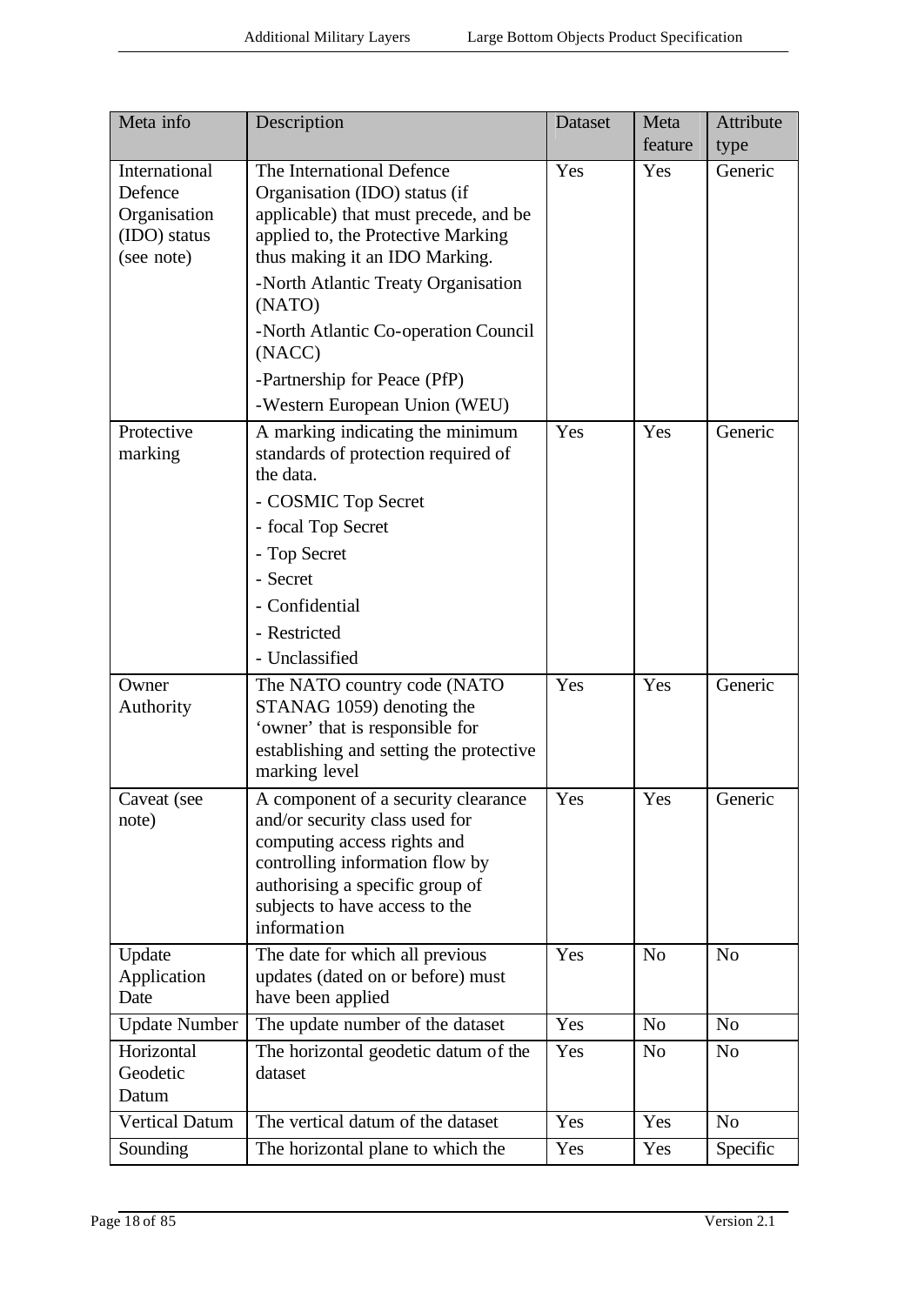| Meta info                           | Description                                                                                                | <b>Dataset</b> | Meta<br>feature | Attribute<br>type     |
|-------------------------------------|------------------------------------------------------------------------------------------------------------|----------------|-----------------|-----------------------|
| Datum                               | soundings on a hydrographic survey<br>are reduced. (IHO SP32: 1225)                                        |                |                 |                       |
| Co-ordinate<br>Units                | The co-ordinate units of the dataset                                                                       | Yes            | N <sub>o</sub>  | N <sub>o</sub>        |
| Height/Length<br>Units              | The height and length units of the<br>dataset                                                              | Yes            | N <sub>o</sub>  | N <sub>o</sub>        |
| Depth Units                         | The depth units of the dataset                                                                             | Yes            | N <sub>o</sub>  | N <sub>o</sub>        |
| Positional<br><b>Accuracy Units</b> | The positional accuracy units of the<br>dataset                                                            | Yes            | N <sub>o</sub>  | N <sub>o</sub>        |
| <b>Capture Date</b>                 | The date when the specific object<br>was captured, edited or deleted.                                      | N <sub>o</sub> | N <sub>o</sub>  | Generic               |
| Producing<br>Country                | The country responsible for the<br>production of the AML data<br>(IHO Codes for Producing Agencies)        | N <sub>o</sub> | Yes             | Generic               |
| Data Coverage                       | The geographical area that describes<br>the coverage and extent of spatial<br>objects                      | N <sub>0</sub> | Yes             | Specific<br>(Boolean) |
| <b>Source Country</b>               | The country responsible for the<br>production of the source<br>(IHO Codes for Producing Agencies)          | N <sub>o</sub> | N <sub>o</sub>  | Generic               |
| Source Agency                       | The agency responsible for the<br>production of the source<br>(IHO Codes for Producing Agencies)           | N <sub>o</sub> | N <sub>o</sub>  | Generic               |
| <b>Source Date</b>                  | The date of issue of the source<br>information (if applicable)                                             | N <sub>o</sub> | N <sub>o</sub>  | Generic               |
| Source ID                           | ID of the data source (e.g. chart<br>number)                                                               | N <sub>o</sub> | N <sub>o</sub>  | Generic               |
| Source Type                         | The type of data source (e.g. chart,<br>report, etc.)                                                      | N <sub>0</sub> | N <sub>o</sub>  | Generic               |
| <b>Source Scale</b>                 | The scale at which the source data<br>has been compiled                                                    | N <sub>o</sub> | N <sub>o</sub>  | Generic               |
| Absolute<br>Horizontal<br>Accuracy  | The positional error estimate for a<br>single point, relative to the specified<br>spatial reference system | N <sub>o</sub> | N <sub>o</sub>  | Generic               |
| Absolute<br>Vertical<br>Accuracy    | The vertical error estimate for a<br>single point, relative to the specified<br>spatial reference system   | N <sub>o</sub> | N <sub>o</sub>  | Generic               |
| Quality of<br>Position              | An indication of the reliability of a<br>quoted position                                                   | N <sub>o</sub> | N <sub>o</sub>  | Generic               |
| Quality of<br>Sounding              | An indication of the reliability of a<br>sounding                                                          | N <sub>o</sub> | N <sub>o</sub>  | Specific              |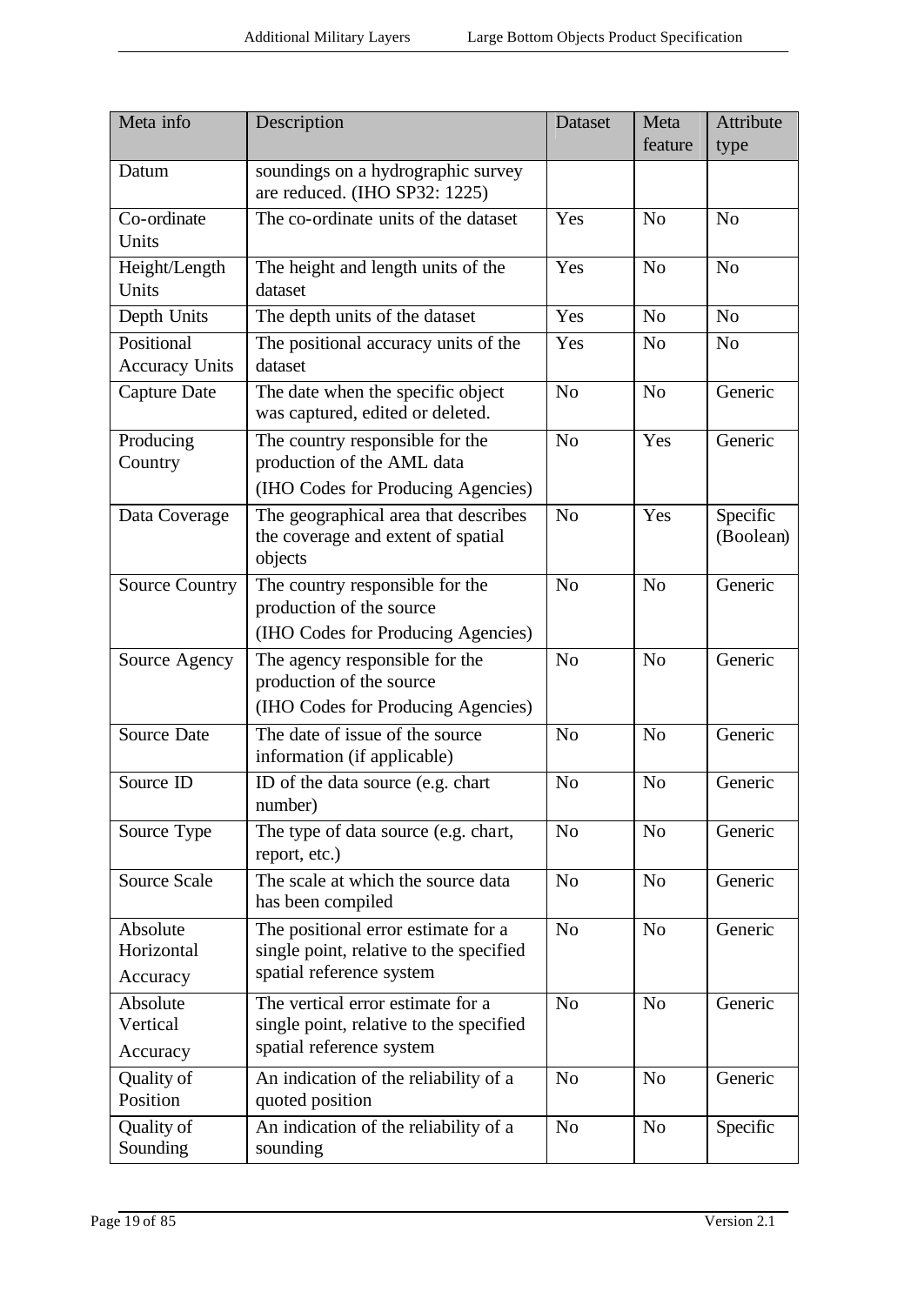| Meta info                                                                       | Description                                                                                                                                                             | Dataset        | Meta           | Attribute             |
|---------------------------------------------------------------------------------|-------------------------------------------------------------------------------------------------------------------------------------------------------------------------|----------------|----------------|-----------------------|
|                                                                                 |                                                                                                                                                                         |                | feature        | type                  |
| Measurement                                                                     |                                                                                                                                                                         |                |                |                       |
| Technique of<br>sounding<br>measurement                                         | Indicates the method or equipment<br>used to obtain the object's depth                                                                                                  | N <sub>o</sub> | N <sub>o</sub> | Specific              |
| Error Ellipse                                                                   | Also known as the Figure of Merit.<br>95% 2sigma value - semi-major and<br>semi-minor axes of error ellipsoid<br>plus orientation.                                      | N <sub>0</sub> | N <sub>o</sub> | Generic               |
| Relative<br>Horizontal<br>Accuracy                                              | The horizontal error estimate for the<br>distance between two points, or the<br>accuracy of one point with respect to<br>another                                        | N <sub>o</sub> | N <sub>o</sub> | Generic               |
| Relative<br>Vertical<br>Accuracy                                                | The vertical error estimate for the<br>distance between two points, or the<br>accuracy of one point with respect to<br>another                                          | N <sub>0</sub> | N <sub>o</sub> | Generic               |
| Sounding<br>Accuracy                                                            | The error estimate for soundings<br>relative to the specified spatial<br>reference system                                                                               | N <sub>o</sub> | Yes            | Specific              |
| Completeness<br>for the<br>Product<br>Specification                             | An indication of how complete the<br>data-set is, with reference to the full<br>range of meta data, features and<br>attributes included in the product<br>specification | N <sub>o</sub> | Yes            | Specific<br>(Boolean) |
| Supporting<br>textual<br>information                                            | Supporting (free text) information<br>relevant to the object that cannot be<br>explicitly encoded by any other<br>attribute                                             | N <sub>o</sub> | N <sub>o</sub> | Generic               |
| Supporting<br>textual<br>information (in<br>national<br>language<br>characters) | Supporting (free text) information (in<br>national language) relevant to the<br>object that cannot be explicitly<br>encoded by any other attribute                      | N <sub>o</sub> | N <sub>o</sub> | Generic               |
| Copyright<br><b>Statement</b>                                                   | Indicates any copyright or<br>releaseability restrictions on the data                                                                                                   | Yes            | Yes            | Generic               |

#### NOTE:

International Defence Organisation (IDO) status and caveats are mutually exclusive. If the data has an IDO status, then the caveat is not applicable. Additionally, caveats only apply to data that has a Protective Marking of CONFIDENTIAL or above.

NOTE: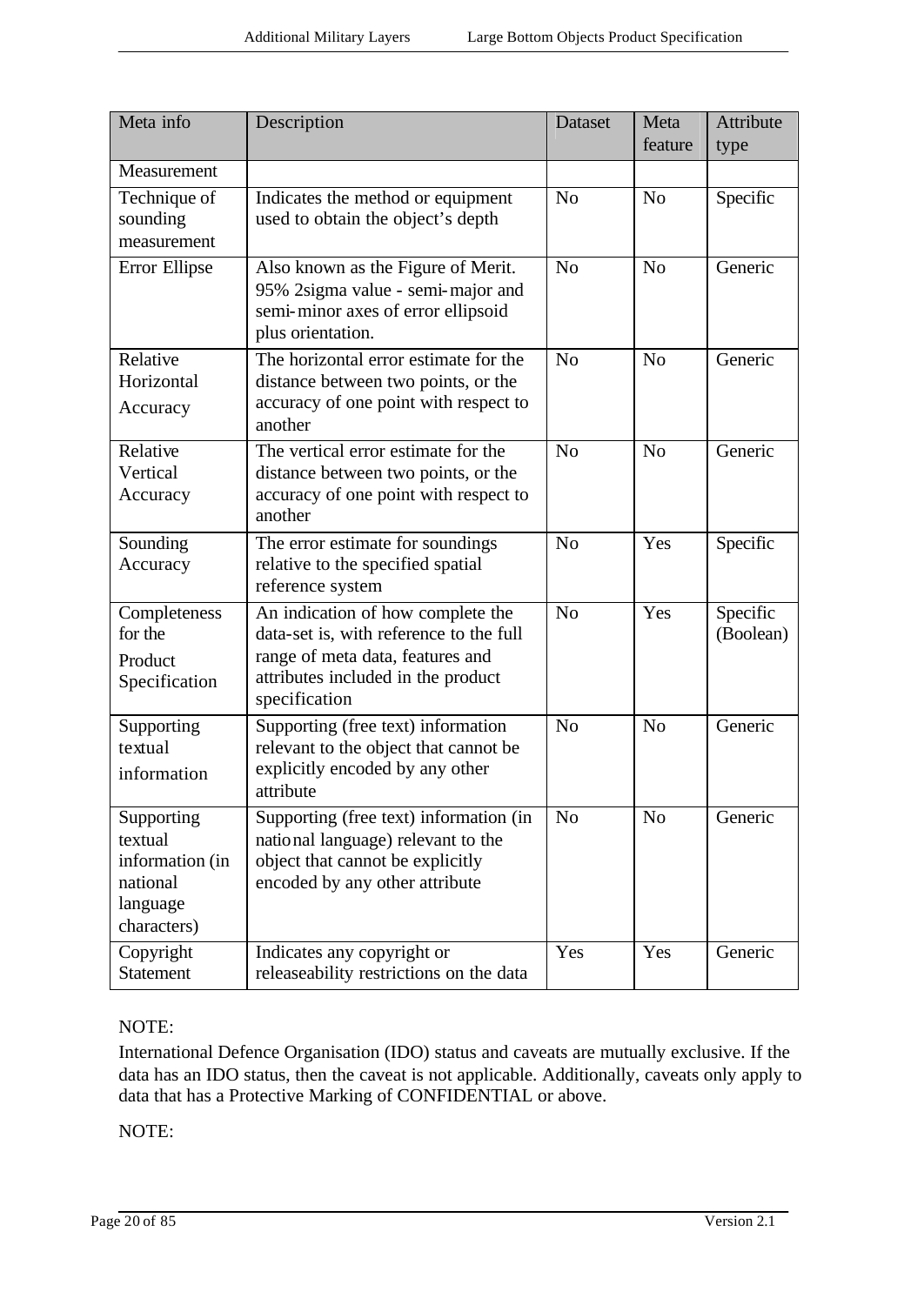Update information is only applicable if updating is supported by the exchange standard implementation.

NOTE:

The 'Source Agency' refers to the originators of the data and not the agency responsible for producing AML. If the source agency is not listed in IHO Codes for Producing Agencies, then the agency name should prefix any details provided in the attribute 'Source ID' using a solidus (forward slash) to separate it from the ID.

| <b>External</b><br><b>Reference</b><br>Information                    | <b>Description</b>                                                                                | <b>Dataset</b> | <b>Meta</b><br>feature | <b>Attribute</b> |
|-----------------------------------------------------------------------|---------------------------------------------------------------------------------------------------|----------------|------------------------|------------------|
| Image File Link                                                       | A reference to an image file.<br>containing a pictorial<br>representation of the object           | N <sub>o</sub> | No                     | Generic          |
| <b>Text File</b><br>Reference                                         | The file name relating to an<br>external text file                                                | N <sub>0</sub> | N <sub>0</sub>         | Generic          |
| <b>Text File</b><br>Reference (in<br>national language<br>characters) | The file name (in national<br>language) relating to an external<br>text file                      | N <sub>o</sub> | No                     | Generic          |
| Reference to a<br>publication                                         | Reference to a specific location<br>of any relevant information<br>within an external publication | N <sub>0</sub> | N <sub>o</sub>         | Generic          |

#### **5.4 EXTERNAL REFERENCING**

#### **5.5 SCHEMA**

The following tables  $(5.5.1 \& 5.5.2)$  provide the descriptions of meta information, real-world features, and associated attributes required for an AML LBO data-set to be attributed as complete for this Product Specification.

For details of how to represent the real-world features and associated attributes described, refer to the appropriate exchange standard implementation annex.

The terms 'specific' and 'generic' are used to indicate an attribute's association to a feature. Attributes that are 'generic' apply to all features listed in this Product Specification. Attributes listed as 'specific' relate only to those in the Features table in section 5.5.1, when included in the 'Associated Attributes' column.

#### NOTE:

Any feature with attribute(s) used to encode values for; height, depth, length, or width must include an attribute for the unit of measurement.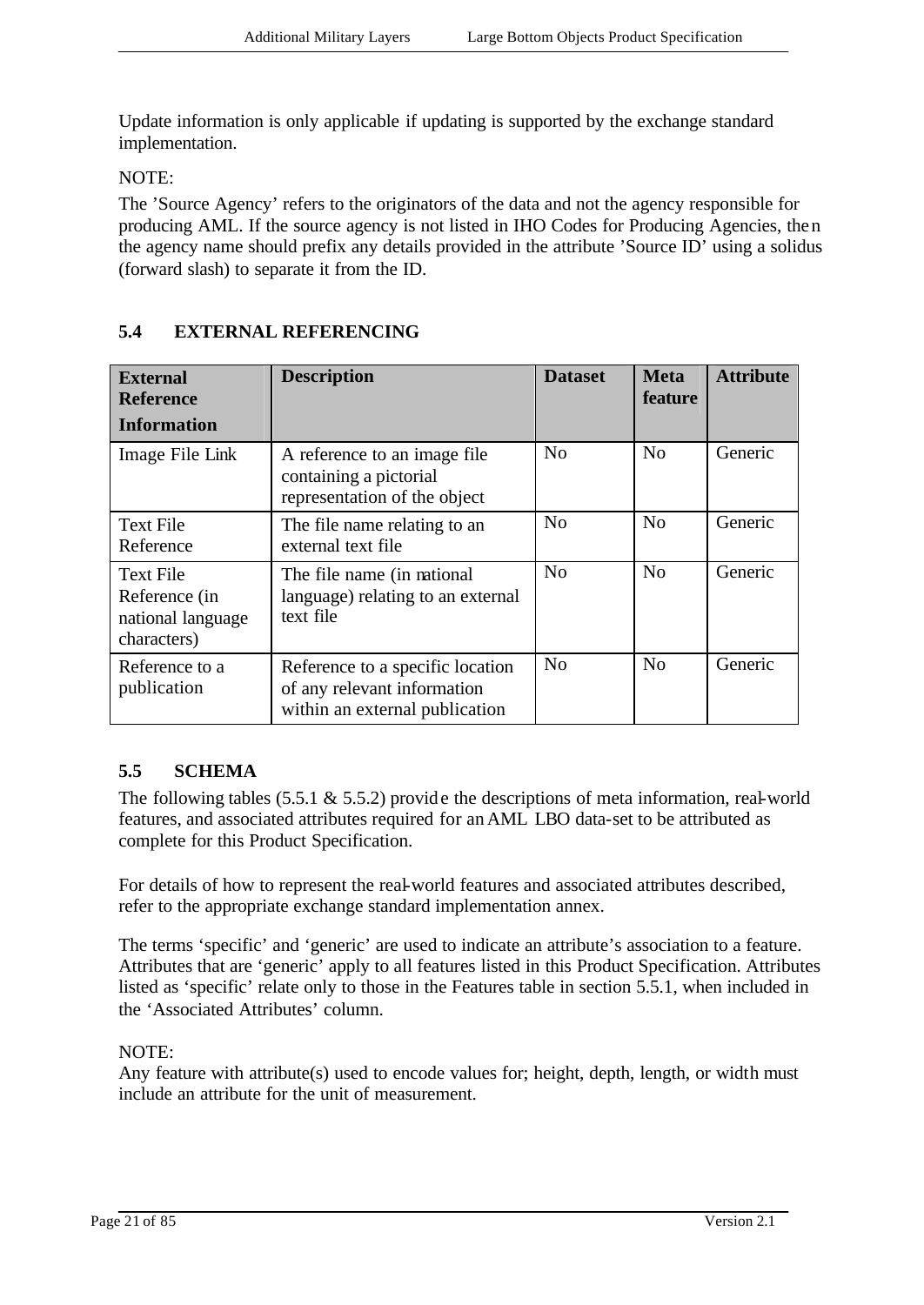#### **5.5.1 Features**

The following table contains the information described below:

- Feature gives the name of the feature
- Description describes the feature
- Associated Attributes indicates allowable attributes relevant to each feature. (see section 5.5.2 for attribute descriptions and values.)
- $M$  denotes that export of the attribute field is mandatory
- Form indicates the geometric form that the feature can take (i.e. **P**oint, **L**ine, or **A**rea)

In addition to the 'associated attributes' listed for individual real-world features 'generic attributes' are used at the feature level. These encode meta and supporting information that may exist on any feature. Generic attributes used in AML LBO are described in section 5.3

For details of how to encode the features listed in this section, refer to the appropriate exchange standard implementation annex.

| Feature                                                                                                                                                                                                                             | Description                                                                                                                                                                   | <b>Associated Attributes</b>                                                                                         |   | Form         |   |              |
|-------------------------------------------------------------------------------------------------------------------------------------------------------------------------------------------------------------------------------------|-------------------------------------------------------------------------------------------------------------------------------------------------------------------------------|----------------------------------------------------------------------------------------------------------------------|---|--------------|---|--------------|
|                                                                                                                                                                                                                                     |                                                                                                                                                                               | Description                                                                                                          | M | $\mathbf{P}$ | L | $\mathsf{A}$ |
| Completeness for the<br>Product Specification                                                                                                                                                                                       | An indication of how complete<br>the data-set is, with reference to<br>the full range of meta data,<br>features and attributes included in<br>the product specification (AML) | <b>Category</b> of<br>completeness                                                                                   | ✔ |              |   |              |
| Data Coverage                                                                                                                                                                                                                       | A geographical area that describes<br>the coverage and extent of spatial<br>objects                                                                                           | -Category of<br>coverage                                                                                             | ✔ |              |   | ✔            |
| Data Source Area<br>(This feature uses the<br>generic source<br>information attributes<br>to encode source<br>information which is<br>applicable to an area.<br>Features within the<br>area need not be<br>individually attributed) | A geographical area that describes<br>the spatial extent of a data source.<br>(AML)                                                                                           | -Source Agency<br>-Source Country<br>-Source Date<br>-Source ID<br>-Source Scale<br>-Source Type                     |   |              |   | ✔            |
| Impact Scour                                                                                                                                                                                                                        | A scour, being a clearing away of<br>mud or other seabed deposits by<br>the action of an object impacting<br>and/or traversing along the seabed<br>before settling.<br>(AML)  | •Cardinal Point<br>Orientation<br>•Depth of Water<br><b>Over Feature</b><br>•Depth Units<br>•First Detection<br>Year |   | ✔            |   |              |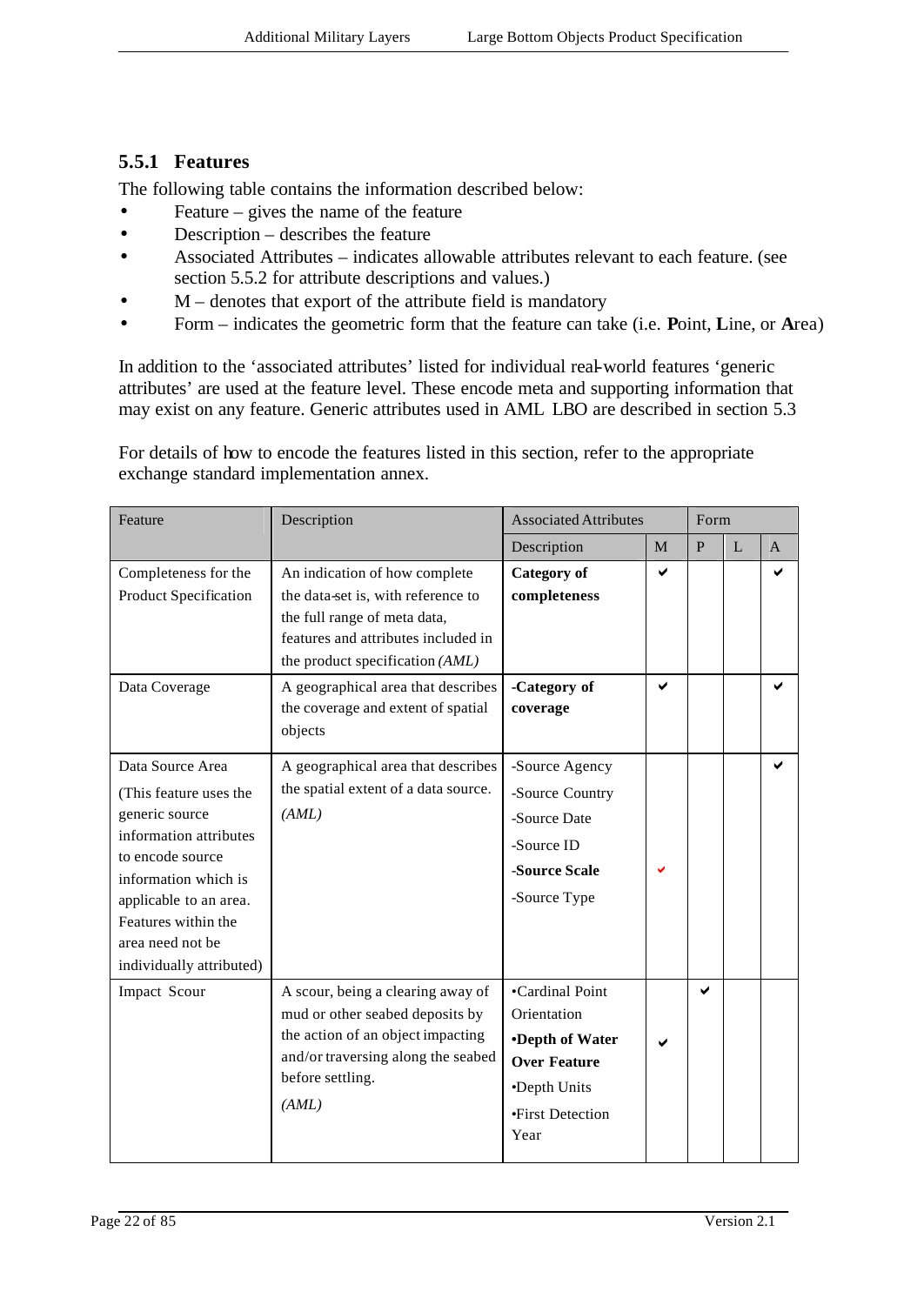| Feature     | Description                                                    | <b>Associated Attributes</b> |             | Form         |             |              |
|-------------|----------------------------------------------------------------|------------------------------|-------------|--------------|-------------|--------------|
|             |                                                                | Description                  | $\mathbf M$ | $\, {\bf P}$ | $\mathbf L$ | $\mathbf{A}$ |
|             |                                                                | •First Sensor                |             |              |             |              |
|             |                                                                | •First Source                |             |              |             |              |
|             |                                                                | •General Water               |             |              |             |              |
|             |                                                                | Depth                        |             |              |             |              |
|             |                                                                | ·Height/Length               |             |              |             |              |
|             |                                                                | Units                        |             |              |             |              |
|             |                                                                | ·Horizontal Length           |             |              |             |              |
|             |                                                                | ·Horizontal Width            |             |              |             |              |
|             |                                                                | •Last Detection              |             |              |             |              |
|             |                                                                | Year                         |             |              |             |              |
|             |                                                                | •Last Sensor                 |             |              |             |              |
|             |                                                                | •Last Source                 |             |              |             |              |
|             |                                                                | •Name                        |             |              |             |              |
|             |                                                                | •Name (in national           |             |              |             |              |
|             |                                                                | language                     |             |              |             |              |
|             |                                                                | characters)                  |             |              |             |              |
|             |                                                                | •Orientation                 |             |              |             |              |
|             |                                                                | •Quality of                  |             |              |             |              |
|             |                                                                | Sounding                     |             |              |             |              |
|             |                                                                | Measurement                  |             |              |             |              |
|             |                                                                | •Sonar Signal                |             |              |             |              |
|             |                                                                | Strength                     |             |              |             |              |
|             |                                                                | •Sounding Datum              |             |              |             |              |
|             |                                                                | •Sounding                    |             |              |             |              |
|             |                                                                | Accuracy                     |             |              |             |              |
|             |                                                                | •Status                      |             |              |             |              |
|             |                                                                | ·Surface                     |             |              |             |              |
|             |                                                                | Composition                  |             |              |             |              |
|             |                                                                | •Surface                     |             |              |             |              |
|             |                                                                | Composition -                |             |              |             |              |
|             |                                                                | qualifying terms             |             |              |             |              |
|             |                                                                | •Technique of                |             |              |             |              |
|             |                                                                | Sounding                     |             |              |             |              |
|             |                                                                | Measurement                  |             |              |             |              |
|             |                                                                | •Vertical Length             |             |              |             |              |
|             |                                                                | ·Water Level Effect          |             |              |             |              |
| Obstruction | In marine navigation, anything                                 | •Abandonment                 |             | ✔            |             |              |
|             | that hinders or prevents                                       | Date                         |             |              |             |              |
|             | movement, particularly anything                                | •Cardinal Point              |             |              |             |              |
|             | that endangers or prevents<br>passage of a vessel. The term is | Orientation                  |             |              |             |              |
|             | usually used to refer to an isolated                           | •Category of                 |             |              |             |              |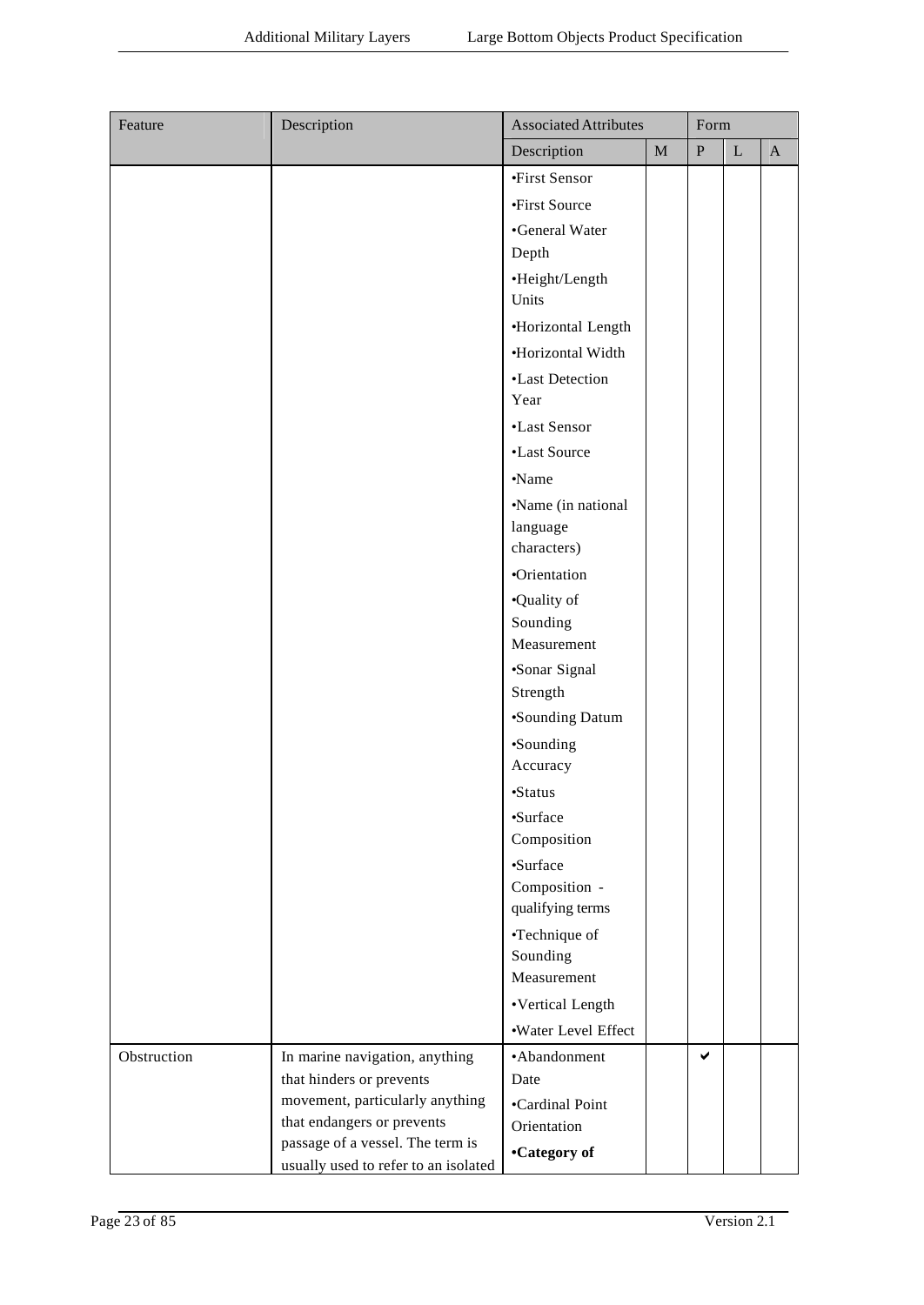| Feature | Description                | <b>Associated Attributes</b> |              | Form      |             |              |
|---------|----------------------------|------------------------------|--------------|-----------|-------------|--------------|
|         |                            | Description                  | $\mathbf M$  | ${\bf P}$ | $\mathbf L$ | $\mathbf{A}$ |
|         | danger to navigation.      | Obstruction                  | $\checkmark$ |           |             |              |
|         | (IHO Dictionary, S-32, 5th | •Condition                   |              |           |             |              |
|         | Edition, 3503)             | •Conspicuous,                |              |           |             |              |
|         |                            | Radar                        |              |           |             |              |
|         |                            | •Conspicuous,<br>Visually    |              |           |             |              |
|         |                            | •Controlling<br>Authority    |              |           |             |              |
|         |                            | •Current Scour<br>Dimensions |              |           |             |              |
|         |                            | •Date Sunk                   |              |           |             |              |
|         |                            | •Depth Units                 |              |           |             |              |
|         |                            | <b>•Depth of Water</b>       |              |           |             |              |
|         |                            | <b>Over Feature</b>          | $\checkmark$ |           |             |              |
|         |                            | •Existence of                |              |           |             |              |
|         |                            | Restricted Area              |              |           |             |              |
|         |                            | •Field Name                  |              |           |             |              |
|         |                            | •First Detection             |              |           |             |              |
|         |                            | Year                         |              |           |             |              |
|         |                            | •First Sensor                |              |           |             |              |
|         |                            | •First Source                |              |           |             |              |
|         |                            | •General Water<br>Depth      |              |           |             |              |
|         |                            | •Height                      |              |           |             |              |
|         |                            | •Height/Length<br>Units      |              |           |             |              |
|         |                            | ·Horizontal Length           |              |           |             |              |
|         |                            | •Horizontal Width            |              |           |             |              |
|         |                            | •Last Detection              |              |           |             |              |
|         |                            | Year                         |              |           |             |              |
|         |                            | •Last Sensor                 |              |           |             |              |
|         |                            | •Last Source                 |              |           |             |              |
|         |                            | •Magnetic Anomaly            |              |           |             |              |
|         |                            | Detector (MAD)               |              |           |             |              |
|         |                            | Signature                    |              |           |             |              |
|         |                            | •Magnetic Intensity          |              |           |             |              |
|         |                            | •Name                        |              |           |             |              |
|         |                            | •Name (in national           |              |           |             |              |
|         |                            | language                     |              |           |             |              |
|         |                            | characters)                  |              |           |             |              |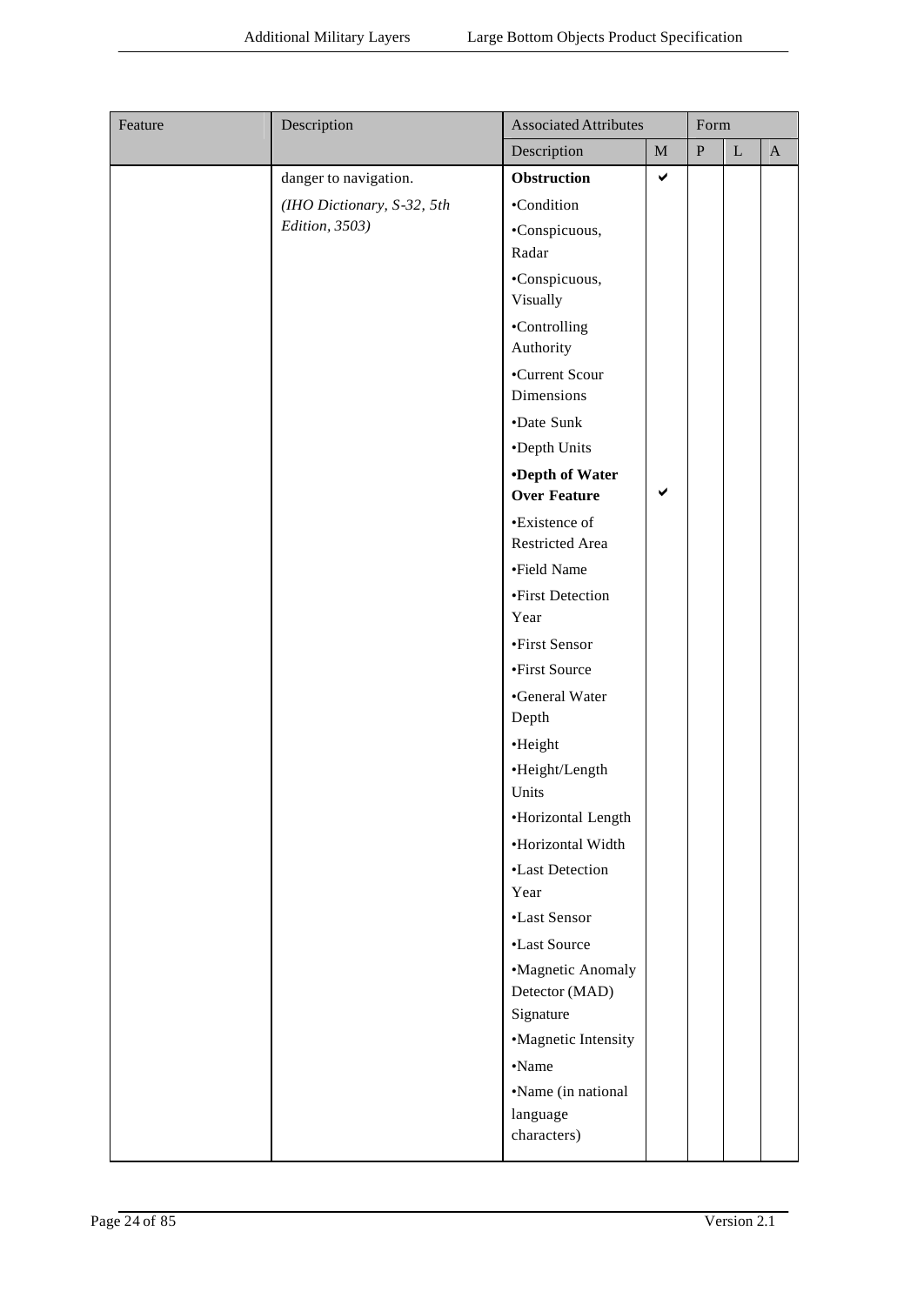| Feature                                                              | Description                       | <b>Associated Attributes</b> |             | Form      |             |              |
|----------------------------------------------------------------------|-----------------------------------|------------------------------|-------------|-----------|-------------|--------------|
|                                                                      |                                   | Description                  | $\mathbf M$ | ${\bf P}$ | $\mathbf L$ | $\mathbf{A}$ |
|                                                                      |                                   | •Nationality                 |             |           |             |              |
|                                                                      |                                   | •Nature of                   |             |           |             |              |
|                                                                      |                                   | Construction                 |             |           |             |              |
|                                                                      |                                   | •Operator                    |             |           |             |              |
|                                                                      |                                   | •Orientation                 |             |           |             |              |
|                                                                      |                                   | •Product                     |             |           |             |              |
|                                                                      |                                   | •Quality of                  |             |           |             |              |
|                                                                      |                                   | Sounding                     |             |           |             |              |
|                                                                      |                                   | Measurement                  |             |           |             |              |
|                                                                      |                                   | •Re-entered Date             |             |           |             |              |
|                                                                      |                                   | •Re-suspended Date           |             |           |             |              |
|                                                                      |                                   | •Sonar Signal                |             |           |             |              |
|                                                                      |                                   | Strength                     |             |           |             |              |
|                                                                      |                                   | •Sounding                    |             |           |             |              |
|                                                                      |                                   | Accuracy                     |             |           |             |              |
|                                                                      |                                   | •Sounding Datum              |             |           |             |              |
|                                                                      |                                   | •Spudded Date                |             |           |             |              |
|                                                                      |                                   | •Status                      |             |           |             |              |
|                                                                      |                                   | •Strength of                 |             |           |             |              |
|                                                                      |                                   | <b>Magnetic Anomaly</b>      |             |           |             |              |
|                                                                      |                                   | •Surface                     |             |           |             |              |
|                                                                      |                                   | Composition                  |             |           |             |              |
|                                                                      |                                   | •Suspension Date             |             |           |             |              |
|                                                                      |                                   | •Technique of<br>Sounding    |             |           |             |              |
|                                                                      |                                   | Measurement                  |             |           |             |              |
|                                                                      |                                   | •Vertical Datum              |             |           |             |              |
|                                                                      |                                   | •Vertical Length             |             |           |             |              |
|                                                                      |                                   | <b>.Water Level</b>          |             |           |             |              |
|                                                                      |                                   | <b>Effect</b>                | ✔           |           |             |              |
|                                                                      | An object on the sea floor which  | •Cardinal Point              |             | ✔         |             |              |
| Sensor Anomaly                                                       | has been detected by means of     | Orientation                  |             |           |             |              |
|                                                                      | acoustic and/or magnetic sensors, | •Current Scour               |             |           |             |              |
| but for which any other means of<br>identification or classification | Dimensions                        |                              |             |           |             |              |
|                                                                      | •Depth of Water                   |                              |             |           |             |              |
|                                                                      | cannot be made. (More commonly    | <b>Over Feature</b>          | ✔           |           |             |              |
| known as a non-sub contact.)<br>(AML)                                | •Depth Units                      |                              |             |           |             |              |
|                                                                      | •First Detection                  |                              |             |           |             |              |
|                                                                      |                                   | Year                         |             |           |             |              |
|                                                                      |                                   | •First Sensor                |             |           |             |              |
|                                                                      |                                   |                              |             |           |             |              |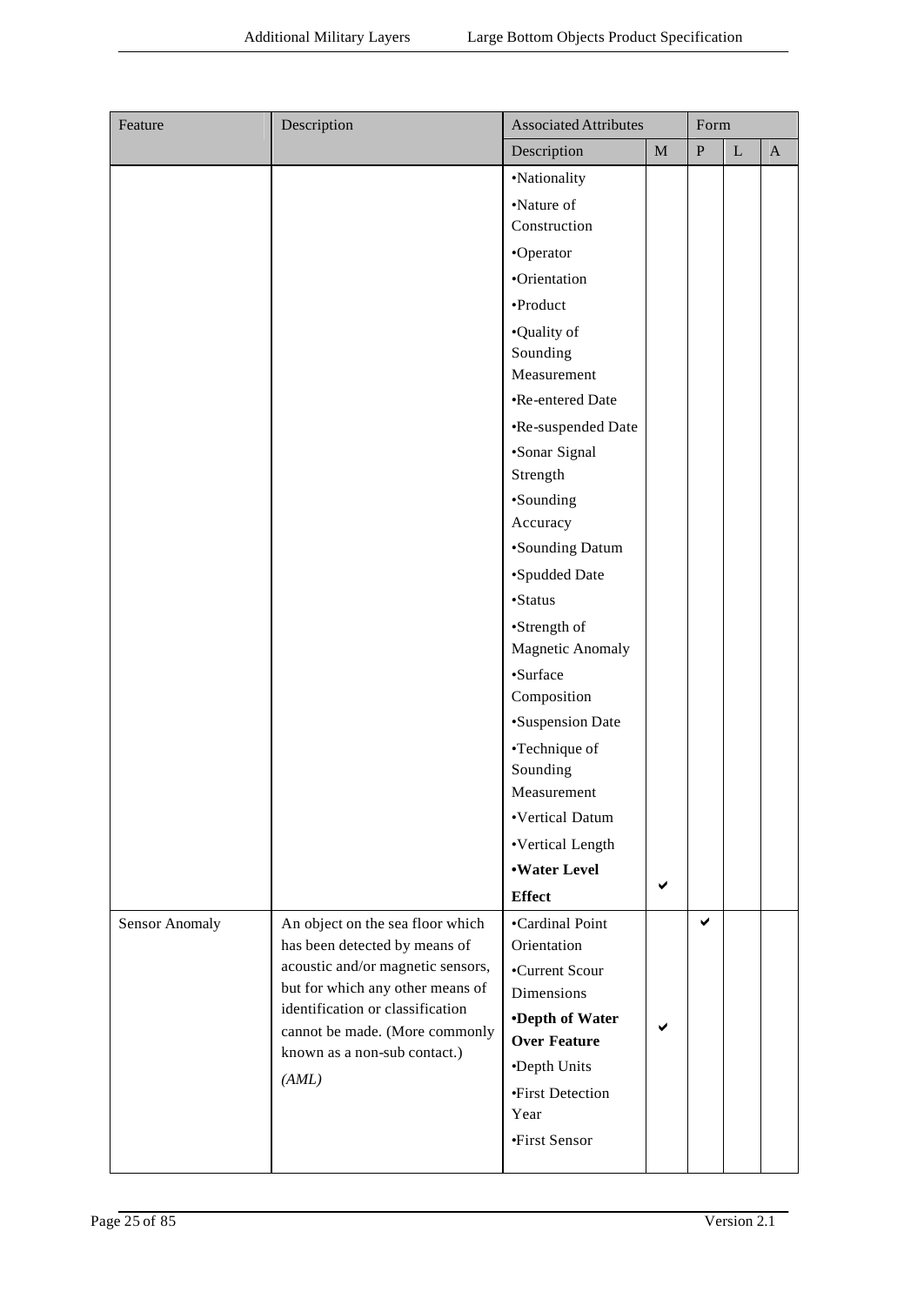| Feature            | Description                                                      | <b>Associated Attributes</b> |             | Form      |         |              |
|--------------------|------------------------------------------------------------------|------------------------------|-------------|-----------|---------|--------------|
|                    |                                                                  | Description                  | $\mathbf M$ | ${\bf P}$ | $\bf L$ | $\mathbf{A}$ |
|                    |                                                                  | •First Source                |             |           |         |              |
|                    |                                                                  | •General Water               |             |           |         |              |
|                    |                                                                  | Depth                        |             |           |         |              |
|                    |                                                                  | ·Height/Length               |             |           |         |              |
|                    |                                                                  | Units                        |             |           |         |              |
|                    |                                                                  | •Last Detection              |             |           |         |              |
|                    |                                                                  | Year                         |             |           |         |              |
|                    |                                                                  | •Last Sensor                 |             |           |         |              |
|                    |                                                                  | •Last Source                 |             |           |         |              |
|                    |                                                                  | •Magnetic Anomaly            |             |           |         |              |
|                    |                                                                  | Detector (MAD)               |             |           |         |              |
|                    |                                                                  | Signature                    |             |           |         |              |
|                    |                                                                  | •Magnetic Intensity          |             |           |         |              |
|                    |                                                                  | •Name                        |             |           |         |              |
|                    |                                                                  | •Name (in national           |             |           |         |              |
|                    |                                                                  | language                     |             |           |         |              |
|                    |                                                                  | characters)                  |             |           |         |              |
|                    |                                                                  | •Orientation                 |             |           |         |              |
|                    |                                                                  | •Quality of                  |             |           |         |              |
|                    |                                                                  | Sounding                     |             |           |         |              |
|                    |                                                                  | Measurement                  |             |           |         |              |
|                    |                                                                  | •Sonar Signal                |             |           |         |              |
|                    |                                                                  | Strength                     |             |           |         |              |
|                    |                                                                  | •Sounding Datum              |             |           |         |              |
|                    |                                                                  | •Sounding                    |             |           |         |              |
|                    |                                                                  | Accuracy                     |             |           |         |              |
|                    |                                                                  | $\mbox{\bf -Status}$         |             |           |         |              |
|                    |                                                                  | •Strength of                 |             |           |         |              |
|                    |                                                                  | <b>Magnetic Anomaly</b>      |             |           |         |              |
|                    |                                                                  | •Technique of                |             |           |         |              |
|                    |                                                                  | Sounding                     |             |           |         |              |
|                    |                                                                  | Measurement                  |             |           |         |              |
|                    |                                                                  | <b>.Water Level</b>          | ✔           |           |         |              |
|                    |                                                                  | <b>Effect</b>                |             |           |         |              |
| Underwater / Awash | A concreted mass of stony                                        | •Current Scour               |             | ✔         |         |              |
| Rock               | material or coral which dries, is<br>awash or is below the water | Dimensions                   |             |           |         |              |
|                    | surface.                                                         | •Depth Units                 |             |           |         |              |
|                    | (S-57 Annex A, Appendix A, IHO                                   | •Depth of Water              | ✔           |           |         |              |
|                    | Object Catalogue)                                                | <b>Over Feature</b>          |             |           |         |              |
|                    |                                                                  | •First Detection             |             |           |         |              |
|                    |                                                                  | Year                         |             |           |         |              |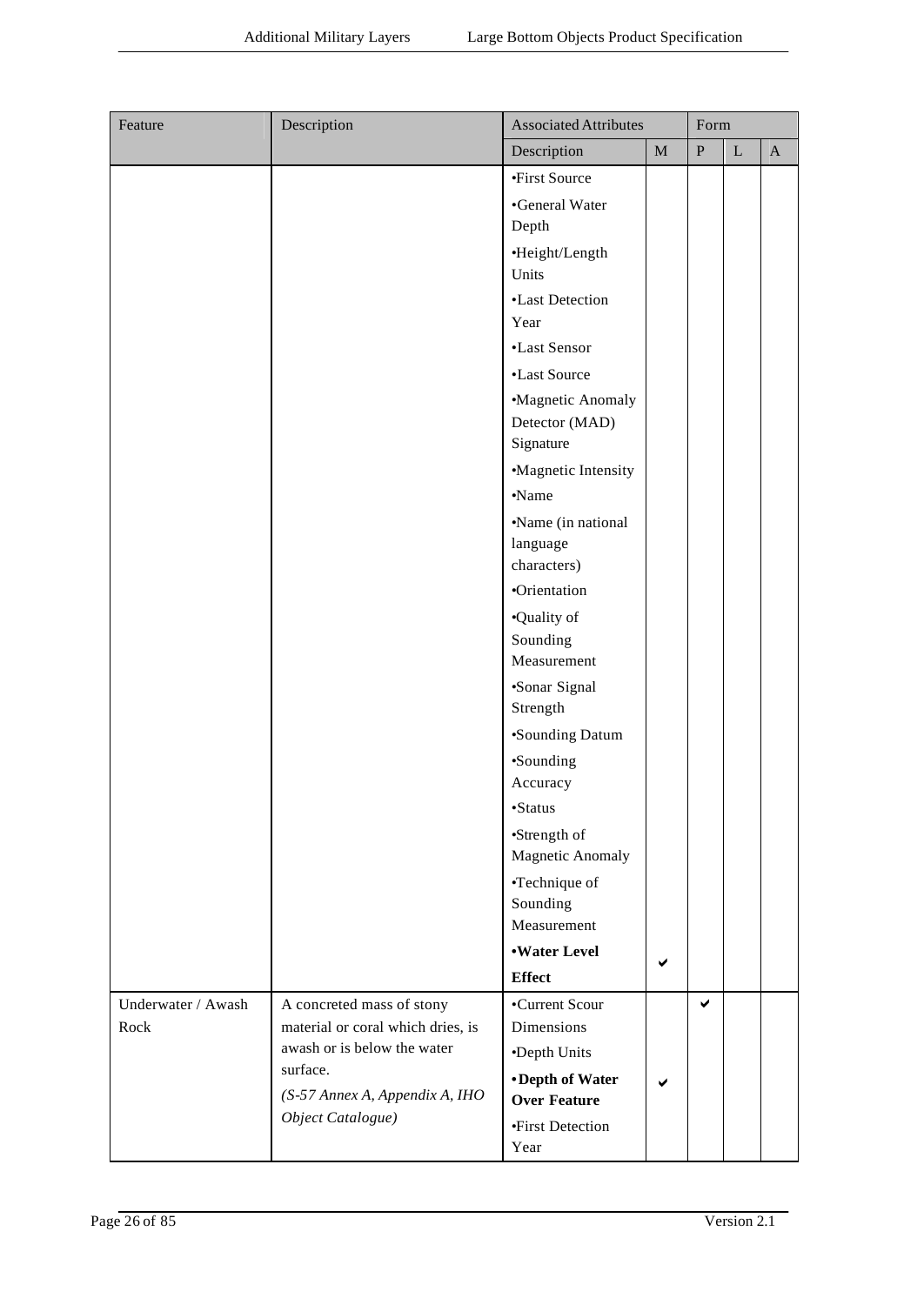| Feature | Description | <b>Associated Attributes</b>     |             | Form      |             |              |
|---------|-------------|----------------------------------|-------------|-----------|-------------|--------------|
|         |             | Description                      | $\mathbf M$ | ${\bf P}$ | $\mathbf L$ | $\mathbf{A}$ |
|         |             | •First Sensor                    |             |           |             |              |
|         |             | •First Source                    |             |           |             |              |
|         |             | •General Water                   |             |           |             |              |
|         |             | Depth                            |             |           |             |              |
|         |             | ·Height/Length                   |             |           |             |              |
|         |             | Units                            |             |           |             |              |
|         |             | ·Horizontal Length               |             |           |             |              |
|         |             | •Horizontal Width                |             |           |             |              |
|         |             | •Last Detection<br>Year          |             |           |             |              |
|         |             | •Last Sensor                     |             |           |             |              |
|         |             | •Last Source                     |             |           |             |              |
|         |             | •Magnetic Anomaly                |             |           |             |              |
|         |             | Detector (MAD)                   |             |           |             |              |
|         |             | Signature                        |             |           |             |              |
|         |             | •Magnetic Intensity              |             |           |             |              |
|         |             | •Name                            |             |           |             |              |
|         |             | •Name (in national               |             |           |             |              |
|         |             | language                         |             |           |             |              |
|         |             | characters)                      |             |           |             |              |
|         |             | •Quality of                      |             |           |             |              |
|         |             | Sounding<br>Measurement          |             |           |             |              |
|         |             | ·Sonar Signal                    |             |           |             |              |
|         |             | Strength                         |             |           |             |              |
|         |             | •Sounding                        |             |           |             |              |
|         |             | Accuracy                         |             |           |             |              |
|         |             | •Sounding Datum                  |             |           |             |              |
|         |             | •Status                          |             |           |             |              |
|         |             | •Technique of                    |             |           |             |              |
|         |             | Sounding<br>Measurement          |             |           |             |              |
|         |             |                                  |             |           |             |              |
|         |             | •Strength of<br>Magnetic Anomaly |             |           |             |              |
|         |             | ·Surface<br>Composition          |             |           |             |              |
|         |             | •Surface                         |             |           |             |              |
|         |             | Composition -                    |             |           |             |              |
|         |             | qualifying terms                 |             |           |             |              |
|         |             | •Vertical Length                 |             |           |             |              |
|         |             | • Water Level                    |             |           |             |              |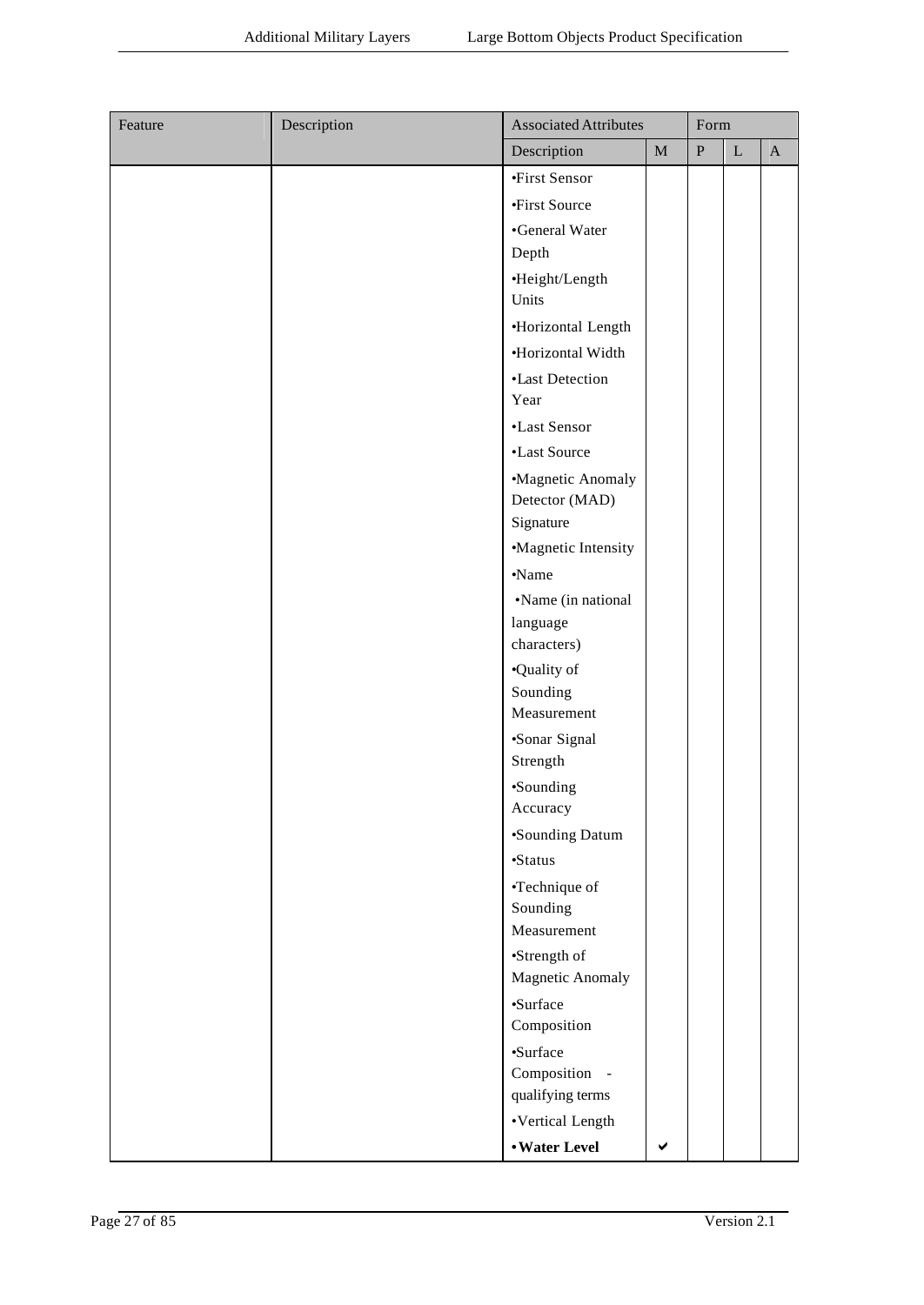| Description<br>$\mathbf M$<br>${\bf P}$<br>$\mathbf{L}$<br>$\mathbf{A}$<br><b>Effect</b><br>$\checkmark$<br>The ruined remains of a stranded<br>•Beam of Vessel<br>Wreck<br>or sunken vessel which has been<br>•Cardinal Point<br>rendered useless.<br>Orientation<br>(IHO Dictionary, S-32, 5th<br>•Category of<br>$\checkmark$<br>Edition, 6027)<br>Wreck<br>•Condition<br>•Conspicuous,<br>Radar<br>•Conspicuous,<br>Visually<br>•Current Scour<br>Dimensions<br>•Date Sunk<br>•Debris Field<br>•Depth of Water<br><b>Over Feature</b><br>✔<br>•Depth Units<br>•Draught of Vessel<br>•Existence of<br>Restricted Area<br>•First Detection<br>Year<br>•First Sensor<br>•First Source<br>•General Water<br>Depth<br>·Height<br>•Height/Length<br>Units<br>·Horizontal Length<br>•Horizontal Width<br>•Inclination<br>•Last Detection | Feature | Description | <b>Associated Attributes</b> | Form |  |
|---------------------------------------------------------------------------------------------------------------------------------------------------------------------------------------------------------------------------------------------------------------------------------------------------------------------------------------------------------------------------------------------------------------------------------------------------------------------------------------------------------------------------------------------------------------------------------------------------------------------------------------------------------------------------------------------------------------------------------------------------------------------------------------------------------------------------------------|---------|-------------|------------------------------|------|--|
|                                                                                                                                                                                                                                                                                                                                                                                                                                                                                                                                                                                                                                                                                                                                                                                                                                       |         |             |                              |      |  |
|                                                                                                                                                                                                                                                                                                                                                                                                                                                                                                                                                                                                                                                                                                                                                                                                                                       |         |             |                              |      |  |
|                                                                                                                                                                                                                                                                                                                                                                                                                                                                                                                                                                                                                                                                                                                                                                                                                                       |         |             |                              |      |  |
| •Magnetic Intensity<br>•Last Sensor<br>•Last Source<br>•Length of Vessel                                                                                                                                                                                                                                                                                                                                                                                                                                                                                                                                                                                                                                                                                                                                                              |         |             | Year                         |      |  |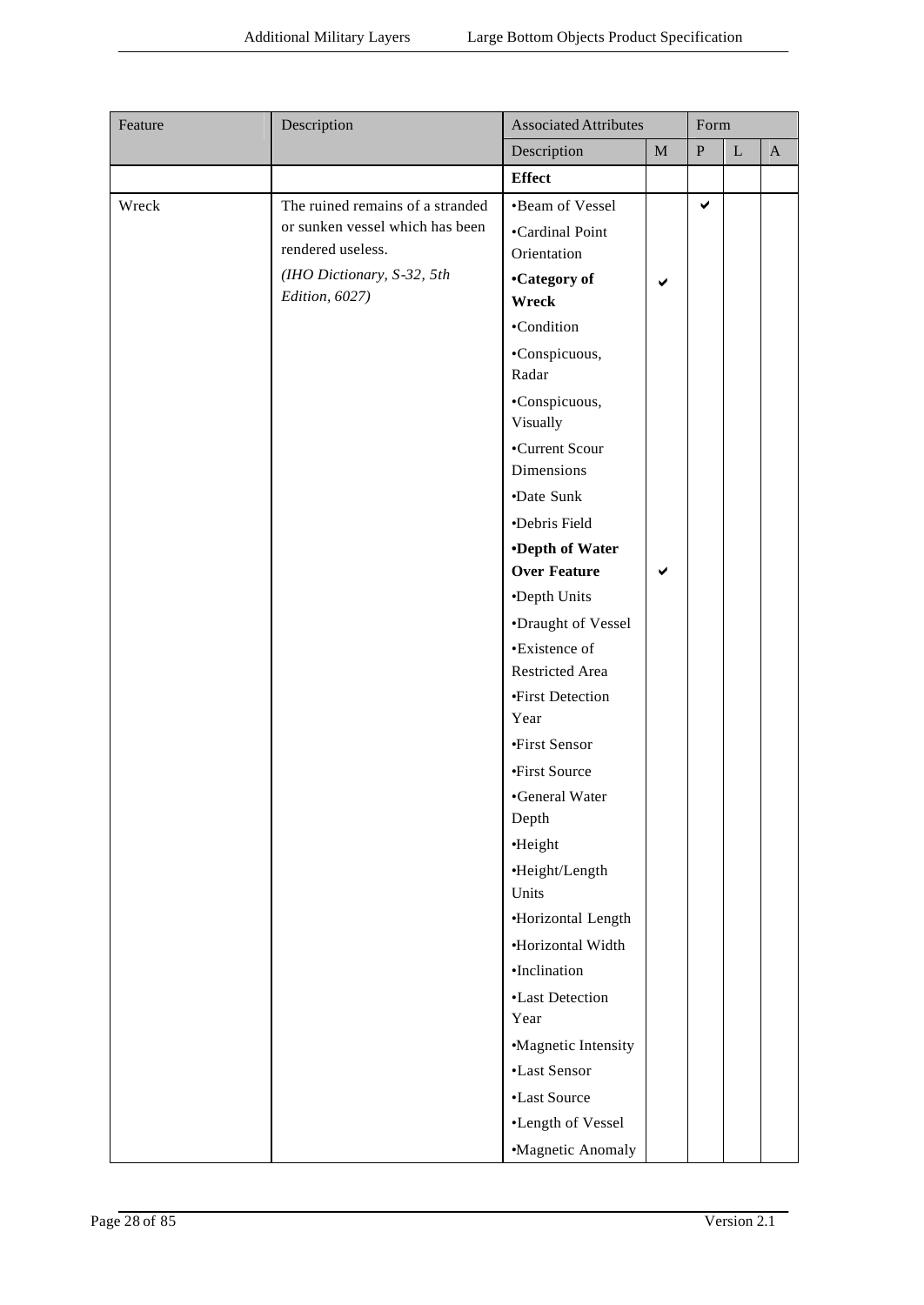| Feature      | Description                | <b>Associated Attributes</b>         |              | Form         |              |              |
|--------------|----------------------------|--------------------------------------|--------------|--------------|--------------|--------------|
|              |                            | Description                          | $\mathbf M$  | $\, {\bf P}$ | $\bf L$      | $\mathbf{A}$ |
|              |                            | Detector (MAD)                       |              |              |              |              |
|              |                            | Signature                            |              |              |              |              |
|              |                            | •Name                                |              |              |              |              |
|              |                            | •Name (in national                   |              |              |              |              |
|              |                            | language                             |              |              |              |              |
|              |                            | characters)                          |              |              |              |              |
|              |                            | •Nationality                         |              |              |              |              |
|              |                            | •Nature of                           |              |              |              |              |
|              |                            | Construction                         |              |              |              |              |
|              |                            | •Orientation                         |              |              |              |              |
|              |                            | ·Product                             |              |              |              |              |
|              |                            | •Quality of                          |              |              |              |              |
|              |                            | Sounding                             |              |              |              |              |
|              |                            | Measurement                          |              |              |              |              |
|              |                            | ·Sonar Signal                        |              |              |              |              |
|              |                            | Strength                             |              |              |              |              |
|              |                            | •Sounding                            |              |              |              |              |
|              |                            | Accuracy                             |              |              |              |              |
|              |                            | •Sounding Datum                      |              |              |              |              |
|              |                            | •Status                              |              |              |              |              |
|              |                            | •Strength of                         |              |              |              |              |
|              |                            | Magnetic Anomaly                     |              |              |              |              |
|              |                            | ·Surface                             |              |              |              |              |
|              |                            | Composition                          |              |              |              |              |
|              |                            | •Technique of                        |              |              |              |              |
|              |                            | Sounding<br>Measurement              |              |              |              |              |
|              |                            | •Tonnage                             |              |              |              |              |
|              |                            |                                      |              |              |              |              |
|              |                            | •Type of Tonnage                     |              |              |              |              |
|              |                            | •Type of Wreck                       |              |              |              |              |
|              |                            | •Underwater                          |              |              |              |              |
|              |                            | Reference Mark                       |              |              |              |              |
|              |                            | •Vertical Datum                      |              |              |              |              |
|              |                            | •Vertical Length                     |              |              |              |              |
|              |                            | <b>.Water Level</b><br><b>Effect</b> | $\checkmark$ |              |              |              |
| User Defined | A feature not otherwise    | Textual description                  |              | $\checkmark$ | $\checkmark$ | ✔            |
|              | permissible within the AML |                                      |              |              |              |              |
|              | content model              |                                      |              |              |              |              |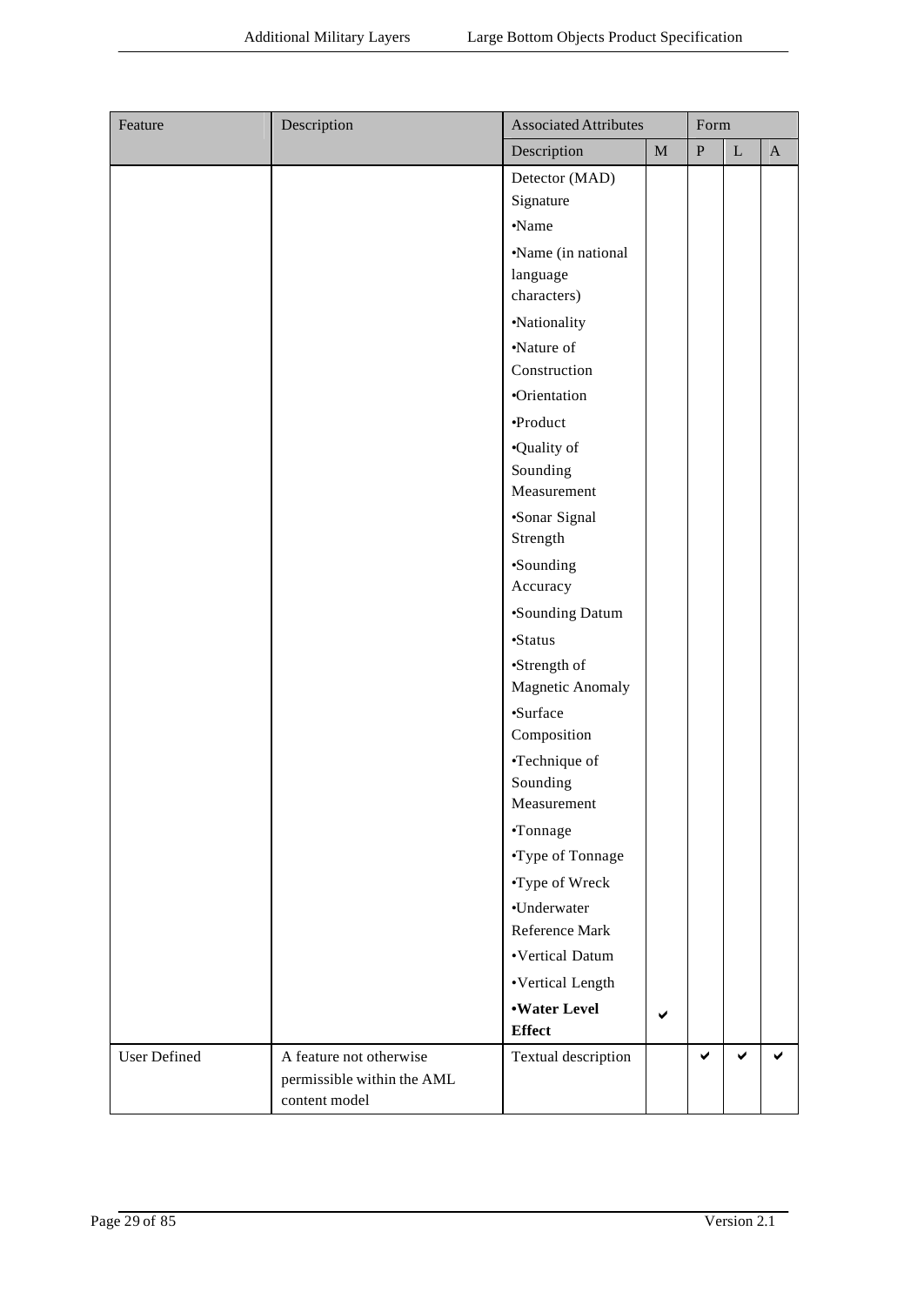#### *5.5.1.1 Mandatory Features*

There are no mandatory features in LBO AML.

#### **5.5.2 Attributes**

The table below displays the following information:

- Attribute gives the name of attribute.
- Definition gives a more detailed description of the attribute if required.
- Values specifies the possible values the attribute may take.

For details of how to encode the attributes listed in this section, refer to the appropriate exchange standard implementation annex.

| Attribute & definition                                                                                                                                                                                                                                                     | Values & definitions                                                                                                                                                          |
|----------------------------------------------------------------------------------------------------------------------------------------------------------------------------------------------------------------------------------------------------------------------------|-------------------------------------------------------------------------------------------------------------------------------------------------------------------------------|
| <b>Abandonment Date</b>                                                                                                                                                                                                                                                    | Indication: CCYYMMDD                                                                                                                                                          |
| The date on which a borehole is sealed. All well-<br>head equipment is removed and the hole plugged<br>with cement and a steel plate cemented over the top.<br>(Adapted from An A-Z of Offshore Oil & Gas by<br>Harry Whitehead, 2nd Ed, 1983, Gulf Publishing<br>Company) | The "abandonment date" should be encoded using 4<br>digits for the calendar year (CCYY), 2 digits for the<br>month (MM) (e.g. April = 04) and 2 digits for the<br>day (DD).   |
| Absolute horizontal accuracy                                                                                                                                                                                                                                               | Value: min 0                                                                                                                                                                  |
| The positional error estimate for a single point,<br>relative to the specified spatial reference system.<br>(AML)                                                                                                                                                          | Units:<br>metres or feet<br>(units must be defined)<br>Resolution: 0.1 (metres or ft)                                                                                         |
| Absolute vertical accuracy                                                                                                                                                                                                                                                 | Value: min 0                                                                                                                                                                  |
| The vertical error estimate for a single point, relative<br>to the specified spatial reference system.<br>(AML)                                                                                                                                                            | Units:<br>metres or feet<br>(units must be defined)<br>Resolution: 0.1 (metres or ft)                                                                                         |
| <b>Beam of Vessel</b>                                                                                                                                                                                                                                                      | Value: 0 - 99.9                                                                                                                                                               |
| The beam of the vessel, being the widest part of its<br>hull, in its operational state.<br>(Adapted from Webster's 3rd New International<br>Dictionary)                                                                                                                    | Units:<br>metres or feet<br>(units must be defined)<br>Resolution:<br>0.1                                                                                                     |
| Capture date                                                                                                                                                                                                                                                               | <b>CCYYMMDD</b>                                                                                                                                                               |
| Gives the date when the object was captured, edited<br>or deleted<br>(AML)                                                                                                                                                                                                 | 4 digits for the calendar year (CCYY), 2 digits for<br>the month (MM) (e.g. April = 04) and 2 digits for<br>the day (DD).                                                     |
| <b>Cardinal Point Orientation</b>                                                                                                                                                                                                                                          | • north / south: the object is orientated on average                                                                                                                          |
| The angle of the major axis of the object expressed<br>to the nearest 45 degrees using cardinal compass<br>point notation.<br>(Adapted from STANAG 3715)                                                                                                                   | along a north-south axis. (AML)<br>• east/ west: the object is orientated on average along<br>a east-west axis. (AML)<br>• northeast / southwest: the object is orientated on |
|                                                                                                                                                                                                                                                                            | average along a northeast-southwest axis. (AML)<br>•northwest / southeast: the object is orientated on                                                                        |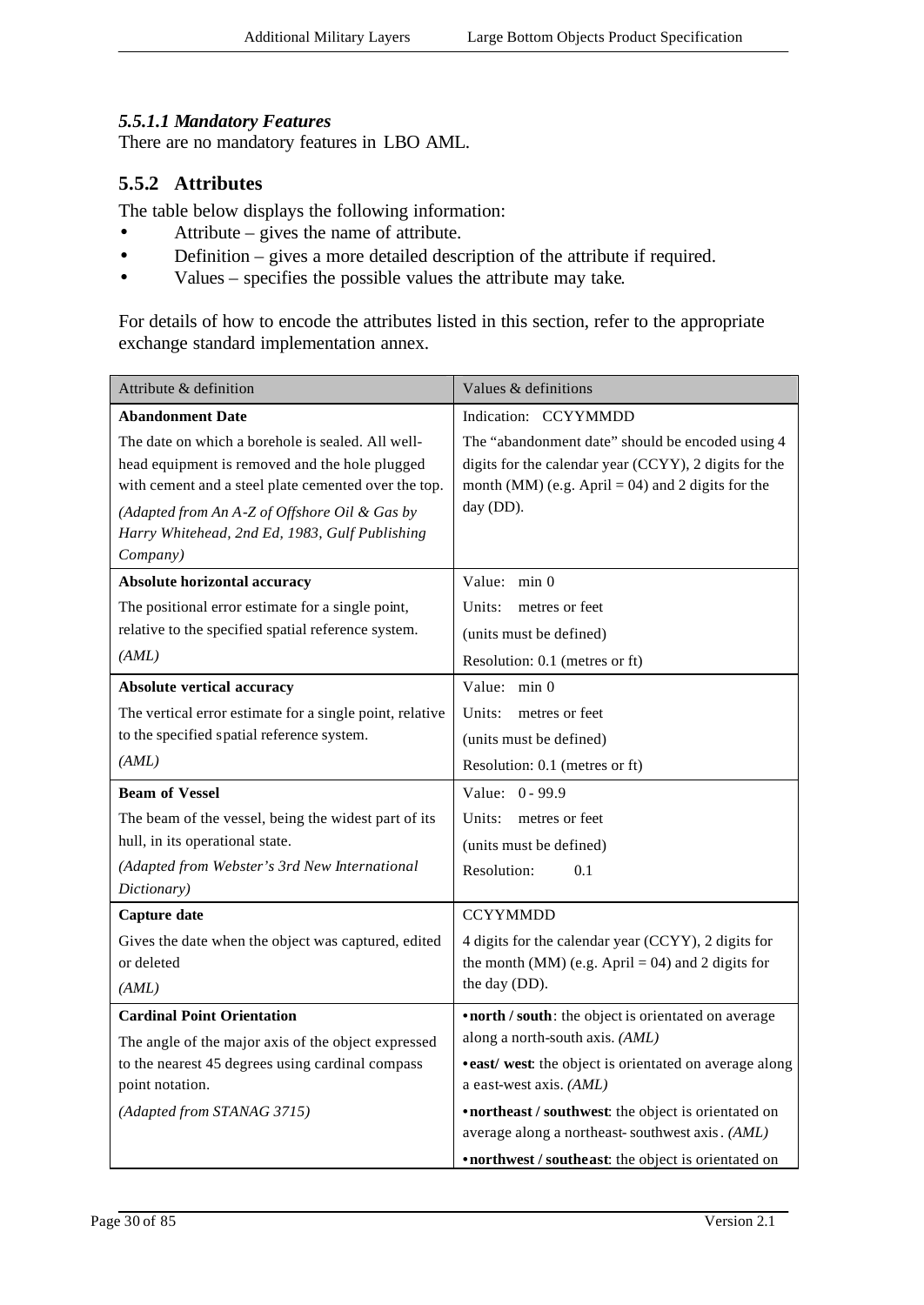| Attribute & definition                                      | Values & definitions                                                                                       |
|-------------------------------------------------------------|------------------------------------------------------------------------------------------------------------|
|                                                             | average along a northwest-southeast axis. (AML)                                                            |
|                                                             | • unknown: the object's orientation was not                                                                |
|                                                             | reported. (AML)                                                                                            |
|                                                             | - Not Applicable                                                                                           |
| <b>Category of completeness</b>                             | complete: The area specified has been populated for                                                        |
| Indicates the inclusion criteria and completeness           | all known features. Absence of features indicates<br>that there are no such entities available to the data |
| regarding the feature content of the dataset                | producer                                                                                                   |
| (AML)                                                       | partial: Certain features have not been included (or                                                       |
|                                                             | only partially included) within the specified area.                                                        |
|                                                             | Details must be provided in supporting textual                                                             |
|                                                             | information                                                                                                |
| <b>Category of coverage</b><br>The availability of coverage | coverage available: Continuous coverage of spatial<br>objects is available within this area                |
| (AML)                                                       | no coverage available: An area containing no                                                               |
|                                                             | spatial objects                                                                                            |
| <b>Category of Obstruction</b>                              | <b>•wellhead:</b> a submarine structure projecting some                                                    |
| Description of the type of obstruction.                     | distance above the seabed and capping a temporarily                                                        |
| (S-57 Annex A, Appendix A, Chapter 2 Attributes)            | abandoned or suspended oil or gas well. (IHO<br>Dictionary, S-32, 5th Edition, 5976.)                      |
|                                                             | <b>diffuser:</b> a structure on an outfall through which                                                   |
|                                                             | liquids are discharged. The structure will usually<br>project above the level of the outfall and can be an |
|                                                             | obstruction to navigation. (S-57 Annex A, Appendix                                                         |
|                                                             | A, Chapter 2 Attributes)                                                                                   |
|                                                             | <b>•crib:</b> a permanent structure set in the water, framed<br>with wooden beams and filled with rocks or |
|                                                             | boulders. They are used to anchor log booms or                                                             |
|                                                             | support other constructions, e.g. submerged outfalls,<br>diffusers etc. They may always be dry, submerged  |
|                                                             | or cover and uncover. (S-57 Annex A, Appendix A,                                                           |
|                                                             | Chapter 2 Attributes)                                                                                      |
|                                                             | <i><b>fish haven:</b></i> areas established by private interests,                                          |
|                                                             | usually sport fishermen, to simulate natural reefs<br>and wrecks that attract fish. The reefs are          |
|                                                             | constructed by dumping assorted junk in areas                                                              |
|                                                             | which may be of very small extent or may stretch a                                                         |
|                                                             | considerable distance along a depth contour. Also<br>called fishery reefs. (S-57 Annex A, Appendix A,      |
|                                                             | Chapter 2 Attributes)                                                                                      |
|                                                             | <b>foul ground:</b> areas over which it is safe to                                                         |
|                                                             | navigate but which should be avoided for anchoring,                                                        |
|                                                             | taking the ground or ground fishing. (IHO Chart<br>Specifications, M-4, 442.8.)                            |
|                                                             | <b>•ground tackle:</b> equipment such as anchors,                                                          |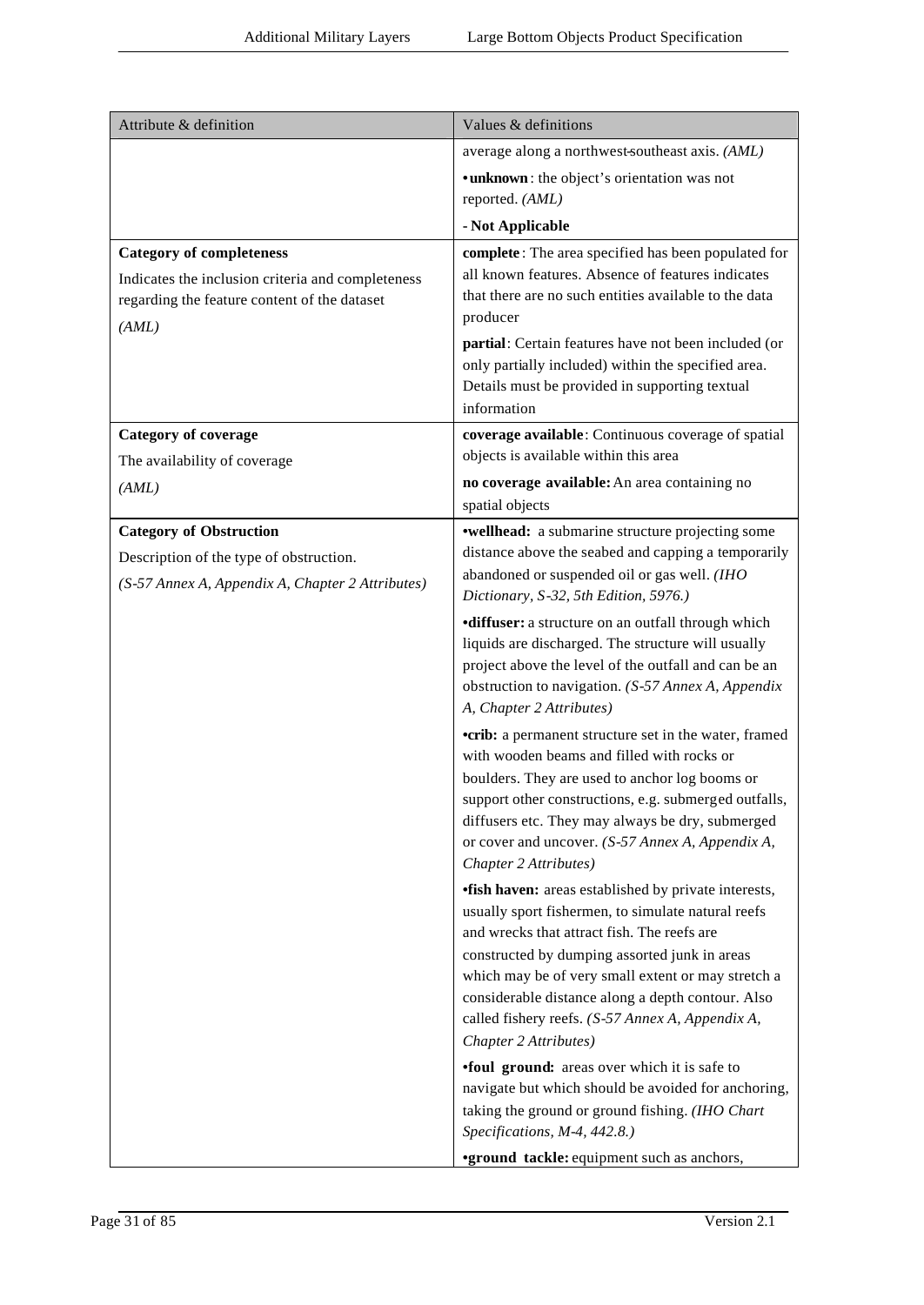| Attribute & definition | Values & definitions                                                                                                                                                                                                                                                                                                                      |
|------------------------|-------------------------------------------------------------------------------------------------------------------------------------------------------------------------------------------------------------------------------------------------------------------------------------------------------------------------------------------|
|                        | concrete blocks, chains and cables, etc., used to<br>position floating structures such as trot and mooring<br>buoys etc. (S-57 Annex A, Appendix A, Chapter 2<br>Attributes)                                                                                                                                                              |
|                        | <b>•well protection structure:</b> a structure, typically a<br>dome or cube, erected over a wellhead or equipment<br>attached to it (a tree) to lessen the danger of vessels<br>snagging gear. (AML)                                                                                                                                      |
|                        | <b>*subsea installation:</b> any oil or gas related<br>installation or structure on, or projecting from, the<br>seabed, for example a submerged platform or<br>concrete foundations. (AML)                                                                                                                                                |
|                        | <b>•pipeline obstruction:</b> any pipeline related structure<br>which projects above the seabed, for example a<br>joint, T-piece, valve or sleeve, or a crossing where<br>one pipeline is raised over another by means of a<br>supporting structure. (AML)                                                                                |
|                        | •free standing conductor pipe: lengths of large<br>diameter casing pipe projecting from a wellhead<br>which may extend only a short distance above the<br>seabed, or rise to project above the sea surface.<br>(Adapted from An A-Z of Offshore Oil & Gas by<br>Harry Whitehead, 2nd Ed, 1983, Gulf Publishing<br>Company)                |
|                        | <b>•manifold:</b> a complex of pipes forming the junction<br>of several incoming lines with one or more outlets,<br>incorporating valves and instruments where<br>necessary to monitor fluids flowing in individual<br>lines. (Adapted from An A-Z of Offshore Oil & Gas<br>by Harry Whitehead, 2nd Ed, 1983, Gulf Publishing<br>Company) |
|                        | <b>*storage tank:</b> large seabed structures, typically<br>made of concrete, capable of storing oil or gas and<br>usually found attached or adjacent to a rig, or<br>marked by a single point mooring buoy. (AML)                                                                                                                        |
|                        | <b>•template:</b> a guide frame incorporating a guide base<br>that is lowered to the sea bed to align with an<br>exploration well-head, through which a series of<br>development well are drilled. (An A-Z of Offshore<br>Oil & Gas by Harry Whitehead, 2nd Ed, 1983, Gulf<br>Publishing Company)                                         |
|                        | *pontoon: a floating structure, usually rectangular<br>in shape, which serves as landing, pier head or<br>bridge support which has been caused to<br>permanently sink. (Adapted from IHO Dictionary,<br>S-32, 5th Edition, 3947)                                                                                                          |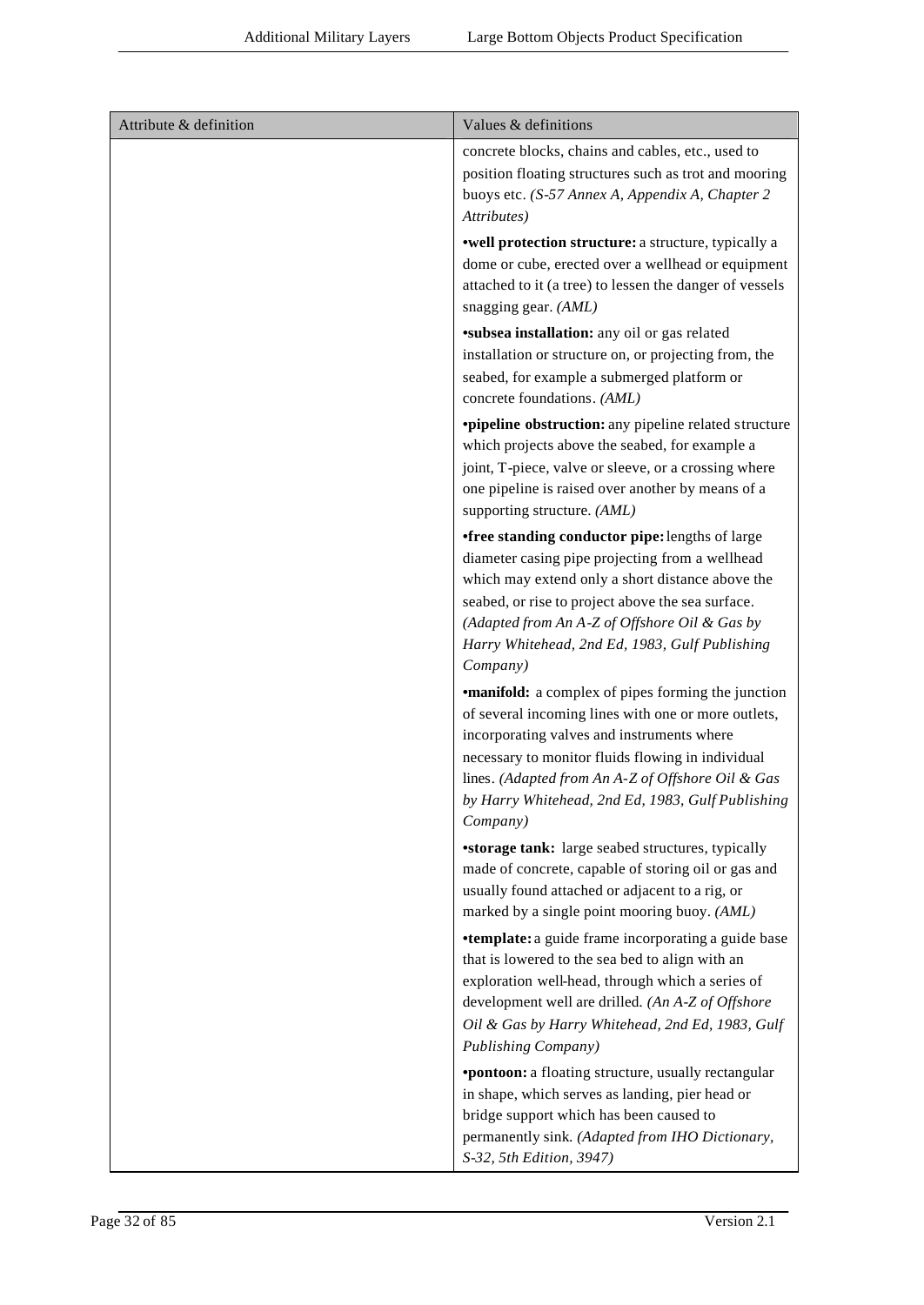| Attribute & definition                                | Values & definitions                                     |
|-------------------------------------------------------|----------------------------------------------------------|
|                                                       | <b>*sundry</b> objects: miscellaneous items and objects, |
|                                                       | most of which have been lost overboard or                |
|                                                       | otherwise abandoned to the sea, for example cargo        |
|                                                       | containers or vehicles. (AML)                            |
|                                                       | - Unknown                                                |
|                                                       | - Not Applicable                                         |
|                                                       | - Other                                                  |
| <b>Category of Wreck</b>                              | •non dangerous wreck: a wreck which is not               |
| Description of the type of wreck.                     | considered to be dangerous to surface navigation.        |
| (S-57 Annex A, Appendix A, Chapter 2 Attributes)      | (S-57 Annex A, Appendix A, Chapter 2 Attributes)         |
|                                                       | <b>•dangerous wreck:</b> a wreck which is considered to  |
| See also attribute 'Type of Wreck' for indication of  | be dangerous to surface navigation. (S-57 Annex A,       |
| the vessel type before it became a wreck.             | Appendix A, Chapter 2 Attributes)                        |
|                                                       | <b>•distributed remains of wreck:</b> (foul ground) an   |
|                                                       | area over which it is safe to navigate but which         |
|                                                       | should be avoided for anchoring, taking the ground       |
|                                                       | or ground fishing. (IHO Chart Specifications, M-4)       |
|                                                       | <b>•wreck showing mast(s):</b> wreck of which only the   |
|                                                       | $mast(s)$ is visible at the sounding datum indicated.    |
|                                                       | (S-57 Annex A, Appendix A, Chapter 2 Attributes)         |
|                                                       | *wreck showing any portion of hull or                    |
|                                                       | superstructure: wreck of which any portion of the        |
|                                                       | hull or superstructure is visible at the sounding        |
|                                                       | datum indicated. (S-57 Annex A, Appendix A,              |
|                                                       | Chapter 2 Attributes)                                    |
|                                                       | - Unknown                                                |
|                                                       | - Not Applicable                                         |
|                                                       | - Other                                                  |
| Caveat                                                | Text string                                              |
| A component of a security classification used for     |                                                          |
| authorising a specific group to have access rights    |                                                          |
| (AML)                                                 |                                                          |
| <b>Condition</b>                                      | <b>•under construction:</b> a structure that is in the   |
| The state of the object where it is not considered to | process of being built. (S-57 Annex A, Appendix A,       |
| be normal i.e. completed, undamaged or working        | Chapter 2 Attributes)                                    |
| normally.                                             | <b>•ruined:</b> a structure in a decayed or deteriorated |
| (S-57 Annex A, Appendix A, Chapter 2 Attributes)      | condition resulting from neglect or disuse, or a         |
|                                                       | damaged structure in need of repair. (IHO                |
|                                                       | Dictionary, S-32, 5th Edition, 4456.)                    |
|                                                       | <i>*planned construction: an area where a future</i>     |
|                                                       | construction is planned. (S-57 Annex A, Appendix A,      |
|                                                       | Chapter 2 Attributes)                                    |
|                                                       | -Operational: Completed, undamaged and working           |
|                                                       | normally (S-57 Annex A, Appendix A, IHO Object           |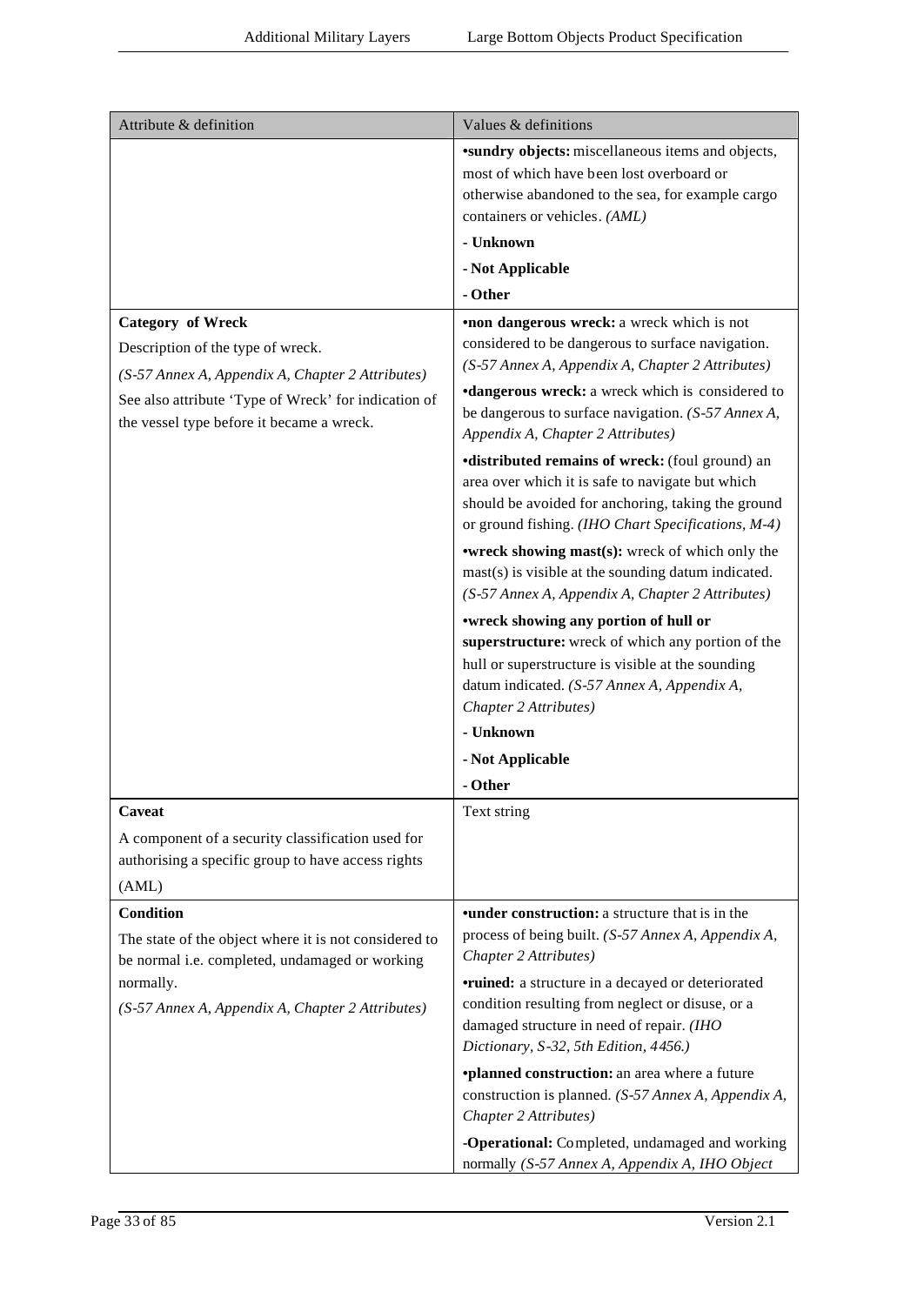| Attribute & definition                                                                                 | Values & definitions                                                                         |
|--------------------------------------------------------------------------------------------------------|----------------------------------------------------------------------------------------------|
|                                                                                                        | Catalogue)                                                                                   |
|                                                                                                        | - Unknown                                                                                    |
|                                                                                                        | - Not Applicable                                                                             |
|                                                                                                        | - Other                                                                                      |
| <b>Conspicuous, Radar</b>                                                                              | <b>•radar conspicuous:</b> an object which returns a                                         |
| Indicates if the object returns a radar echo.                                                          | strong radar echo. (IHO Dictionary, S-32, 5th                                                |
| (S-57 Annex A, Appendix A, Chapter 2 Attributes)                                                       | Edition, 4142.)                                                                              |
|                                                                                                        | <b>•not radar conspicuous:</b> an object which does not                                      |
|                                                                                                        | return a particularly strong radar echo. (S-57 Annex<br>A, Appendix A, Chapter 2 Attributes) |
| <b>Conspicuous</b> , Visually                                                                          | <b>visually conspicuous:</b> term applied to an object                                       |
| Indicates if the object is distinctly visible from                                                     | either natural or artificial which is distinctly and                                         |
| seaward.                                                                                               | notably visible from seaward. (IHO Dictionary, S-                                            |
| (S-57 Annex A, Appendix A, Chapter 2 Attributes)                                                       | 32, 5th Edition, 984)                                                                        |
|                                                                                                        | •not visually conspicuous: an object which is                                                |
|                                                                                                        | visible from seaward, but is not conspicuous. $(S-57)$                                       |
|                                                                                                        | Annex A, Appendix A, Chapter 2 Attributes)                                                   |
| <b>Controlling Authority</b>                                                                           | Text string.                                                                                 |
| The recognised authority responsible for<br>establishing and maintaining the administrative            |                                                                                              |
| affairs of all matters relating to a particular field or                                               |                                                                                              |
| subject.                                                                                               |                                                                                              |
| (AML)                                                                                                  |                                                                                              |
| <b>Copyright Statement</b>                                                                             | Text string                                                                                  |
| Indicates any copyright or releaseability restrictions<br>on the data.                                 |                                                                                              |
| (AML)                                                                                                  |                                                                                              |
| <b>Current Scour Dimensions</b>                                                                        | Encodes in quadruplets: The length, width, depth                                             |
| The length, width, depth and orientation of the                                                        | and orientation of the longest dimension of the<br>current scour.(AML)                       |
| longest dimension of a scour that is associated with<br>the object and that is caused by the action of | Note: Where no value is available for one or more                                            |
| currents.                                                                                              | elements, a null value should be used to preserve                                            |
| (AML)                                                                                                  | integrity of the quadruplet                                                                  |
|                                                                                                        | Note: Multiple current scours will be represented by                                         |
|                                                                                                        | repeated groups of these values                                                              |
| <b>Date Sunk</b>                                                                                       | Indication: CCYYMMDD                                                                         |
| Date on which the object sank or was abandoned to                                                      | The "date of sinking" should be encoded using 4                                              |
| the sea.                                                                                               | digits for the calendar year (CCYY), 2 digits for the                                        |
| (AML)                                                                                                  | month (MM) (e.g. April = 04) and 2 digits for the<br>day (DD).                               |
| <b>Debris Field</b>                                                                                    | Encoded in pairs: the length of the material along                                           |
| The length and orientation of the longest dimension                                                    | the sea floor and the orientation of the longest                                             |
| of the debris field associated with the object.                                                        | dimension of the material from true north.                                                   |
| (AML)                                                                                                  | Note: where no value is available for one or more                                            |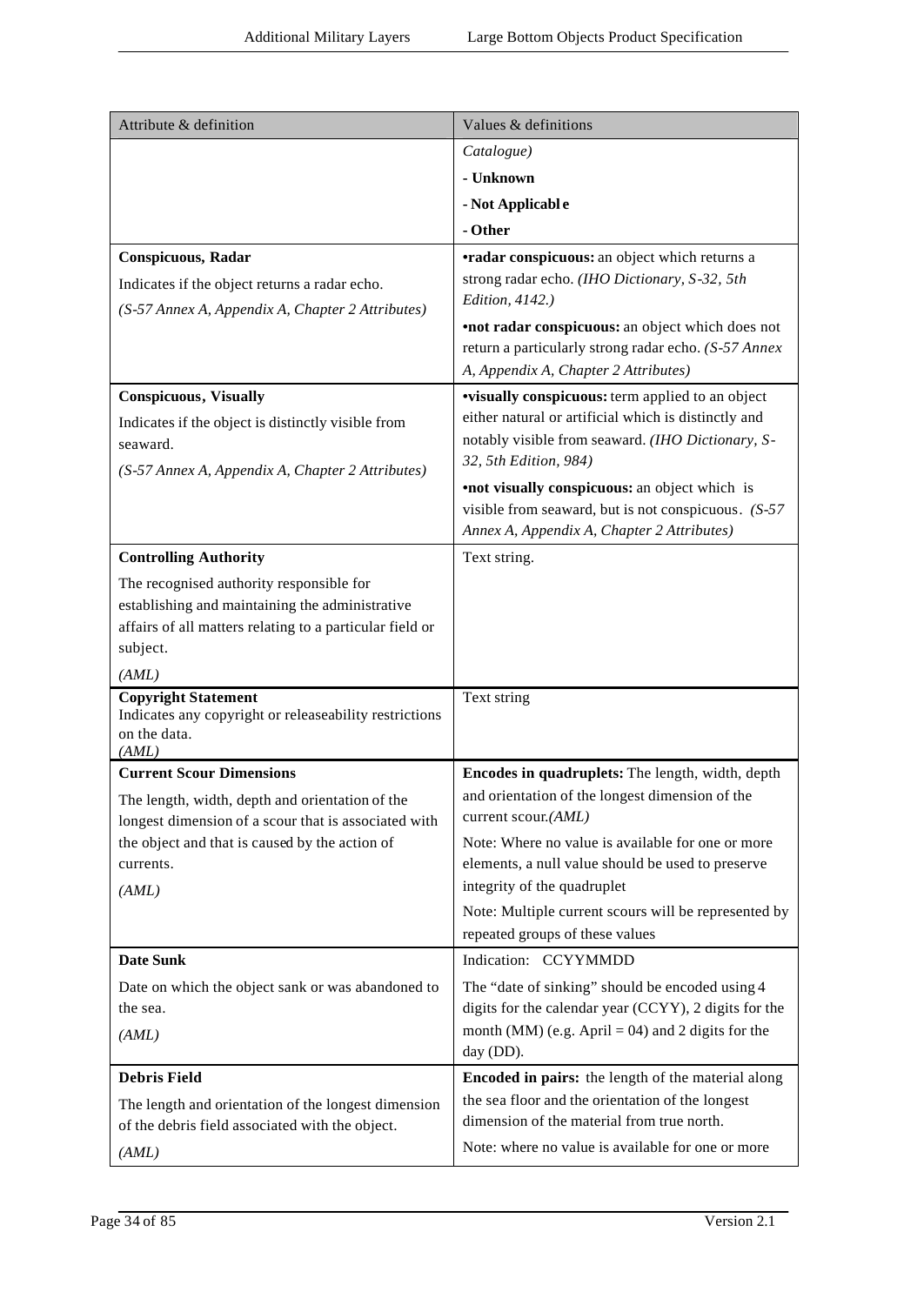|                                                            | elements, a null value should be used to preserve        |
|------------------------------------------------------------|----------------------------------------------------------|
|                                                            | integrity of the pair.                                   |
|                                                            | Note: multiple debris fields will be represented by      |
|                                                            | repeated groups of this attribute.                       |
| Depth of water over feature                                | Value: min 0                                             |
| Average depth of water over the feature relative to        | Units:<br>metres or feet                                 |
| the specified vertical datum.                              | (units must be defined)                                  |
| (AML)                                                      | Resolution: 0.1 (metres or feet)                         |
| Depth units                                                | <b>Metres</b>                                            |
| Unit of measurement for depths                             | <b>Fathoms and Feet</b>                                  |
| (AML)                                                      | Feet                                                     |
|                                                            | <b>Fathoms and Fractions</b>                             |
|                                                            | <b>Unknown</b>                                           |
|                                                            | <b>Not Applicable</b>                                    |
|                                                            | Other                                                    |
| <b>Draught of Vessel</b>                                   | Value: 0 - 99.9                                          |
| The draught of the vessel, being the depth of water        | Units:<br>metres or feet                                 |
| the ship draws especially when loaded, in its              | (units must be defined)                                  |
| operational state.                                         | Resolution:<br>0.1                                       |
| (Adapted from Webster's 3rd New International              |                                                          |
| Dictionary)                                                |                                                          |
| <b>Error Ellipse</b>                                       | Encodes in triplets: The semi-major, semi-minor          |
| Also known as the Figure of Merit. 95% 2sigma              | and orientation of the error ellipse. Orientation is     |
| value - semi-major and semi-minor axes of error            | expressed as the true bearing of the major axis.         |
| ellipsoid plus orientation of the major axis.              |                                                          |
| (AML)                                                      |                                                          |
| <b>Existence of Restricted Area</b>                        | <b>vyes:</b> a restricted area exists around the object. |
| Indication that a restricted area exists around the        | (AML)                                                    |
| object.                                                    | <b>no:</b> a restricted area does not exist around the   |
| (AML)                                                      | object. (AML)                                            |
| <b>Field Name</b>                                          | Text string.                                             |
| The name given to a group of reservoirs yielding oil       |                                                          |
| or gas, which the installation is involved in              |                                                          |
| extracting.                                                |                                                          |
| (Adapted from An A-Z of Offshore Oil & Gas by              |                                                          |
| Harry Whitehead, 2nd Ed, 1983, Gulf Publishing<br>Company) |                                                          |
| <b>First Detection Year</b>                                | Indication:                                              |
|                                                            |                                                          |
| The year in which the object was originally<br>reported.   | 4 digits for the calendar year (CCYY).                   |
| (Adapted from STANAG 3715)                                 |                                                          |
| <b>First Sensor</b>                                        | -Acoustic Sensor: The object was reported as a           |
|                                                            |                                                          |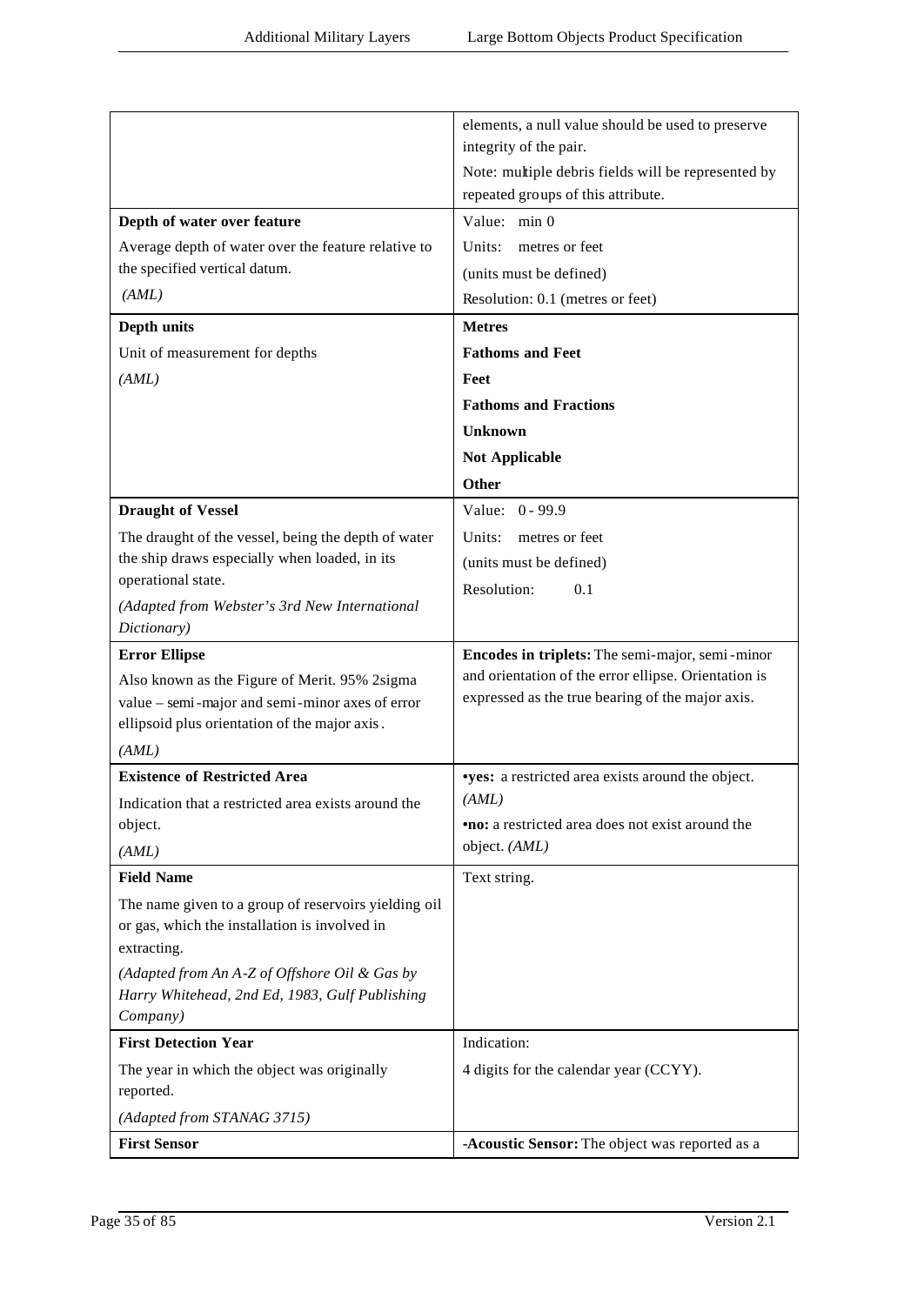| Indicates by the use of which sensor the object was           | result of a sound signal being returned from the                                                                                                                                                                     |
|---------------------------------------------------------------|----------------------------------------------------------------------------------------------------------------------------------------------------------------------------------------------------------------------|
| originally reported.                                          | object. (AML)                                                                                                                                                                                                        |
| (Adapted from STANAG 3715)                                    | -Magnetic Sensor: The object was reported as a                                                                                                                                                                       |
|                                                               | result of detecting a fluctuation in the local magnetic<br>field. (AML)                                                                                                                                              |
|                                                               | -Video Sensor: The object was reported as a result<br>of a sighting through electronic visual equipment.<br>(AML)                                                                                                    |
|                                                               | -Diver Sighting: The object was reported as a result                                                                                                                                                                 |
|                                                               | of a visual sighting made by a diver. (AML)                                                                                                                                                                          |
|                                                               | -Other: The object was reported as a result of<br>another method. (AML)                                                                                                                                              |
|                                                               | -Physical Snag: The object was reported as a result<br>of the object fouling lines, anchors or fishing nets.<br>(AML)                                                                                                |
|                                                               | -None Reported: The method by which the object<br>was found was not reported. (AML)                                                                                                                                  |
|                                                               | -Reported Sinking: The object was reported as a                                                                                                                                                                      |
|                                                               | result of a report made by a third party or from<br>published information. (AML)                                                                                                                                     |
|                                                               | -Observed Sinking: The object was reported as a<br>result of a first hand observation of the object<br>sinking. (AML)                                                                                                |
|                                                               |                                                                                                                                                                                                                      |
|                                                               | - Not Applicable                                                                                                                                                                                                     |
|                                                               | - Other                                                                                                                                                                                                              |
| <b>First Source</b>                                           | <b>•naval vessel:</b> the object was reported by a vessel                                                                                                                                                            |
| Indicates the source of the original report of the<br>object. | operated by a recognised national Naval authority.<br>(AML)                                                                                                                                                          |
| (Adapted from STANAG 3715)                                    | <b>•merchant ship:</b> the object was reported by a vessel<br>operated by a merchant marine organisation,                                                                                                            |
|                                                               | engaged in the transport of goods for payment.                                                                                                                                                                       |
|                                                               | <b>•fishing vessel:</b> the object was reported by a vessel<br>engaged in harvesting fish or other products from<br>the sea for commercial gain. (Partly adapted from<br>Webster's 3rd New International Dictionary) |
|                                                               | <b>•research vessel:</b> the object was reported by a<br>vessel engaged in the business of conducting<br>research into the sea and its environs. (AML)                                                               |
|                                                               | <b>vyacht:</b> the object was reported by a yacht, being a<br>privately owned sailing or power boat used for<br>pleasure. (Partly adapted from Webster's 3rd New<br><b>International Dictionary)</b>                 |
|                                                               | <b>diver:</b> the object was reported as a result of a visual<br>sighting made by a diver. (AML)                                                                                                                     |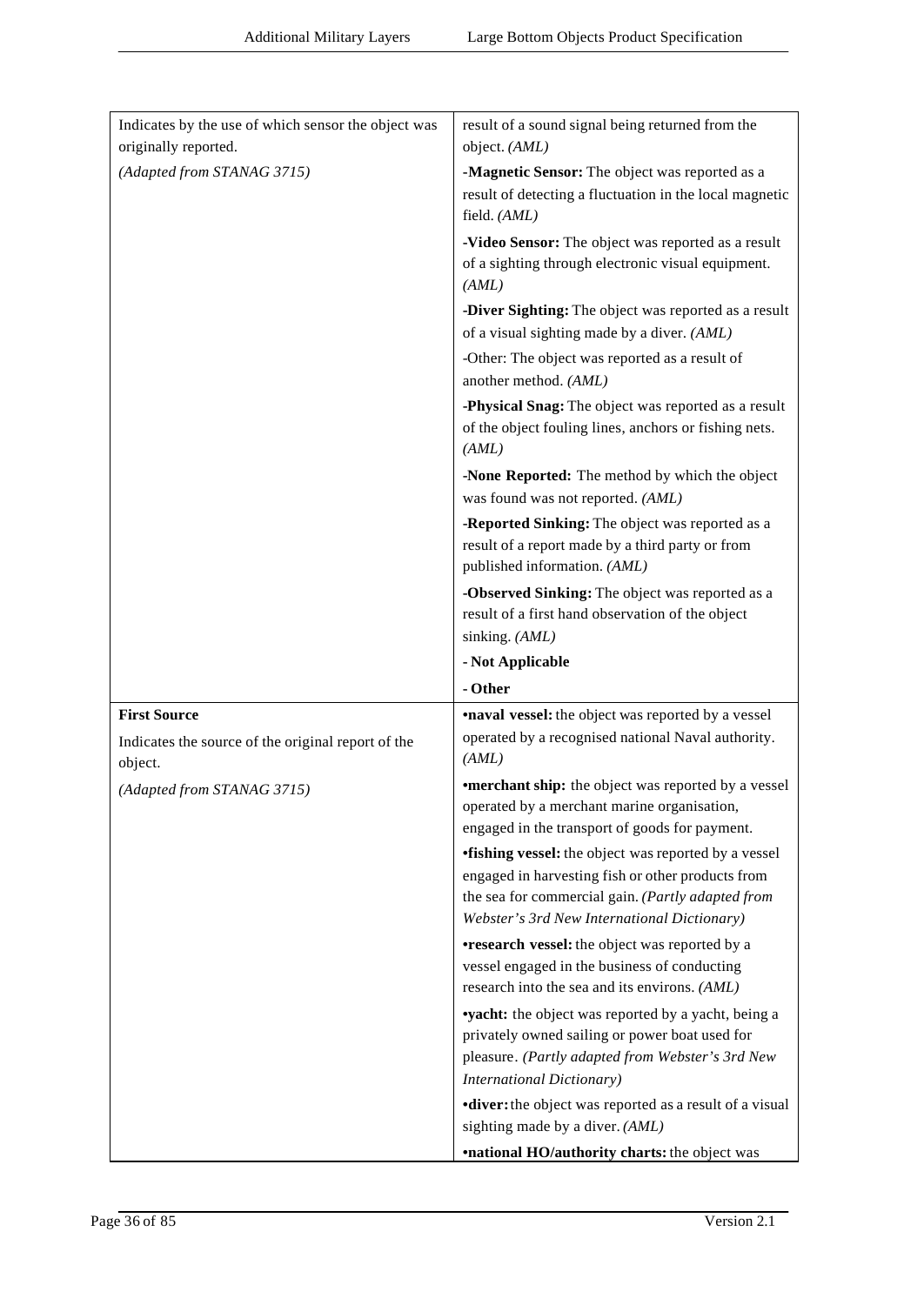| sourced from information given on a chart published<br>by a recognised Hydrographic Office or national<br>authority. (AML)                                                                                                                                     |
|----------------------------------------------------------------------------------------------------------------------------------------------------------------------------------------------------------------------------------------------------------------|
| <b>•national HO/authority notice to mariners:</b> the<br>object was sourced from information given in a<br>Notice to Mariners published by a recognised<br>Hydrographic Office or national authority. (AML)                                                    |
| <i><b>•national HO/authority radio navigation</b></i><br>warning: the object was sourced from information<br>given in a Radio Navigational Warning issued by a<br>recognised Hydrographic Office or national<br>authority. (AML)                               |
| <b>•national HO/authority files:</b> the object was<br>sourced from information held in files maintained<br>by a recognised Hydrographic Office or national<br>authority. (AML)                                                                                |
| <b>•national HO/authority wreck information:</b> the<br>object was sourced from information held in wreck<br>records maintained by a recognised Hydrographic<br>Office or national authority. (AML)                                                            |
| •Lloyds and marine underwriter's reports: the<br>object was sourced from reports published by<br>Lloyds or another marine underwriter. (AML)<br>• owner/operator: the object was sourced from                                                                  |
| information or reports issued by the vessel or<br>object's owner or operator. (AML)                                                                                                                                                                            |
| <b>•national coast guard or patrol:</b> the object was<br>sourced from information provided by a recognised<br>national Coast Guard or Patrol. (AML)                                                                                                           |
| <b>*ship visit/hydrographic note report:</b> the object<br>was sourced from information provided by a third<br>party as a result of receipt of a ship visit or<br>hydrographic note report by a recognised<br>Hydrographic Office or national authority. (AML) |
| •aerial photography or satellite imagery: the<br>object was sourced from information obtained from<br>aerial photography or satellite imagery. (AML)                                                                                                           |
| <b>*geodetic survey reports or charts:</b> the object was<br>sourced from information obtained from geodetic<br>survey reports or charts. (AML)                                                                                                                |
| <b>*published World War 1 losses:</b> the object was<br>sourced from information published in books or lists<br>of vessels sunk during world war one. (AML)                                                                                                    |
| <b>*published World War 2 losses:</b> the object was<br>sourced from information published in books or lists<br>of vessels sunk during world war two. (AML)                                                                                                    |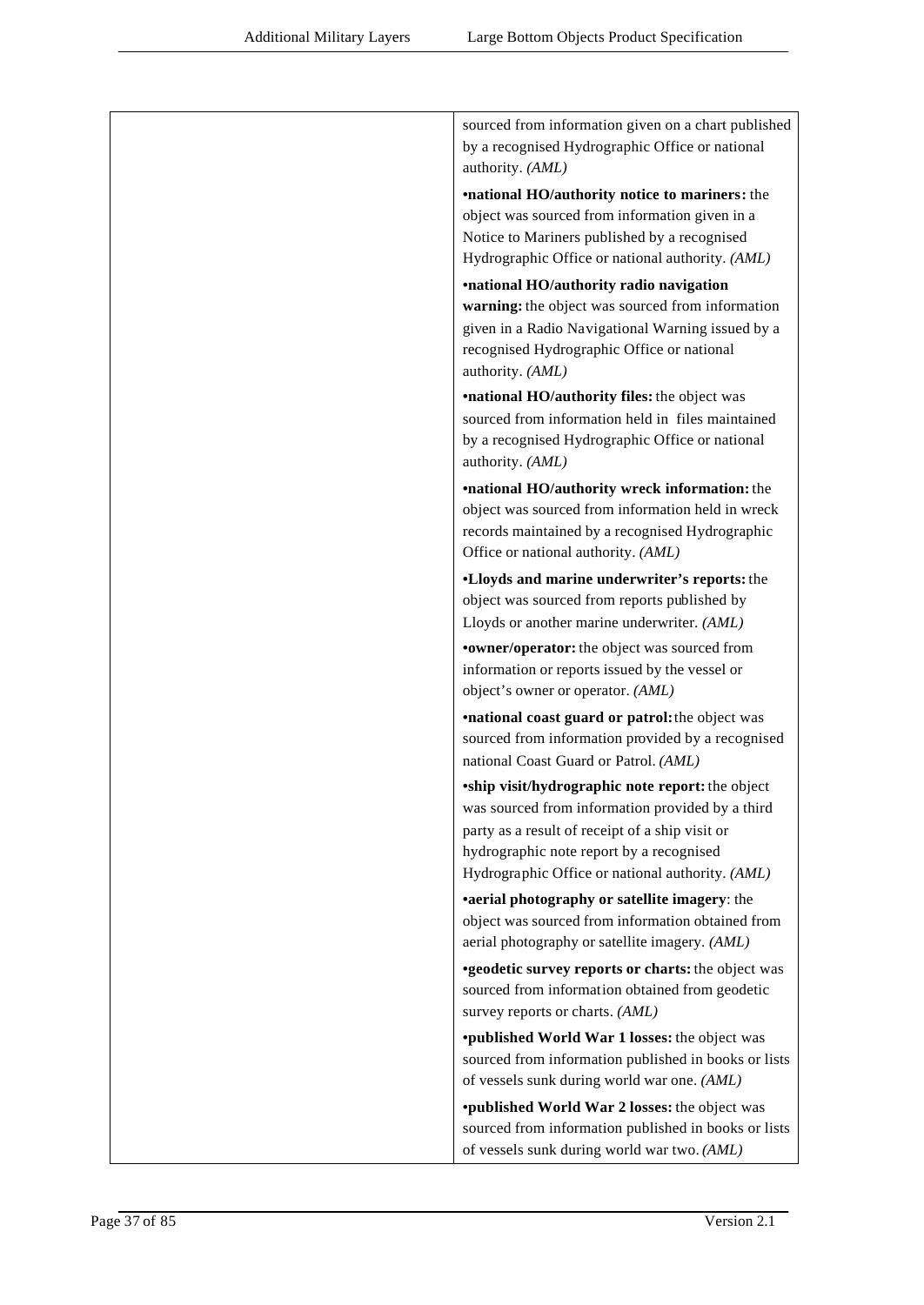|                                                        | <i>*published other losses: the object was sourced</i>     |
|--------------------------------------------------------|------------------------------------------------------------|
|                                                        | from information published in books or lists of            |
|                                                        | vessels sunk during periods outside world wars one         |
|                                                        | and two. (AML)                                             |
|                                                        | •other: the object was reported by another source.         |
|                                                        | (AML)                                                      |
|                                                        | <b>•unknown:</b> the source of the original report is      |
|                                                        | unknown. (AML)                                             |
|                                                        | <b>*survey vessel:</b> the object was reported by a vessel |
|                                                        | engaged in the business of determining and                 |
|                                                        | recording data relating to bodies of water and the         |
|                                                        | nature of the sea bed. (Adapted from IHO                   |
|                                                        | Dictionary, S-32, 5th Edition, 5206.)                      |
|                                                        | - Not Applicable                                           |
| <b>General Water Depth</b>                             | Value: min 0                                               |
| The general depth of the water in the vicinity of the  | Units:<br>metres or feet                                   |
| object.                                                | (units must be defined                                     |
| (AML)                                                  | Resolution: 1 (metres or feet)                             |
| Height                                                 | Value: 0 - 999.9                                           |
| Value of the vertical distance to the highest point of | Units:<br>metres or feet                                   |
| the object, measured from a specified vertical         | (units must be defined)                                    |
| datum.                                                 | Resolution:<br>0.1                                         |
| (S-57 Annex A, Appendix A, Chapter 2 Attributes)       |                                                            |
| <b>Height/Length Units</b>                             | -Metres                                                    |
| Unit of measurement for heights and lengths.           | -Feet                                                      |
| <b>Horizontal Length</b>                               | Value: min 0                                               |
| A measurement of the longer of the two linear axes.    | Units:<br>metres or feet                                   |
| (Digital Geographic Information Working Group-         | (units must be defined)                                    |
| DGIWG, Oct 87.)                                        | Resolution<br>1 (metres or feet)                           |
| <b>Horizontal Width</b>                                | Value: min 0                                               |
| A measurement of the shorter of the two linear axes.   | Units:<br>metres or feet                                   |
| (Digital Geographic Information Working Group-         | (units must be defined)                                    |
| DGIWG, Oct 87.)                                        | Resolution<br>1 (metres or feet)                           |
| <b>Image file link</b>                                 | Text string                                                |
| Indicates an external file containing a pictorial      |                                                            |
| representation of the object                           |                                                            |
| (S-57 Annex A, Appendix A, IHO Object Catalogue)       |                                                            |
| <b>Inclination</b>                                     | Value: 0.00-90.00                                          |
| The angle, measured from the horizontal, at which      | Unit:<br>degree                                            |
| the object rests on the sea floor                      | Resolution: 0.01                                           |
| (AML)                                                  |                                                            |
| <b>International Defence Organisation (IDO) status</b> | -North Atlantic Treaty Organisation (NATO)                 |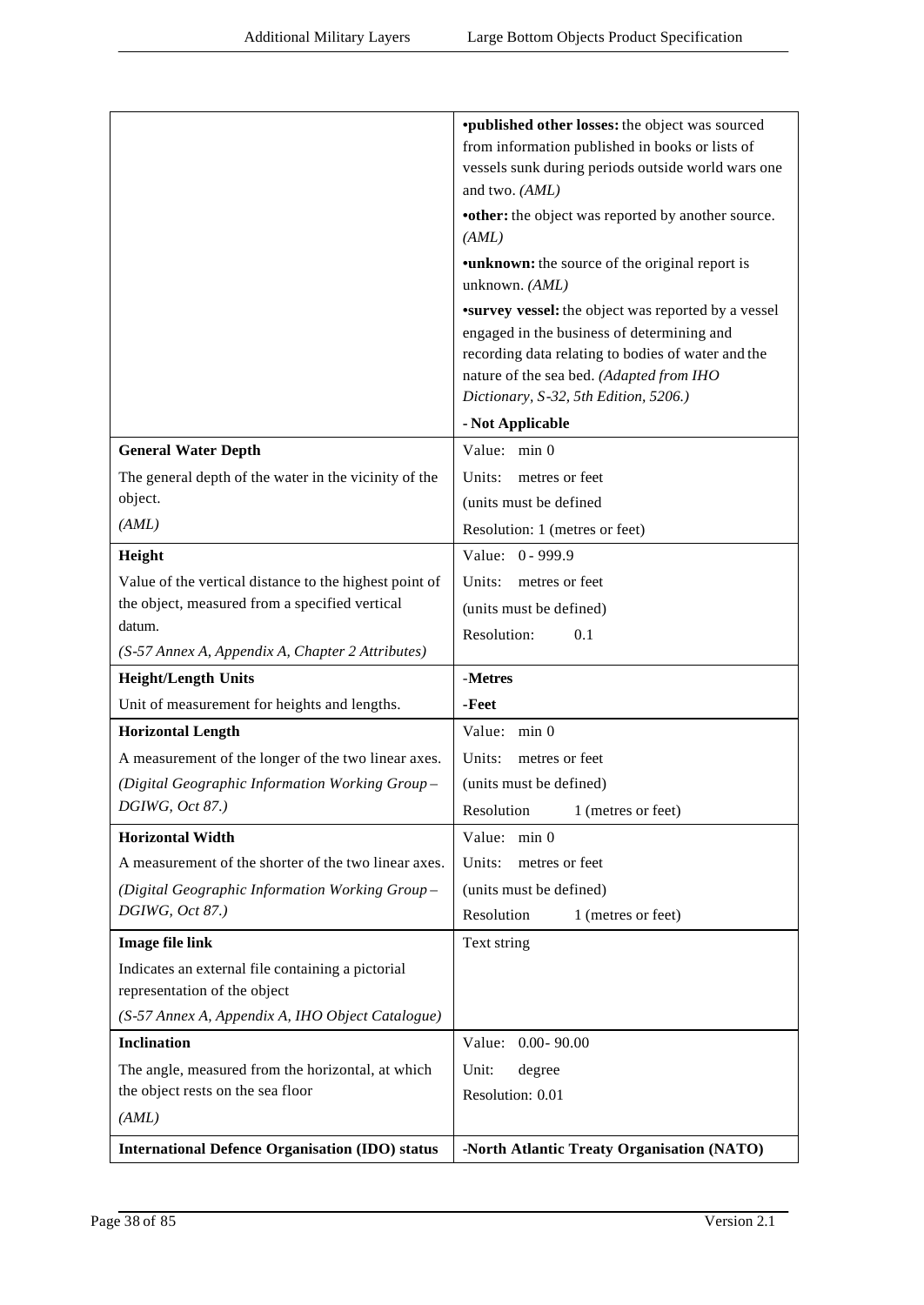| The International Defence Organisation (IDO) status                            | -North Atlantic Co-operation Council (NACC)                                                                                                                                                                                                        |
|--------------------------------------------------------------------------------|----------------------------------------------------------------------------------------------------------------------------------------------------------------------------------------------------------------------------------------------------|
| (if applicable) that must precede, and be applied to,                          | -Partnership for Peace (PfP)                                                                                                                                                                                                                       |
| the Protective Marking thus making it an IDO                                   | -Western European Union(WEU)                                                                                                                                                                                                                       |
| Marking                                                                        | -Unknown                                                                                                                                                                                                                                           |
| (AML)                                                                          | - Multiple                                                                                                                                                                                                                                         |
|                                                                                | -Not Applicable                                                                                                                                                                                                                                    |
|                                                                                | -Other                                                                                                                                                                                                                                             |
| <b>Last Detection Year</b>                                                     | Indication:                                                                                                                                                                                                                                        |
| The year in which the object was subsequently<br>confirmed.                    | 4 digits for the calendar year (CCYY).                                                                                                                                                                                                             |
| (Adapted from STANAG 3715)                                                     |                                                                                                                                                                                                                                                    |
| <b>Last Sensor</b>                                                             | -Acoustic Sensor: The object was reported as a                                                                                                                                                                                                     |
| Indicates by the use of which sensor the object was<br>subsequently confirmed. | result of a sound signal being returned from the<br>object. (AML)                                                                                                                                                                                  |
| (Adapted from STANAG 3715)                                                     | -Magnetic Sensor: The object was reported as a<br>result of detecting a fluctuation in the local magnetic<br>field. (AML)                                                                                                                          |
|                                                                                | -Vide o Sensor: The object was reported as a result<br>of a sighting through electronic visual equipment.<br>(AML)                                                                                                                                 |
|                                                                                | -Diver Sighting: The object was reported as a result<br>of a visual sighting made by a diver. (AML)                                                                                                                                                |
|                                                                                | -Other: The object was reported as a result of<br>another method. (AML)                                                                                                                                                                            |
|                                                                                | -Physical Snag: The object was reported as a result<br>of the object fouling lines, anchors or fishing nets.<br>(AML)                                                                                                                              |
|                                                                                | -None Reported: The method by which the object<br>was found was not reported. (AML)                                                                                                                                                                |
|                                                                                | -Reported Sinking: The object was reported as a<br>result of a report made by a third party or from<br>published information. (AML)                                                                                                                |
|                                                                                | -Observed Sinking: The object was reported as a<br>result of a first hand observation of the object<br>sinking. (AML)                                                                                                                              |
|                                                                                | - Not Applicable                                                                                                                                                                                                                                   |
| <b>Last Source</b>                                                             | <b>•naval vessel:</b> the object was reported by a vessel                                                                                                                                                                                          |
| Indicates the source which subsequently confirmed<br>the object.               | operated by a recognised national Naval authority.<br>(AML)                                                                                                                                                                                        |
| (Adapted from STANAG 3715)                                                     | <b>*survey vessel:</b> the object was reported by a vessel<br>engaged in the business of determining and<br>recording data relating to bodies of water and the<br>nature of the sea bed. (Adapted from IHO<br>Dictionary, S-32, 5th Edition, 5206) |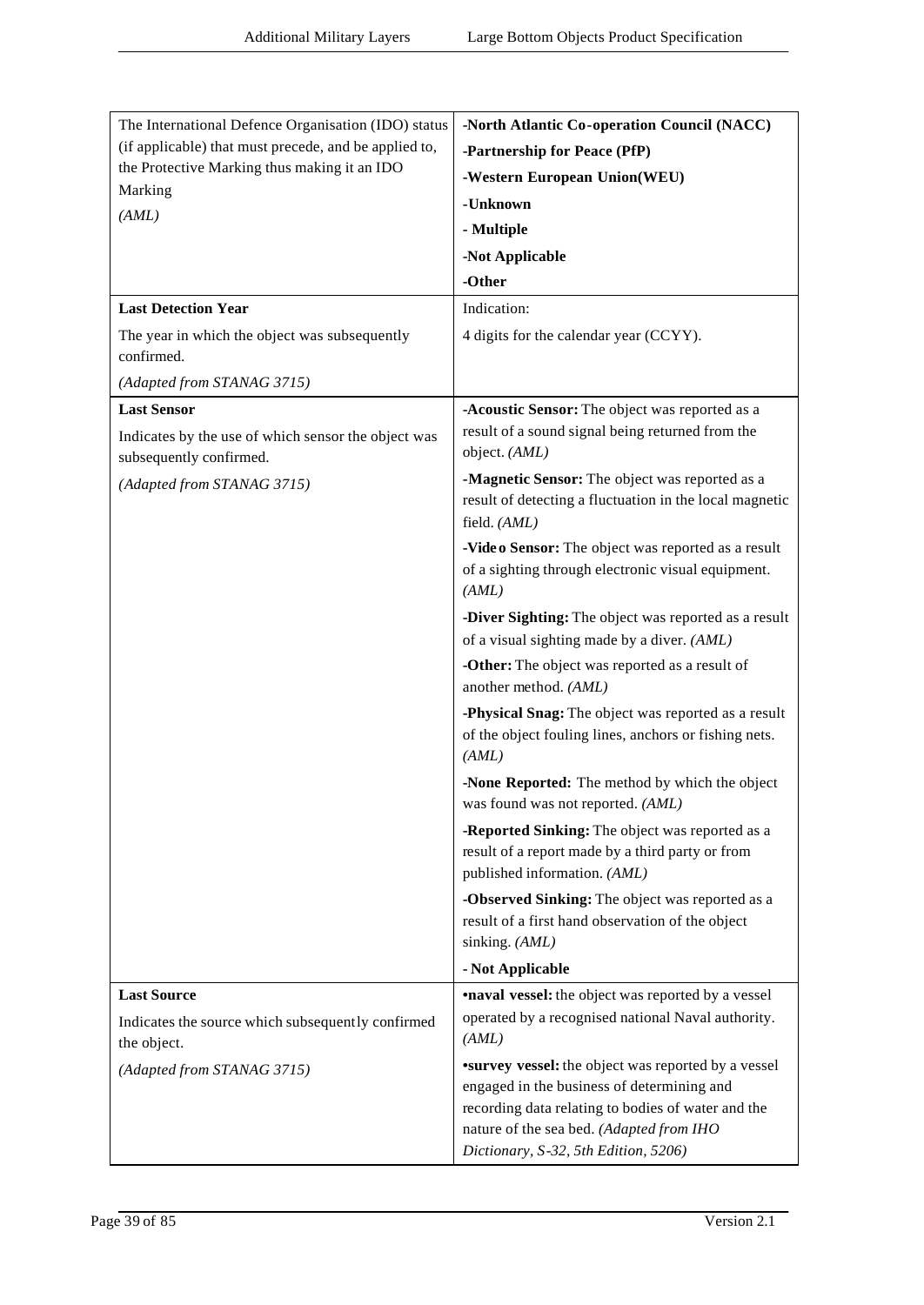| <b>•merchant ship:</b> the object was reported by a vessel                                         |
|----------------------------------------------------------------------------------------------------|
| operated by a merchant marine organisation,                                                        |
| engaged in the transport of goods for payment.                                                     |
| (AML)                                                                                              |
| <b>•fishing vessel:</b> the object was reported by a vessel                                        |
| engaged in harvesting fish or other products from                                                  |
| the sea for commercial gain. (Partly adapted from                                                  |
| Webster's 3rd New International Dictionary)                                                        |
| <b>•research vessel:</b> the object was reported by a                                              |
| vessel engaged in the business of conducting                                                       |
| research into the sea and its environs. (AML)                                                      |
| <b>vyacht:</b> the object was reported by a yacht, being a                                         |
| privately owned sailing or power boat used for<br>pleasure. (Partly adapted from Webster's 3rd New |
| <b>International Dictionary)</b>                                                                   |
| <b>diver:</b> the object was reported as a result of a visual                                      |
| sighting made by a diver. (AML)                                                                    |
| <b>•national HO/authority charts:</b> the object was                                               |
| sourced from information given on a chart published                                                |
| by a recognised Hydrographic Office or national                                                    |
| authority. (AML)                                                                                   |
| <b>•national HO/authority notice to mariners:</b> the                                              |
| object was sourced from information given in a                                                     |
| Notice to Mariners published by a recognised                                                       |
| Hydrographic Office or national authority. (AML)                                                   |
| •national HO/authority radio navigation                                                            |
| warning: the object was sourced from information                                                   |
| given in a Radio Navigational Warning issued by a                                                  |
| recognised Hydrographic Office or national<br>authority. (AML)                                     |
| <b>•national HO/authority files:</b> the object was                                                |
| sourced from information held in files maintained                                                  |
| by a recognised Hydrographic Office or national                                                    |
| authority. (AML)                                                                                   |
| <b>•national HO/authority wreck information:</b> the                                               |
| object was sourced from information held in wreck                                                  |
| records maintained by a recognised Hydrographic                                                    |
| Office or national authority. (AML)                                                                |
| <b>.Lloyds and marine underwiter's reports:</b> the                                                |
| object was sourced from reports published by                                                       |
| Lloyds or another marine underwriter. (AML)                                                        |
| <b>•owner/operator:</b> the object was sourced from                                                |
| information or reports issued by the vessel or                                                     |
| object's owner or operator. (AML)                                                                  |
| <b>•national coast guard or patrol:</b> the object was                                             |
| sourced from information provided by a recognised                                                  |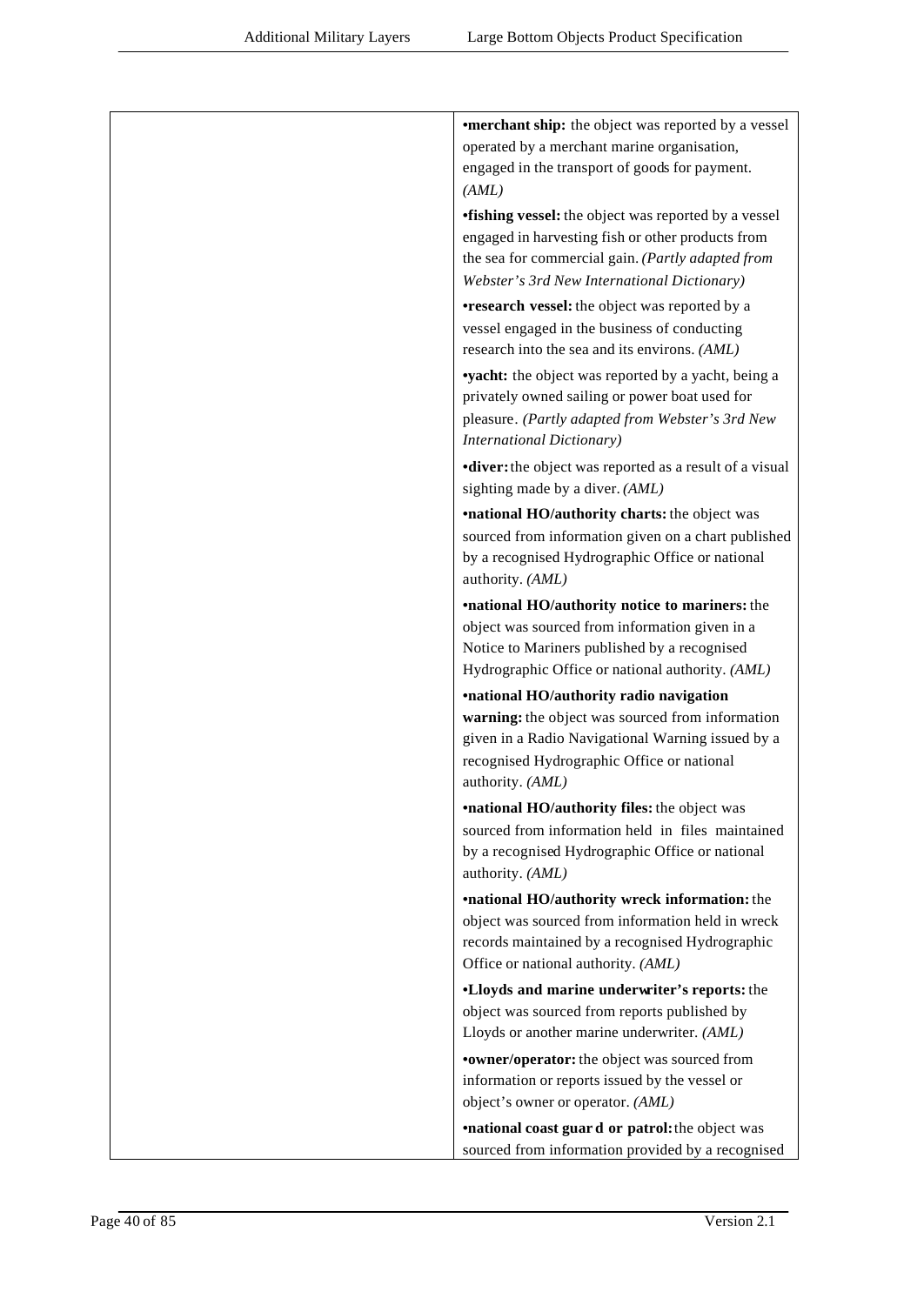|                                                       | national Coast Guard or Patrol. (AML)                                                                        |
|-------------------------------------------------------|--------------------------------------------------------------------------------------------------------------|
|                                                       | <i>'ship visit/hydrographic note report: the object</i>                                                      |
|                                                       | was sourced from information provided by a third                                                             |
|                                                       | party as a result of receipt of a ship visit or                                                              |
|                                                       | hydrographic note report by a recognised                                                                     |
|                                                       | Hydrographic Office or national authority. (AML)                                                             |
|                                                       | •aerial photography or satellite imagery: the                                                                |
|                                                       | object was sourced from information obtained from                                                            |
|                                                       | aerial photography or satellite imagery. (AML)                                                               |
|                                                       | <b>*geodetic survey reports or charts:</b> the object was                                                    |
|                                                       | sourced from information obtained from geodetic                                                              |
|                                                       | survey reports or charts. (AML)                                                                              |
|                                                       | <i>*published World War 1 losses: the object was</i><br>sourced from information published in books or lists |
|                                                       | of vessels sunk during world war one. (AML)                                                                  |
|                                                       | <i>*published World War 2 losses: the object was</i>                                                         |
|                                                       | sourced from information published in books or lists                                                         |
|                                                       | of vessels sunk during world war two. (AML)                                                                  |
|                                                       | <i>'published other losses: the object was sourced</i>                                                       |
|                                                       | from information published in books or lists of                                                              |
|                                                       | vessels sunk during periods outside world war one                                                            |
|                                                       | and two. (AML)                                                                                               |
|                                                       | •other: the object was reported by another source.                                                           |
|                                                       | (AML)                                                                                                        |
|                                                       | <b>•unknown:</b> the source of the original report is                                                        |
|                                                       | unknown. (AML)                                                                                               |
|                                                       | - Not Applicable                                                                                             |
| <b>Length of Vessel</b>                               | Value: 0 - 999.9                                                                                             |
| The length of the vessel, being its total extent from | metres or feet<br>Units:                                                                                     |
| end to end, in its operational state.                 | (units must be defined)                                                                                      |
| (Adapted from Webster's 3rd New International         | Resolution:<br>0.1                                                                                           |
| Dictionary)                                           |                                                                                                              |
| <b>Magnetic Anomaly Detector (MAD) Signature</b>      | -Nil: The object has no magnetic anomaly detector                                                            |
| Indication of the strength of the Magnetic Anomaly    | reading. (AML)                                                                                               |
| Detector reading caused by the object.                | -Slight: The object has a slight magnetic anomaly                                                            |
| (AML)                                                 | detector reading. (AML)                                                                                      |
|                                                       | -Moderate: The object has a moderate magnetic<br>anomaly detector reading. (AML)                             |
|                                                       | -Strong: The object has a strong magnetic anomaly<br>detector reading. (AML)                                 |
|                                                       | - Unknown                                                                                                    |
|                                                       | - Not Applicable                                                                                             |
|                                                       | - Other                                                                                                      |
| <b>Magnetic Intensity</b>                             | Value: 0 - 999                                                                                               |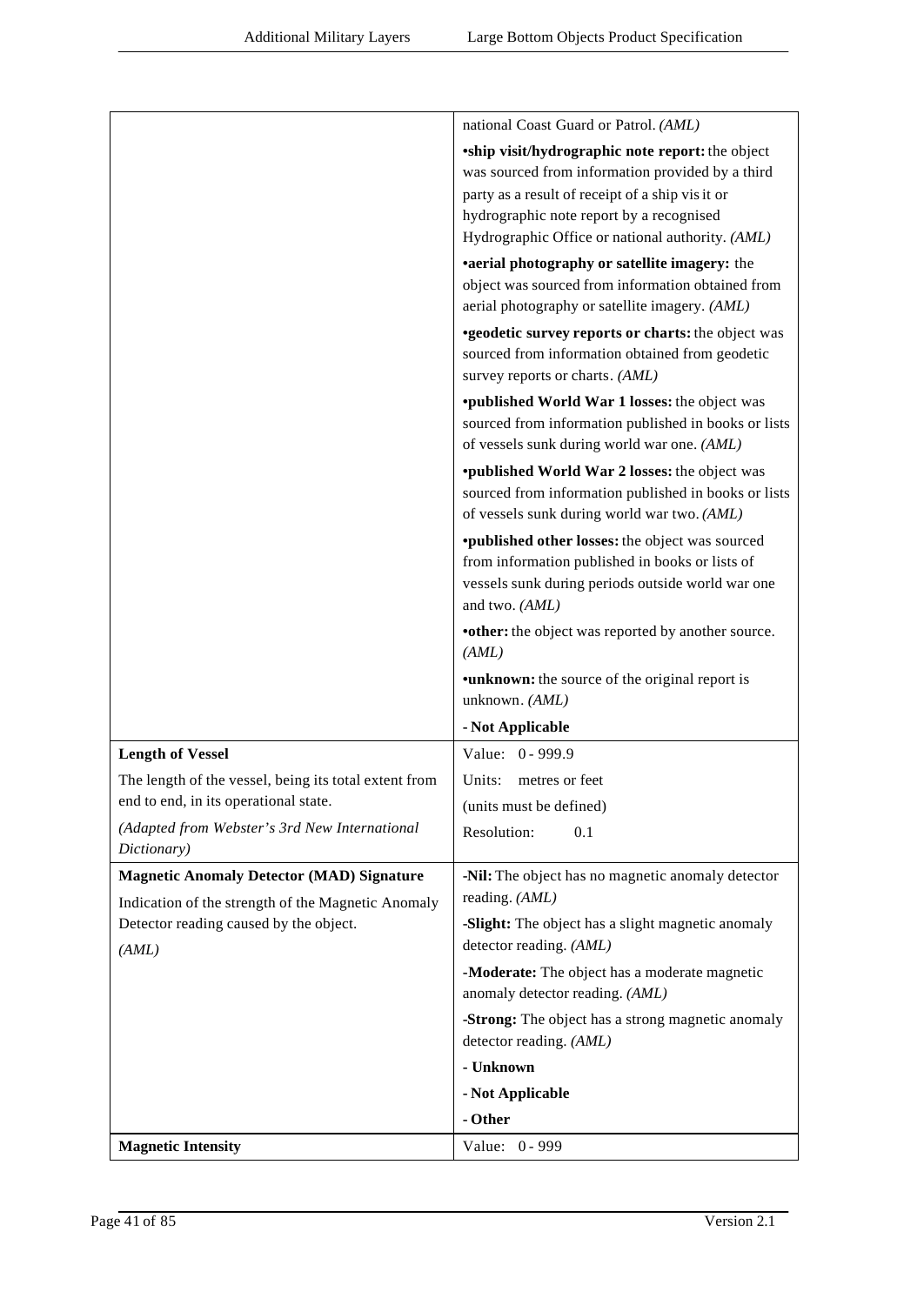| Magnetic intensity generated by the object.        | Unit:<br>nanoTesla                                                                                   |
|----------------------------------------------------|------------------------------------------------------------------------------------------------------|
| (AML)                                              | Resolution:<br>1                                                                                     |
| <b>Name</b>                                        | Text string.                                                                                         |
| The principal name or identifier of an object in   |                                                                                                      |
| English.                                           |                                                                                                      |
| (AML)                                              |                                                                                                      |
| Name (in national language characters)             | Text string.                                                                                         |
| The principal name or identifier of an object in   |                                                                                                      |
| national language characters.                      |                                                                                                      |
| (AML)                                              |                                                                                                      |
| <b>Nationality</b>                                 | IHO code for producing agencies or comma                                                             |
| Indicates the nationality of the specified object. | separated list.                                                                                      |
| (S-57 Annex A, Appendix A, Chapter 2 Attributes)   |                                                                                                      |
| <b>Nature of Construction</b>                      | -Loose boulders: Constructed from large stones or                                                    |
| The material(s) used to make the object.           | blocks of concrete, often placed loosely for                                                         |
| (S-57 Annex A, Appendix A, IHO Object Catalogue)   | protection against waves or water turbulence. $(S-57)$<br>Annex A, Appendix A, Chapter 2 Attributes) |
|                                                    |                                                                                                      |
|                                                    | -Masonry: Constructed from brick or stone. (S-57)<br>Annex A, Appendix A, IHO Object Catalogue)      |
|                                                    | -Metal: Constructed from metal. (S-57 Annex A,                                                       |
|                                                    | Appendix A, IHO Object Catalogue)                                                                    |
|                                                    | -Concreted: Constructed of concrete, a material                                                      |
|                                                    | made of sand and gravel that is united by cement<br>into a hardened mass used for foundations etc.   |
|                                                    | (Adapted from the Illustrated Contemporary                                                           |
|                                                    | Dictionary, Encyclopaedic Edition, 1978)                                                             |
|                                                    | -Glass Reinforced Plastic (GRP): Constructed                                                         |
|                                                    | from a plastic material strengthened with fibres of                                                  |
|                                                    | glass. (S-57 Annex A, Appendix A, Chapter 2<br>Attributes)                                           |
|                                                    | - Wooden: Constructed from wood. (S-57 Annex A,                                                      |
|                                                    | Appendix A, Chapter 2 Attributes)                                                                    |
|                                                    | - Unknown                                                                                            |
|                                                    | - Multiple                                                                                           |
|                                                    | - Not Applicable                                                                                     |
|                                                    | - Other                                                                                              |
| Operator                                           | Text string.                                                                                         |
| Name of the company operating the installation.    |                                                                                                      |
| (AML)                                              |                                                                                                      |
| Orientation                                        | Value: 0.00-359.99                                                                                   |
| The angular distance measured from true north to   | Unit:<br>degree                                                                                      |
| the major axis of the object.                      | Resolution:<br>0.01                                                                                  |
| (Digital Geographic Information Working Group-     |                                                                                                      |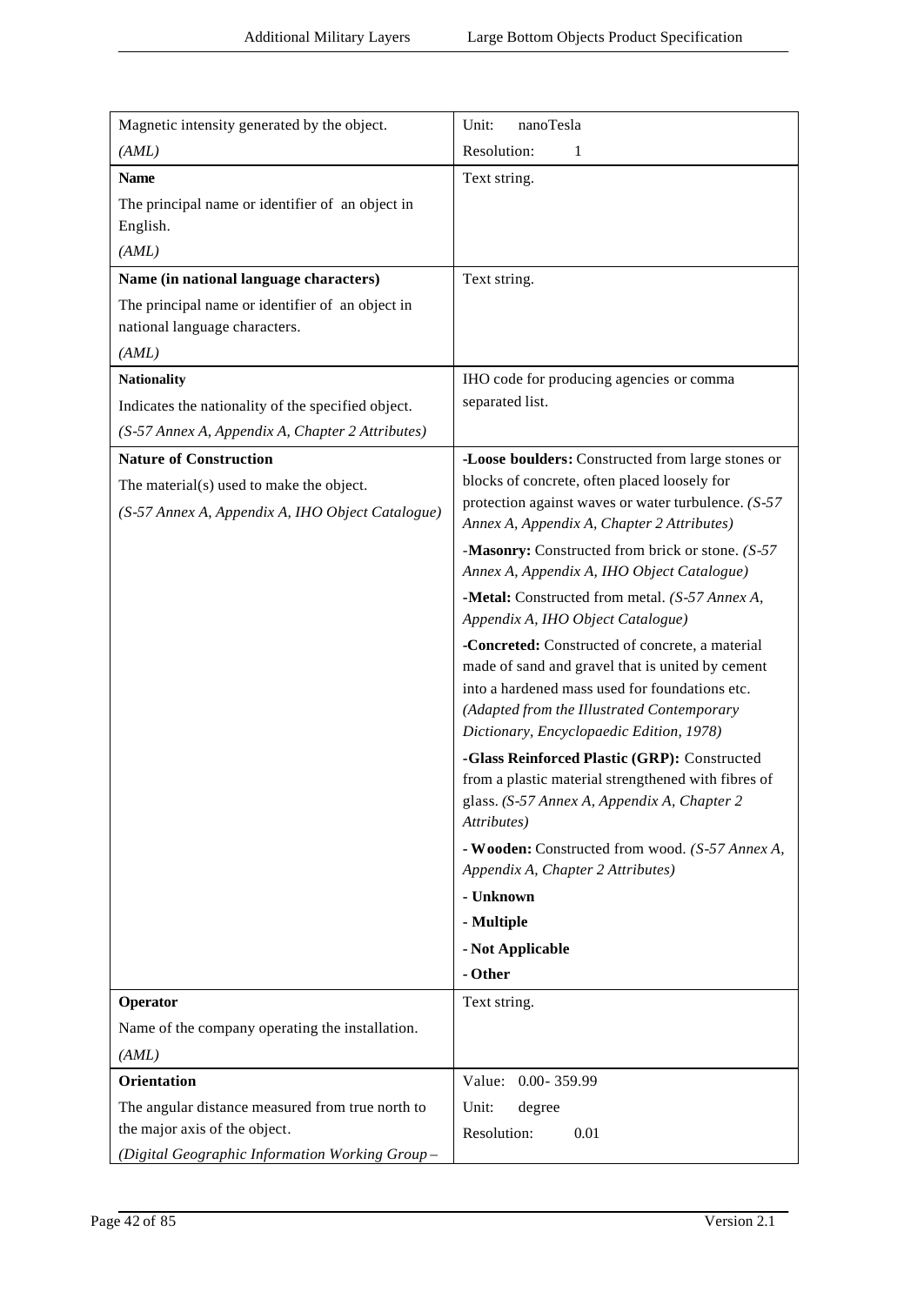| DGIWG, Oct.87)                                                                                                                                                |                                                                                                                                                                                                                                                                                                                                                                             |
|---------------------------------------------------------------------------------------------------------------------------------------------------------------|-----------------------------------------------------------------------------------------------------------------------------------------------------------------------------------------------------------------------------------------------------------------------------------------------------------------------------------------------------------------------------|
| <b>Owner authority</b>                                                                                                                                        | The NATO country code (NATO STANAG 1059)                                                                                                                                                                                                                                                                                                                                    |
| Denotes the 'owner' that is responsible for<br>establishing and setting the protective marking level                                                          |                                                                                                                                                                                                                                                                                                                                                                             |
| (AML)                                                                                                                                                         |                                                                                                                                                                                                                                                                                                                                                                             |
| <b>Producing country</b>                                                                                                                                      | IHO code for producing agencies                                                                                                                                                                                                                                                                                                                                             |
| The country responsible for the production of the<br>data                                                                                                     |                                                                                                                                                                                                                                                                                                                                                                             |
| (AML)                                                                                                                                                         |                                                                                                                                                                                                                                                                                                                                                                             |
| <b>Product</b><br>Indicates the substance(s) which are transported,<br>stored or exploited by the object.<br>(S-57 Annex A, Appendix A, Chapter 2 Attributes) | •oil: crude and refined: crude; petroleum as it occurs<br>naturally, as it comes from the well after extraneous<br>substances (eg water) have been removed; oil that<br>has not been refined. Refined; oil that has undergone<br>one or more manufacturing process to make it<br>suitable for a particular purpose. (Webster's 3rd<br>New International Dictionary and AML) |
|                                                                                                                                                               | Specific examples include:                                                                                                                                                                                                                                                                                                                                                  |
|                                                                                                                                                               | Diesel Oil: heavy mineral oil used as fuel<br>in diesel engines. (Webster's 3rd New International<br>Dictionary)                                                                                                                                                                                                                                                            |
|                                                                                                                                                               | Gasoil: oil comprised of various<br>hydrocarbons used especially for making oil gas or<br>carbureted water gas used for oils, feedstock and<br>certain cracking processes. (Webster's 3rd New<br><b>International Dictionary)</b>                                                                                                                                           |
|                                                                                                                                                               | Industrial oil: Oil in a range of specific<br>gravity that facilitates its use in a variety of<br>manufacturing and operating processes. (AML)                                                                                                                                                                                                                              |
|                                                                                                                                                               | Light Oil: an oil of low specific gravity or<br>relatively low boiling point, mostly used as<br>lubricants. (Webster's 3rd New International<br>Dictionary)                                                                                                                                                                                                                 |
|                                                                                                                                                               | Paraffin/Kerosene: a liquid distilled from<br>petroleum or shale oil used as a fuel or solvent; a<br>complex mixture of hydrocarbons. (Adapted from<br>Webster's 3rd New International Dictionary)                                                                                                                                                                          |
|                                                                                                                                                               | Petrol/Gasoline: flammable liquid obtained<br>from petroleum, used as fuel in internal-combustion<br>engines. (AML)                                                                                                                                                                                                                                                         |
|                                                                                                                                                               | <b>solid fuel:</b> material wherein the particles firmly<br>cohere; is hard and compact; and is burnt as a source<br>of heat or power. (Adapted from Chambers Concise<br>Dictionary)                                                                                                                                                                                        |
|                                                                                                                                                               | Specific examples include:<br>Coal: a firm, brittle and generally black                                                                                                                                                                                                                                                                                                     |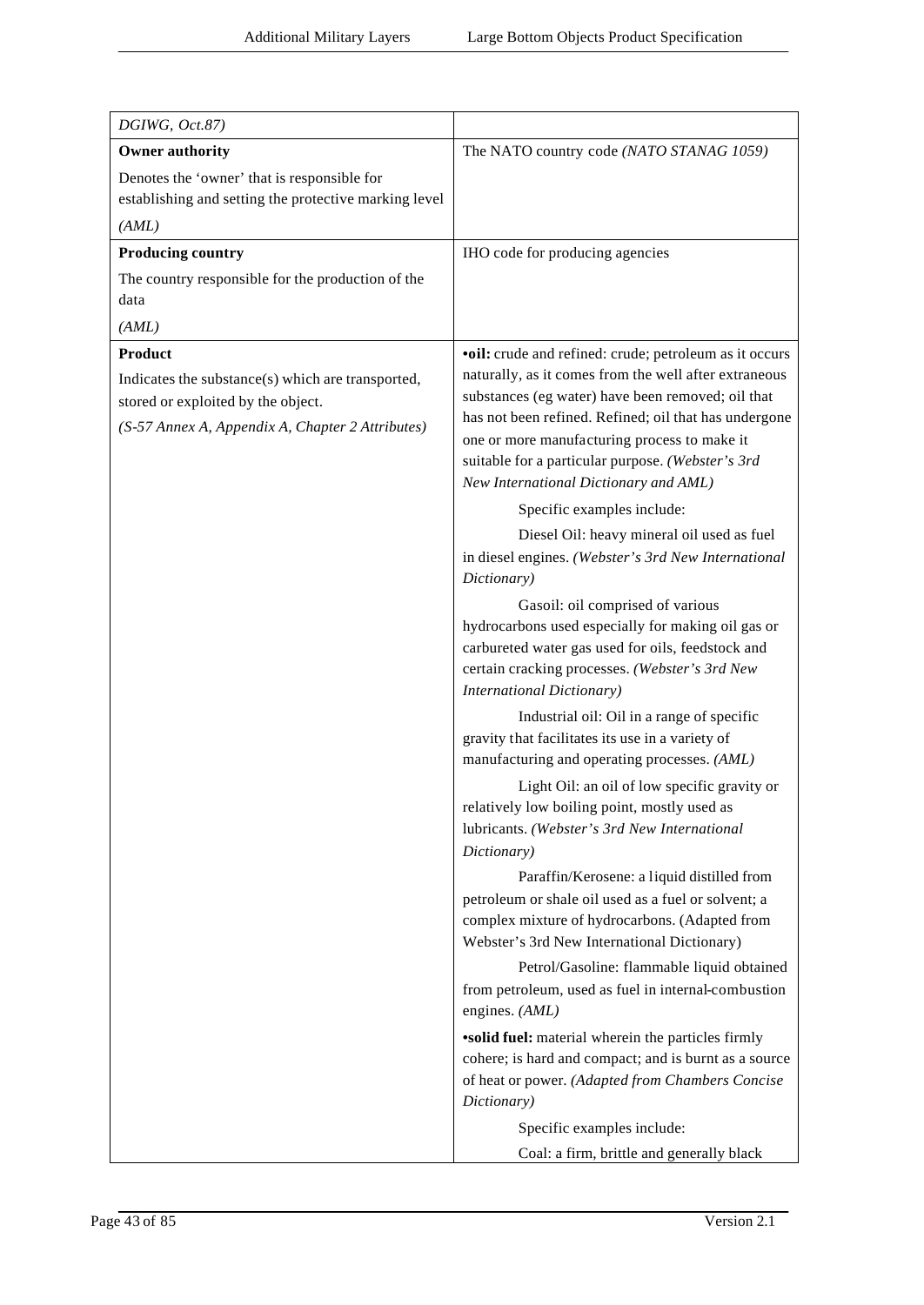| combustible carbonaceous rock derived from                                                     |
|------------------------------------------------------------------------------------------------|
| vegetable matter. (Chambers English Dictionary)                                                |
| Coke: a form of fuel obtained by the                                                           |
| heating of coal, whereby its more volatile                                                     |
| constituents are driven off. (Chambers English                                                 |
| Dictionary)                                                                                    |
| <b>flammable liquids and gases: a substance which</b>                                          |
| is either; in a state where molecules move freely                                              |
| about one another but do not fly apart; or in a                                                |
| condition in which it has no definite boundaries or                                            |
| fixed volume; but which is combustible under                                                   |
| normal atmospheric conditions. (Adapted from                                                   |
| Chambers Concise Dictionary)                                                                   |
| Specific examples include:                                                                     |
| Benzene: a colourless, flammable, toxic                                                        |
| liquid hydrocarbon obtained from the carbonisation                                             |
| of coal or certain petroleum fractions. Used for                                               |
| organic synthesis, solvent and motor fuel.                                                     |
| (Webster's 3rd New International Dictionary)                                                   |
| Butane: easily flammable, liquefiable                                                          |
| gaseous paraffin hydrocarbon obtained from                                                     |
| petroleum or natural gas. (Webster's 3rd New                                                   |
| <b>International Dictionary)</b>                                                               |
| Gas: esp. coal gas, or other gas used for                                                      |
| lighting or heating. (Chambers Concise Dictionary)                                             |
| Liquefied Natural Gas (LNG): a                                                                 |
| compressed gas consisting of flammable light                                                   |
| hydrocarbons and derived from natural gas. (S-57                                               |
| Annex A, Appendix A, Chapter 2 Attributes)                                                     |
| Liquefied Petroleum Gas (LPG): a                                                               |
| compressed gas consisting of flammable light                                                   |
| hydrocarbons and derived from petroleum (Adapted                                               |
| from the Webster's New World Dictionary)                                                       |
| Propylene: a flammable gaseous olefin                                                          |
| hydrocarbon obtained by cracking petroleum                                                     |
| hydrocarbons and used chiefly in organic synthesis                                             |
| of compounds. (Webster's 3rd New International                                                 |
| Dictionary)                                                                                    |
| <b>•chemicals:</b> a substance used in or resulting from a                                     |
| reaction involving changes to atoms or molecules.<br>(Adapted from Collins English Dictionary) |
| Specific examples include:                                                                     |
| Acid: a compound capable of reacting with                                                      |
| a base to form a salt, evolving hydrogen on reaction                                           |
| with certain metals. Mostly held as a water based                                              |
| solution. (Webster's 3rd New International                                                     |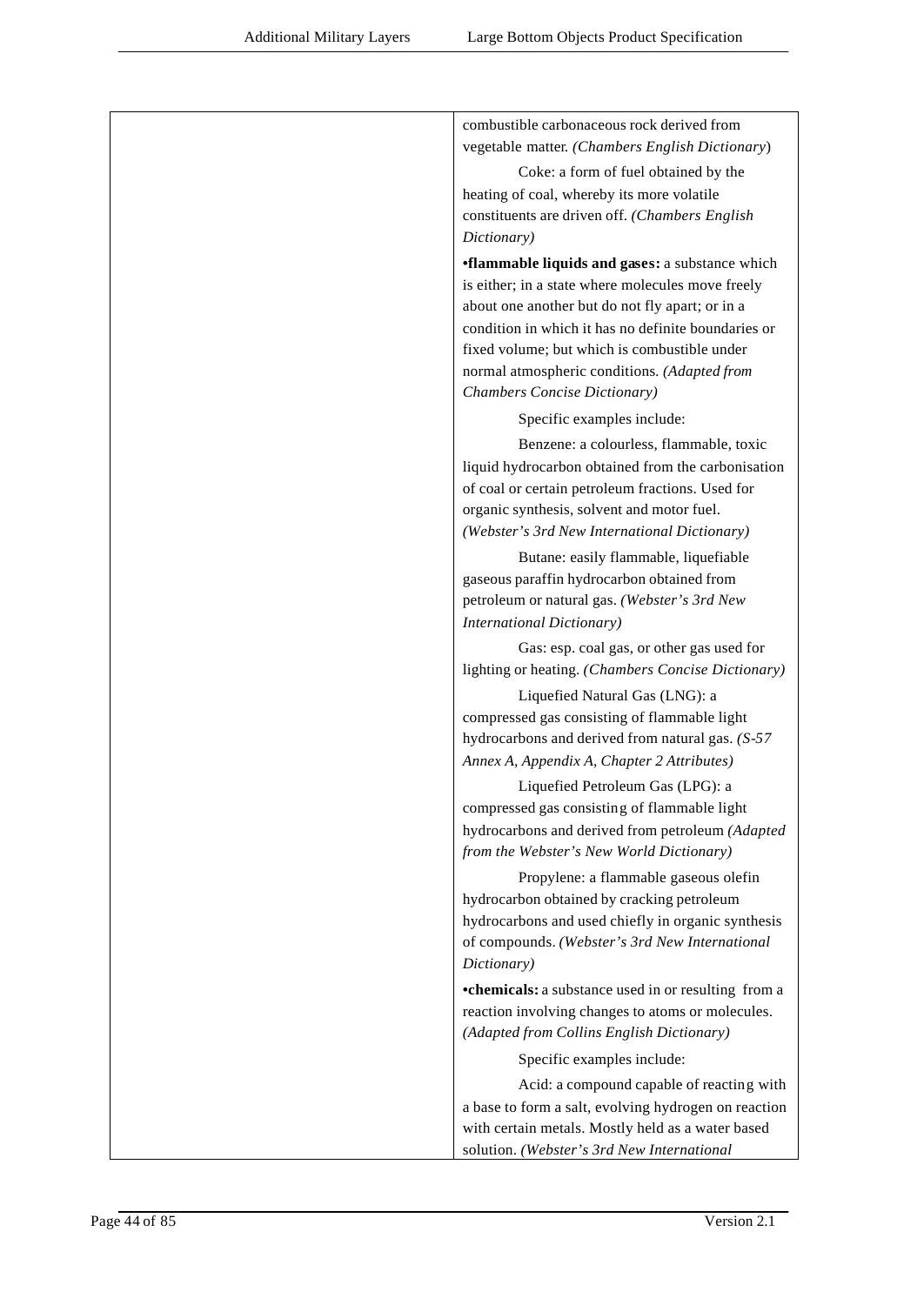| Dictionary)                                                                                                                                                                                                                                                                                                                         |
|-------------------------------------------------------------------------------------------------------------------------------------------------------------------------------------------------------------------------------------------------------------------------------------------------------------------------------------|
| Aluminium Nitrate: a salt of nitric acid<br>containing aluminium. (AML)                                                                                                                                                                                                                                                             |
| Calcium Carbide: a compound of calcium<br>and carbon (Adapted from Chambers Concise<br>Dictionary)                                                                                                                                                                                                                                  |
| Naphthalene: a white crystalline aromatic<br>substance produced by the distillation of coal tar and<br>used in mothballs and the manufacture of dyes etc.<br>(Concise Oxford Dictionary Ninth Edition)                                                                                                                              |
| Potassium Carbide: a compound of<br>potassium and carbon. (Adapted from Chambers<br>Concise Dictionary)                                                                                                                                                                                                                             |
| •water: a clear, colourless liquid, devoid of taste or<br>smell, that is a compound of hydrogen and oxygen,<br>specifically when used or stored for the purposes of<br>industrial and/or manufacturing processes. (AML)                                                                                                             |
| <b>•ferrous elements and ores:</b> unrefined and refined:<br>a chemically inseparable substance or solid naturally<br>occurring mineral aggregate, from which one or<br>more valuable constituents may be recovered by<br>treatment or a manufacturing process, and which<br>does contain iron in its trivalent form. (AML)         |
| Specific examples include:                                                                                                                                                                                                                                                                                                          |
| Ferro-Magnesium: an alloy of iron and<br>magnesium. (AML)                                                                                                                                                                                                                                                                           |
| Ferro- Manganese: alloy of iron and<br>manganese. (AML)                                                                                                                                                                                                                                                                             |
| Iron: a heavy metallic element, silvery-<br>white when pure, extracted from ore by smelting<br>which readily rusts in moist air. (Webster's 3rd New<br><b>International Dictionary)</b>                                                                                                                                             |
| Steel: any of various grey or greyish-blue<br>alloys of iron with carbon and usually other<br>elements, much used as structural materials and in<br>manufacturing. (Adapted from Concise Oxford<br>Dictionary Ninth Edition)                                                                                                        |
| <b>•non ferrous elements and ores: unrefined and</b><br>refined: a chemically inseparable substance or solid<br>naturally occurring mineral aggregate, from which<br>one or more valuable constituents may be recovered<br>by treatment or a manufacturing process, and which<br>does not contain iron in its trivalent form. (AML) |
| Specific examples include:                                                                                                                                                                                                                                                                                                          |
| Aluminium: a silvery light and malleable<br>metallic element resistant to tarnishing by air.                                                                                                                                                                                                                                        |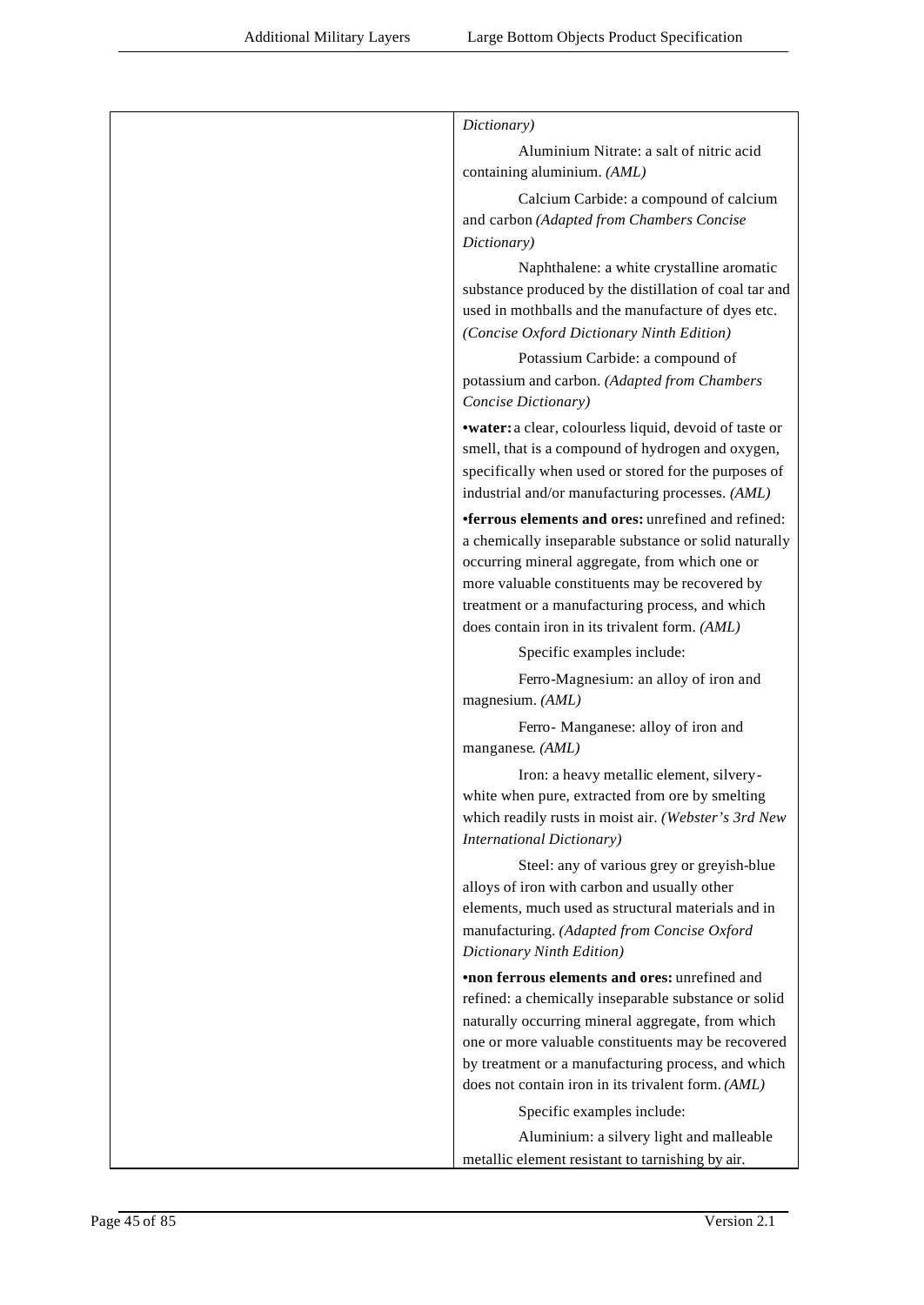| (Concise Oxford Dictionary Ninth Edition)                                                                 |
|-----------------------------------------------------------------------------------------------------------|
| Blende: any naturally occurring metal                                                                     |
| sulphide, esp. zinc blende. (Concise Oxford                                                               |
| Dictionary Ninth Edition)                                                                                 |
| Brass: an alloy of copper and zinc.                                                                       |
| (Chambers Concise Dictionary)                                                                             |
| Caesium: a rare soft silver-white element                                                                 |
| of the alkali metal group, occurring in certain                                                           |
| minerals, and used in photoelectric cells and atomic<br>clocks. (Concise Oxford Dictionary Ninth Edition) |
|                                                                                                           |
| Chrome: grey metallic element used in<br>steel alloys and for electroplating. (Collins English            |
| Dictionary)                                                                                               |
| Copper: a malleable red-brown metallic                                                                    |
| element of the transition series occurring naturally                                                      |
| especially in cuprite and malachite, and used                                                             |
| especially for electrical wiring. (Concise Oxford                                                         |
| Dictionary Ninth Edition)                                                                                 |
| Ilmenite: a black ore of titanium. (Concise                                                               |
| Oxford Dictionary Ninth Edition)                                                                          |
| Lead: a heavy bluish-grey soft ductile                                                                    |
| metallic element occurring naturally in galena and                                                        |
| used in building and the manufacture of alloys, both<br>the metal and its compounds being toxic. (Concise |
| Oxford Dictionary Ninth Edition)                                                                          |
| Magnesium: a metallic element of a bright                                                                 |
| silver-white colour which burns with a dazzling                                                           |
| white light. (Chambers Concise Dictionary)                                                                |
| Magnesite: a white or grey mineral form of                                                                |
| magnesium carbonate. (Concise Oxford Dictionary                                                           |
| Ninth Edition)                                                                                            |
| Manganese: a grey brittle metallic                                                                        |
| transition element used with steel to make alloys.                                                        |
| (Concise Oxford Dictionary Ninth Edition)                                                                 |
| Magnesium Oxide: a basic magnesium                                                                        |
| carbonate, used as a medicine. (Chambers Concise<br>Dictionary)                                           |
|                                                                                                           |
| Mercury: a silvery-white heavy liquid<br>metallic element occurring naturally in cinnabar and             |
| used in barometers, thermometers, and amalgams.                                                           |
| (Concise Oxford Dictionary Ninth Edition)                                                                 |
| Nickel: a malleable ductile silver-white                                                                  |
| metallic transition element, occurring naturally in                                                       |
| various minerals and used in special steels, in                                                           |
| magnetic alloys, and as a catalyst. (Concise Oxford                                                       |
| Dictionary Ninth Edition)                                                                                 |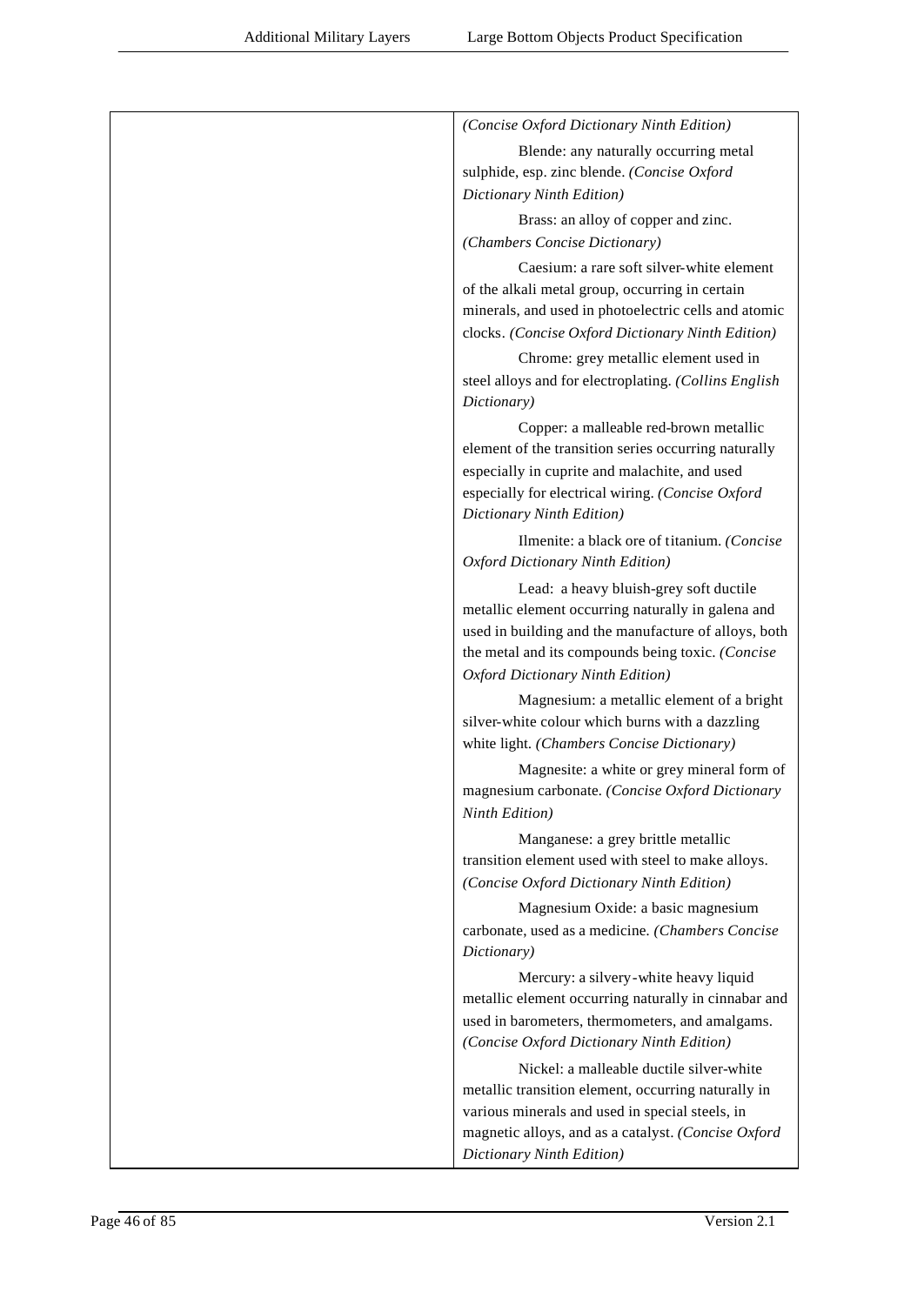| Sodium: a soft silver-white reactive<br>metallic element, occurring naturally in soda, salt,         |
|------------------------------------------------------------------------------------------------------|
| etc., that is important in industry and is an essential                                              |
| element in living organisms. (Concise Oxford                                                         |
| Dictionary Ninth Edition)                                                                            |
| Sulphur: a pale yellow non-metallic                                                                  |
| element having crystalline and amorphous forms,                                                      |
| burning with a blue flame and a suffocating smell,                                                   |
| and used in making gunpowder, matches, and                                                           |
| sulphuric acid, in the vulcanising of rubber, and in                                                 |
| the treatment of skin diseases. (Concise Oxford                                                      |
| Dictionary Ninth Edition)                                                                            |
| Tin: a silvery-white malleable metallic                                                              |
| element resisting corrosion, occurring naturally in                                                  |
| cassiterite and other ores, and used esp. in alloys and                                              |
| for plating thin iron or steel sheets to form tin plate.                                             |
| (Concise Oxford Dictionary Ninth Edition)                                                            |
| Titanium: a grey metallic element                                                                    |
| occurring naturally in many clays etc., and used to                                                  |
| make strong light alloys that are resistant to<br>corrosion. (Concise Oxford Dictionary Ninth        |
| Edition)                                                                                             |
| Zinc: a bluish-white metallic element                                                                |
| resistant to atmospheric corrosion, it is a constituent                                              |
| of several alloys and is used in galvanising, battery                                                |
| electrodes, etc. (Chambers Concise Dictionary)                                                       |
| · metal: concentrate and products: an opaque                                                         |
| elementary substance, which has a lustre, is fusible                                                 |
| and conducts heat and electricity. In concentrated                                                   |
| form, the metallic substance has been extracted from                                                 |
| the original ore but has not undergone change by a<br>method of manufacture into products; being the |
| manufacture of goods or commodities from metal.                                                      |
| (AML)                                                                                                |
| Specific examples include:                                                                           |
| Ingots: a mass of metal cast into a                                                                  |
| convenient shape for storage or transportation, to be                                                |
| later re-melted for casting and finishing. (Adapted                                                  |
| from Webster's 3rd New International Dictionary)                                                     |
| Plate: Metal in the form of sheets. (Adapted                                                         |
| from Chambers Concise Dictionary)                                                                    |
| Scrap Metal: discarded pieces of metal, of                                                           |
| use only for re-melting and re-processing. (AML)                                                     |
| <b>•minerals:</b> substances produced by a process of in-                                            |
| organic nature; a substance neither animal nor                                                       |
| vegetable. Normally obtained by mining. (Chambers                                                    |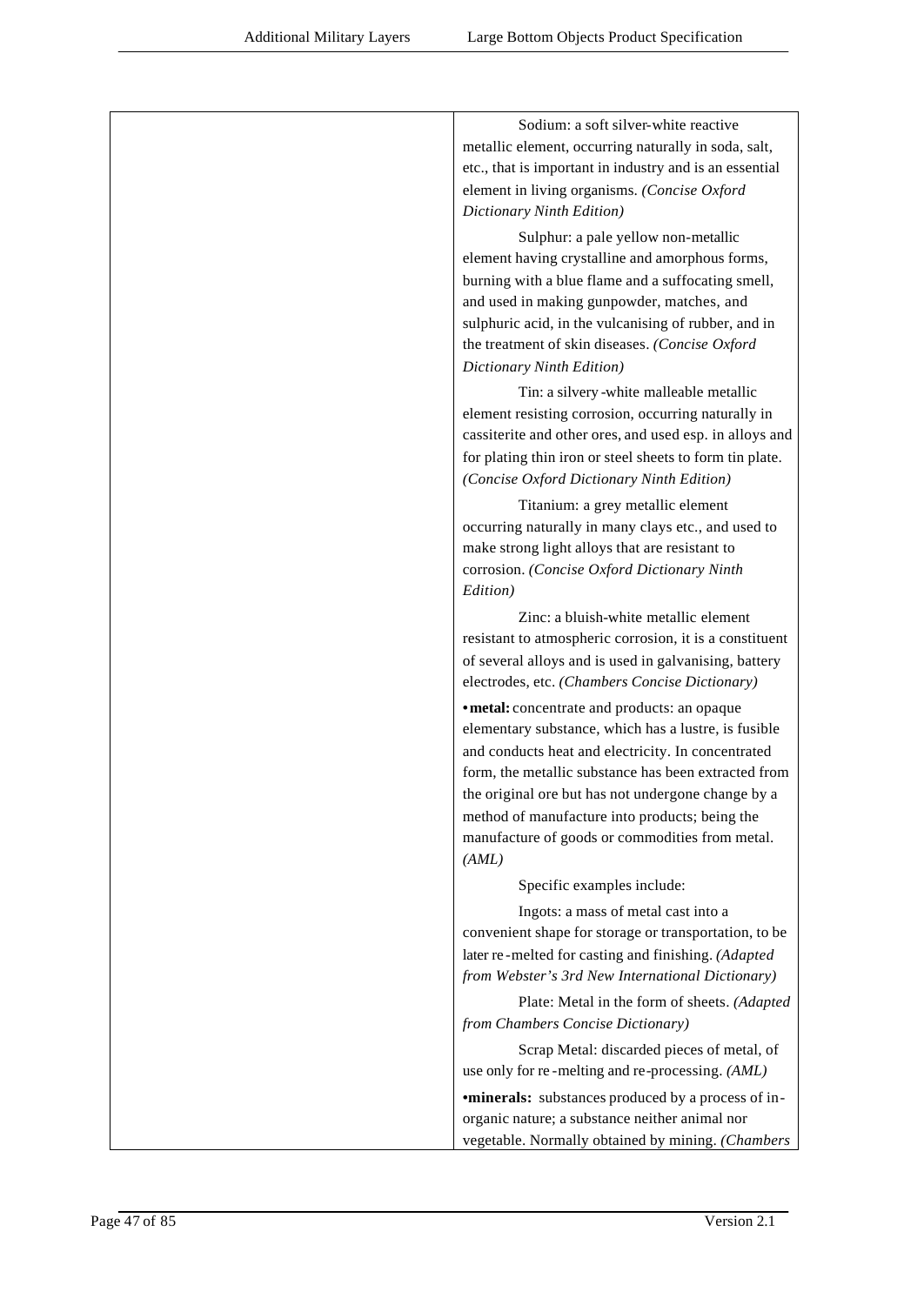| Concise Dictionary)                                                                                                                                                                                                                                                                                          |
|--------------------------------------------------------------------------------------------------------------------------------------------------------------------------------------------------------------------------------------------------------------------------------------------------------------|
| Note: not allowable for object Obstruction.                                                                                                                                                                                                                                                                  |
| Specific examples include:                                                                                                                                                                                                                                                                                   |
| Bauxite: a clay like mineral that is the chief<br>source of aluminium. (AML)                                                                                                                                                                                                                                 |
| Salt: chloride of sodium, occurring<br>naturally as a mineral (rock-salt) and in solution in<br>sea water, salt water springs etc. (Chambers Concise<br>Dictionary)                                                                                                                                          |
| <b>•fertiliser:</b> natural and chemical: a substance added<br>to the soil to increase its productivity. It may be<br>produced by or pertaining to nature; not the work of<br>man; or which may be formed from a substance or<br>resulting from a reaction involving changes to<br>atoms or molecules. (AML) |
| Specific examples include:                                                                                                                                                                                                                                                                                   |
| Bonemeal: ground bones used as fertiliser.<br>(Chambers Concise Dictionary)                                                                                                                                                                                                                                  |
| Nitrate: a salt of nitric acid, often used as a<br>fertiliser. (Adapted from Chambers Concise<br>Dictionary)                                                                                                                                                                                                 |
| Nitrate Potash: potassium nitrate, used as a<br>fertiliser. (Adapted from Chambers Concise<br>Dictionary)                                                                                                                                                                                                    |
| Phosphate: any salt or ester of phosphoric<br>acid, especially used as a fertiliser. (Concise Oxford<br>Dictionary Ninth Edition)                                                                                                                                                                            |
| Urea: fertiliser; specifically being derived<br>from mammalian urine. (Chambers Concise<br>Dictionary)                                                                                                                                                                                                       |
| <b>*wood:</b> unprocessed and products: the substance of<br>trees. In unprocessed form, the wood has not<br>undergone change by a method of manufacture into<br>products, being the manufacture of goods or<br>commodities from wood. (AML)                                                                  |
| Specific examples include:                                                                                                                                                                                                                                                                                   |
| Cork: the buoyant light brown material<br>obtained from beneath the bark of the cork oak.<br>(Adapted from Concise Oxford Dictionary Ninth<br>Edition)                                                                                                                                                       |
| Logs: an un-hewn piece of a felled tree, or<br>a similar rough mass of wood, especially cut for<br>firewood. (Adapted from Concise Oxford Dictionary<br>Ninth Edition)                                                                                                                                       |
| Pallets: platforms or trays for lifting and                                                                                                                                                                                                                                                                  |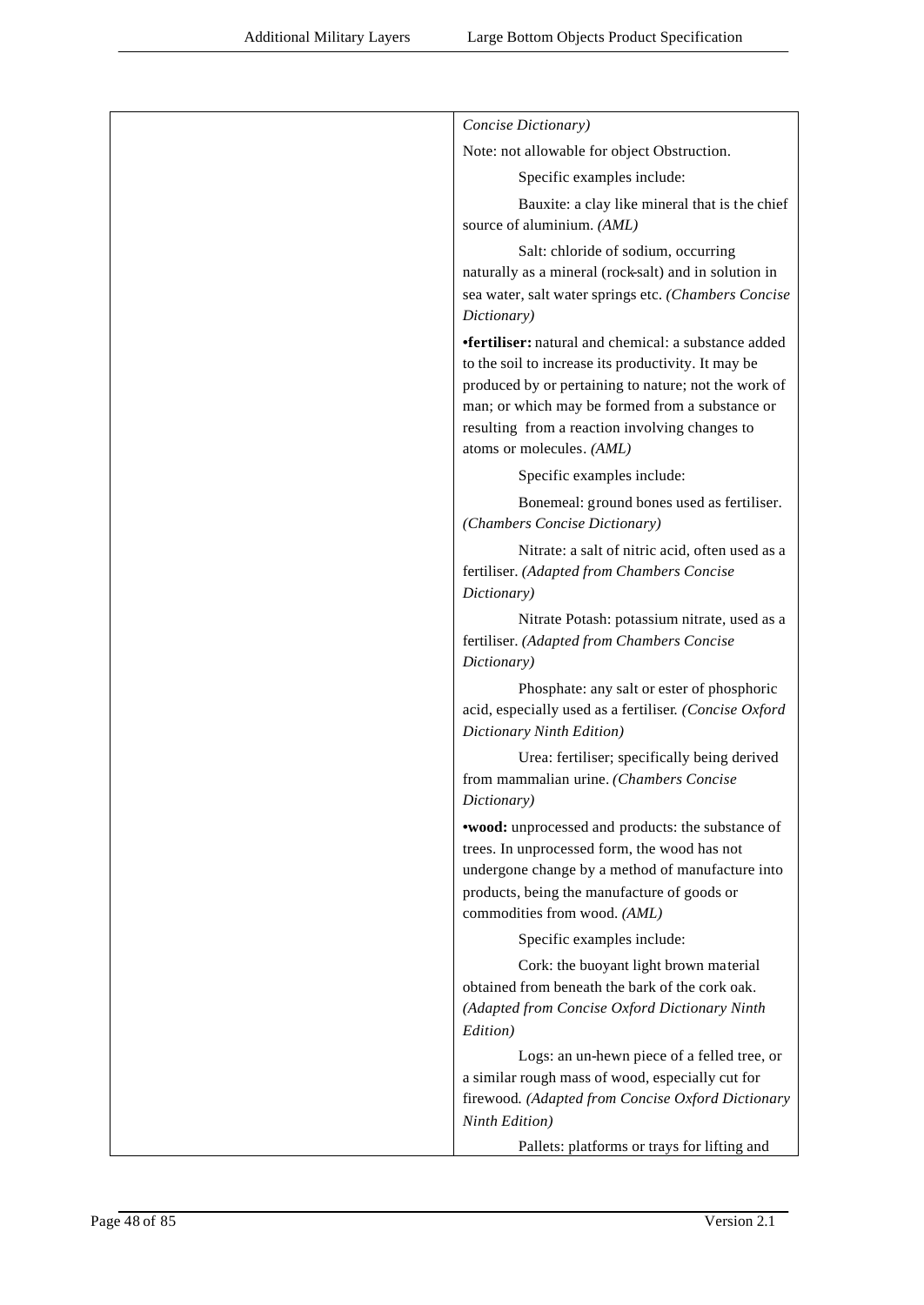| stacking goods, used with a forklift truck, and<br>having a double base into which the fork can be<br>thrust. (Adapted from Chambers Concise<br>Dictionary)                                                                                                                                                                                                                              |
|------------------------------------------------------------------------------------------------------------------------------------------------------------------------------------------------------------------------------------------------------------------------------------------------------------------------------------------------------------------------------------------|
| Plywood: boarding made of thin layers of<br>wood glued together, the grain of each at right<br>angles to that of the next. (Adapted from Chambers<br>Concise Dictionary)                                                                                                                                                                                                                 |
| Sawdust/Wood Chip: dust or small<br>particles of wood etc, detached in sawing; a small<br>fragment detached by breaking, chopping etc.<br>(Adapted from Chambers Concise Dictionary)                                                                                                                                                                                                     |
| Timber: wood suitable for building or<br>carpentry, whether growing or cut; a beam or large<br>piece of wood in a framework. (Chambers Concise<br>Dictionary)                                                                                                                                                                                                                            |
| <b>•rubber:</b> unprocessed and products: Strong<br>waterproof elastic material, originally made from<br>the dried sap of a tropical tree, now usually<br>synthetic. In unprocessed form, the rubber has not<br>undergone change by a method of manufacture into<br>products, being the manufacture of goods or<br>commodities from rubber. (Adapted from Collins<br>English Dictionary) |
| Specific examples include:<br>Tyres: rubber ring, usually inflated, over<br>the rim of a vehicle's wheel to grip the road.<br>(Collins English Dictionary)                                                                                                                                                                                                                               |
| •clay products: clay, mixed with water, which has<br>been formed into a specific shape either by hand, or<br>by a method of manufacture, then dried by heat, in<br>order to produce goods or commodities. (AML)                                                                                                                                                                          |
| Specific examples include:<br>Bricks: a small, usually rectangular, block<br>of fired or sun-dried clay, used in building. (Concise<br>Oxford Dictionary Ninth Edition)                                                                                                                                                                                                                  |
| China / Porcelain / Pottery / Earthenware:<br>vessels, etc. made of clay fired to a porous state<br>which can be made impervious to liquids by the use<br>of a glaze. (Concise Oxford Dictionary Ninth<br>Edition)                                                                                                                                                                       |
| Tiles: slabs of baked clay for covering<br>roofs, floors etc. (Chambers Concise Dictionary)                                                                                                                                                                                                                                                                                              |
| <b>•natural fibres and materials in general:</b><br>unprocessed and products: that out of which<br>anything is or may be made, produced by or                                                                                                                                                                                                                                            |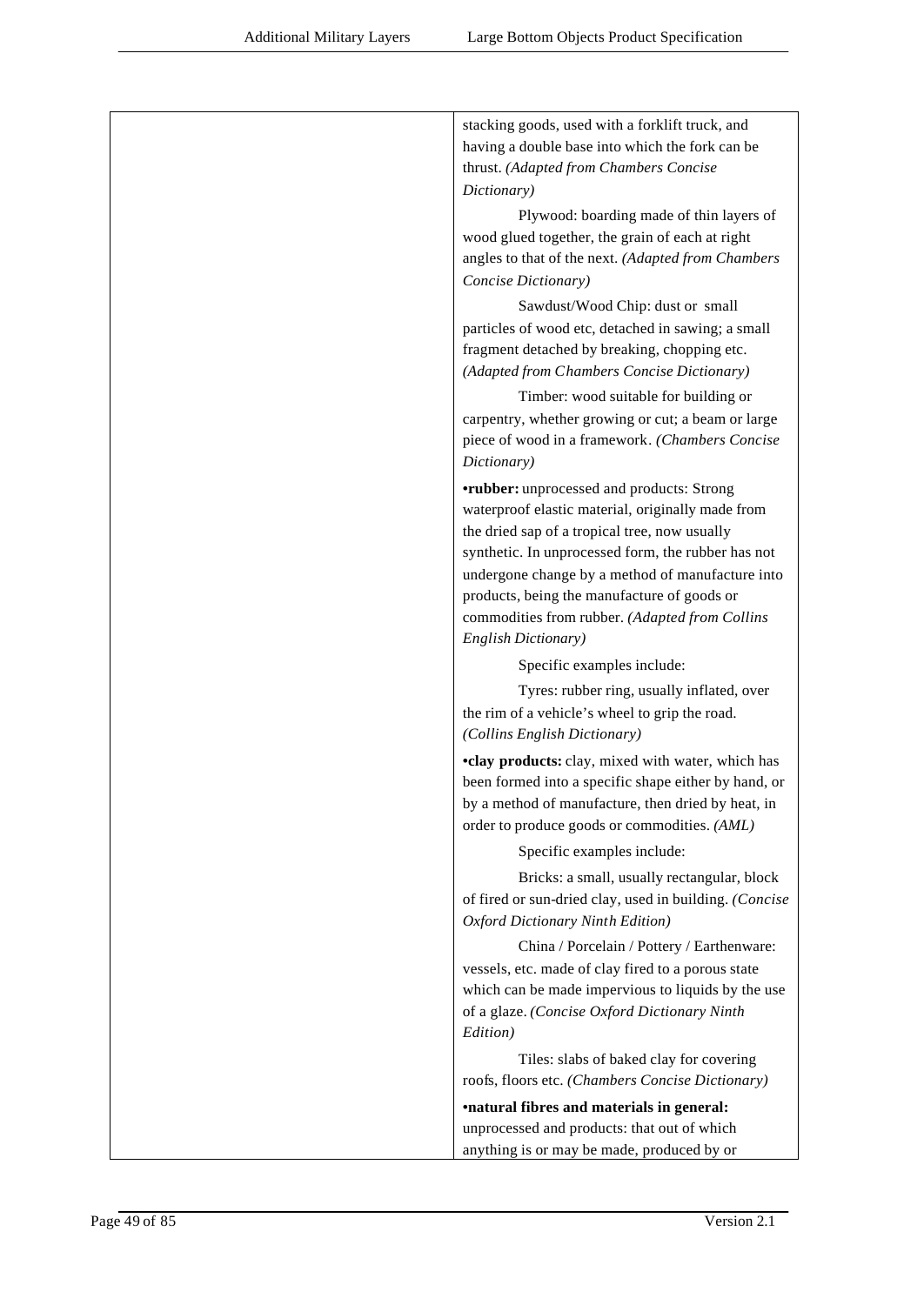| pertaining to nature; not the work of man. A fibre<br>being a filament or thread like cell of animal,<br>vegetable or mineral. In unprocessed form, the fibre<br>or material has not undergone change by a method<br>of manufacture into products, being the manufacture<br>of goods or commodities from fibre or material.<br>(AML) |
|--------------------------------------------------------------------------------------------------------------------------------------------------------------------------------------------------------------------------------------------------------------------------------------------------------------------------------------|
| Specific examples include:                                                                                                                                                                                                                                                                                                           |
| Animal Skins: natural outer covering of                                                                                                                                                                                                                                                                                              |
| tissue from an animal. (Adapted from Chambers<br>Concise Dictionary)                                                                                                                                                                                                                                                                 |
| Bamboo: a gigantic tropical and sub-<br>tropical grass with hollow-jointed woody stem.<br>(Adapted from Chambers Concise Dictionary)                                                                                                                                                                                                 |
| Cellulose: a carbohydrate forming the main<br>constituent of plant cell walls, used in the<br>production of textile fibres. (Concise Oxford<br>Dictionary Ninth Edition)                                                                                                                                                             |
| Copra: the dried kernel of the coconut,<br>yielding coconut oil. (Chambers Concise<br>Dictionary)                                                                                                                                                                                                                                    |
| Cloth / Textiles / Clothing: goods made<br>from woven fabrics. (Adapted from Chambers<br>Concise Dictionary)                                                                                                                                                                                                                         |
| Cotton; raw: white downy fibre covering<br>the seeds of the cotton-plant. (Adapted from Collins<br>English Dictionary)                                                                                                                                                                                                               |
| Esparto Grass: a strong grass grown in<br>Spain, N Africa etc, used to make paper, baskets,<br>cordage etc. (Adapted from Chambers Concise<br>Dictionary)                                                                                                                                                                            |
| Hemp: plant with tough fibres used to<br>make canvas and rope. (Adapted from Collins<br>English Dictionary)                                                                                                                                                                                                                          |
| Paper: a material made in thin sheets as an<br>aqueous deposit from linen rags, esparto, wood<br>pulp, or other form of cellulose, used for writing,<br>printing, wrapping and other purposes. (Adapted<br>from Chambers Concise Dictionary)                                                                                         |
| Wool; fleeces: soft hair of goat or sheep,<br>fleece being the wool shorn from an animal at one<br>time. (Adapted from Chambers Concise Dictionary)                                                                                                                                                                                  |
| •foodstuffs: solid: any substance that a living thing<br>feeds on, that nourishes the body; sustains or<br>promotes growth, wherein the particles firmly<br>cohere. Some foodstuffs may be consumed                                                                                                                                  |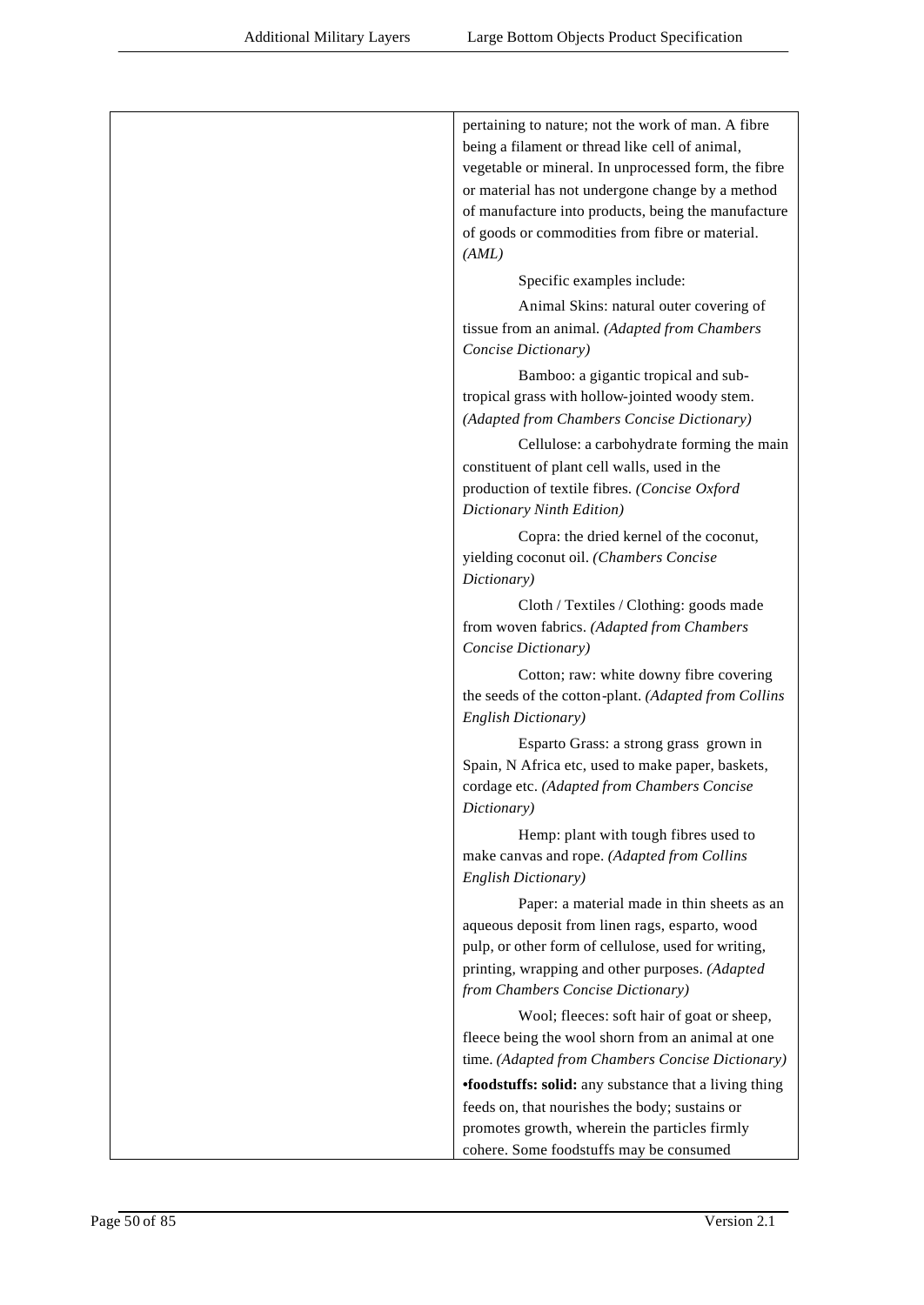| unprocessed, while others may undergo one or more                                                                                                                                                     |
|-------------------------------------------------------------------------------------------------------------------------------------------------------------------------------------------------------|
| manufacturing processes to make it palatable, or to                                                                                                                                                   |
| allow mixing with other foodstuffs. (AML)                                                                                                                                                             |
| Specific examples include:                                                                                                                                                                            |
| Animal Feed: substances used as                                                                                                                                                                       |
| nourishment for livestock. (Adapted from Chambers<br>Concise Dictionary)                                                                                                                              |
| Beans: the name of several kinds of<br>leguminous plants and their seeds, applied also to<br>the seeds of other plants eg coffee. (Adapted from<br>Chambers Concise Dictionary)                       |
| Bran: the inner husks of corn sifted from<br>the flour. (Chambers Concise Dictionary)                                                                                                                 |
| Cereals: grains used as food, such as wheat,<br>barley etc. (Adapted from Collins English<br>Dictionary)                                                                                              |
| Cocoa: a powder made from crushed cacao<br>seeds, often with other ingredients. (Concise Oxford<br>Dictionary Ninth Edition)                                                                          |
| Coffee: powder made by roasting and<br>grinding the seeds of a tree of the madder family.<br>(Adapted from Chambers Concise Dictionary)                                                               |
| Flour: the finely ground meal of wheat or<br>other grain. (Chambers Concise Dictionary)                                                                                                               |
| Grain: a small hard seed, especially that of<br>any cereal plant such as wheat, rice, corn, rye etc.<br>(Adapted from the Webster's New World<br>Dictionary)                                          |
| Maize: a cereal plant, native to North<br>America, yielding large grains set in rows on a cob.<br>(Adapted from Concise Oxford Dictionary Ninth<br>Edition)                                           |
| Nuts: any fruit with an edible seed in a hard<br>shell. (Chambers Concise Dictionary)                                                                                                                 |
| Oilcake: the solid residue that remains after<br>expressing or extracting most of the oil from various<br>seeds and is often ground to make oil meal.<br>(Webster's 3rd New International Dictionary) |
| Rape: a plant related to the turnip,<br>brilliantly yellow-flowered, and cultivated for its<br>herbage and oil-producing seeds. (Chambers<br>Concise Dictionary)                                      |
| Seed: a multi-cellular structure by which                                                                                                                                                             |
| flowering plants reproduce, consisting of embryo,                                                                                                                                                     |
| stored food and seed-coat. (Chambers Concise                                                                                                                                                          |
| Dictionary)                                                                                                                                                                                           |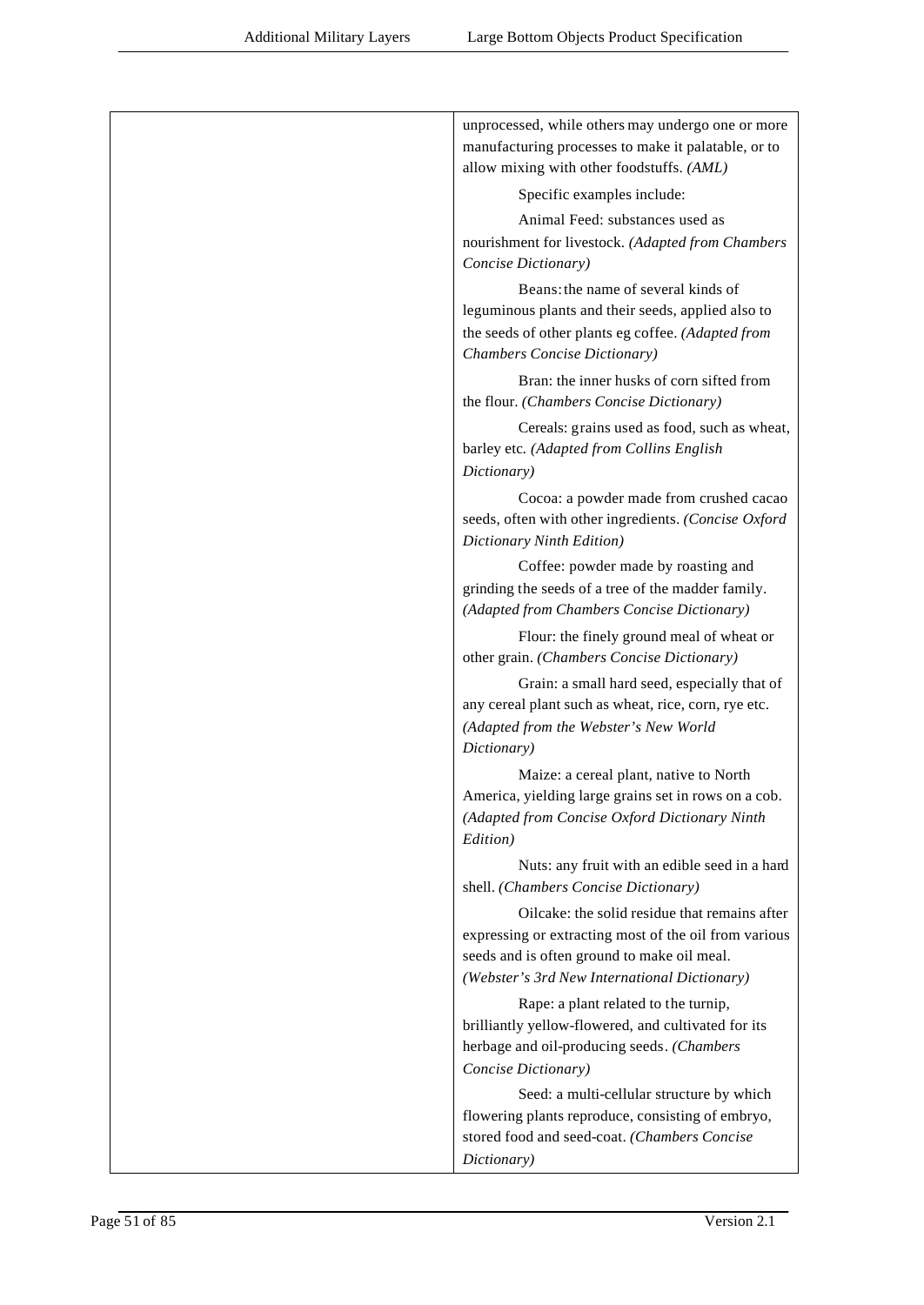| Sugar: a sweet substance obtained chiefly<br>from cane and beet. (Chambers Concise Dictionary)      |
|-----------------------------------------------------------------------------------------------------|
| Tea: dried leaves of an Asian bush used to                                                          |
| make a drink by infusing in hot water. (Adapted                                                     |
| from Collins English Dictionary)                                                                    |
| Tobacco: the prepared leaves of an                                                                  |
| American plant used for smoking, chewing or                                                         |
| snuffing. (Adapted from Chambers Concise<br>Dictionary)                                             |
| Vegetables: plants or parts of plants used                                                          |
| for food. (Adapted from Chambers Concise                                                            |
| Dictionary)                                                                                         |
| •foodstuffs: liquid: any substance that a living thing                                              |
| feeds on, that nourishes the body; sustains or                                                      |
| promotes growth, which is in a state where                                                          |
| molecules move freely about one another but do not<br>fly apart. Some foodstuffs may be consumed    |
| unprocessed, while others may undergo one or more                                                   |
| manufacturing processes to make it palatable, or to                                                 |
| allow mixing with other foodstuffs. (AML)                                                           |
| Specific examples include:                                                                          |
| Alcohol: an intoxicating drink formed by                                                            |
| fermenting or distilling hydrocarbons with various                                                  |
| fruits or grains, in water. (Adapted from Webster's<br>3rd New International Dictionary)            |
| Edible Oil (vegetable): any of various oils                                                         |
| extracted from plants typically used in cooking.                                                    |
| (Adapted from Chambers Concise Dictionary)                                                          |
| Milk: a white fluid secreted by female                                                              |
| mammals as food for their young. (Adapted from the                                                  |
| Oxford Minidictionary, Third Edition)                                                               |
| Water: Drinking: a clear, colourless liquid,                                                        |
| devoid of taste or smell, that is a compound of<br>hydrogen and oxygen, which is intended for human |
| consumption. (AML)                                                                                  |
| •foodstuffs: preserved: any substance that a living                                                 |
| thing feeds on, that nourishes the body; sustains or                                                |
| promotes growth which has been subjected to a                                                       |
| process which prevents it from decaying. (AML)                                                      |
| Note: not allowable for object Obstruction.                                                         |
| Specific examples include:                                                                          |
| Tinned Food: edible substances preserved                                                            |
| by being sealed in a tin. (Adapted from Collins<br>English Dictionary)                              |
| Refrigerated/Frozen Cargo: perishables that                                                         |
| have been subjected to a degree of cold, either                                                     |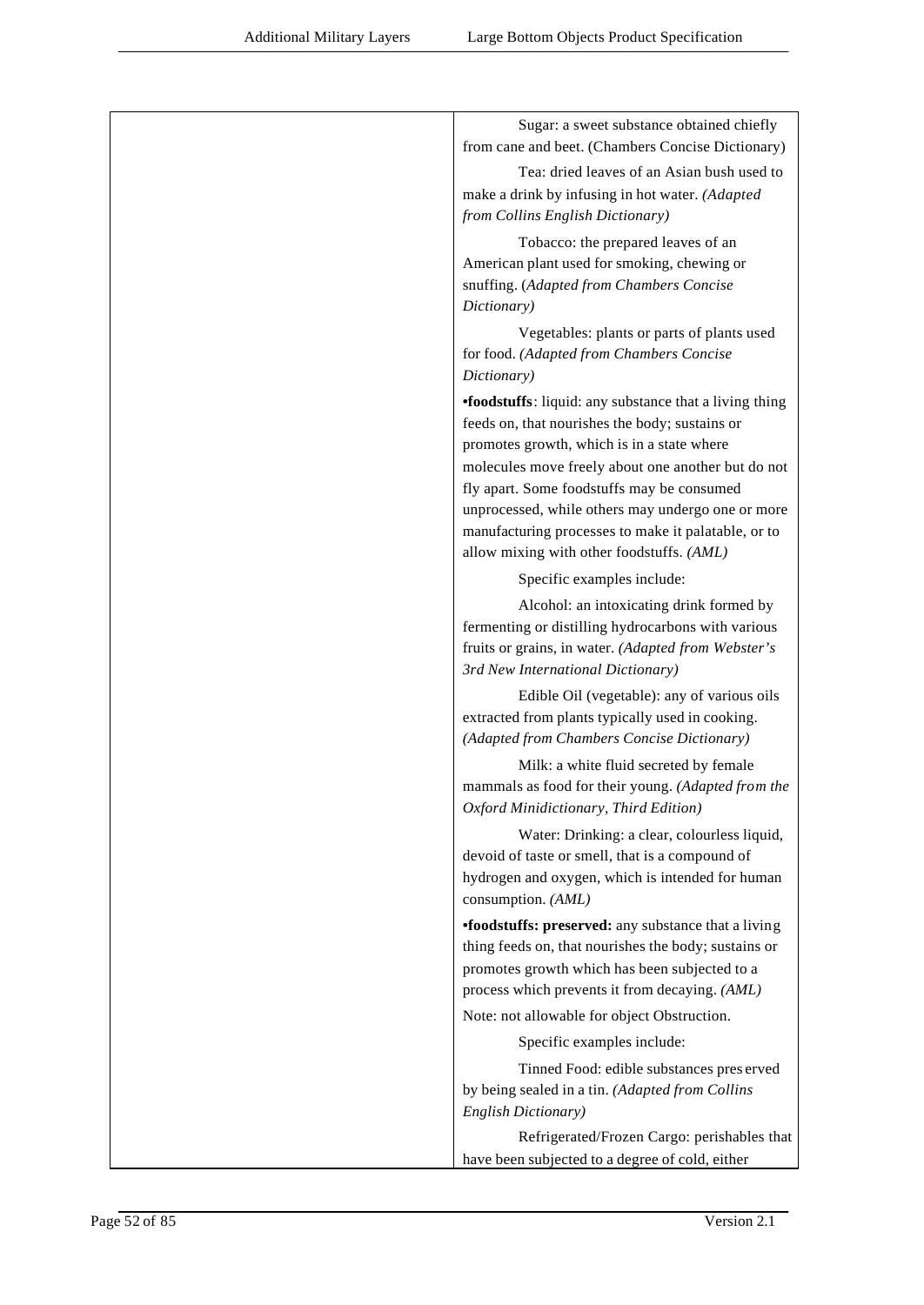| chilled or subjected to a temperature below freezing,                                                   |
|---------------------------------------------------------------------------------------------------------|
| in order to facilitate storage or preservation.                                                         |
| (Adapted from Webster's 3rd New International                                                           |
| Dictionary)                                                                                             |
| <b>•general and mixed goods:</b> general; items relating                                                |
| to the whole or most; not specialised; of broad                                                         |
| overall character. Mixed; characterised by scope or                                                     |
| variety; items combined or associated. (AML)                                                            |
| Specific examples include:                                                                              |
| Furniture: movable items, either for use or                                                             |
| ornament, with which a house is equipped.                                                               |
| (Chambers Concise Dictionary)                                                                           |
| Government Stores: articles for a particular                                                            |
| purpose, accumulated for use, owned by the state.                                                       |
| (Adapted from Concise Oxford Dictionary Ninth<br>Edition)                                               |
| Hardware: domestic goods (esp. tools etc)                                                               |
| made of baser metals; equipment, mechanical or                                                          |
| electrical. (Chambers Concise Dictionary)                                                               |
| Luxury Goods: items beyond the                                                                          |
| indispensable minimum; non essential items that                                                         |
| contribute to luxurious living; an indulgence in                                                        |
| convenience or ornament. (Adapted from Webster's                                                        |
| 3rd New International Dictionary)                                                                       |
| Mail: letters and / or packages transported                                                             |
| and / or delivered by or on behalf of a recognised                                                      |
| postal or other carrier service. (AML)                                                                  |
| Medical Supplies: goods relating to the                                                                 |
| science of medicine. (AML)                                                                              |
| <b>•stone:</b> a detached piece of rock. The material may                                               |
| consist of either large pieces, un-hewn, or shaped or                                                   |
| carved for a particular purpose; or the material may                                                    |
| be broken down into smaller pieces. (AML)                                                               |
| <b>•granular or powdery material:</b> physical matter                                                   |
| consisting of relatively small and hard, but usually                                                    |
| separate particles; or in a form which is dusty or<br>easily crumbled into tiny, loose particles. (AML) |
| Specific examples include:                                                                              |
| Ash: the powdery residue left after the                                                                 |
| burning of any substance. (Concise Oxford                                                               |
| Dictionary Ninth Edition)                                                                               |
| Cement: a fine grey powder consisting of                                                                |
| lime and clay. When mixed with water, sand and                                                          |
| sometimes small stones, it forms a binding or filling                                                   |
| material commonly used for building. (AML)                                                              |
| Chalk: a white soft earthy limestone                                                                    |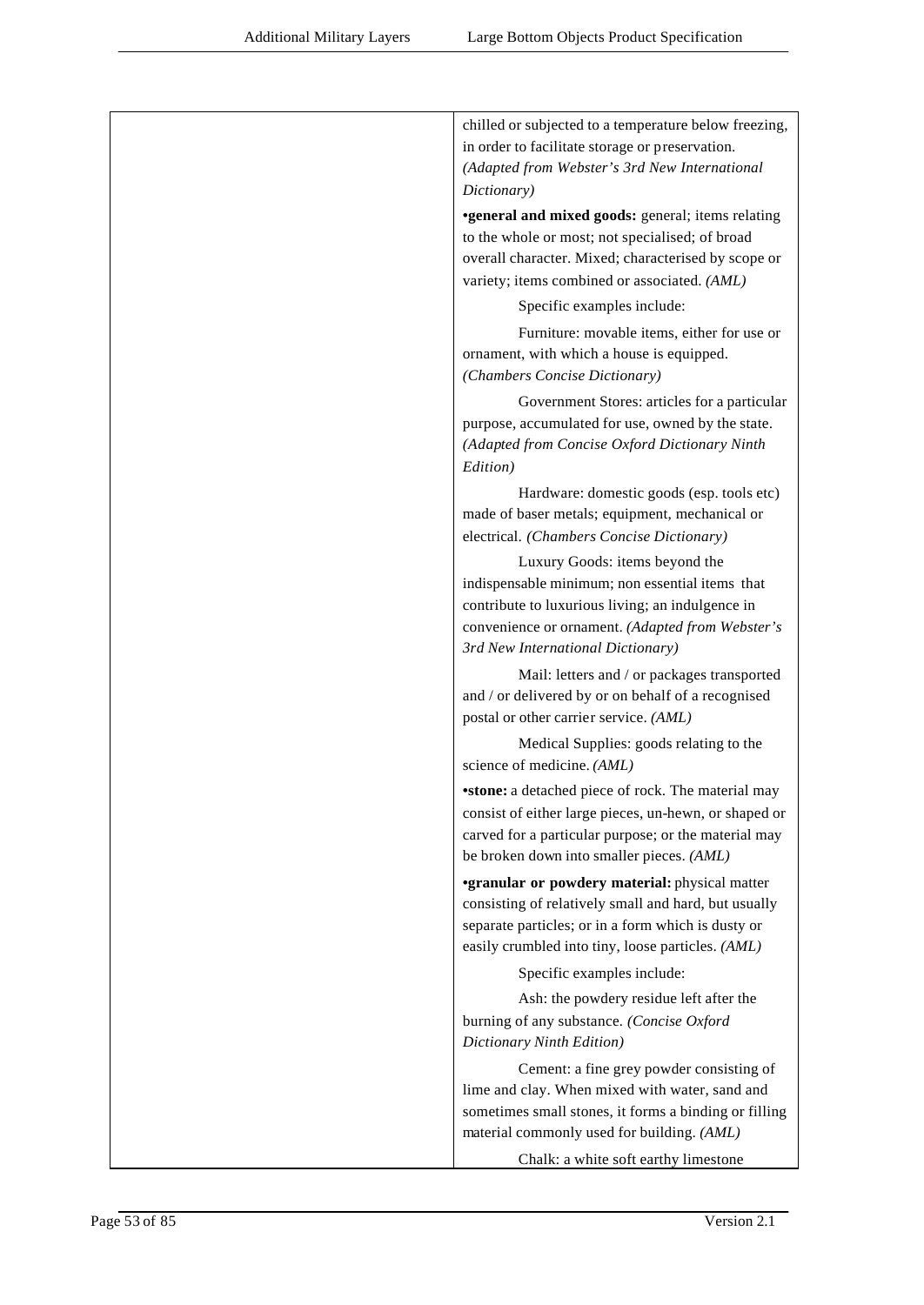| (calcium carbonate) formed from the skeletal<br>remains of sea creatures, ground into small grains.<br>(Adapted from Concise Oxford Dictionary Ninth<br>Edition)<br>Clay (inc. china): fine-grained earth, soft<br>when moist and hardening when baked, used to<br>make bricks and pottery. (Collins English<br>Dictionary)<br>Sand: a mass of tiny rounded grains of<br>rock. (Chambers Concise Dictionary)<br>Soil: the upper layer of earth in which<br>plants grow, consisting of disintegrated rock usually<br>with a mixture of organic remains. (Concise Oxford<br>Dictionary Ninth Edition)<br><b>*machinery and mechanical parts:</b> machinery;<br>apparatus usually powered by electricity designed to<br>perform a specific task. Mechanical Parts;<br>components of vehicles or machines. (Adapted from<br>Collins English Dictionary)<br>Specific examples include:<br>Expellers: screw presses for expressing<br>vegetable oil from soy beans or other seeds.<br>(Adapted from Webster's 3rd New International<br>Dictionary)<br>Drilling Equipment: Apparatus used for<br>mining or boring operations. (Adapted from<br>Chambers Concise Dictionary)<br><b>•construction materials:</b> that out of which anything<br>is, or may be made; equipment or implements. Parts<br>that may be put together. (Adapted from Chambers<br>Concise Dictionary)<br>Specific examples include:<br>Coils: products wound in circles or spirals.<br>(Adapted from Concise Oxford Dictionary Ninth<br>Edition)<br>Cylinders: solid or hollow bodies with<br>straight sides and circular ends. (Adapted from<br>Collins English Dictionary)<br>Pipes / Tubes: long hollow bodies for the<br>conveyance of water, gas, etc. (Adapted from<br>Chambers Concise Dictionary)<br>Rods: slender bars of metal or other<br>material. (Adapted from Chambers Concise<br>Dictionary)<br>Wire (inc. barbed): a thin flexible strand of |  |
|-----------------------------------------------------------------------------------------------------------------------------------------------------------------------------------------------------------------------------------------------------------------------------------------------------------------------------------------------------------------------------------------------------------------------------------------------------------------------------------------------------------------------------------------------------------------------------------------------------------------------------------------------------------------------------------------------------------------------------------------------------------------------------------------------------------------------------------------------------------------------------------------------------------------------------------------------------------------------------------------------------------------------------------------------------------------------------------------------------------------------------------------------------------------------------------------------------------------------------------------------------------------------------------------------------------------------------------------------------------------------------------------------------------------------------------------------------------------------------------------------------------------------------------------------------------------------------------------------------------------------------------------------------------------------------------------------------------------------------------------------------------------------------------------------------------------------------------------------------------------------------------------------------------------------------|--|
|                                                                                                                                                                                                                                                                                                                                                                                                                                                                                                                                                                                                                                                                                                                                                                                                                                                                                                                                                                                                                                                                                                                                                                                                                                                                                                                                                                                                                                                                                                                                                                                                                                                                                                                                                                                                                                                                                                                             |  |
|                                                                                                                                                                                                                                                                                                                                                                                                                                                                                                                                                                                                                                                                                                                                                                                                                                                                                                                                                                                                                                                                                                                                                                                                                                                                                                                                                                                                                                                                                                                                                                                                                                                                                                                                                                                                                                                                                                                             |  |
|                                                                                                                                                                                                                                                                                                                                                                                                                                                                                                                                                                                                                                                                                                                                                                                                                                                                                                                                                                                                                                                                                                                                                                                                                                                                                                                                                                                                                                                                                                                                                                                                                                                                                                                                                                                                                                                                                                                             |  |
|                                                                                                                                                                                                                                                                                                                                                                                                                                                                                                                                                                                                                                                                                                                                                                                                                                                                                                                                                                                                                                                                                                                                                                                                                                                                                                                                                                                                                                                                                                                                                                                                                                                                                                                                                                                                                                                                                                                             |  |
|                                                                                                                                                                                                                                                                                                                                                                                                                                                                                                                                                                                                                                                                                                                                                                                                                                                                                                                                                                                                                                                                                                                                                                                                                                                                                                                                                                                                                                                                                                                                                                                                                                                                                                                                                                                                                                                                                                                             |  |
|                                                                                                                                                                                                                                                                                                                                                                                                                                                                                                                                                                                                                                                                                                                                                                                                                                                                                                                                                                                                                                                                                                                                                                                                                                                                                                                                                                                                                                                                                                                                                                                                                                                                                                                                                                                                                                                                                                                             |  |
|                                                                                                                                                                                                                                                                                                                                                                                                                                                                                                                                                                                                                                                                                                                                                                                                                                                                                                                                                                                                                                                                                                                                                                                                                                                                                                                                                                                                                                                                                                                                                                                                                                                                                                                                                                                                                                                                                                                             |  |
|                                                                                                                                                                                                                                                                                                                                                                                                                                                                                                                                                                                                                                                                                                                                                                                                                                                                                                                                                                                                                                                                                                                                                                                                                                                                                                                                                                                                                                                                                                                                                                                                                                                                                                                                                                                                                                                                                                                             |  |
|                                                                                                                                                                                                                                                                                                                                                                                                                                                                                                                                                                                                                                                                                                                                                                                                                                                                                                                                                                                                                                                                                                                                                                                                                                                                                                                                                                                                                                                                                                                                                                                                                                                                                                                                                                                                                                                                                                                             |  |
|                                                                                                                                                                                                                                                                                                                                                                                                                                                                                                                                                                                                                                                                                                                                                                                                                                                                                                                                                                                                                                                                                                                                                                                                                                                                                                                                                                                                                                                                                                                                                                                                                                                                                                                                                                                                                                                                                                                             |  |
|                                                                                                                                                                                                                                                                                                                                                                                                                                                                                                                                                                                                                                                                                                                                                                                                                                                                                                                                                                                                                                                                                                                                                                                                                                                                                                                                                                                                                                                                                                                                                                                                                                                                                                                                                                                                                                                                                                                             |  |
|                                                                                                                                                                                                                                                                                                                                                                                                                                                                                                                                                                                                                                                                                                                                                                                                                                                                                                                                                                                                                                                                                                                                                                                                                                                                                                                                                                                                                                                                                                                                                                                                                                                                                                                                                                                                                                                                                                                             |  |
|                                                                                                                                                                                                                                                                                                                                                                                                                                                                                                                                                                                                                                                                                                                                                                                                                                                                                                                                                                                                                                                                                                                                                                                                                                                                                                                                                                                                                                                                                                                                                                                                                                                                                                                                                                                                                                                                                                                             |  |
|                                                                                                                                                                                                                                                                                                                                                                                                                                                                                                                                                                                                                                                                                                                                                                                                                                                                                                                                                                                                                                                                                                                                                                                                                                                                                                                                                                                                                                                                                                                                                                                                                                                                                                                                                                                                                                                                                                                             |  |
|                                                                                                                                                                                                                                                                                                                                                                                                                                                                                                                                                                                                                                                                                                                                                                                                                                                                                                                                                                                                                                                                                                                                                                                                                                                                                                                                                                                                                                                                                                                                                                                                                                                                                                                                                                                                                                                                                                                             |  |
|                                                                                                                                                                                                                                                                                                                                                                                                                                                                                                                                                                                                                                                                                                                                                                                                                                                                                                                                                                                                                                                                                                                                                                                                                                                                                                                                                                                                                                                                                                                                                                                                                                                                                                                                                                                                                                                                                                                             |  |
|                                                                                                                                                                                                                                                                                                                                                                                                                                                                                                                                                                                                                                                                                                                                                                                                                                                                                                                                                                                                                                                                                                                                                                                                                                                                                                                                                                                                                                                                                                                                                                                                                                                                                                                                                                                                                                                                                                                             |  |
|                                                                                                                                                                                                                                                                                                                                                                                                                                                                                                                                                                                                                                                                                                                                                                                                                                                                                                                                                                                                                                                                                                                                                                                                                                                                                                                                                                                                                                                                                                                                                                                                                                                                                                                                                                                                                                                                                                                             |  |
|                                                                                                                                                                                                                                                                                                                                                                                                                                                                                                                                                                                                                                                                                                                                                                                                                                                                                                                                                                                                                                                                                                                                                                                                                                                                                                                                                                                                                                                                                                                                                                                                                                                                                                                                                                                                                                                                                                                             |  |
|                                                                                                                                                                                                                                                                                                                                                                                                                                                                                                                                                                                                                                                                                                                                                                                                                                                                                                                                                                                                                                                                                                                                                                                                                                                                                                                                                                                                                                                                                                                                                                                                                                                                                                                                                                                                                                                                                                                             |  |
|                                                                                                                                                                                                                                                                                                                                                                                                                                                                                                                                                                                                                                                                                                                                                                                                                                                                                                                                                                                                                                                                                                                                                                                                                                                                                                                                                                                                                                                                                                                                                                                                                                                                                                                                                                                                                                                                                                                             |  |
|                                                                                                                                                                                                                                                                                                                                                                                                                                                                                                                                                                                                                                                                                                                                                                                                                                                                                                                                                                                                                                                                                                                                                                                                                                                                                                                                                                                                                                                                                                                                                                                                                                                                                                                                                                                                                                                                                                                             |  |
|                                                                                                                                                                                                                                                                                                                                                                                                                                                                                                                                                                                                                                                                                                                                                                                                                                                                                                                                                                                                                                                                                                                                                                                                                                                                                                                                                                                                                                                                                                                                                                                                                                                                                                                                                                                                                                                                                                                             |  |
|                                                                                                                                                                                                                                                                                                                                                                                                                                                                                                                                                                                                                                                                                                                                                                                                                                                                                                                                                                                                                                                                                                                                                                                                                                                                                                                                                                                                                                                                                                                                                                                                                                                                                                                                                                                                                                                                                                                             |  |
|                                                                                                                                                                                                                                                                                                                                                                                                                                                                                                                                                                                                                                                                                                                                                                                                                                                                                                                                                                                                                                                                                                                                                                                                                                                                                                                                                                                                                                                                                                                                                                                                                                                                                                                                                                                                                                                                                                                             |  |
|                                                                                                                                                                                                                                                                                                                                                                                                                                                                                                                                                                                                                                                                                                                                                                                                                                                                                                                                                                                                                                                                                                                                                                                                                                                                                                                                                                                                                                                                                                                                                                                                                                                                                                                                                                                                                                                                                                                             |  |
|                                                                                                                                                                                                                                                                                                                                                                                                                                                                                                                                                                                                                                                                                                                                                                                                                                                                                                                                                                                                                                                                                                                                                                                                                                                                                                                                                                                                                                                                                                                                                                                                                                                                                                                                                                                                                                                                                                                             |  |
|                                                                                                                                                                                                                                                                                                                                                                                                                                                                                                                                                                                                                                                                                                                                                                                                                                                                                                                                                                                                                                                                                                                                                                                                                                                                                                                                                                                                                                                                                                                                                                                                                                                                                                                                                                                                                                                                                                                             |  |
|                                                                                                                                                                                                                                                                                                                                                                                                                                                                                                                                                                                                                                                                                                                                                                                                                                                                                                                                                                                                                                                                                                                                                                                                                                                                                                                                                                                                                                                                                                                                                                                                                                                                                                                                                                                                                                                                                                                             |  |
|                                                                                                                                                                                                                                                                                                                                                                                                                                                                                                                                                                                                                                                                                                                                                                                                                                                                                                                                                                                                                                                                                                                                                                                                                                                                                                                                                                                                                                                                                                                                                                                                                                                                                                                                                                                                                                                                                                                             |  |
|                                                                                                                                                                                                                                                                                                                                                                                                                                                                                                                                                                                                                                                                                                                                                                                                                                                                                                                                                                                                                                                                                                                                                                                                                                                                                                                                                                                                                                                                                                                                                                                                                                                                                                                                                                                                                                                                                                                             |  |
|                                                                                                                                                                                                                                                                                                                                                                                                                                                                                                                                                                                                                                                                                                                                                                                                                                                                                                                                                                                                                                                                                                                                                                                                                                                                                                                                                                                                                                                                                                                                                                                                                                                                                                                                                                                                                                                                                                                             |  |
|                                                                                                                                                                                                                                                                                                                                                                                                                                                                                                                                                                                                                                                                                                                                                                                                                                                                                                                                                                                                                                                                                                                                                                                                                                                                                                                                                                                                                                                                                                                                                                                                                                                                                                                                                                                                                                                                                                                             |  |
|                                                                                                                                                                                                                                                                                                                                                                                                                                                                                                                                                                                                                                                                                                                                                                                                                                                                                                                                                                                                                                                                                                                                                                                                                                                                                                                                                                                                                                                                                                                                                                                                                                                                                                                                                                                                                                                                                                                             |  |
|                                                                                                                                                                                                                                                                                                                                                                                                                                                                                                                                                                                                                                                                                                                                                                                                                                                                                                                                                                                                                                                                                                                                                                                                                                                                                                                                                                                                                                                                                                                                                                                                                                                                                                                                                                                                                                                                                                                             |  |
|                                                                                                                                                                                                                                                                                                                                                                                                                                                                                                                                                                                                                                                                                                                                                                                                                                                                                                                                                                                                                                                                                                                                                                                                                                                                                                                                                                                                                                                                                                                                                                                                                                                                                                                                                                                                                                                                                                                             |  |
|                                                                                                                                                                                                                                                                                                                                                                                                                                                                                                                                                                                                                                                                                                                                                                                                                                                                                                                                                                                                                                                                                                                                                                                                                                                                                                                                                                                                                                                                                                                                                                                                                                                                                                                                                                                                                                                                                                                             |  |
|                                                                                                                                                                                                                                                                                                                                                                                                                                                                                                                                                                                                                                                                                                                                                                                                                                                                                                                                                                                                                                                                                                                                                                                                                                                                                                                                                                                                                                                                                                                                                                                                                                                                                                                                                                                                                                                                                                                             |  |
|                                                                                                                                                                                                                                                                                                                                                                                                                                                                                                                                                                                                                                                                                                                                                                                                                                                                                                                                                                                                                                                                                                                                                                                                                                                                                                                                                                                                                                                                                                                                                                                                                                                                                                                                                                                                                                                                                                                             |  |
|                                                                                                                                                                                                                                                                                                                                                                                                                                                                                                                                                                                                                                                                                                                                                                                                                                                                                                                                                                                                                                                                                                                                                                                                                                                                                                                                                                                                                                                                                                                                                                                                                                                                                                                                                                                                                                                                                                                             |  |
|                                                                                                                                                                                                                                                                                                                                                                                                                                                                                                                                                                                                                                                                                                                                                                                                                                                                                                                                                                                                                                                                                                                                                                                                                                                                                                                                                                                                                                                                                                                                                                                                                                                                                                                                                                                                                                                                                                                             |  |
|                                                                                                                                                                                                                                                                                                                                                                                                                                                                                                                                                                                                                                                                                                                                                                                                                                                                                                                                                                                                                                                                                                                                                                                                                                                                                                                                                                                                                                                                                                                                                                                                                                                                                                                                                                                                                                                                                                                             |  |
|                                                                                                                                                                                                                                                                                                                                                                                                                                                                                                                                                                                                                                                                                                                                                                                                                                                                                                                                                                                                                                                                                                                                                                                                                                                                                                                                                                                                                                                                                                                                                                                                                                                                                                                                                                                                                                                                                                                             |  |
|                                                                                                                                                                                                                                                                                                                                                                                                                                                                                                                                                                                                                                                                                                                                                                                                                                                                                                                                                                                                                                                                                                                                                                                                                                                                                                                                                                                                                                                                                                                                                                                                                                                                                                                                                                                                                                                                                                                             |  |
| metal, barbed wire having protruding sharp points.                                                                                                                                                                                                                                                                                                                                                                                                                                                                                                                                                                                                                                                                                                                                                                                                                                                                                                                                                                                                                                                                                                                                                                                                                                                                                                                                                                                                                                                                                                                                                                                                                                                                                                                                                                                                                                                                          |  |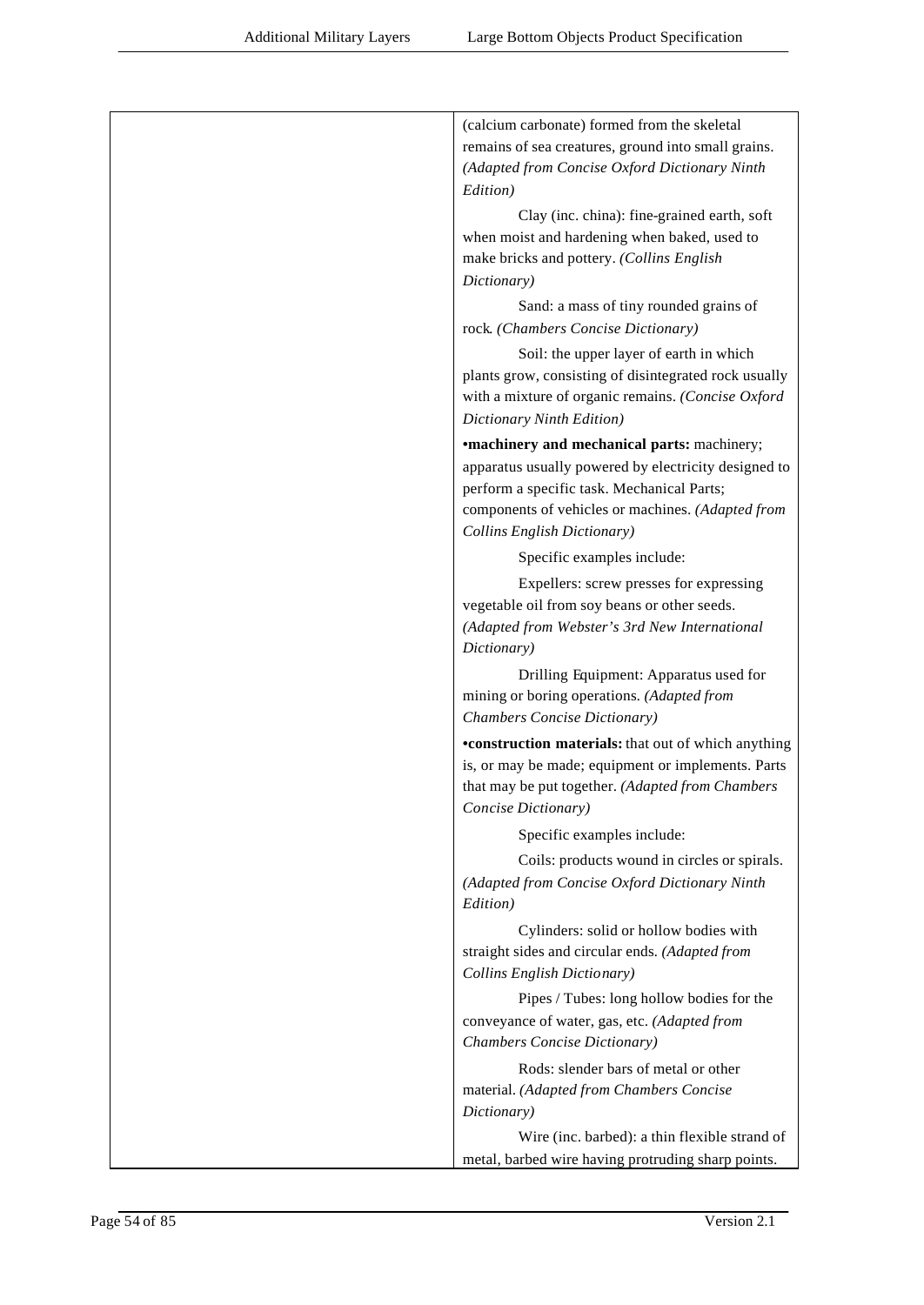| (Adapted from Collins English Dictionary)                                                                                                                                                                                                                                                                                                                         |
|-------------------------------------------------------------------------------------------------------------------------------------------------------------------------------------------------------------------------------------------------------------------------------------------------------------------------------------------------------------------|
| <b>vehicles:</b> a means of conveyance or transport<br>especially a structure with wheels in or on which<br>people or things are transported by land. (Adapted<br>from Chambers Concise Dictionary)                                                                                                                                                               |
| Specific examples include:                                                                                                                                                                                                                                                                                                                                        |
| Crawler Vehicle(s): a tractor moving on an<br>endless caterpillar track. (Concise Oxford<br>Dictionary 9th Edition)                                                                                                                                                                                                                                               |
| Military Vehicle(s): a means of transport<br>used specifically for the purposes of conducting<br>warfare. (AML)                                                                                                                                                                                                                                                   |
| <b>aircraft:</b> any structure or machine for travelling in<br>the air. (Chambers Concise Dictionary)                                                                                                                                                                                                                                                             |
| <b>•railway:</b> stock and construction materials: stock;<br>engines, carriages, goods wagons or any other<br>wheeled vehicle that can run on a track with rails.<br>Construction materials; that out of which a railway<br>may be made; parts that may be put together to build<br>a railway e.g. rails; sleepers. (Adapted from<br>Chambers Concise Dictionary) |
| <b>•electronics:</b> devices based on the technology of the<br>conduction of electricity in a vacuum, gas or a<br>semiconductor. (Adapted from Chambers Concise<br>Dictionary)                                                                                                                                                                                    |
| Note: not allowable for object Obstruction.                                                                                                                                                                                                                                                                                                                       |
| <b>•portable buildings:</b> movable structures for giving<br>shelter, normally prefabricated. (AML)                                                                                                                                                                                                                                                               |
| •containers: large box-like receptacles of standard<br>shape and size in which goods are enclosed for<br>transport on a lorry, train or ship. (Adapted from<br>Chambers Concise Dictionary)                                                                                                                                                                       |
| <i>vplastic: a large number of polymeric substances,</i><br>mostly synthetic, mouldable at some stage under<br>heat or pressure, used to make domestic articles and<br>many engineering products. (Chambers Concise<br>Dictionary)                                                                                                                                |
| <b>•paint:</b> colouring matter, especially in liquid form,<br>for imparting colour to a surface. Normally stored in<br>small metal containers. (AML)                                                                                                                                                                                                             |
| Note: not allowable for object Obstruction.                                                                                                                                                                                                                                                                                                                       |
| •refuse (also known as rubbish/garbage/trash)<br>and waste: refuse; matter or materials rejected as fit<br>only to be thrown out or away. Waste; material<br>produced during, or left over from, a manufacturing<br>process and which is not usable for the main                                                                                                  |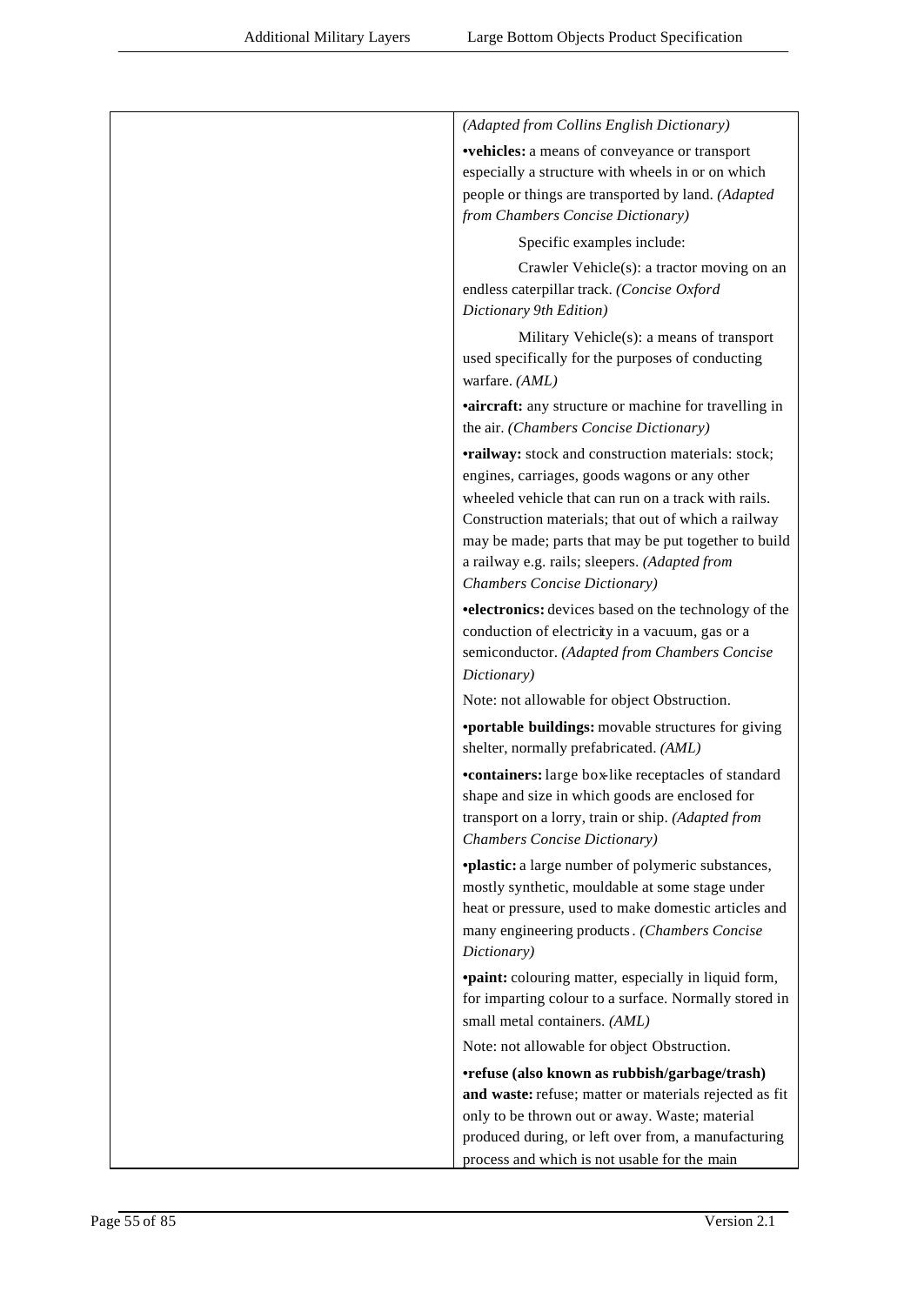| purpose of manufacture, but may be usable for some<br>other purpose or in another operation. (Adapted<br>from Webster's 3rd New International Dictionary)                                                                                                                                             |
|-------------------------------------------------------------------------------------------------------------------------------------------------------------------------------------------------------------------------------------------------------------------------------------------------------|
| Note: not allowable for object Obstruction.                                                                                                                                                                                                                                                           |
| Specific examples include:                                                                                                                                                                                                                                                                            |
| Clinker: the incombustible residue of fused<br>ash raked out of furnaces. (Chambers Concise<br>Dictionary)                                                                                                                                                                                            |
| Burnt Ore: solid naturally occurring<br>mineral aggregate from which the valuable<br>constituents have been recovered by a heat process.<br>(Adapted from Chambers Concise Dictionary)                                                                                                                |
| <b>•radioactive material:</b> physical matter which                                                                                                                                                                                                                                                   |
| relates to, is caused by or exhibits radioactivity,<br>being the emission of radiant energy elements<br>capable of spontaneously emitting alpha, beta or<br>sometimes gamma rays by the disintegration of the<br>nuclei of atoms. (Adapted form Webster's 3rd New<br><b>International Dictionary)</b> |
| <b>•armament:</b> military weapons. a total means of                                                                                                                                                                                                                                                  |
| making war; defensive equipment. (AML)                                                                                                                                                                                                                                                                |
| Specific examples include:                                                                                                                                                                                                                                                                            |
| Ammunition: a supply of projectiles,<br>especially bullets, shells, and grenades. (Adapted<br>from Concise Oxford Dictionary Ninth Edition)                                                                                                                                                           |
| Bomb / Torpedo: a hollow case containing<br>explosive, incendiary, smoke-producing, poisonous<br>or other offensive material. A Torpedo is<br>specifically a self-propelled submarine weapon.                                                                                                         |
| (Adapted from Chambers Concise Dictionary)                                                                                                                                                                                                                                                            |
| Explosives: substances specifically created<br>to blow up with violence. (Adapted from Chambers<br>Concise Dictionary)                                                                                                                                                                                |
| Munitions / Military Stores: military<br>weapons, ammunition, equipment, and stores.<br>(Concise Oxford Dictionary Ninth Edition)                                                                                                                                                                     |
| Small Arms: weapons that can be carried<br>by a person, especially handguns or short weapons.<br>(Adapted from Chambers Concise Dictionary)                                                                                                                                                           |
| <b>*personnel:</b> people in general. (Chambers Concise<br>Dictionary)                                                                                                                                                                                                                                |
| Specific examples include:                                                                                                                                                                                                                                                                            |
| Military Personnel: persons employed in<br>the business of warfare. (Adapted from Chambers<br>Concise Dictionary)                                                                                                                                                                                     |
|                                                                                                                                                                                                                                                                                                       |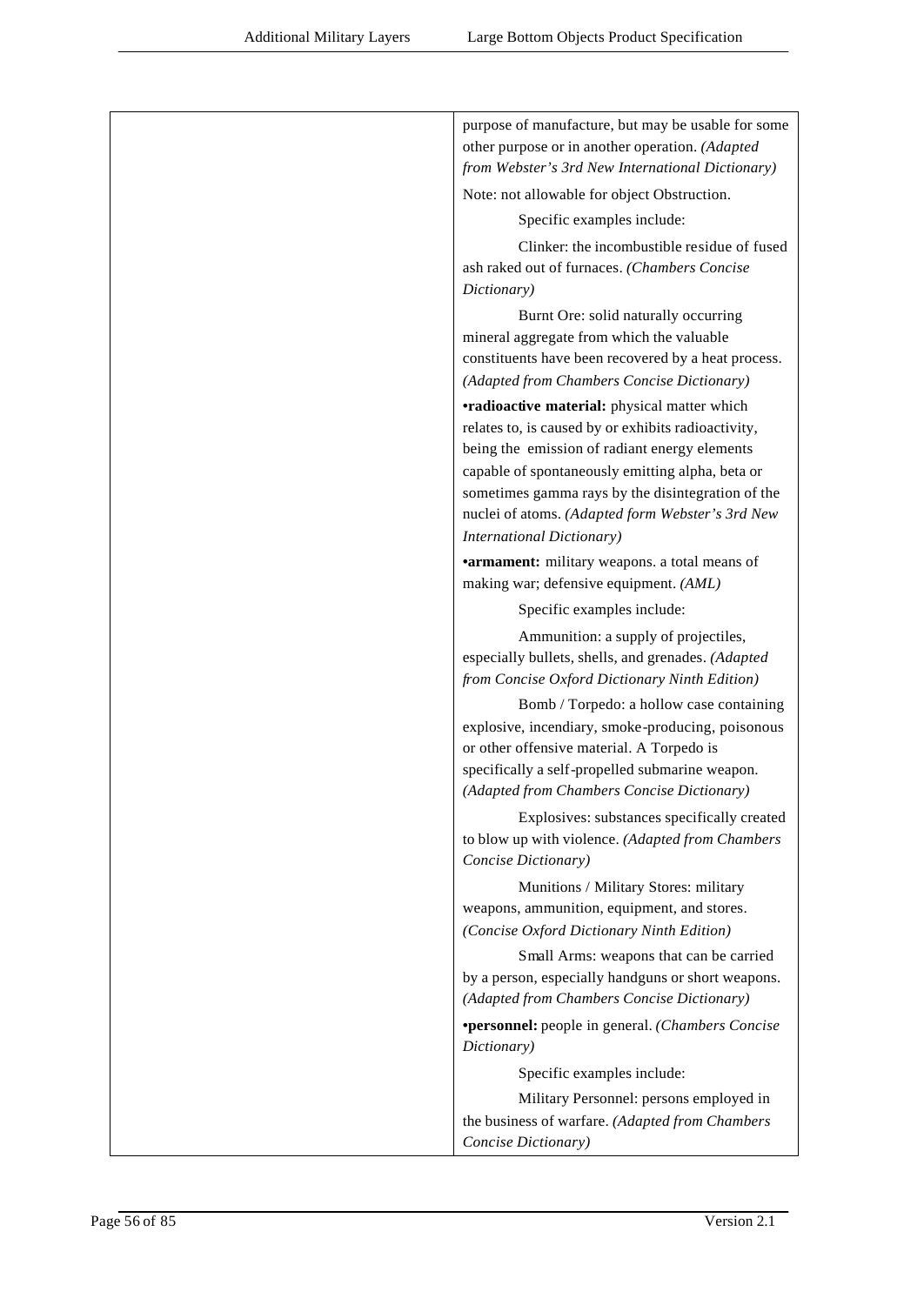|                                                  | Passengers: persons travelling in a means                                                                                       |
|--------------------------------------------------|---------------------------------------------------------------------------------------------------------------------------------|
|                                                  | of transport operated by others. (AML)                                                                                          |
|                                                  | <b>•animals (land &amp; sea) and birds:</b> animals;                                                                            |
|                                                  | organisms having life, sensation and voluntary                                                                                  |
|                                                  | movement, which require predominantly land or sea                                                                               |
|                                                  | conditions for survival. Birds; warm blooded, egg                                                                               |
|                                                  | laying, feathered vertebrates of the class Aves.<br>(Adapted from Chambers Concise Dictionary)                                  |
|                                                  |                                                                                                                                 |
|                                                  | Specific examples include:                                                                                                      |
|                                                  | Livestock / Animals: organisms having                                                                                           |
|                                                  | life, sensation and voluntary motion. Livestock<br>typically being domestic animals eg. horses, cattle,                         |
|                                                  | sheep and pigs. (Adapted from Chambers Concise<br>Dictionary)                                                                   |
|                                                  | Shark: large elasmobranch fish with lateral                                                                                     |
|                                                  | gill slits and mouth on the under side. (Adapted from<br>Chambers Concise Dictionary)                                           |
|                                                  | Whale: large cetaceous aquatic mammal.<br>(Adapted from Chambers Concise Dictionary)                                            |
|                                                  | Seal: amphibious mammal with flippers as                                                                                        |
|                                                  | limbs. (Collins English Dictionary)                                                                                             |
|                                                  | <b>•fish:</b> a vertebrate cold-blooded animal with gills                                                                       |
|                                                  | and fins living wholly in water. (Concise Oxford<br>Dictionary Ninth Edition)                                                   |
|                                                  | *shellfish and crustaceans: shelled aquatic<br>invertebrates. (Chambers Concise Dictionary)                                     |
|                                                  |                                                                                                                                 |
|                                                  | Specific examples include:                                                                                                      |
|                                                  | Scallops: a bivalve having a sub-circular<br>shell with radiating ridges and eared hinge-line.<br>(Chambers Concise Dictionary) |
|                                                  | •ballast: heavy material used to weigh down and                                                                                 |
|                                                  | steady a ship. (Adapted from Chambers Concise<br>Dictionary)                                                                    |
|                                                  | <b>•other:</b> the product is of a type which will not<br>readily fall into another value. (AML)                                |
|                                                  | •unknown: the product is unknown or unreported.<br>(AML)                                                                        |
|                                                  | - Multiple                                                                                                                      |
|                                                  | - Not Applicable                                                                                                                |
| <b>Production agency</b>                         | IHO code for producing agencies                                                                                                 |
| The agency responsible for the production of the |                                                                                                                                 |
| data                                             |                                                                                                                                 |
| (AML)                                            |                                                                                                                                 |
| <b>Protective marking</b>                        | <b>COSMIC Top Secret</b>                                                                                                        |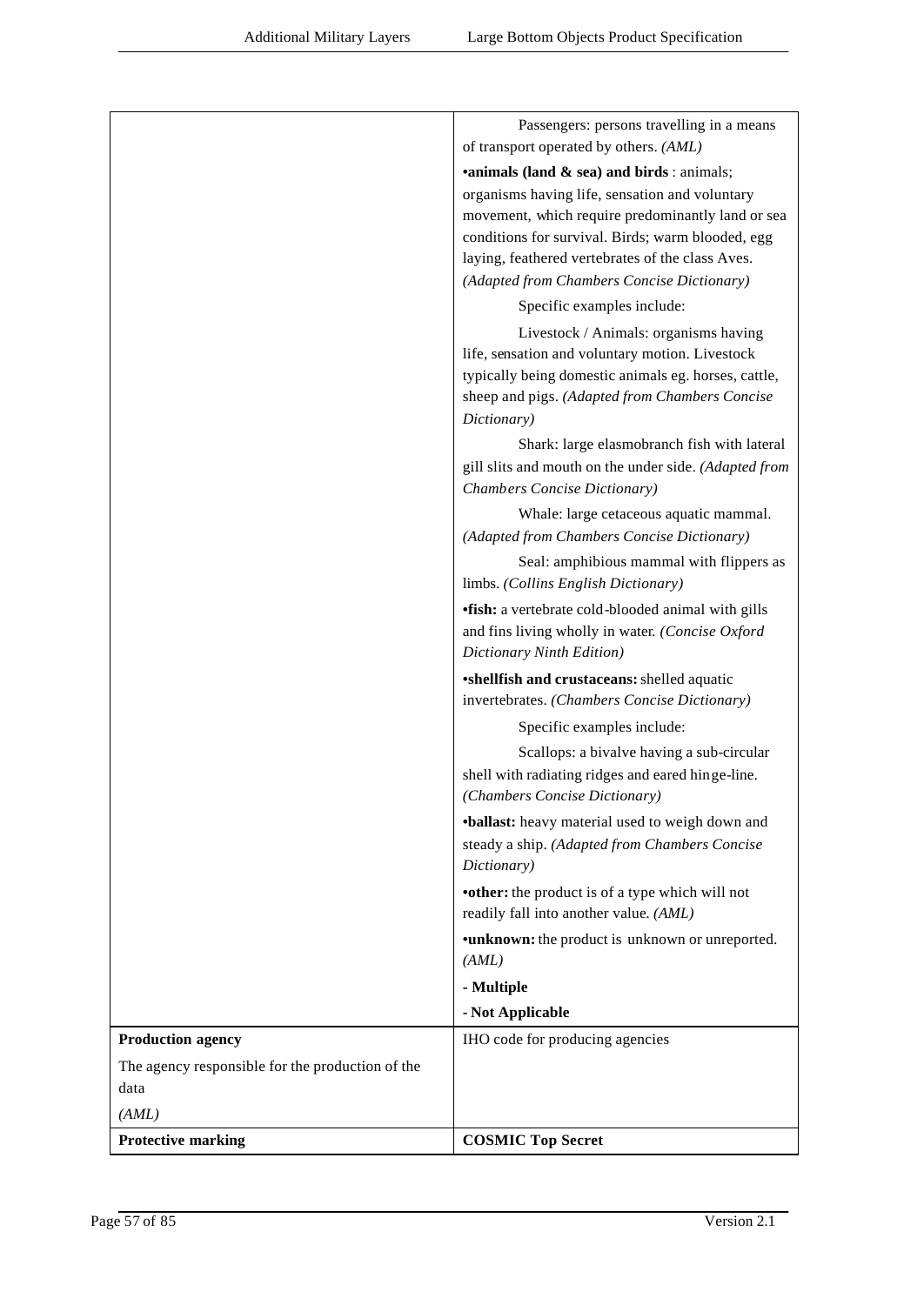| A marking indicating the minimum standards of                                                         | <b>FOCAL Top Secret</b>                                                                               |
|-------------------------------------------------------------------------------------------------------|-------------------------------------------------------------------------------------------------------|
| protection required of the data                                                                       | <b>Top Secret</b>                                                                                     |
| (AML)                                                                                                 | <b>Secret</b>                                                                                         |
|                                                                                                       | <b>Confidential</b>                                                                                   |
|                                                                                                       | <b>Restricted</b>                                                                                     |
|                                                                                                       | Unclassified                                                                                          |
|                                                                                                       | <b>Unknown</b>                                                                                        |
|                                                                                                       | <b>Not Applicable</b>                                                                                 |
| <b>Quality of position</b>                                                                            | Surveyed: The position(s) were determined by the                                                      |
| An indication of the reliability of a quoted position                                                 | operation of making measurements for determining                                                      |
|                                                                                                       | the relative position of points on, above or beneath                                                  |
| Note:                                                                                                 | the earth's surface. Survey implies a regular,<br>controlled survey of any date. (adapted from IHO    |
| The value 'Approximate' when applied to the                                                           | Dictionary, S-32, 5195, & IHO Chart                                                                   |
| attribute 'Quality of position' is prohibited for use in                                              | Specifications, M-4, 175.2)                                                                           |
| AML. In circumstances where the term 'Position                                                        | Unsurveyed: Survey data does not exist or is very                                                     |
| approximate' would normally be applied to an<br>object in a standard navigational charting sense, the | poor. (Adapted from IHO Dictionary, S-32, 5732)                                                       |
| value 'estimated' should be used.                                                                     | <b>Inadequately surveyed:</b> Position data is of a very                                              |
|                                                                                                       | poor quality. (Adapted from IHO Dictionary, S-32,<br>5732)                                            |
|                                                                                                       | Position doubtful: An object whose position has                                                       |
|                                                                                                       | been reported but which is considered to be                                                           |
|                                                                                                       | doubtful. (S-57 Annex A, Appendix A, IHO Object<br>Catalogue)                                         |
|                                                                                                       | Unreliable: An object's position obtained from                                                        |
|                                                                                                       | questionable or unreliable data. (S-57 Annex A,                                                       |
|                                                                                                       | Appendix A, IHO Object Catalogue)                                                                     |
|                                                                                                       | Reported (not surveyed): An object whose                                                              |
|                                                                                                       | position has been reported and its position<br>confirmed by some means other than a formal            |
|                                                                                                       | survey such as an independent report of the same                                                      |
|                                                                                                       | object. (S-57 Annex A, Appendix A, IHO Object                                                         |
|                                                                                                       | Catalogue)                                                                                            |
|                                                                                                       | Reported (not confirmed): An object whose                                                             |
|                                                                                                       | position has been reported and its position has not<br>been confirmed. (S-57 Annex A, Appendix A, IHO |
|                                                                                                       | Object Catalogue)                                                                                     |
|                                                                                                       | <b>Estimated:</b> The most probable position of an object                                             |
|                                                                                                       | determined from incomplete data or data of                                                            |
|                                                                                                       | questionable accuracy. (Adapted from IHO                                                              |
|                                                                                                       | Dictionary, S-32, 3960)                                                                               |
|                                                                                                       | Precisely known: A position that is of a known<br>value, such as the position of an anchor berth or   |
|                                                                                                       | other defined object. (S-57 Annex A, Appendix A,                                                      |
|                                                                                                       | IHO Object Catalogue)                                                                                 |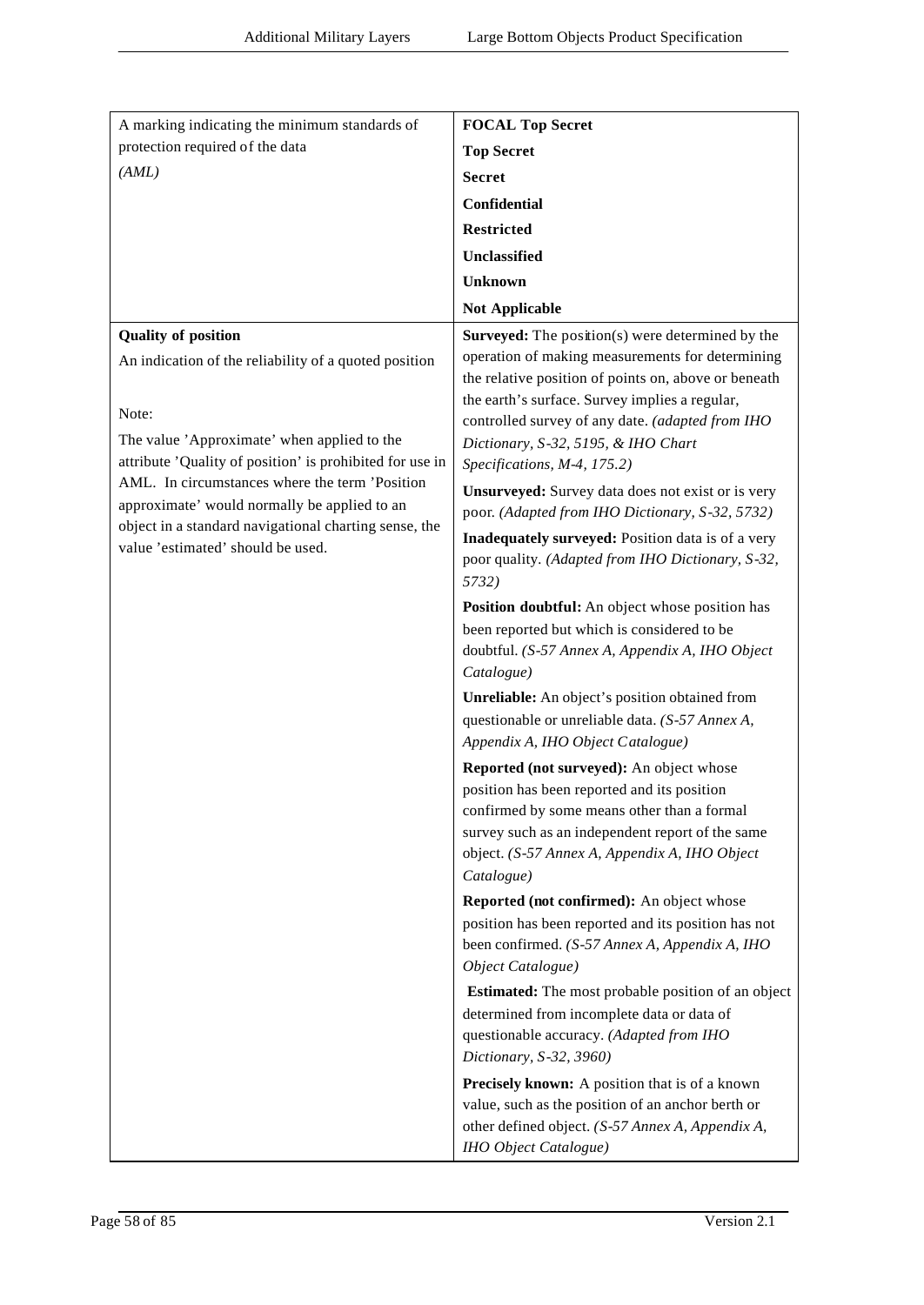|                                                        | Calculated: A position that is computed from data.                                                                                                                                                                      |
|--------------------------------------------------------|-------------------------------------------------------------------------------------------------------------------------------------------------------------------------------------------------------------------------|
|                                                        | (S-57 Annex A, Appendix A, IHO Object Catalogue)                                                                                                                                                                        |
|                                                        | <b>Unknown</b>                                                                                                                                                                                                          |
|                                                        | <b>Multiple</b>                                                                                                                                                                                                         |
|                                                        | Not Applicable                                                                                                                                                                                                          |
|                                                        | <b>Other</b>                                                                                                                                                                                                            |
| <b>Quality of sounding measurement</b>                 | Depth Known: The depth from chart datum to the                                                                                                                                                                          |
| Indicates the reliability of the value of the sounding | bottom is a known value. (S-57 Annex A, Appendix                                                                                                                                                                        |
| (S-57 Annex A, Appendix A, IHO Object Catalogue)       | A, IHO Object Catalogue)                                                                                                                                                                                                |
|                                                        | Depth Unknown: The depth from chart datum to                                                                                                                                                                            |
|                                                        | the bottom is unknown. $(S-57 \text{ } \text{Annex A}, \text{ Appendix A},$                                                                                                                                             |
|                                                        | <b>IHO</b> Object Catalogue)                                                                                                                                                                                            |
|                                                        | Doubtful Sounding: A depth that may be less than<br>indicated. (Adapted from IHO Dictionary, S-32, 5th<br>Edition, 4840)                                                                                                |
|                                                        | Unreliable sounding: A depth that is considered to<br>be an unreliable value. (S-57 Annex A, Appendix A,<br><b>IHO</b> Object Catalogue)                                                                                |
|                                                        | No Bottom Found at Value Shown: Upon                                                                                                                                                                                    |
|                                                        | investigation the bottom was not found at this depth.<br>(Adapted from IHO Dictionary, S-32, 5th Edition,<br>4848)                                                                                                      |
|                                                        | Not regularly maintained: Depths may be altered<br>by human influence, but will not be routinely<br>maintained. (S-57 Annex A, Appendix A, IHO Object<br>Catalogue)                                                     |
|                                                        | Maintained Depth: The depth at which a channel<br>is kept by human influence, usually be dredging.<br>(IHO Dictionary, S-32, 5th Edition, 3057)                                                                         |
|                                                        | Least Depth Known: The shoalest depth over an<br>object is of known value. (Adapted from IHO<br>Dictionary, S-32, 5th Edition, 2705                                                                                     |
|                                                        | Least Depth Unknown, Safe Clearance at Depth<br>Shown: The least depth over an object is unknown,<br>but there is considered to be safe clearance at this<br>depth. (S-57 Annex A, Appendix A, IHO Object<br>Catalogue) |
|                                                        | Value Reported (Not Surveyed): Depth value                                                                                                                                                                              |
|                                                        | obtained from a report, but not fully surveyed. (S-57<br>Annex A, Appendix A, IHO Object Catalogue)                                                                                                                     |
|                                                        | Value Reported (Not Confirmed): Depth Value                                                                                                                                                                             |
|                                                        | obtained from a report, which it has not been<br>possible to confirm. (S-57 Annex A, Appendix A,                                                                                                                        |
|                                                        | <b>IHO</b> Object Catalogue)                                                                                                                                                                                            |
|                                                        | <b>Not Applicable</b>                                                                                                                                                                                                   |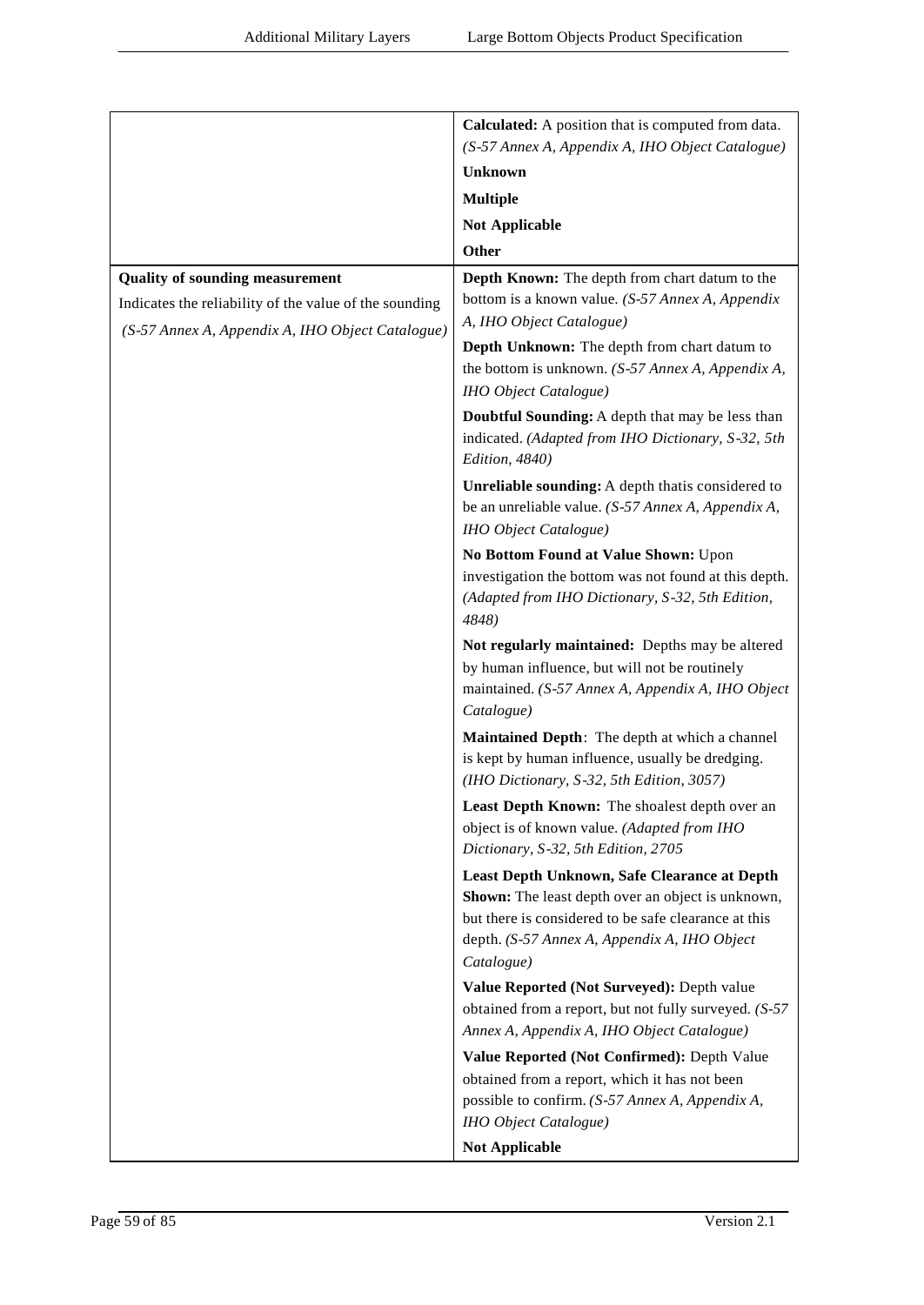|                                                                                                                                                                                                                                             | <b>Other</b>                                                                                                                                                                                                                                                    |
|---------------------------------------------------------------------------------------------------------------------------------------------------------------------------------------------------------------------------------------------|-----------------------------------------------------------------------------------------------------------------------------------------------------------------------------------------------------------------------------------------------------------------|
| <b>Re-entered Date</b>                                                                                                                                                                                                                      | Indication: CCYYMMDD                                                                                                                                                                                                                                            |
| The date on which activity at a well site resumed,<br>either to enable further exploration or development<br>work, or to initiate production of oil or gas.<br>(AML)                                                                        | The "re-entered date" should be encoded using 4<br>digits for the calendar year (CCYY), 2 digits for the<br>month (MM) (e.g. April = 04) and 2 digits for the<br>day (DD).                                                                                      |
| <b>Re-suspended Date</b>                                                                                                                                                                                                                    | <b>Indication: CCYYMMDD</b>                                                                                                                                                                                                                                     |
| The date on which a well is suspended for a second<br>or subsequent time, meaning it has again been<br>temporarily abandoned<br>(Adapted from An A-Z of Offshore Oil & Gas by<br>Harry Whitehead, 2nd Ed, 1983, Gulf Publishing<br>Company) | The "re-suspended date" should be encoded using 4<br>digits for the calendar year (CCYY), 2 digits for the<br>month (MM) (e.g. April = 04) and 2 digits for the<br>day (DD).                                                                                    |
| Reference to a publication                                                                                                                                                                                                                  | Text string                                                                                                                                                                                                                                                     |
| Reference to a specific location of any relevant<br>information within an external publication<br>(AML)                                                                                                                                     |                                                                                                                                                                                                                                                                 |
| <b>Relative Horizontal Accuracy</b>                                                                                                                                                                                                         | Text string                                                                                                                                                                                                                                                     |
| The horizontal error estimate for the distance<br>between two points, or the accuracy of one point<br>with respect to another                                                                                                               |                                                                                                                                                                                                                                                                 |
| <b>Relative Vertical Accuracy</b>                                                                                                                                                                                                           | Text string                                                                                                                                                                                                                                                     |
| The vertical error estimate for the distance between<br>two points, or the accuracy of one point with respect<br>to another                                                                                                                 |                                                                                                                                                                                                                                                                 |
| <b>Sonar Signal Strength</b>                                                                                                                                                                                                                | <b>•nil:</b> the object returns no sonar signal. (AML)                                                                                                                                                                                                          |
| An indication of the strength of the echo of a sonic<br>signal returned from an object.<br>(Adapted from IHO Dictionary, S-32, 4819)                                                                                                        | <b>*poor:</b> the object returns a poor sonar signal. (AML)<br><b>*moderate:</b> the object returns a moderate sonar<br>signal. (AML)<br><b>*strong:</b> the object returns a strong sonar signal.<br>(AML)<br><b>Unknown</b><br><b>Not Applicable</b><br>Other |
| <b>Sounding Accuracy</b>                                                                                                                                                                                                                    | Value: 0 - 99.9                                                                                                                                                                                                                                                 |
| The best estimate of the accuracy of the sounding<br>data. The error is assumed to be positive and<br>negative.<br>(S-57 Annex A, Appendix A, Chapter 2 Attributes)                                                                         | Units:<br>metres, fathoms or feet<br>(units must be defined)<br>Resolution:<br>0.1                                                                                                                                                                              |
| <b>Sounding datum</b>                                                                                                                                                                                                                       | <b>Approximate Lowest Astronomical Tide: An</b>                                                                                                                                                                                                                 |
| Indicates the datum to which soundings are referred.<br>(Adapted from S-57 Annex A, Appendix A, IHO<br>Object Catalogue)                                                                                                                    | arbitrary level, usually within $\pm$ 0.3m from that of<br>Lowest Astronomical Tide (LAT). (Hydrographic<br>Service, Royal Australian Navy)                                                                                                                     |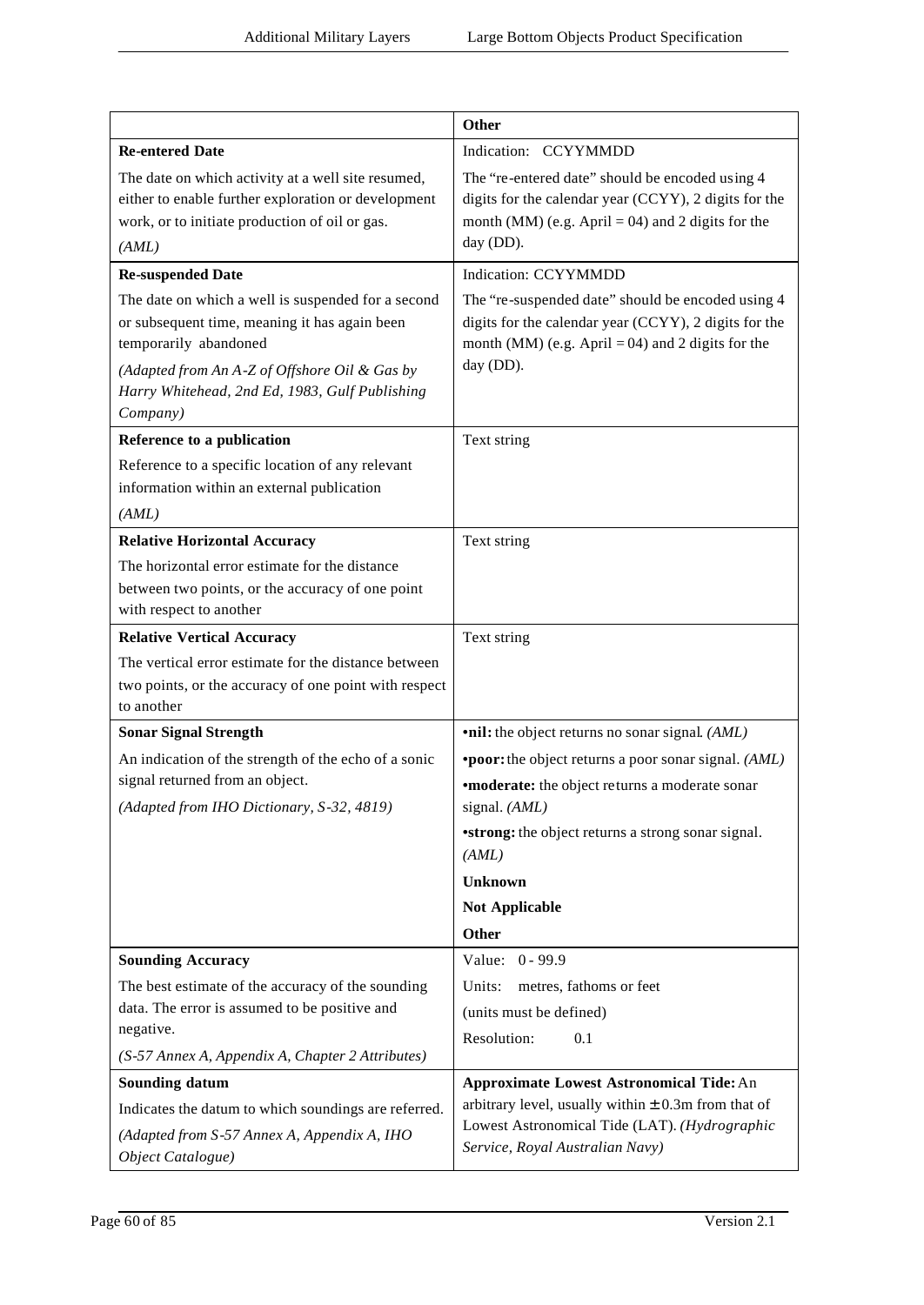| <b>Approximate Mean Low Water Springs: An</b>                                                               |
|-------------------------------------------------------------------------------------------------------------|
| arbitrary level, usually within $\pm$ 0.3m from that of                                                     |
| Mean Low Water Springs (MLWS). (Hydrographic                                                                |
| Service, Royal Australian Navy)                                                                             |
| <b>Approximate Mean Low Water: An arbitrary</b>                                                             |
| level, usually within $\pm$ 0.3m from that of Mean Low                                                      |
| Water (MLW). (Hydrographic Service, Royal                                                                   |
| Australian Navy)                                                                                            |
| <b>Approximate Mean Lower Low Water: An</b>                                                                 |
| arbitrary level, usually within $\pm$ 0.3m from that of                                                     |
| Mean Lower Low Water (MLLW). (Hydrographic                                                                  |
| Service, Royal Australian Navy)                                                                             |
| Approximate Mean Sea Level: An arbitrary level,                                                             |
| usually within $\pm$ 0.3m from that of Mean Sea Level                                                       |
| (MSL). (Hydrographic Service, Royal Australian<br>Navy)                                                     |
|                                                                                                             |
| <b>Equinoctial Spring Low Water: The level of low</b><br>water springs near the time of an equinox $(S-57)$ |
| Annex A, Appendix A, IHO Object Catalogue)                                                                  |
| High Water Springs: An arbitrary level,                                                                     |
| approximating that of Mean High Water Springs                                                               |
| (MHWS). (Hydrographic Service, Royal Australian                                                             |
| Navy)                                                                                                       |
| High Water: The highest level reached at a place                                                            |
| by the water surface in one tidal cycle. Also called                                                        |
| high tide. (IHO Dictionary, S-32, 5th Edition, 2251)                                                        |
| Higher High Water Large Tide (HHWLT): The                                                                   |
| average of the highest high waters, one from each of                                                        |
| 19 years of observations. (S-57 Annex A, Appendix                                                           |
| A, IHO Object Catalogue)                                                                                    |
| Highest Astronomical Tide (HAT): The highest                                                                |
| level which can be predicted to occur under average                                                         |
| meteorological conditions and under any                                                                     |
| combination of astronomical conditions. (Adapted                                                            |
| from Admiralty Tide Tables)                                                                                 |
| Indian Spring Low Water (ISLW): An arbitrary                                                                |
| tidal datum approximating the level of the mean of                                                          |
| the lower low water at spring tides. Also called                                                            |
| Indian tidal plane. (IHO Dictionary, S-32, 5th<br>Edition, 2427)                                            |
| <b>International Great Lakes Datum 1985 (IGLD</b>                                                           |
| 1985): A vertical reference system with its zero                                                            |
| based on the mean water level at Rimouski/Pointe-                                                           |
| au-Père, Quebec, over the period 1970 to 1988. (S-                                                          |
| 57 Annex A, Appendix A, IHO Object Catalogue)                                                               |
| Local Datum: An arbitrary datum defined by a                                                                |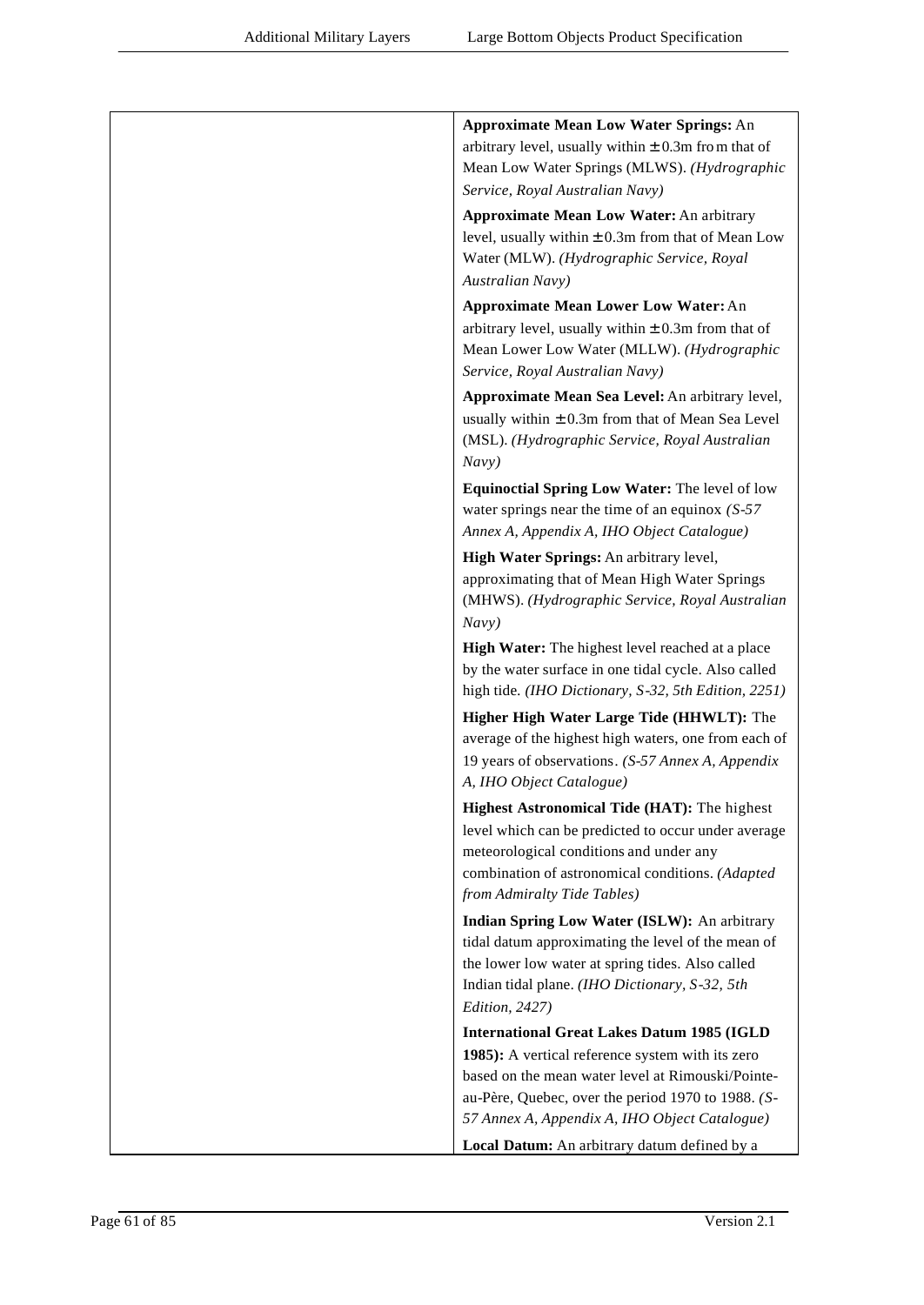| local harbour authority, from which levels and tidal                                                        |
|-------------------------------------------------------------------------------------------------------------|
| heights are measured by this authority. (S-57 Annex                                                         |
| A, Appendix A, IHO Object Catalogue)                                                                        |
|                                                                                                             |
| Low Water Springs: An arbitrary level,<br>approximating that of Mean Low Water Springs                      |
| (MLWS). (Hydrographic Service, Royal Australian                                                             |
| Navy)                                                                                                       |
| Low Water: An approximation of mean low water                                                               |
| adopted as the reference level for a limited area,                                                          |
| irrespective of better determinations at a later date.                                                      |
| Used mostly in harbour and river engineering. $(S-57)$                                                      |
| Annex A, Appendix A, IHO Object Catalogue)                                                                  |
| Lower Low Water Large Tide (LLWLT): The                                                                     |
| average of the lowest low waters, one from each of                                                          |
| 19 years of observations. (S-57 Annex A, Appendix                                                           |
| A, IHO Object Catalogue)                                                                                    |
| Lowest Astronomical Tide (LAT): The lowest tide                                                             |
| level which can be predicted to occur under average                                                         |
| meteorological conditions and under any                                                                     |
| combination of astronomical conditions. (IHO                                                                |
| Dictionary, S-32, 5th Edition, 2936)                                                                        |
| Lowest Low Water: An arbitrary level conforming                                                             |
| to the lowest tide observed at a place, or somewhat                                                         |
| lower. (S-57 Annex A, Appendix A, IHO Object                                                                |
| Catalogue)                                                                                                  |
| Lowest Low Water Springs: An arbitrary level                                                                |
| conforming to the lowest water level observed at a<br>place at spring tides during a period of time shorter |
| than 19 years. (Hydrographic Service, Royal                                                                 |
| Australian Navy)                                                                                            |
| Mean High Water (MHW): The average height of                                                                |
| all high waters at a place over a 19-year period.                                                           |
| (IHO Dictionary, S-32, 5th Edition, 3141)                                                                   |
| Mean High Water Springs (MHWS): The average                                                                 |
| height of the high waters of spring tides. Also                                                             |
| called spring high water. (IHO Dictionary, S-32, 5th                                                        |
| Edition, 3144)                                                                                              |
| Mean Higher High Water (MHHW): The average                                                                  |
| height of higher high waters at a place over a 19-                                                          |
| year period. (IHO Dictionary, S-32, 5th Edition,                                                            |
| 3140                                                                                                        |
| Mean Low Water (MLW): The average height of                                                                 |
| all low waters at a place over a 19-year period. (IHO                                                       |
| Dictionary, S-32, 5th Edition, 3147)                                                                        |
| Mean Low Water Springs (MLWS): The average                                                                  |
| height of the low waters of spring tides. Also called                                                       |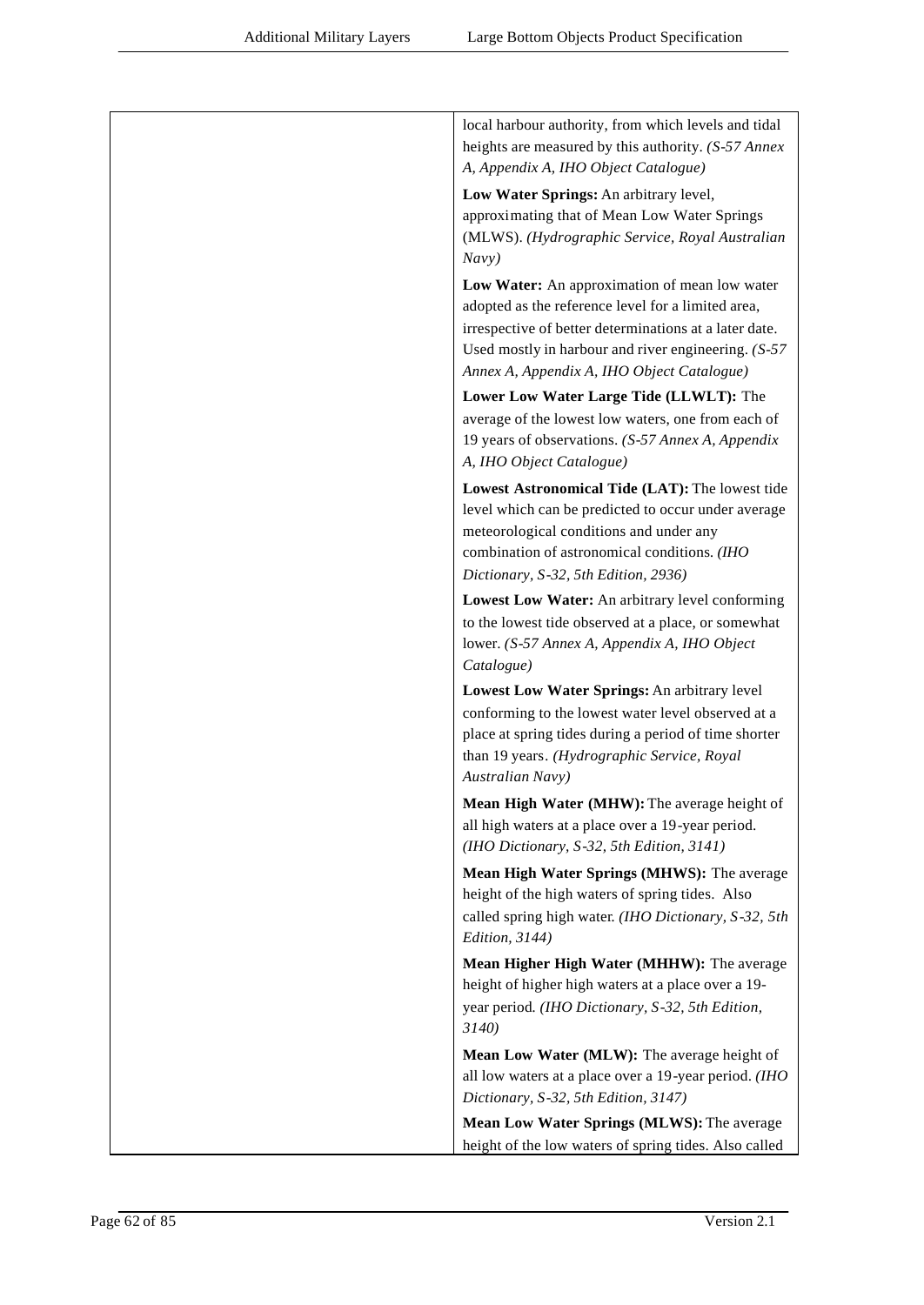|                                                                    | spring low water. (IHO Dictionary, S-32, 5th<br><i>Edition</i> , 3150)                                       |
|--------------------------------------------------------------------|--------------------------------------------------------------------------------------------------------------|
|                                                                    | Mean Lower Low Water (MLLW): The average                                                                     |
|                                                                    | height of the lower low waters at a place over a 19-                                                         |
|                                                                    | year period. (IHO Dictionary, S-32, 5th Edition,<br>3145                                                     |
|                                                                    | Mean Lower Low Water Springs (MLLWS): The                                                                    |
|                                                                    | average height of lower low water springs at a place.<br>(IHO Dictionary, S-32, 5th Edition, 3146)           |
|                                                                    | Mean Sea Level (MSL): The average height of the                                                              |
|                                                                    | surface of the sea at a tide station for all stages of<br>the tide over a 19-year period, usually determined |
|                                                                    | from hourly height readings measured from a fixed                                                            |
|                                                                    | predetermined reference level. (IHO Dictionary, S-<br>32, 5th Edition, 3156)                                 |
|                                                                    | Mean Tide Level (MTL): The level mid-way                                                                     |
|                                                                    | between one or more successive high and low                                                                  |
|                                                                    | waters. It may be computed by averaging the four<br>tidal levels (MHWS, MHWN, MLWN and MLWS                  |
|                                                                    | or MHHW, MLHW, MHLW and MLLW) for the                                                                        |
|                                                                    | place concerned. (UKHO Tidal Branch)                                                                         |
|                                                                    | Mean Water Level: The average of all hourly                                                                  |
|                                                                    | water levels over the available period of record. (S-<br>57 Annex A, Appendix A, IHO Object Catalogue)       |
|                                                                    | Nearly Highest High Water: An arbitrary level                                                                |
|                                                                    | approximating the highest water level observed at a                                                          |
|                                                                    | place, usually equivalent to the high water springs.<br>(S-57 Annex A, Appendix A, IHO Object Catalogue)     |
|                                                                    | Nearly Lowest Low Water: An arbitrary level                                                                  |
|                                                                    | approximating the lowest water level observed at a                                                           |
|                                                                    | place, usually equivalent to the Indian Spring Low<br>Water (ISLW). (Hydrographic Service, Royal             |
|                                                                    | Australian Navy)                                                                                             |
|                                                                    | <b>Unknown</b>                                                                                               |
|                                                                    | <b>Not Applicable</b>                                                                                        |
|                                                                    | <b>Other</b>                                                                                                 |
| <b>Source agency</b>                                               | <b>IHO Codes for Producing Agencies</b>                                                                      |
| The agency responsible for the production of the<br>source. (AML)  |                                                                                                              |
| <b>Source country</b>                                              | <b>IHO Codes for Producing Agencies</b>                                                                      |
| The country responsible for the production of the<br>source. (AML) |                                                                                                              |
| Source date                                                        | Indication:                                                                                                  |
| The date of issue of the source information, if                    | 4 digits for the calendar year (CCYY), 2 digits for                                                          |
| applicable. (AML)                                                  | the month (MM) (e.g. April = 04) and 2 digits for                                                            |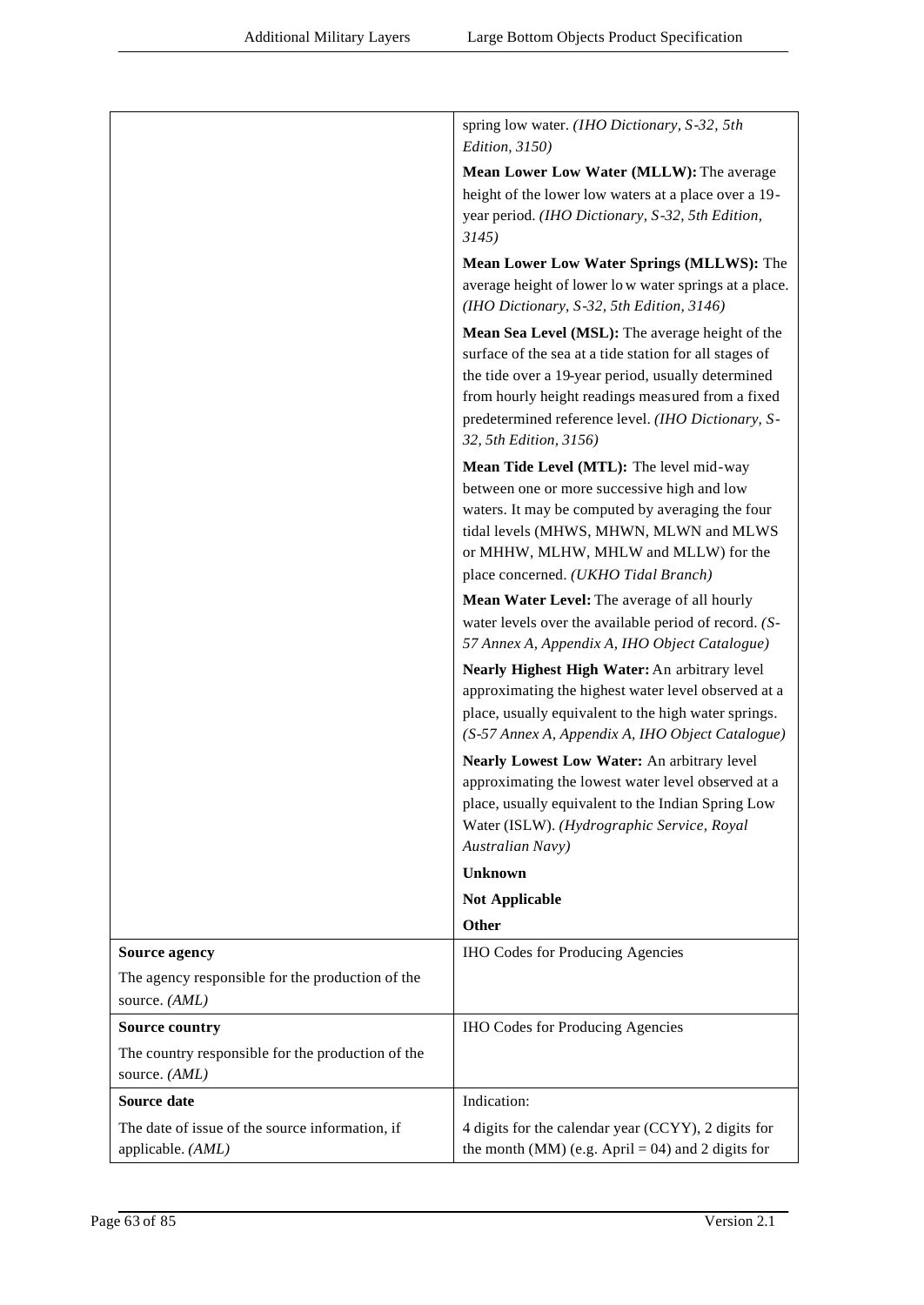|                                                            | the day (DD).                                                                                                                                                                                                                                                       |
|------------------------------------------------------------|---------------------------------------------------------------------------------------------------------------------------------------------------------------------------------------------------------------------------------------------------------------------|
| <b>Source ID</b>                                           | Text string                                                                                                                                                                                                                                                         |
| Any ID of the source (e.g. chart number). (AML)            |                                                                                                                                                                                                                                                                     |
| <b>Source scale</b>                                        | Unit:<br>None                                                                                                                                                                                                                                                       |
| The scale at which the source data has been                | Resolution:<br>1                                                                                                                                                                                                                                                    |
| compiled. (AML)                                            |                                                                                                                                                                                                                                                                     |
| Source type                                                | Text string                                                                                                                                                                                                                                                         |
| The type of the source (e.g. chart or report). (AML)       |                                                                                                                                                                                                                                                                     |
| <b>Spudded Date</b>                                        | Indication: CCYYMMDD                                                                                                                                                                                                                                                |
| The date on which a new well is spudded, meaning           | The "spudded date" should be encoded using 4                                                                                                                                                                                                                        |
| to start drilling a new borehole.                          | digits for the calendar year (CCYY), 2 digits for the<br>month (MM) (e.g. April = 04) and 2 digits for the                                                                                                                                                          |
| (Adapted from An A-Z of Offshore Oil & Gas by              | day (DD).                                                                                                                                                                                                                                                           |
| Harry Whitehead, 2nd Ed, 1983, Gulf Publishing<br>Company) |                                                                                                                                                                                                                                                                     |
| <b>Status</b>                                              | <b>not in use:</b> no longer used for the purpose                                                                                                                                                                                                                   |
| Indicates the condition of the object in terms of          | intended; disused. (S-57 Annex A, Appendix A,                                                                                                                                                                                                                       |
| permanency or usage.                                       | Chapter 2 Attributes)                                                                                                                                                                                                                                               |
| (S-57 Annex A, Appendix A, Chapter 2 Attributes)           | <b>•historic:</b> famous in history; of historic interest.                                                                                                                                                                                                          |
|                                                            | (The Concise Oxford Dictionary, 7th Edition)                                                                                                                                                                                                                        |
|                                                            | <b>•existence doubtful:</b> an object that has been                                                                                                                                                                                                                 |
|                                                            | reported but has not been definitely determined to                                                                                                                                                                                                                  |
|                                                            | exist. (S-57 Annex A, Appendix A, Chapter 2<br>Attributes)                                                                                                                                                                                                          |
|                                                            | ·dead: not detected by repeated surveys, leading to                                                                                                                                                                                                                 |
|                                                            | doubts about the object's existence. (AML)                                                                                                                                                                                                                          |
|                                                            | ·lifted: an object that has been salvaged or removed.<br>(AML)                                                                                                                                                                                                      |
|                                                            | <b>•mass grave:</b> where a significant number of persons<br>have perished as a direct result of a vessel or<br>structure sinking and their remains cannot be<br>recovered, the wreck and immediate area may be<br>declared as a Mass Grave or more specifically, a |
|                                                            | War Grave. Such sites are protected from<br>disturbance by International Law. (AML)                                                                                                                                                                                 |
|                                                            | <b>•production:</b> a borehole that is actively engaged in                                                                                                                                                                                                          |
|                                                            | the extraction of oil or gas from the seabed.                                                                                                                                                                                                                       |
|                                                            | (Adapted from An A-Z of Offshore Oil & Gas by<br>Harry Whitehead, 2nd Ed, 1983, Gulf Publishing                                                                                                                                                                     |
|                                                            | Company)                                                                                                                                                                                                                                                            |
|                                                            | <b>•exploration:</b> a borehole drilled in the search for a<br>new source of oil or gas. (An A-Z of Offshore Oil &<br>Gas by Harry Whitehead, 2nd Ed, 1983, Gulf                                                                                                    |
|                                                            | Publishing Company)                                                                                                                                                                                                                                                 |
|                                                            | <b>*suspended:</b> a well where the extraction of oil or<br>gas has been temporarily abandoned. When                                                                                                                                                                |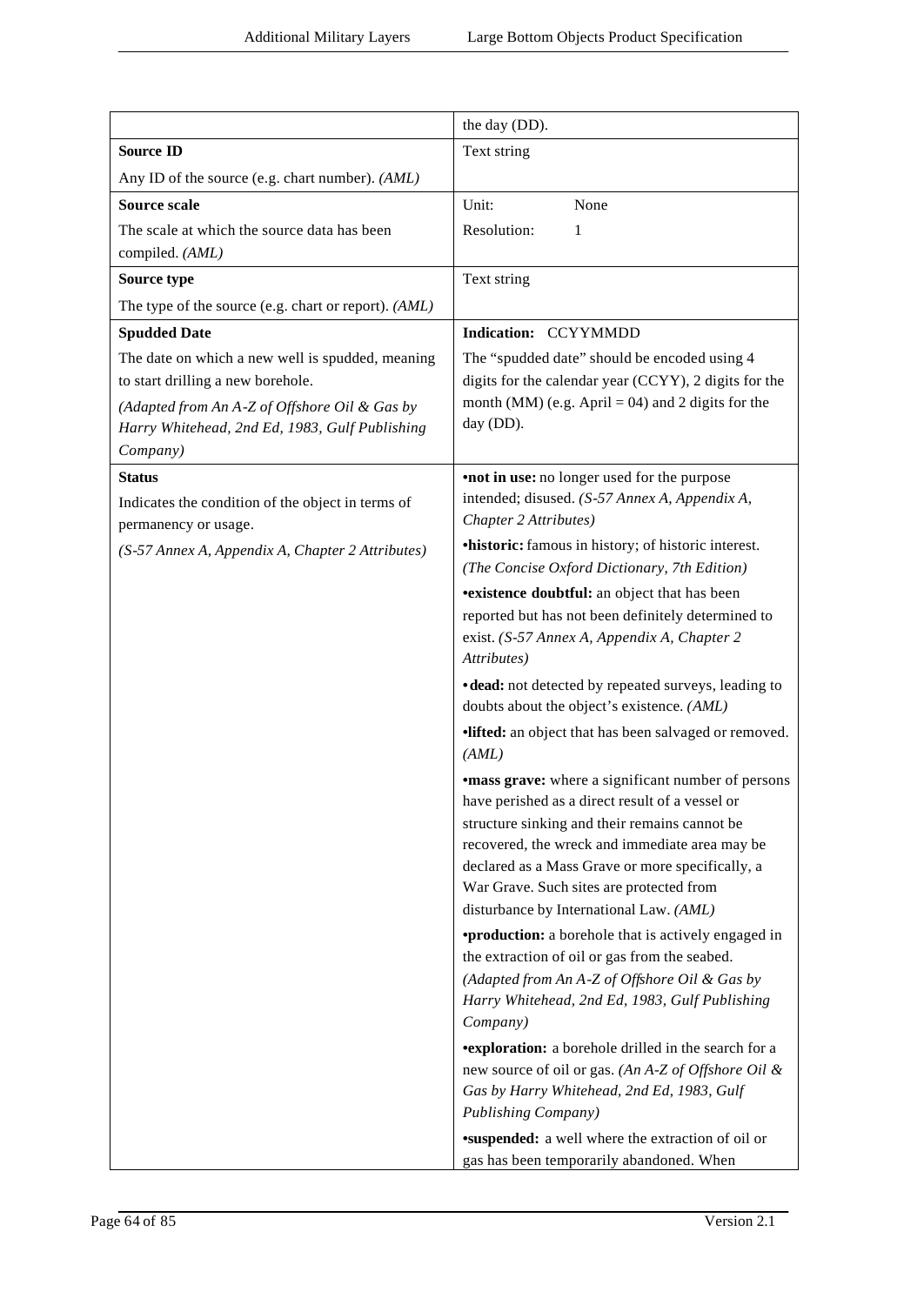| suspended, a well is either plugged (filled with<br>concrete and topped with a steel plate) or capped<br>(well-head equipment is installed over the well).<br>(Adapted from An A-Z of Offshore Oil & Gas by<br>Harry Whitehead, 2nd Ed, 1983, Gulf Publishing<br>Company)<br><i>vinjection: a borehole drilled for the purpose of</i><br>injecting a secondary substance, for example water,<br>into the pore spaces in a reservoir rock to encourage<br>oil or gas to flow into adjacent producing wells. $(An)$<br>A-Z of Offshore Oil & Gas by Harry Whitehead, 2nd<br>Ed, 1983, Gulf Publishing Company)<br><b>*unspecified:</b> the status of the object is unspecified.<br>(AML)<br>- Unknown<br>- Multiple<br>- Not Applicable<br>- Other<br><b>Strength of Magnetic Anomaly</b><br>-Nil: The object generates no magnetic anomaly.<br>(AML)<br>Indication of the strength of the magnetic anomaly<br>caused by the object.<br>-Slight: The object generates a slight magnetic<br>anomaly. (AML)<br>(AML)<br>-Moderate: The object generates a moderate<br>magnetic anomaly. (AML)<br>-Strong: The object generates a strong magnetic<br>anomaly. (AML)<br>- Unknown<br>- Not Applicable<br>- Other<br><b>Supporting textual information</b><br>Text string<br>Supporting (free text) information relevant to the<br>object that cannot be explicitly encoded in any other<br>attribute<br>Supporting textual information (in national<br>Text string<br>language characters<br>Supporting (free text) information in national<br>language characters relevant to the object that<br>cannot be explicitly encoded in any other attribute<br><b>Surface Composition</b><br><b>•mud:</b> soft, wet earth. (S-57 Annex A, Appendix A,<br>Chapter 2 Attributes)<br>The general nature of the material of which the land<br>surface or the sea bed is composed.<br>•clay: (particles of less than 0.002 mm); stiff, sticky<br>earth that becomes hard when baked. (S-57 Annex A,<br>(S-57 Annex A, Appendix A, Chapter 2 Attributes)<br>Appendix A, Chapter 2 Attributes) |  |
|-----------------------------------------------------------------------------------------------------------------------------------------------------------------------------------------------------------------------------------------------------------------------------------------------------------------------------------------------------------------------------------------------------------------------------------------------------------------------------------------------------------------------------------------------------------------------------------------------------------------------------------------------------------------------------------------------------------------------------------------------------------------------------------------------------------------------------------------------------------------------------------------------------------------------------------------------------------------------------------------------------------------------------------------------------------------------------------------------------------------------------------------------------------------------------------------------------------------------------------------------------------------------------------------------------------------------------------------------------------------------------------------------------------------------------------------------------------------------------------------------------------------------------------------------------------------------------------------------------------------------------------------------------------------------------------------------------------------------------------------------------------------------------------------------------------------------------------------------------------------------------------------------------------------------------------------------------------------------------------------------------------------------------------------------------------------------------|--|
|                                                                                                                                                                                                                                                                                                                                                                                                                                                                                                                                                                                                                                                                                                                                                                                                                                                                                                                                                                                                                                                                                                                                                                                                                                                                                                                                                                                                                                                                                                                                                                                                                                                                                                                                                                                                                                                                                                                                                                                                                                                                             |  |
|                                                                                                                                                                                                                                                                                                                                                                                                                                                                                                                                                                                                                                                                                                                                                                                                                                                                                                                                                                                                                                                                                                                                                                                                                                                                                                                                                                                                                                                                                                                                                                                                                                                                                                                                                                                                                                                                                                                                                                                                                                                                             |  |
|                                                                                                                                                                                                                                                                                                                                                                                                                                                                                                                                                                                                                                                                                                                                                                                                                                                                                                                                                                                                                                                                                                                                                                                                                                                                                                                                                                                                                                                                                                                                                                                                                                                                                                                                                                                                                                                                                                                                                                                                                                                                             |  |
|                                                                                                                                                                                                                                                                                                                                                                                                                                                                                                                                                                                                                                                                                                                                                                                                                                                                                                                                                                                                                                                                                                                                                                                                                                                                                                                                                                                                                                                                                                                                                                                                                                                                                                                                                                                                                                                                                                                                                                                                                                                                             |  |
|                                                                                                                                                                                                                                                                                                                                                                                                                                                                                                                                                                                                                                                                                                                                                                                                                                                                                                                                                                                                                                                                                                                                                                                                                                                                                                                                                                                                                                                                                                                                                                                                                                                                                                                                                                                                                                                                                                                                                                                                                                                                             |  |
|                                                                                                                                                                                                                                                                                                                                                                                                                                                                                                                                                                                                                                                                                                                                                                                                                                                                                                                                                                                                                                                                                                                                                                                                                                                                                                                                                                                                                                                                                                                                                                                                                                                                                                                                                                                                                                                                                                                                                                                                                                                                             |  |
|                                                                                                                                                                                                                                                                                                                                                                                                                                                                                                                                                                                                                                                                                                                                                                                                                                                                                                                                                                                                                                                                                                                                                                                                                                                                                                                                                                                                                                                                                                                                                                                                                                                                                                                                                                                                                                                                                                                                                                                                                                                                             |  |
|                                                                                                                                                                                                                                                                                                                                                                                                                                                                                                                                                                                                                                                                                                                                                                                                                                                                                                                                                                                                                                                                                                                                                                                                                                                                                                                                                                                                                                                                                                                                                                                                                                                                                                                                                                                                                                                                                                                                                                                                                                                                             |  |
| vsilt: (particles of 0.002 - 0.0625 mm); when dried                                                                                                                                                                                                                                                                                                                                                                                                                                                                                                                                                                                                                                                                                                                                                                                                                                                                                                                                                                                                                                                                                                                                                                                                                                                                                                                                                                                                                                                                                                                                                                                                                                                                                                                                                                                                                                                                                                                                                                                                                         |  |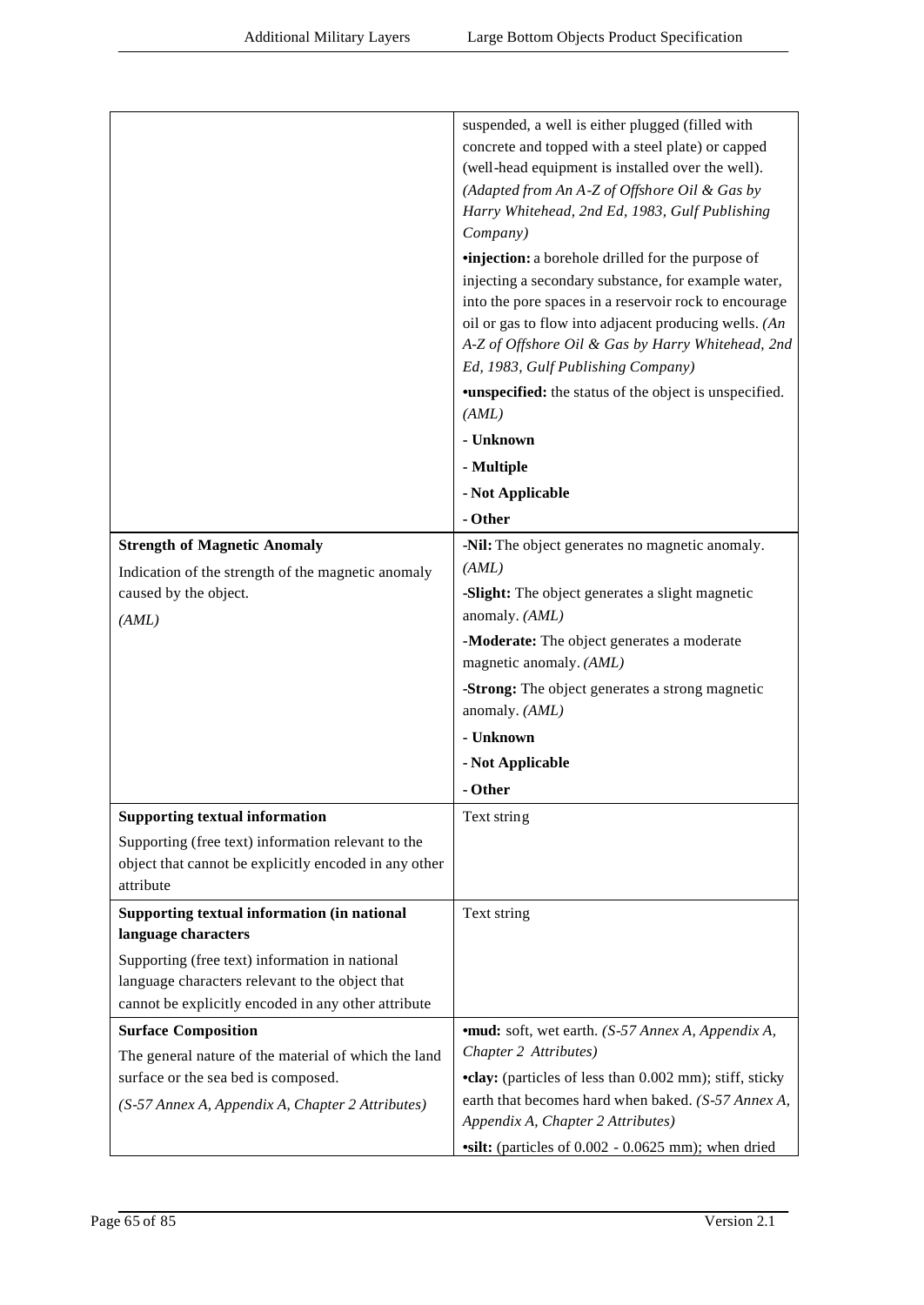|                                                    | on hand will rub off easily. (S-57 Annex A, Appendix<br>A, Chapter 2 Attributes)                                                                                                                                                        |
|----------------------------------------------------|-----------------------------------------------------------------------------------------------------------------------------------------------------------------------------------------------------------------------------------------|
|                                                    | <b>sand:</b> (particles of 0.0625 - 2.0 mm); tiny grains of<br>crushed or worn rock. (S-57 Annex A, Appendix A,<br>Chapter 2 Attributes)                                                                                                |
|                                                    | <b>stone:</b> a general term for rock fragments ranging in<br>size from pebbles and gravel to boulders or a large<br>rock mass. (IHO Dictionary, S-32, 5th Edition,<br>5059)                                                            |
|                                                    | <b>•gravel:</b> (particles of 2.0 - 4.0 mm); small stones<br>with coarse sand. (S-57 Annex A, Appendix A,<br>Chapter 2 Attributes)                                                                                                      |
|                                                    | <b>•pebbles:</b> (particles of 4.0 - 64.0 mm); small stones<br>made small and round by being rolled in water. (S-<br>57 Annex A, Appendix A, Chapter 2 Attributes)                                                                      |
|                                                    | •cobbles: (particles of 64.0 - 256.0 mm); stones<br>worn round and smooth by water and used for<br>paving. (S-57 Annex A, Appendix A, Chapter 2<br>Attributes)                                                                          |
|                                                    | •rock: any formation of natural origin that<br>constitutes an integral part of the lithosphere. The<br>natural occurring material that forms firm, hard, and<br>solid masses. (Adapted from IHO Dictionary, S-32,<br>5th Edition, 4415) |
|                                                    | ·lava: the fluid or semi-fluid matter flowing from a<br>volcano. The substance that results from the cooling<br>of the molten rock. Part of the ocean bed is<br>composed of lava. (IHO Dictionary, S-32, 5th<br>Edition, 2680)          |
|                                                    | <b>•coral:</b> hard calcareous skeletons of many tribes of<br>marine polyps. (IHO Dictionary, S-32, 5th Edition,<br>1061)                                                                                                               |
|                                                    | •shells: exoskeletons of various water dwelling<br>animals. (Adapted from IHO Dictionary, S-32, 5th<br>Edition, 4680)                                                                                                                   |
|                                                    | <b>•boulder:</b> a rounded rock with diameter of 256 mm<br>or larger. (Adapted from IHO Dictionary, S-32, 5th<br>Edition, 527)                                                                                                          |
|                                                    | - Unknown                                                                                                                                                                                                                               |
|                                                    | - Multiple                                                                                                                                                                                                                              |
|                                                    | - Not Applicable                                                                                                                                                                                                                        |
|                                                    | - Other                                                                                                                                                                                                                                 |
| <b>Surface Composition - qualifying terms</b>      | <b>•fine:</b> falls within the smallest size continuum for a                                                                                                                                                                            |
| Physical characteristics of the natural surface    | particular nature of surface term. $(M-4425.6)$                                                                                                                                                                                         |
| composition in terms of their size, morphology and | <b>•medium:</b> falls within the moderate size continuum                                                                                                                                                                                |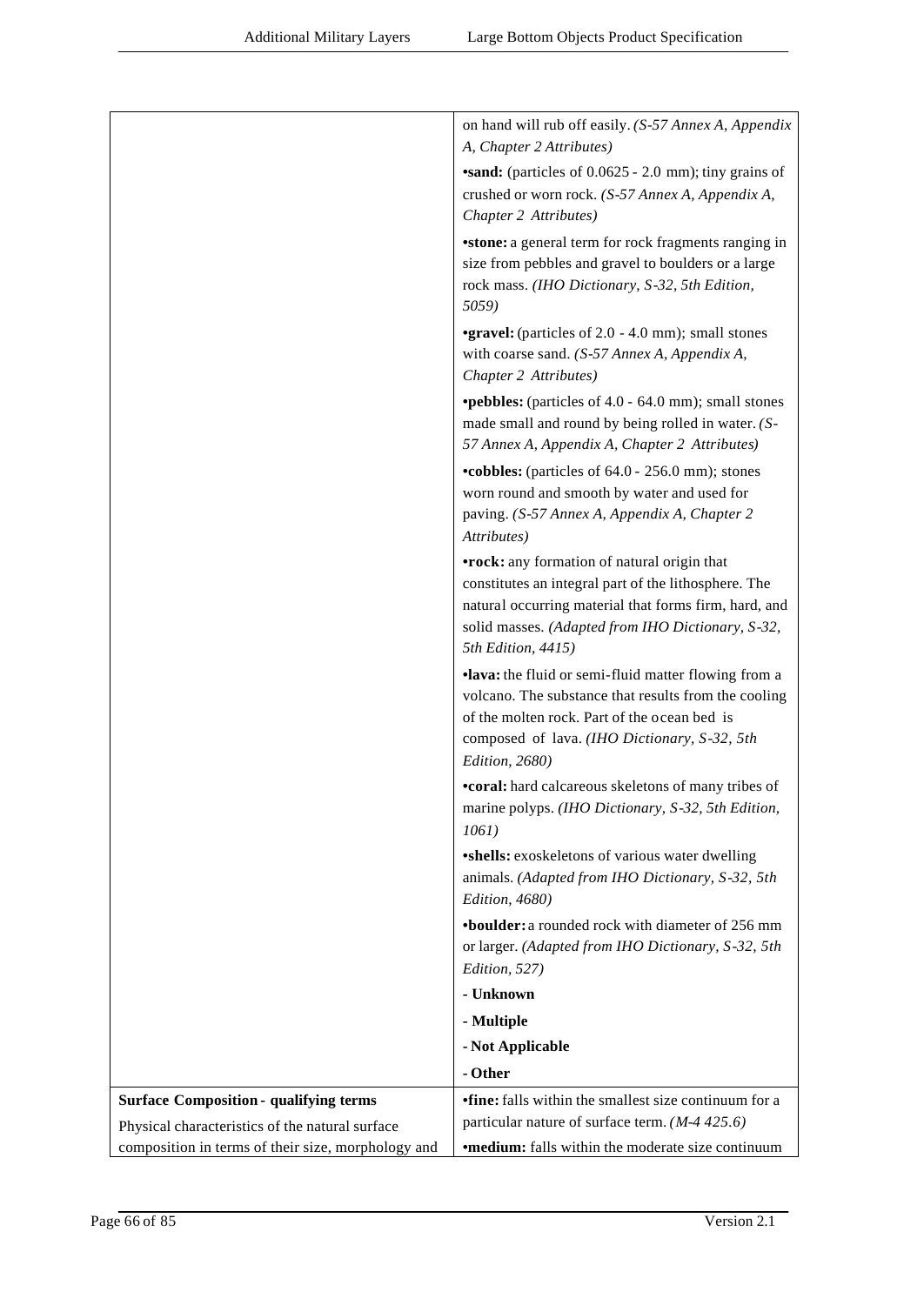| consistency.                                                                                                                                                                                        | for a particular nature of surface term. $(M-4, 425.6)$                                                                                                                                                                                                                                                               |
|-----------------------------------------------------------------------------------------------------------------------------------------------------------------------------------------------------|-----------------------------------------------------------------------------------------------------------------------------------------------------------------------------------------------------------------------------------------------------------------------------------------------------------------------|
| (Adapted from S-57 Annex A, Appendix A, Chapter<br>2 Attributes)                                                                                                                                    | <b>•coarse:</b> falls within the largest size continuum for a<br>particular nature of surface term. $(M-4425.6)$                                                                                                                                                                                                      |
|                                                                                                                                                                                                     | •broken: Fractured or in pieces. (Adapted from<br>Webster's II New Riverside Dictionary, 1984)                                                                                                                                                                                                                        |
|                                                                                                                                                                                                     | <b>•sticky:</b> having an adhesive or glue like property.<br>(Adapted from Webster's II New Riverside<br>Dictionary, 1984)                                                                                                                                                                                            |
|                                                                                                                                                                                                     | "soft: not hard or firm (Adapted from Webster's II<br>New Riverside Dictionary, 1984)                                                                                                                                                                                                                                 |
|                                                                                                                                                                                                     | <b>stiff:</b> not pliant; thick, resistant to flow. (Adapted<br>from Webster's II New Riverside Dictionary, 1984)                                                                                                                                                                                                     |
|                                                                                                                                                                                                     | <b>volcanic:</b> composed of or containing material<br>ejected from a volcano. (Adapted from Webster's II<br>New Riverside Dictionary, 1984)                                                                                                                                                                          |
|                                                                                                                                                                                                     | <b>•calcareous:</b> composed of or containing calcium or<br>calcium carbonate. (IHO Dictionary, S-32, 5th<br>Edition, 603)                                                                                                                                                                                            |
|                                                                                                                                                                                                     | •hard: firm; usually refers to an area of the sea floor<br>not covered by unconsolidated sediment. (IHO<br>Dictionary, S-32, 5th Edition, 2194 and adapted<br>from Webster's II New Riverside Dictionary, 1984)                                                                                                       |
|                                                                                                                                                                                                     | - Unknown                                                                                                                                                                                                                                                                                                             |
|                                                                                                                                                                                                     | - Multiple                                                                                                                                                                                                                                                                                                            |
|                                                                                                                                                                                                     | - Not Applicable                                                                                                                                                                                                                                                                                                      |
|                                                                                                                                                                                                     | - Other                                                                                                                                                                                                                                                                                                               |
| <b>Suspension Date</b>                                                                                                                                                                              | Indication: CCYYMMDD                                                                                                                                                                                                                                                                                                  |
| The date on which a well is suspended, meaning it<br>has been temporarily abandoned.<br>(Adapted from An A-Z of Offshore Oil & Gas by<br>Harry Whitehead, 2nd Ed, 1983, Gulf Publishing<br>Company) | The "suspension date" should be encoded using 4<br>digits for the calendar year (CCYY), 2 digits for the<br>month (MM) (e.g. April = 04) and 2 digits for the<br>day (DD).                                                                                                                                            |
| <b>Technique of sounding measurement</b>                                                                                                                                                            | Found by Echo-Sounder/ Precision depth                                                                                                                                                                                                                                                                                |
| Indicates the method or equipment used to obtain<br>the object's depth.<br>(S-57 AnnexA, Appendix A, IHO Object Catalogue)                                                                          | recorder: The depth was determined by using an<br>instrument that determines depth of water by<br>measuring the time interval between emission of a<br>sonic or ultra-sonic signal and return of its echo<br>from the bottom. (Adapted from IHO Dictionary, S-<br>32, 1547)                                           |
|                                                                                                                                                                                                     | Found by Side-Scan Sonar: The depth was<br>computed from a record produced by active sonar in<br>which fixed acoustic beams are directed into the<br>water perpendicularly to the direction of travel to<br>scan the bottom and generate a record of the bottom<br>configuration. (Adapted from IHO Dictionary, S-32, |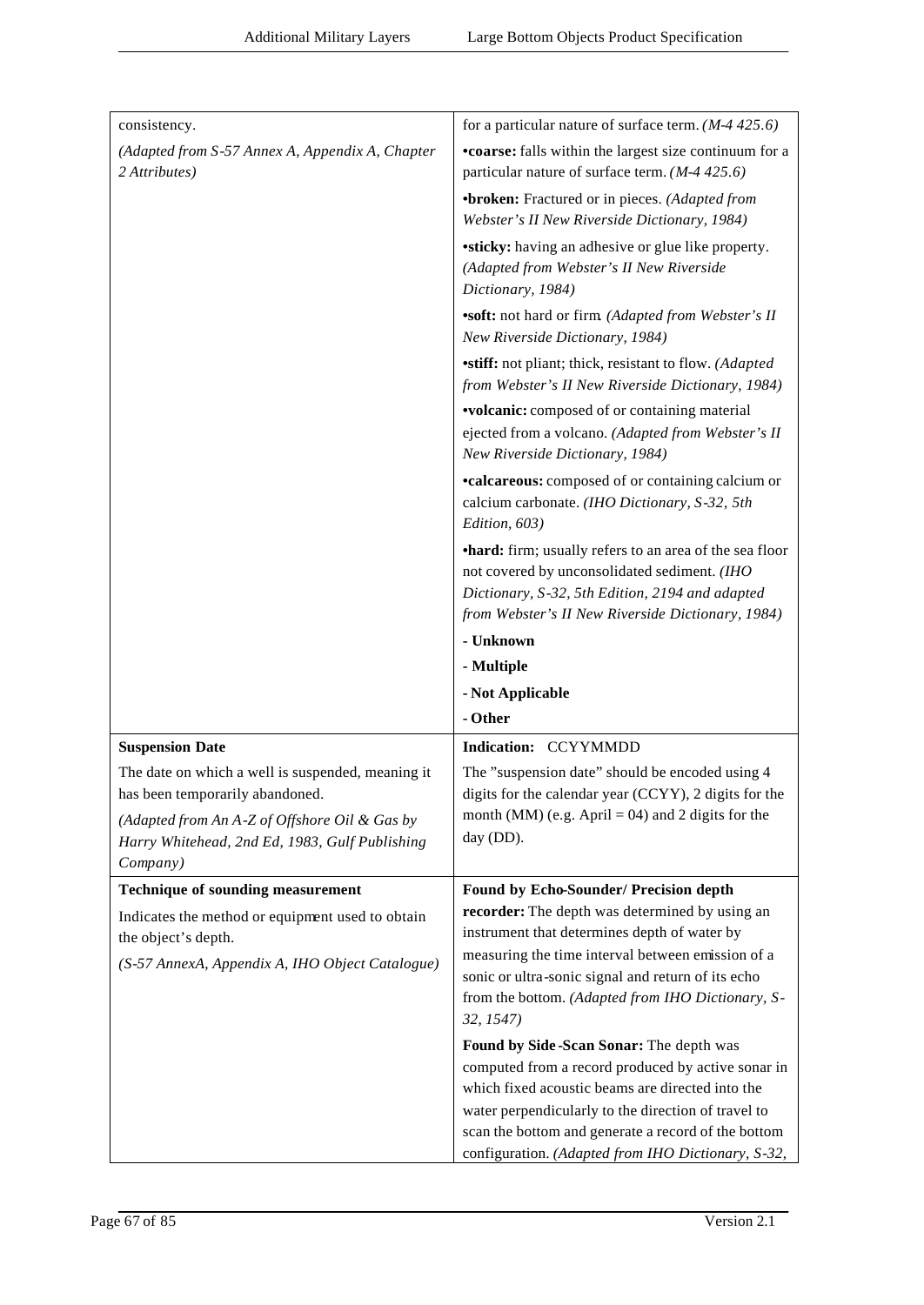| 4710)                                                                                                                                                                                                                                                                                            |
|--------------------------------------------------------------------------------------------------------------------------------------------------------------------------------------------------------------------------------------------------------------------------------------------------|
| Found by Multi-Beam/Sonarray: The depth was<br>determined by using a wide swath echo sounder that<br>uses multiple beams to measure depths directly<br>below and transverse to the ship's track. (Adapted<br>from IHO Dictionary, S-32, 3339)                                                    |
| Found by Diver: The depth was determined by a<br>person skilled in the practice of diving. (Adapted<br>from IHO Dictionary, S-32, 1422)                                                                                                                                                          |
| Found by Lead Line: The depth was determined by<br>using a line, graduated with attached marks and<br>fastened to a sounding lead. (Adapted from IHO<br>Dictionary, S-32, 2698)                                                                                                                  |
| Swept by Wire-drag: The given area was<br>determined to be free from navigational dangers to a<br>certain depth by towing a buoyed wire at the desired<br>depth by two launches, or a least depth was<br>identified using the same technique. (Adapted from<br>IHO Dictionary, S-32, 5248, 6013) |
| Found by Laser: The depth was determined by<br>using an instrument that measures distance by<br>emitting timed pulses of laser light and measuring<br>the time between emission and reception of the<br>reflected pulses. (Adapted from IHO Dictionary, S-<br>32, 2763                           |
| Swept by Vertical Acoustic System: The given<br>area has been swept using a system comprised of<br>multiple echo sounder transducers attached to<br>booms deployed from the survey vessel. $(S-57)$<br>Annex A, Appendix A, IHO Object Catalogue)                                                |
| Found by Electromagnetic Sensor: The depth was<br>determined by using an instrument that compares<br>electromagnetic signals. (Adapted from IHO<br>Dictionary, S-32, 1571)                                                                                                                       |
| Photogrammetry: The depth was determined by<br>applying mathematical techniques to photographs.<br>(Adapted from IHO Dictionary, S-32, 3791)                                                                                                                                                     |
| Found by Levelling: The depth was determined by<br>using levelling techniques to find the elevation of<br>the point relative to the datum (Adapted from IHO<br>Dictionary, S-32, 2741)                                                                                                           |
| Swept by Side-scan sonar: The given area was<br>determined to be free from navigational dangers to a<br>certain depth by towing a side scan sonar. (Adapted<br>from IHO Dictionary, S-32, 5248, 4710)                                                                                            |
| Satellite Imagery: The depth was determined by                                                                                                                                                                                                                                                   |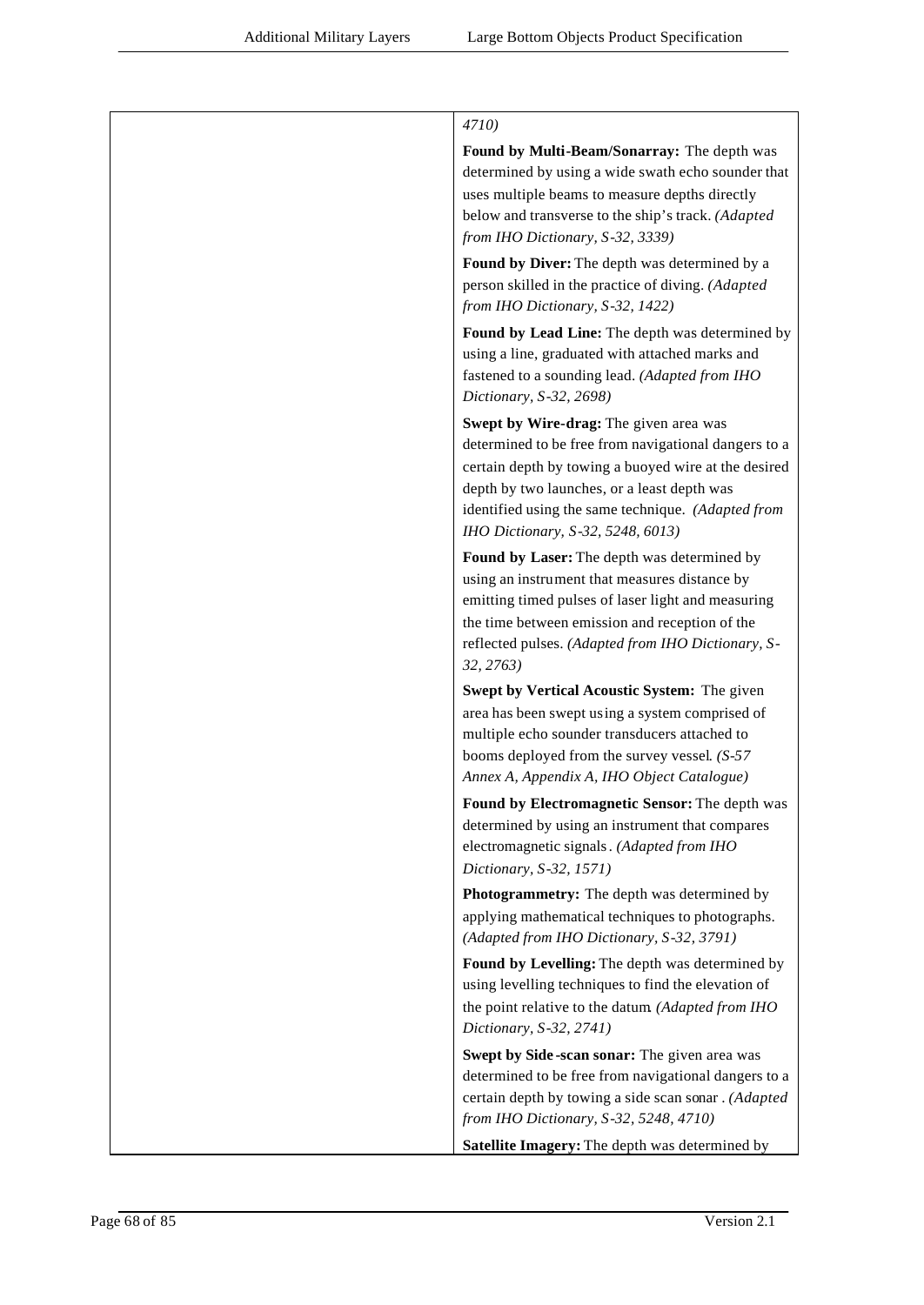|                                                                                      | using instruments placed aboard an artificial<br>satellite. (Adapted from IHO Dictionary, S-32,                 |
|--------------------------------------------------------------------------------------|-----------------------------------------------------------------------------------------------------------------|
|                                                                                      | 4509)                                                                                                           |
|                                                                                      | <b>Computer Generated:</b> The sounding was                                                                     |
|                                                                                      | determined from a bottom model constructed using                                                                |
|                                                                                      | a computer. (S-57 Annex A, Appendix A, Chapter 2                                                                |
|                                                                                      | Attributes)                                                                                                     |
|                                                                                      | <b>Unknown</b>                                                                                                  |
|                                                                                      | <b>Not Applicable</b>                                                                                           |
|                                                                                      | <b>Other</b>                                                                                                    |
| <b>Text file reference</b>                                                           | Text string                                                                                                     |
| The file name relating to an external text file                                      |                                                                                                                 |
| Text file reference (in national language                                            | Text string                                                                                                     |
| characters)                                                                          |                                                                                                                 |
| The file name (in national language characters)<br>relating to an external text file |                                                                                                                 |
| <b>Textual description</b>                                                           | Text string                                                                                                     |
| The actual words used to define a particular thing,                                  |                                                                                                                 |
| for the capture of information related to the feature                                |                                                                                                                 |
| "User Defined" (adapted from SOED)                                                   |                                                                                                                 |
| <b>Tonnage</b>                                                                       | Value: 0 - 999999                                                                                               |
| The operational tonnage of the vessel.                                               | Units:<br>tonnes                                                                                                |
| (AML)                                                                                | Resolution:<br>1                                                                                                |
| <b>Type of Tonnage</b><br>The method used to derive the operational tonnage          | <b>*builders' measurement:</b> figure supplied by the<br>builders of the vessel. (AML)                          |
| of the vessel.                                                                       | <b>displacement:</b> figure derived from the volume or                                                          |
| (AML)                                                                                | weight of water displaced by a ship of equal weight.                                                            |
|                                                                                      | (Webster's 3rd New International Dictionary).                                                                   |
|                                                                                      | <b>*gross:</b> tonnage of the vessel including cargo.<br>(AML)                                                  |
|                                                                                      | <b>•net:</b> tonnage of the vessel excluding cargo. (AML)                                                       |
|                                                                                      | <b>•not applicable:</b> the tonnage of the vessel is                                                            |
|                                                                                      | unknown, therefore the method of measurement                                                                    |
|                                                                                      | cannot be given. (AML)                                                                                          |
|                                                                                      | <b>Unknown</b>                                                                                                  |
|                                                                                      | Other                                                                                                           |
| <b>Type of Wreck</b>                                                                 | <b>steam ship:</b> a vessel driven by water in the form of                                                      |
| An indication of the type and/or usage of the vessel<br>before it became a wreck.    | gas or vapour. (Adapted from Chambers Concise<br>Dictionary)                                                    |
| (AML)                                                                                | <b>*motor vessel:</b> a craft or structure for transport by                                                     |
|                                                                                      | water, driven by an engine. (Adapted from                                                                       |
|                                                                                      | Chambers Concise Dictionary)                                                                                    |
|                                                                                      | <b>•twin motor vessel:</b> a craft or structure for transport<br>by water, driven by two engines. (Adapted from |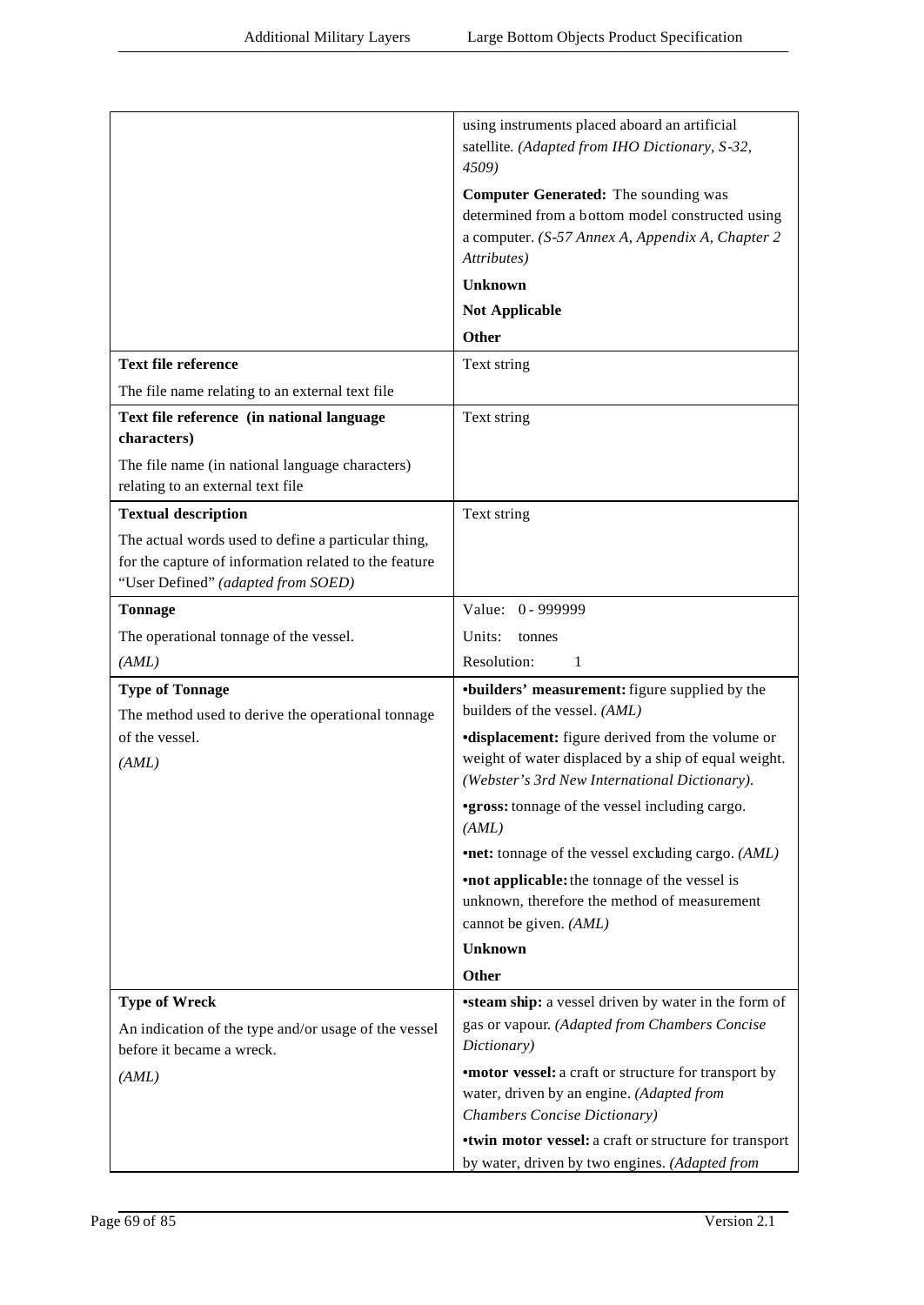| Chambers Concise Dictionary)                                                                                                                                                                                                                               |
|------------------------------------------------------------------------------------------------------------------------------------------------------------------------------------------------------------------------------------------------------------|
| · diesel electric vessel: a vessel driven by the<br>electric current produced by a diesel-engined<br>generator. (Adapted from Concise Oxford<br>Dictionary 9th Edition)                                                                                    |
| <b>*turbo electric vessel:</b> a vessel using a form of<br>electric drive in which turbine-driven generators<br>supply electric power to motors coupled to the<br>propeller. (Adapted from Chambers Concise<br>Dictionary)                                 |
| <b>*gas turbine vessel:</b> a vessel driven by a rotary<br>motor in which a wheel or drum with curved vanes<br>is driven by expanding hot air admitted to it and<br>allowed to escape. (Adapted from Chambers<br>Concise Dictionary)                       |
| <b>•merchant vessel:</b> vessel operated by a merchant<br>marine organisation, engaged in the transport of<br>goods for payment. (AML)                                                                                                                     |
| <b>•fishing vessel:</b> a vessel engaged in harvesting fish<br>or other products from the sea for commercial gain.<br>(Partly adapted from Webster's 3rd New<br><b>International Dictionary)</b>                                                           |
| <i>'military vessel: a vessel used by a countries armed</i><br>forces, sometimes engaged in the pursuit of warfare.<br>(AML)                                                                                                                               |
| •coaster: a ship that travels along the coast from<br>port to port. (Concise Oxford Dictionary 9th<br>Edition)                                                                                                                                             |
| <b>•inshore vessel:</b> a vessel that operates close to the<br>shore. (Adapted from Concise Oxford Dictionary<br>9th Edition)                                                                                                                              |
| <b>sailing vessel:</b> a vessel driven by sails, being pieces<br>of material (originally canvas, now usually nylon<br>etc.) extended on rigging to catch the wind.<br>(Adapted from Concise Oxford Dictionary 9th<br>Edition)                              |
| <b>*tanker:</b> a vessel for carrying liquids in bulk,<br>especially mineral oils. (Adapted from Concise<br>Oxford Dictionary 9th Edition)                                                                                                                 |
| <b>•carrier:</b> in general, a vessel engaged in the<br>transport of goods or passengers for payment.<br>Specifically, a boat that takes the catch from a<br>fishing fleet to market. (Adapted from Webster's 3rd<br><b>New International Dictionary</b> ) |
| <b>•bulk carrier:</b> a vessel designed to carry (large)<br>quantities of cargo, such as grain, that is not in the                                                                                                                                         |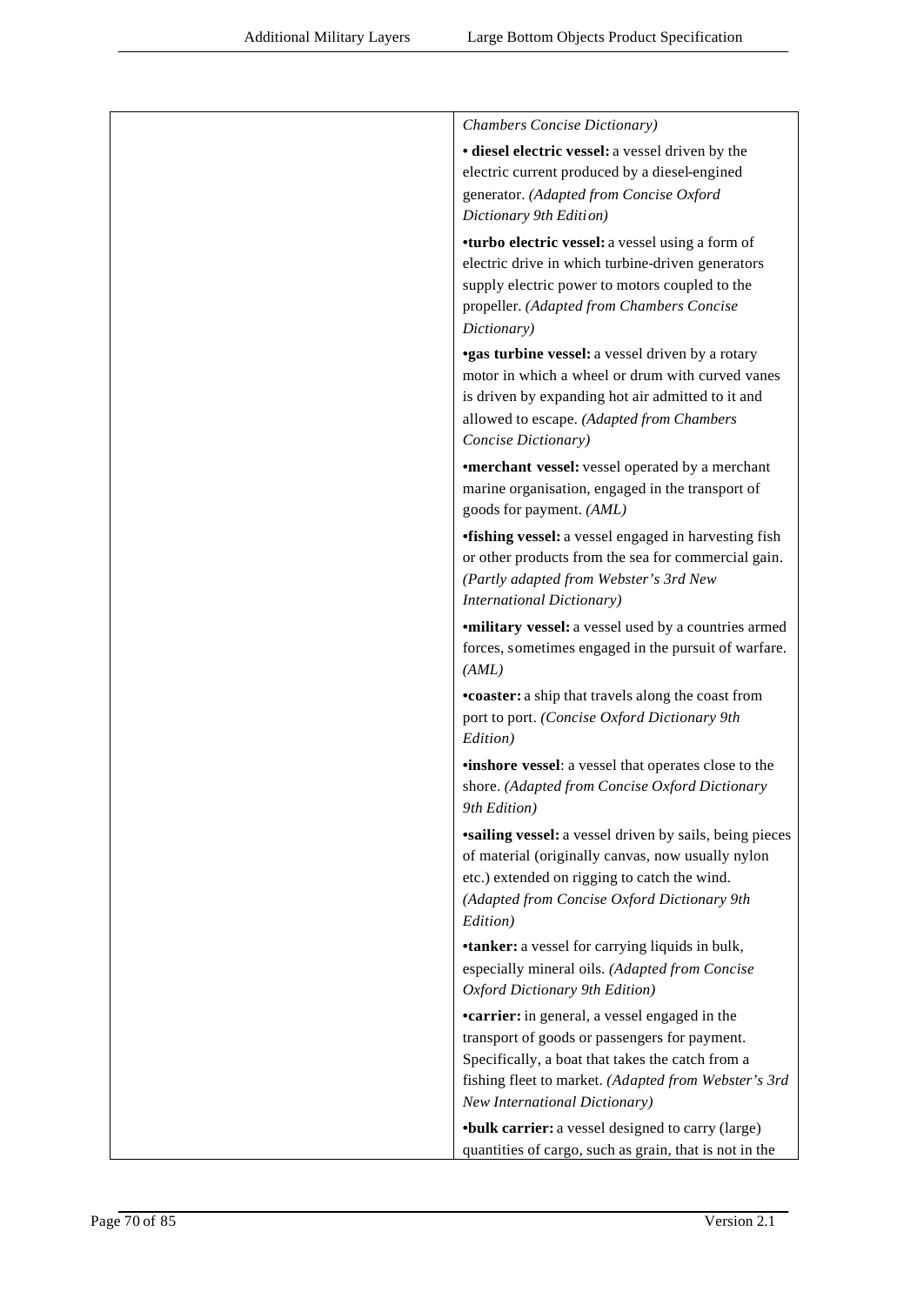| form of separate packages. (Adapted from Chambers<br>Concise Dictionary)                                                                                                       |
|--------------------------------------------------------------------------------------------------------------------------------------------------------------------------------|
| <b>•container ship:</b> a ship designed to carry goods<br>stored in containers. (Adapted from Concise Oxford<br>Dictionary 9th Edition)                                        |
| <i>•freighter: a vessel carrying cargo. (Adapted from</i><br>Chambers Concise Dictionary)                                                                                      |
| •East Indiaman: a large ship engaged in trade with<br>the East Indies. (Concise Oxford Dictionary 9th<br>Edition)                                                              |
| ·liberty ship: a prefabricated US-built freighter of<br>the Second World War. (Concise Oxford Dictionary<br>9th Edition)                                                       |
| <b>*smack:</b> a single-masted sailing boat for coasting or<br>fishing. (Concise Oxford Dictionary 9th Edition)                                                                |
| <b>•drifter:</b> a boat used for drift-net fishing. (Concise<br>Oxford Dictionary 9th Edition)                                                                                 |
| <b>•trawler:</b> a vessel that fishes by dragging an open-<br>mouthed bag-net along the sea-bed. (Adapted from<br>Chambers Concise Dictionary)                                 |
| *stern trawler: a fishing vessel that drags its trawl<br>from the rear of the vessel. (AML)                                                                                    |
| <b>•beam trawler:</b> a fishing vessel equipped with a<br>trawl net with its mouth held apart by a beam.<br>(Adapted from Webster's 3rd New International<br>Dictionary)       |
| <b>factory ship:</b> a fishing vessel with facilities for<br>immediate processing of the catch. (Adapted from<br>Concise Oxford Dictionary 9th Edition)                        |
| •tug: a small powerful boat for towing larger boats<br>and ships. (Concise Oxford Dictionary 9th Edition)                                                                      |
| <b>•ocean tug:</b> a small powerful boat for towing larger<br>boats and ships that can operate in ocean conditions.<br>(Adapted from Concise Oxford Dictionary 9th<br>Edition) |
| <b>*supply vessel:</b> a vessel carrying provisions and/or<br>equipment. (Adapted from Concise Oxford<br>Dictionary 9th Edition)                                               |
| ·lighter: a boat, usually flat-bottomed, for<br>transferring goods from a ship to a wharf or another<br>ship. (Concise Oxford Dictionary 9th Edition)                          |
| <b>•tender:</b> a vessel attending a larger one to supply<br>stores, convey passengers or orders, etc. (Concise<br>Oxford Dictionary 9th Edition)                              |
| •barge: a usually flat bottomed boat, used                                                                                                                                     |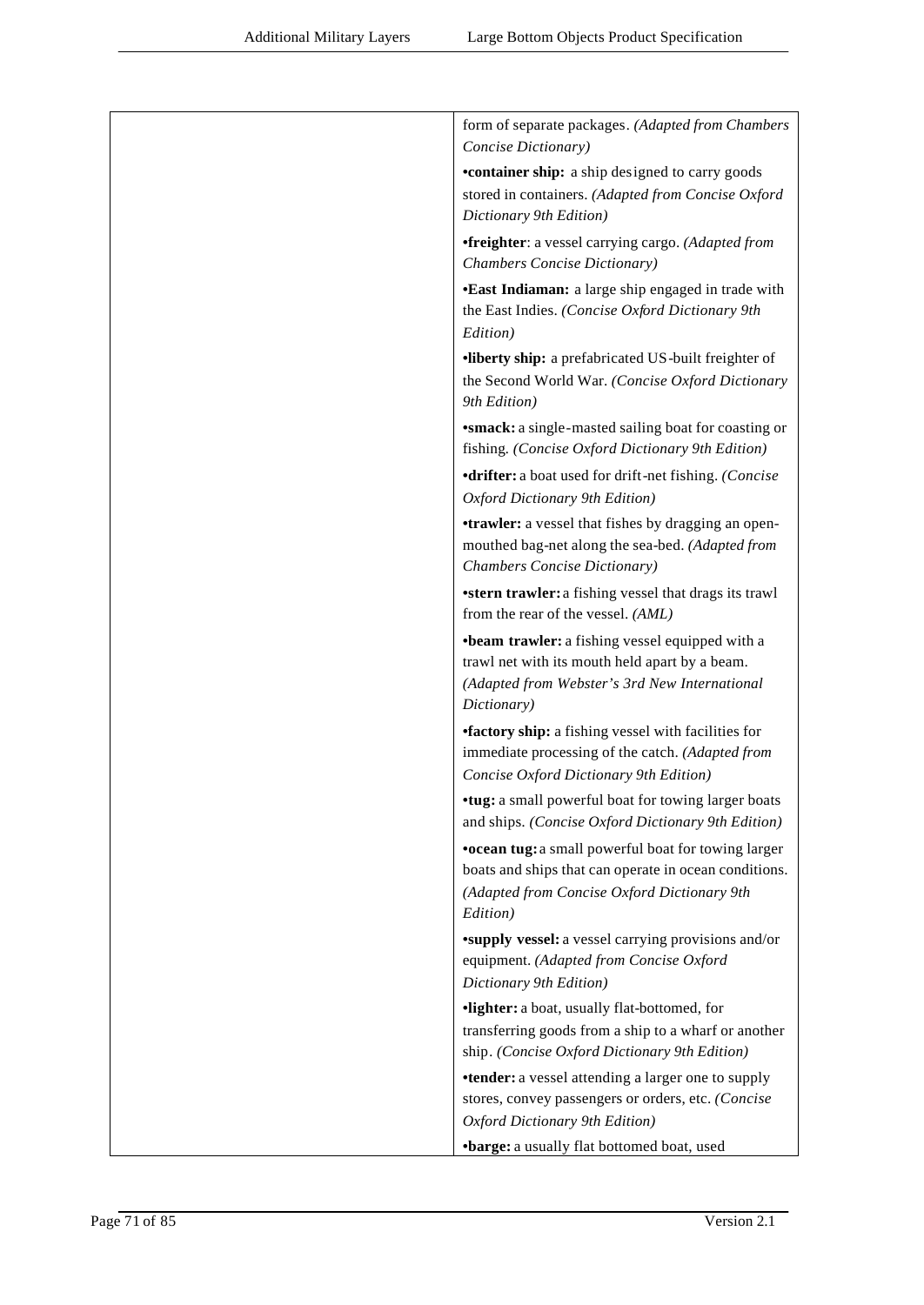| principally in harbours and inland waterways though<br>is often seagoing, for the transport of goods or<br>sometimes passengers and usually propelled by<br>towing. (Webster's 3rd New International<br>Dictionary) |
|---------------------------------------------------------------------------------------------------------------------------------------------------------------------------------------------------------------------|
| <b>•derrick/lifting barge:</b> a barge upon which is<br>mounted a mechanism for hoisting materials by a<br>boom hung from a central post. (Adapted from<br>Chambers Concise Dictionary)                             |
| <b>*mobile crane:</b> a machine for moving heavy<br>objects, usually by suspending them from a<br>projecting arm or beam, mounted on a floating<br>platform (Adapted from Concise Oxford Dictionary<br>9th Edition) |
| •drill vessel/rig: a floating offshore vessel or<br>platform supporting the complete apparatus and<br>structure required for drilling an oil or gas well.<br>(Adapted from Chambers Concise Dictionary)             |
| <b>•collier:</b> a vessel that carries coal. (Adapted from<br>Chambers Concise Dictionary)                                                                                                                          |
| <b>sloop:</b> a small one-masted fore-and-aft rigged<br>vessel with mainsail and jib. (Concise Oxford<br>Dictionary 9th Edition)                                                                                    |
| <b>•brigantine:</b> a two-masted sailing ship with a<br>square-rigged foremast and a fore-and-aft-rigged<br>mainmast. (Concise Oxford Dictionary 9th Edition)                                                       |
| • ketch: a two-masted fore-and-aft rigged sailing<br>boat with a mizzen-mast stepped forward of the<br>rudder and smaller than its foremast. (Concise<br>Oxford Dictionary 9th Edition)                             |
| •cutter: a small fast sailing ship or a small boat<br>carried by a large ship. (Adapted from Concise<br>Oxford Dictionary 9th Edition)                                                                              |
| <b>*schooner:</b> a fore-and-aft rigged ship with two or<br>more masts, the foremast being smaller than the<br>other masts. (Concise Oxford Dictionary 9th<br>Edition)                                              |
| <b>•dredger:</b> a vessel equipped for extracting<br>underwater sediment by means of a bucket or<br>suction, to deepen a harbour, canal or river.<br>(Adapted from Chambers Concise Dictionary)                     |
| •barque: a small square sterned ship without head<br>rails. Technically a three masted vessel whose<br>mizzen mast is fore and aft rigged. (Chambers<br>Concise Dictionary)                                         |
| <b>vyacht:</b> a light sailing vessel, especially equipped                                                                                                                                                          |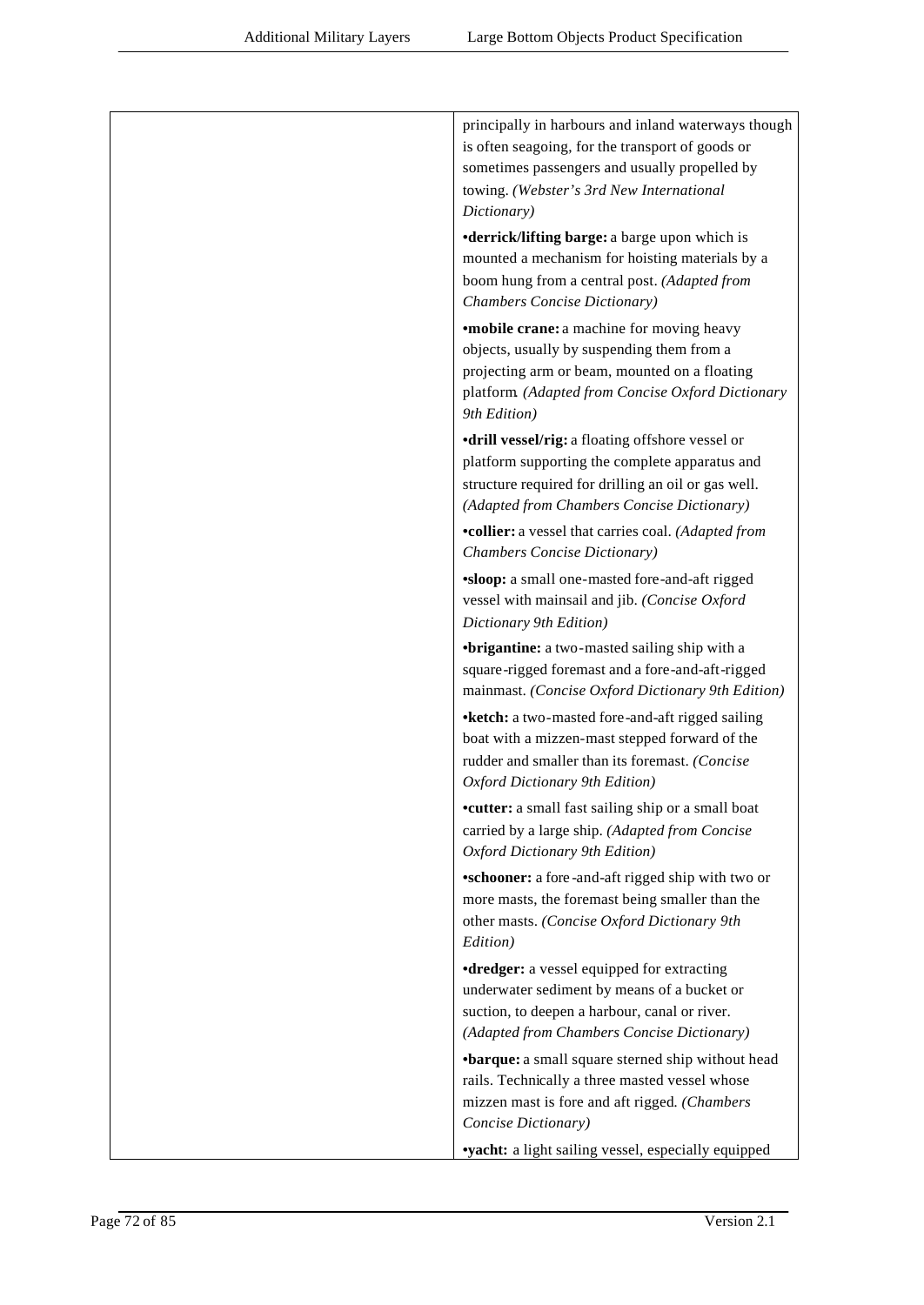| for racing or a larger, usually power-driven vessel<br>equipped for cruising. (Concise Oxford Dictionary<br>9th Edition)                                                                                                                  |
|-------------------------------------------------------------------------------------------------------------------------------------------------------------------------------------------------------------------------------------------|
| •junk: a Chinese flat bottomed sailing vessel, with<br>high forecastle and poop, sometimes large and three<br>masted. (Chambers Concise Dictionary)                                                                                       |
| <b>•mailboat:</b> a vessel carrying letters and parcels.<br>(Adapted from Concise Oxford Dictionary 9th<br>Edition)                                                                                                                       |
| <b>•ferry:</b> a vessel for conveying passengers and<br>goods, especially as a regular service. (Adapted from<br>Concise Oxford Dictionary 9th Edition)                                                                                   |
| <b>•hovercraft:</b> a craft that travels over water on a<br>cushion of air provided by a downward blast.<br>(Adapted from Concise Oxford Dictionary 9th<br>Edition)                                                                       |
| <b>•hydrofoil:</b> a boat equipped with a device consisting<br>of planes for lifting its hull out of the water to<br>increase its speed. (Concise Oxford Dictionary 9th<br>Edition)                                                       |
| <b>•roll on-roll off:</b> a vessel on which vehicles are<br>driven directly on at the start of the voyage and off<br>at the end of it. (Adapted from Concise Oxford<br>Dictionary 9th Edition)                                            |
| •non propelled roll on-roll off: a vessel with no<br>means of self-propulsion on which vehicles are<br>driven directly on at the start of the voyage and off<br>at the end of it. (Adapted from Concise Oxford<br>Dictionary 9th Edition) |
| •liner: a ship carrying passengers on a regular line.<br>(Adapted from Concise Oxford Dictionary 9th<br>Edition)                                                                                                                          |
| <b>•cruiser (merchant):</b> a vessel used to sail about<br>from port to port as distinguished from voyaging to<br>a set destination. (Webster's 3rd New International<br>Dictionary)                                                      |
| <b>•cabin cruiser:</b> a large motor boat with living<br>accommodation. (Concise Oxford Dictionary 9th<br>Edition)                                                                                                                        |
| <b>•catamaran:</b> a boat with twin hulls in parallel.<br>(Concise Oxford Dictionary 9th Edition)                                                                                                                                         |
| "pinnace: a warship's or other ship's small boat,<br>usually motor-driven, originally schooner-rigged or<br>eight-oared. (Concise Oxford Dictionary 9th<br>Edition)                                                                       |
| <b>·launch:</b> a large motor boat, used especially for                                                                                                                                                                                   |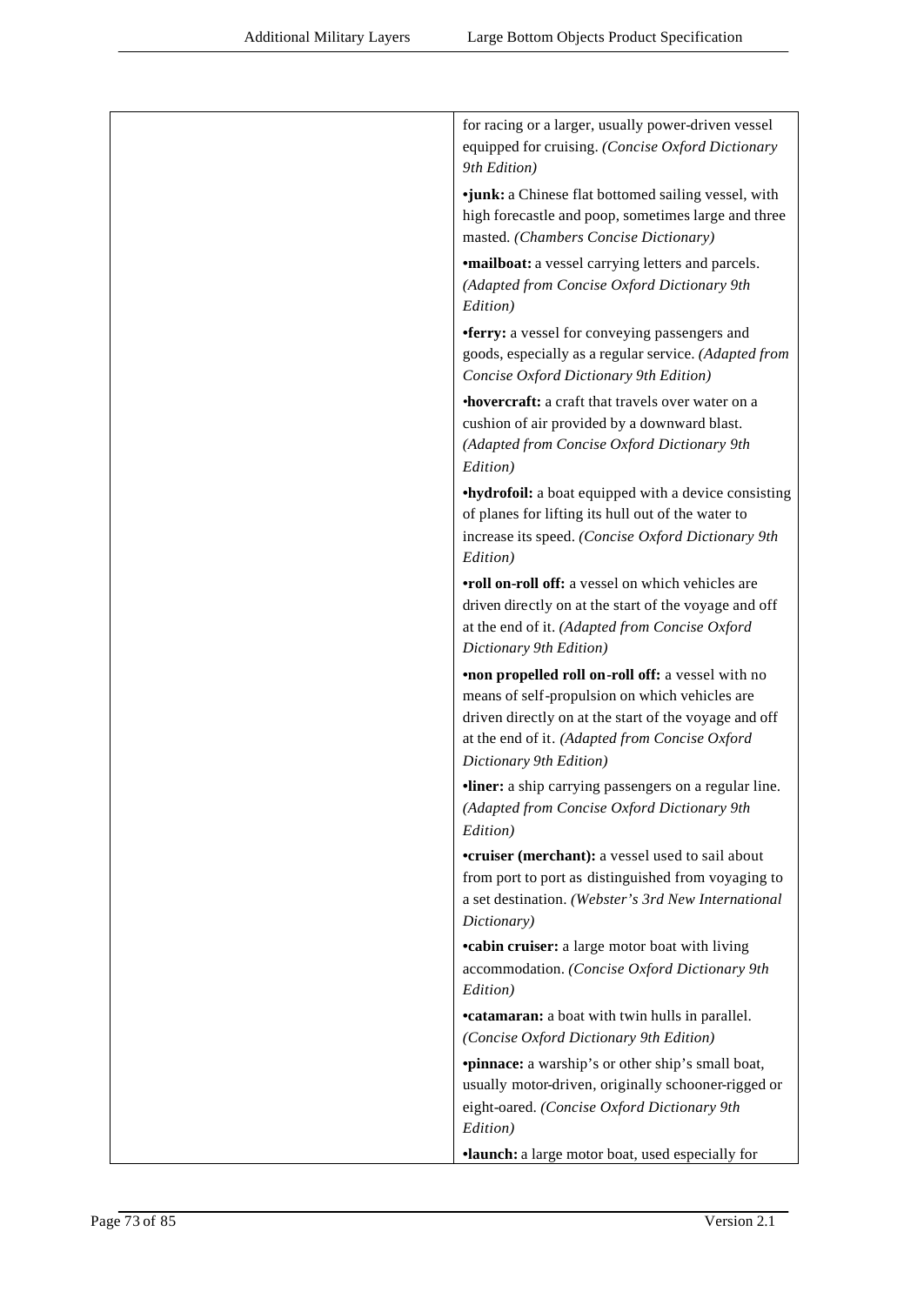| pleasure. (Concise Oxford Dictionary 9th Edition)                                                                                                                                                                                                                            |
|------------------------------------------------------------------------------------------------------------------------------------------------------------------------------------------------------------------------------------------------------------------------------|
| <b>•pleasure craft:</b> a boat used for pleasure or<br>amusement. (Chambers Concise Dictionary)                                                                                                                                                                              |
| <b>*speed boat:</b> a motor boat designed for high speed.<br>(Concise Oxford Dictionary 9th Edition)                                                                                                                                                                         |
| <b>•dinghy:</b> a small open boat, propelled by oars, sails<br>or an outboard motor. (Chambers Concise<br>Dictionary)                                                                                                                                                        |
| <i>ship's lifeboat: a ship's small boat for use in</i><br>emergency. (Concise Oxford Dictionary 9th<br>Edition)                                                                                                                                                              |
| <b>•rescue boat:</b> a vessel used for the purpose of<br>saving people from danger. (AML)                                                                                                                                                                                    |
| <b>•pilot boat:</b> a vessel used by a person qualified to<br>take charge of a ship entering or leaving harbour.<br>(Adapted from Concise Oxford Dictionary 9th<br>Edition)                                                                                                  |
| <b>*boarding vessel:</b> generally, a vessel used to convey<br>passengers to another vessel for embarkation.<br>Specifically, used by a military force to enter a ship<br>for the purposes of providing information or<br>inspection of the ship, its crew or contents.(AML) |
| •auxiliary vessel: a vessel functioning in a<br>subsidiary capacity; supplementary. In naval terms,<br>not a fighting ship. (Webster's 3rd New<br><b>International Dictionary)</b>                                                                                           |
| •light ship: a distinctively marked vessel anchored<br>or moored at a charted point, to serve as an aid to<br>navigation. (IHO Dictionary, S-32, 5th Edition,<br>2828)                                                                                                       |
| •ice breaker: a vessel specially strengthened for the<br>specific purpose of breaking ice to facilitate<br>passage. (Adapted from Concise Oxford Dictionary<br>9th Edition)                                                                                                  |
| <b>salvage vessel:</b> a vessel used in the business of<br>raising sunken or wrecked ships or their contents.<br>(Adapted from Chambers Concise Dictionary)                                                                                                                  |
| <b>*exploration vessel:</b> a vessel engaged in visiting<br>undiscovered or un-investigated territory, especially<br>to get scientific information. (Adapted from Concise<br>Oxford Dictionary 9th Edition)                                                                  |
| <b>•research vessel:</b> a vessel engaged in the business<br>of conducting investigation into the sea and its<br>environs to increase the sum of knowledge.<br>(Adapted from Chambers Concise Dictionary)                                                                    |
| <b>*survey vessel:</b> a ship or vessel specially equipped                                                                                                                                                                                                                   |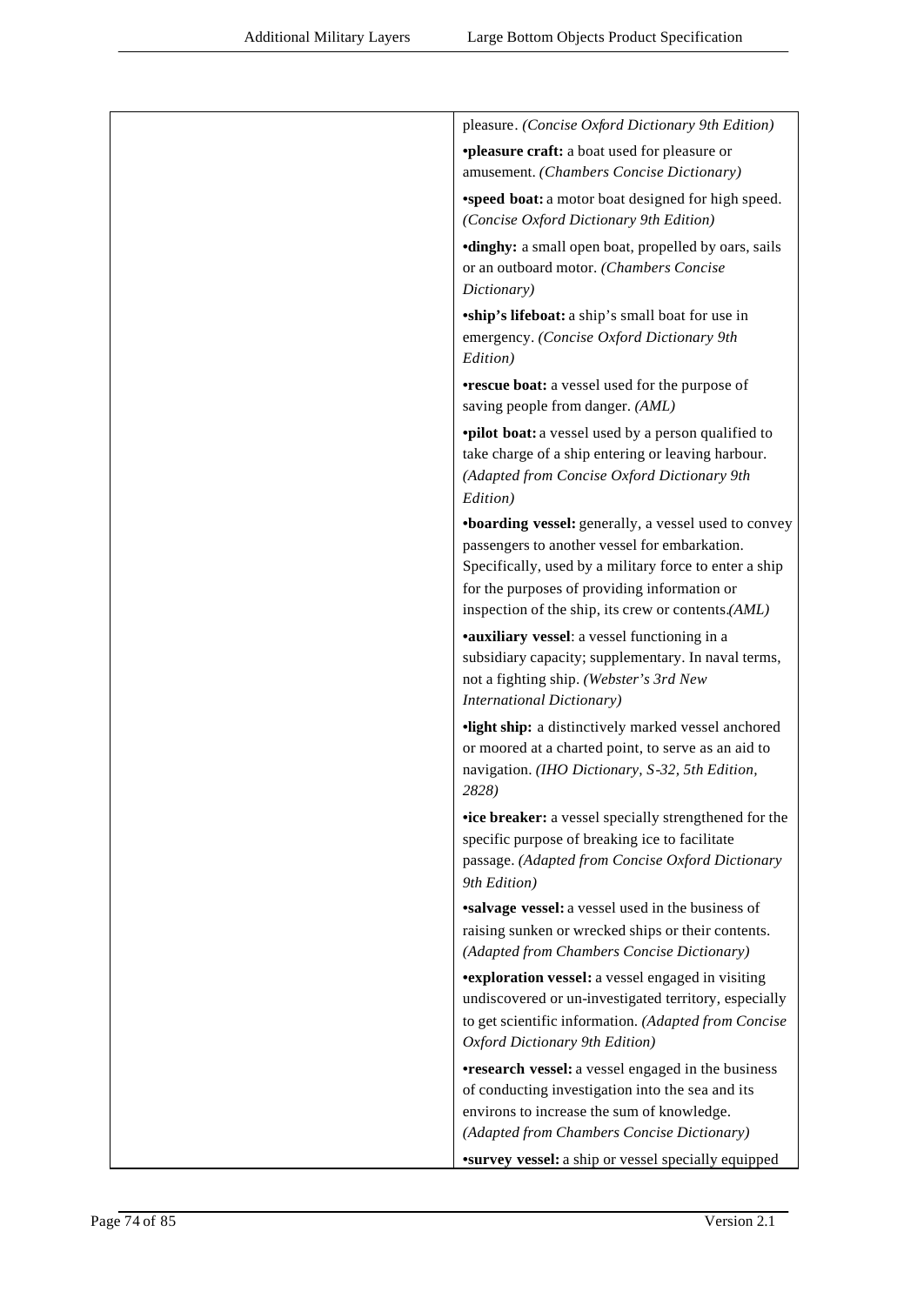| for carrying out hydrographic and/or oceanographic<br>surveys. (IHO Dictionary, S-32, 5th Edition, 5235)                                                                                                                                                                                                     |
|--------------------------------------------------------------------------------------------------------------------------------------------------------------------------------------------------------------------------------------------------------------------------------------------------------------|
| <b>•hospital ship:</b> a ship fitted out exclusively for the<br>treatment and transport of the sick and wounded.<br>(Chambers Concise Dictionary)                                                                                                                                                            |
| •hulk: the body of a dismantled ship, used as a store<br>vessel etc. (Concise Oxford Dictionary 9th Edition)                                                                                                                                                                                                 |
| <b>*ancient military vessel:</b> a vessel from long ago<br>used by an armed force. (AML)                                                                                                                                                                                                                     |
| <b>*ancient merchant vessel:</b> a vessel from long ago<br>engaged in the transport of goods for payment.<br>(AML)                                                                                                                                                                                           |
| <b>aircraft:</b> a machine capable of flight, especially an<br>aeroplane or helicopter. (Concise Oxford Dictionary<br>9th Edition)                                                                                                                                                                           |
| •helicopter: a type of aircraft obtaining lift and<br>propulsion from horizontally revolving overhead<br>blades or rotors, and capable of moving vertically<br>and horizontally. (Concise Oxford Dictionary 9th<br>Edition)                                                                                  |
| •coast guard vessel: a vessel used by a military or<br>naval force to guard a coastline and specified area of<br>water and to police the regulations, safety, order and<br>effective operation of marine traffic in its<br>jurisdiction. (Adapted from Webster's 3rd New<br><b>International Dictionary)</b> |
| •battleship: the largest and most heavily armoured<br>class of warship, having at least 10 inches of armour<br>and carrying a main battery of 12 inch guns or<br>larger. (Webster's 3rd New International<br>Dictionary)                                                                                     |
| <b>•dreadnought battleship:</b> a type of battleship<br>greatly superior in armament to all its predecessors<br>(from the name of the first, launched in 1906).<br>(Concise Oxford Dictionary 9th Edition)                                                                                                   |
| •battlecruiser: a heavy-gunned ship faster and more<br>lightly armoured than a battleship. (Concise Oxford<br>Dictionary 9th Edition)                                                                                                                                                                        |
| <b>aircraft carrier:</b> a warship that carries and serves<br>as a base for aeroplanes. (Concise Oxford<br>Dictionary 9th Edition)                                                                                                                                                                           |
| <b>•cruiser (military):</b> a warship of high speed and<br>medium armament. (Concise Oxford Dictionary 9th<br>Edition)                                                                                                                                                                                       |
| •heavy cruiser: large naval cruiser whose principal<br>armament usually consists of 8" guns. (Webster's                                                                                                                                                                                                      |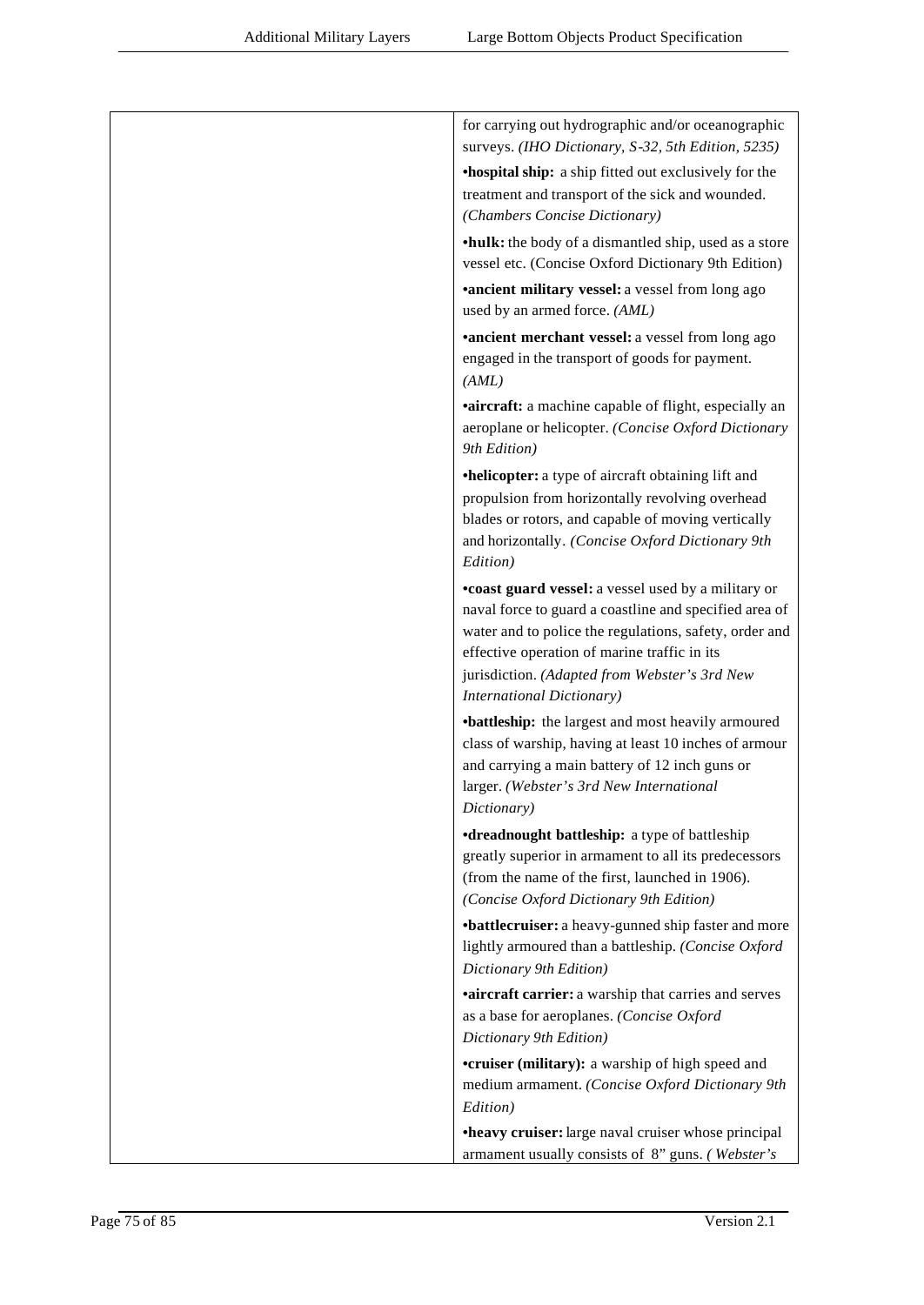| 3rd New International Dictionary)                                                                               |
|-----------------------------------------------------------------------------------------------------------------|
|                                                                                                                 |
| •light cruiser: large naval cruiser whose principal                                                             |
| armament usually consists of 6" guns. (Webster's                                                                |
| 3rd New International Dictionary)                                                                               |
| *corvette: a small naval escort vessel. (Concise                                                                |
| Oxford Dictionary 9th Edition)                                                                                  |
| <b>•destroyer:</b> a fast warship with guns and torpedoes                                                       |
| used to protect other ships. (Concise Oxford<br>Dictionary 9th Edition)                                         |
| <i>frigate: a naval escort vessel between a corvette</i><br>and a destroyer in size. (Concise Oxford Dictionary |
| 9th Edition)                                                                                                    |
| <b>*submarine hunter / chaser:</b> vessel used for the<br>detection and pursuit of submarines. (AML)            |
| <i>'minesweeper: a ship for clearing away floating</i>                                                          |
| and submarine mines. (Concise Oxford Dictionary                                                                 |
| 9th Edition)                                                                                                    |
| <b>*minelayer:</b> a ship or aircraft for laying mines.                                                         |
| (Concise Oxford Dictionary 9th Edition)                                                                         |
| •torpedo boat: a small, fast and lightly armed                                                                  |
| warship for carrying or discharging torpedoes.                                                                  |
| (Concise Oxford Dictionary 9th Edition)                                                                         |
| <b>•patrol boat:</b> a vessel which moves systematically                                                        |
| around an area for the purposes of watching,                                                                    |
| repressing, protecting, inspecting etc. (Chambers                                                               |
| Concise Dictionary)                                                                                             |
| <b>*gunboat:</b> a small vessel of light draught fitted to                                                      |
| carry one or more guns. (Chambers Concise                                                                       |
| Dictionary)                                                                                                     |
| <i><b>*small defence vessel:</b></i> a small vessel used for<br>military purposes. (AML)                        |
| <b>*armed vessel:</b> vessel carrying weapons. (AML)                                                            |
| <b>*escort vessel:</b> vessel accompanying another vessel                                                       |
| for security or protection. (Adapted from Concise                                                               |
| Oxford Dictionary 9th Edition)                                                                                  |
| <b>*transport vessel:</b> ship used to carry troops, stores,                                                    |
| etc. (Adapted from Concise Oxford Dictionary 9th                                                                |
| Edition)                                                                                                        |
| ·landing craft: any of several types of craft                                                                   |
| especially designed for putting troops and                                                                      |
| equipment ashore. (Concise Oxford Dictionary 9th                                                                |
| Edition)                                                                                                        |
| •blockship: a ship used to block a channel. (Concise                                                            |
| Oxford Dictionary 9th Edition)                                                                                  |
| •bombardon: floating breakwater used to make a                                                                  |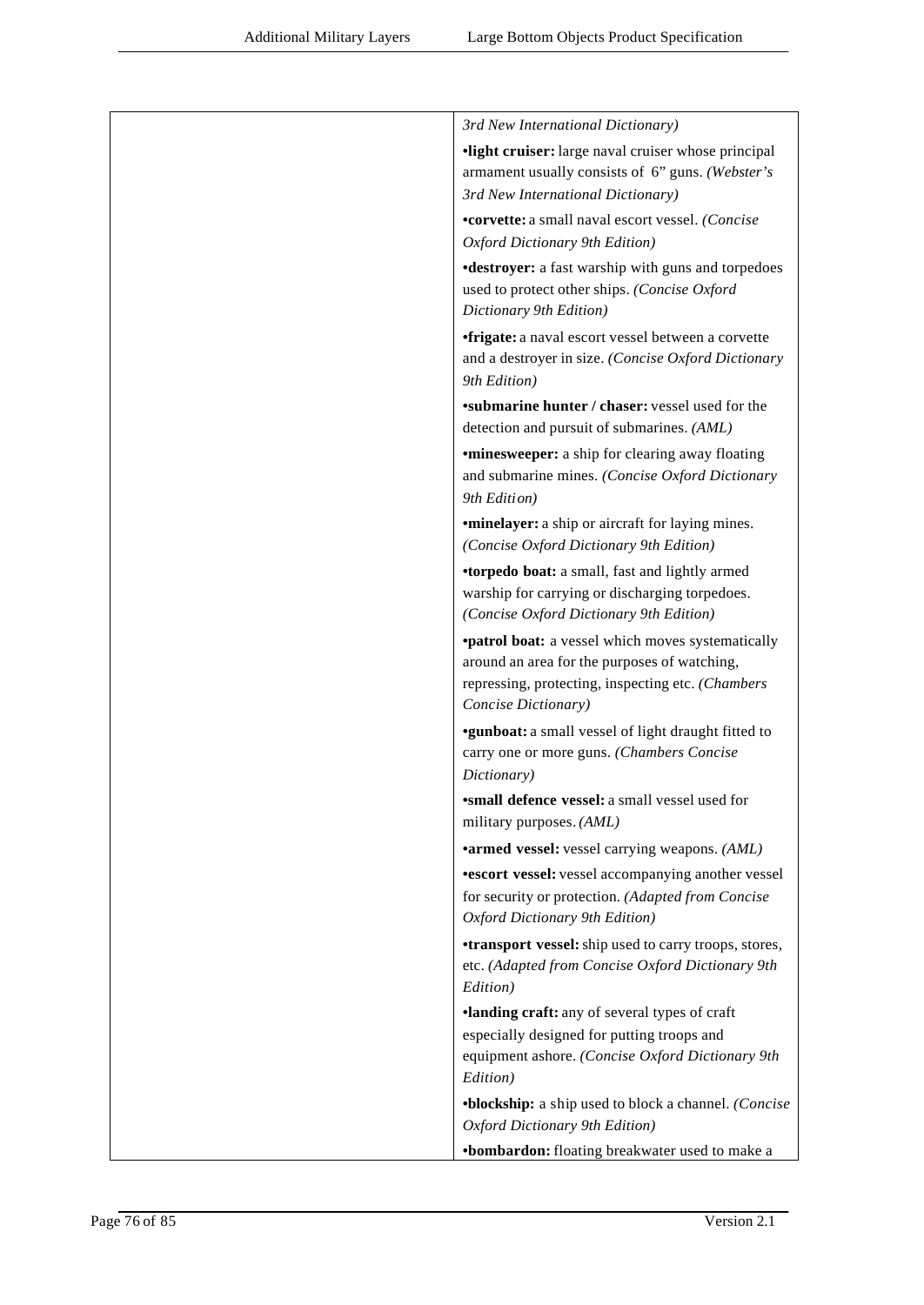|                                                                                                                              | man-made harbour. (AML)                                                                                                                                                                              |
|------------------------------------------------------------------------------------------------------------------------------|------------------------------------------------------------------------------------------------------------------------------------------------------------------------------------------------------|
|                                                                                                                              | <b>·landing stage:</b> a platform, often floating, on which                                                                                                                                          |
|                                                                                                                              | goods and passengers are disembarked. (Concise                                                                                                                                                       |
|                                                                                                                              | Oxford Dictionary 9th Edition)                                                                                                                                                                       |
|                                                                                                                              | <b>*mulberry unit:</b> concrete caisson used to make a                                                                                                                                               |
|                                                                                                                              | man-made harbour (AML)                                                                                                                                                                               |
|                                                                                                                              | •anti-submarine barrier: a man-made obstacle that<br>bars advance or access to submarines. (Adapted<br>from Concise Oxford Dictionary 9th Edition)                                                   |
|                                                                                                                              | <b>*target:</b> an object, normally an obsolete vessel,<br>providing a mark to shoot at for practice; an object<br>to aim at. (Adapted from Chambers Concise<br>Dictionary)                          |
|                                                                                                                              | <b>*submarine:</b> a vessel, especially a warship, capable<br>of operating under water and usually equipped with<br>torpedoes, missiles, and a periscope. (Concise<br>Oxford Dictionary 9th Edition) |
|                                                                                                                              | <b>•unknown:</b> the type of wreck is unknown or<br>unreported. (AML)                                                                                                                                |
|                                                                                                                              | •other: the wreck is not of a type defined in the<br>preceding list. (AML)                                                                                                                           |
|                                                                                                                              | victory ship: general term applied to vessels of the<br>Second World War, built under the direction of the<br>US War Shipping Administration. (AML)                                                  |
|                                                                                                                              | <b>•trimaran:</b> a boat with three hulls in parallel.<br>(Adapted from Concise Oxford Dictionary 9th<br>Edition)                                                                                    |
|                                                                                                                              | <b>Multiple</b>                                                                                                                                                                                      |
|                                                                                                                              | <b>Not Applicable</b>                                                                                                                                                                                |
| <b>Underwater Reference Mark</b>                                                                                             | -Yes: The object is suitable as an underwater                                                                                                                                                        |
| Indication that the object can be used as a reference                                                                        | reference mark. (AML)                                                                                                                                                                                |
| mark to confirm the vessel's position.                                                                                       | -No: The object is not suitable as an underwater                                                                                                                                                     |
| (AML)                                                                                                                        | reference mark. (AML)                                                                                                                                                                                |
| <b>Vertical Datum</b>                                                                                                        | • mean low water springs (MLWS): the average                                                                                                                                                         |
| Indicates the datum to which both heights and<br>soundings are referred.<br>(S-57 Annex A, Appendix A, Chapter 2 Attributes) | height of the low waters of spring tides. Also called<br>spring low water. (IHO Dictionary, S-32, 5th<br>Edition, 3150)                                                                              |
|                                                                                                                              | • mean lower low water springs (MLLWS): the                                                                                                                                                          |
|                                                                                                                              | average height of lower low water springs at a place.<br>(IHO Dictionary, S-32, 5th Edition, 3146)                                                                                                   |
|                                                                                                                              | • mean sea level (MSL): the average height of the                                                                                                                                                    |
|                                                                                                                              | surface of the sea at a tide station for all stages of                                                                                                                                               |
|                                                                                                                              | the tide over a 19-year period, usually determined                                                                                                                                                   |
|                                                                                                                              | from hourly height readings measured from a fixed<br>predetermined reference level. (IHO Dictionary, S-                                                                                              |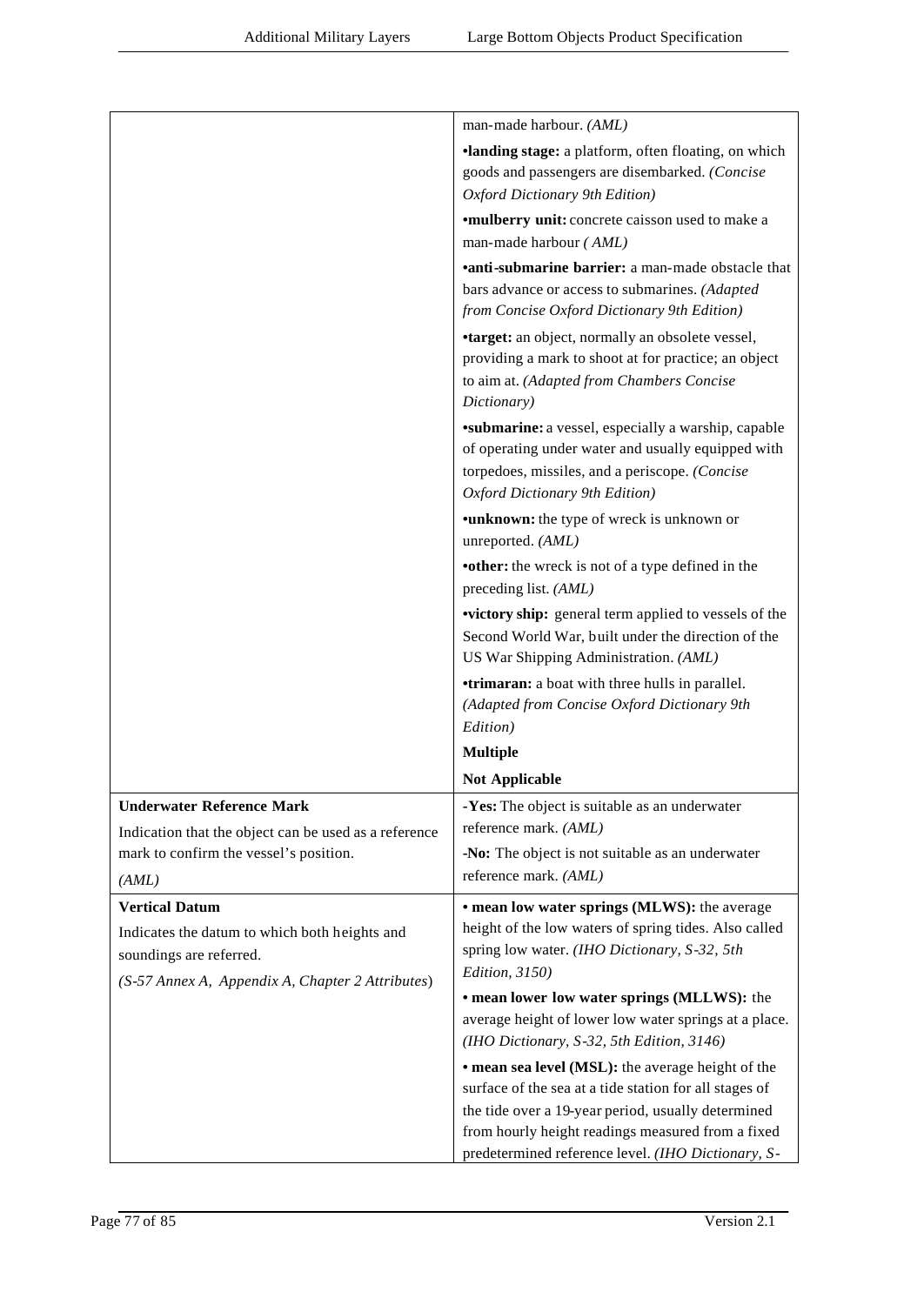| 32, 5th Edition, 3156)                                                                                                                                                                                                                                                  |
|-------------------------------------------------------------------------------------------------------------------------------------------------------------------------------------------------------------------------------------------------------------------------|
| • lowest low water: an arbitrary level conforming to<br>the lowest tide observed at a place, or some what<br>lower. (S-57 Annex A, Appendix A, Chapter 2<br>Attributes)                                                                                                 |
| • mean low water (MLW): the average height of<br>all low waters at a place over a 19-year period. (IHO<br>Dictionary, S-32, 5th Edition, 3147)                                                                                                                          |
| • lowest low water springs: an arbitrary level<br>conforming to the lowest water level observed at a<br>place at spring tides during a period of time shorter<br>than 19 years. (Hydrographic Service, Royal<br>Australian Navy)                                        |
| • approximate mean low water springs: an<br>arbitrary level, usually within $\pm$ 0.3m from that of<br>Mean Low Water Springs (MLWS). (Hydrographic<br>Service, Royal Australian Navy)                                                                                  |
| • Indian spring low water (ISLW): an arbitrary<br>tidal datum approximating the level of the mean of<br>the lower low water at spring tides. Also called<br>Indian Tidal Plane. (IHO Dictionary, S-32, 5th<br>Edition, 2427)                                            |
| • low water springs: an arbitrary level,<br>approximating that of Mean Low Water Springs<br>(MLWS). (Hydrographic Service, Royal Australian<br>Navy)                                                                                                                    |
| • approximate lowest astronomical tide: an<br>arbitrary level, usually within $\pm$ 0.3m from that of<br>Lowest Astronomical Tide (LAT). (Hydrographic<br>Service, Royal Australian Navy)                                                                               |
| • nearly lowest low water: an arbitrary level<br>approximating the lowest water level observed at a<br>place, usually equivalent to the Indian Spring Low<br>Water (ISLW). (Hydrographic Service, Royal<br>Australian Navy)                                             |
| • mean lower low water (MLLW): the average<br>height of the lower low waters at a place over a 19-<br>year period. (IHO Dictionary, S-32, 5th Edition,<br>3145                                                                                                          |
| • low water: an approximation of mean low water<br>adopted as the reference level for a limited area,<br>irrespective of better determinations at a later date.<br>Used mostly in harbour and river engineering. $(S-57)$<br>Annex A, Appendix A, Chapter 2 Attributes) |
| • approximate mean low water: an arbitrary level,<br>usually within $\pm$ 0.3m from that of Mean Low Water                                                                                                                                                              |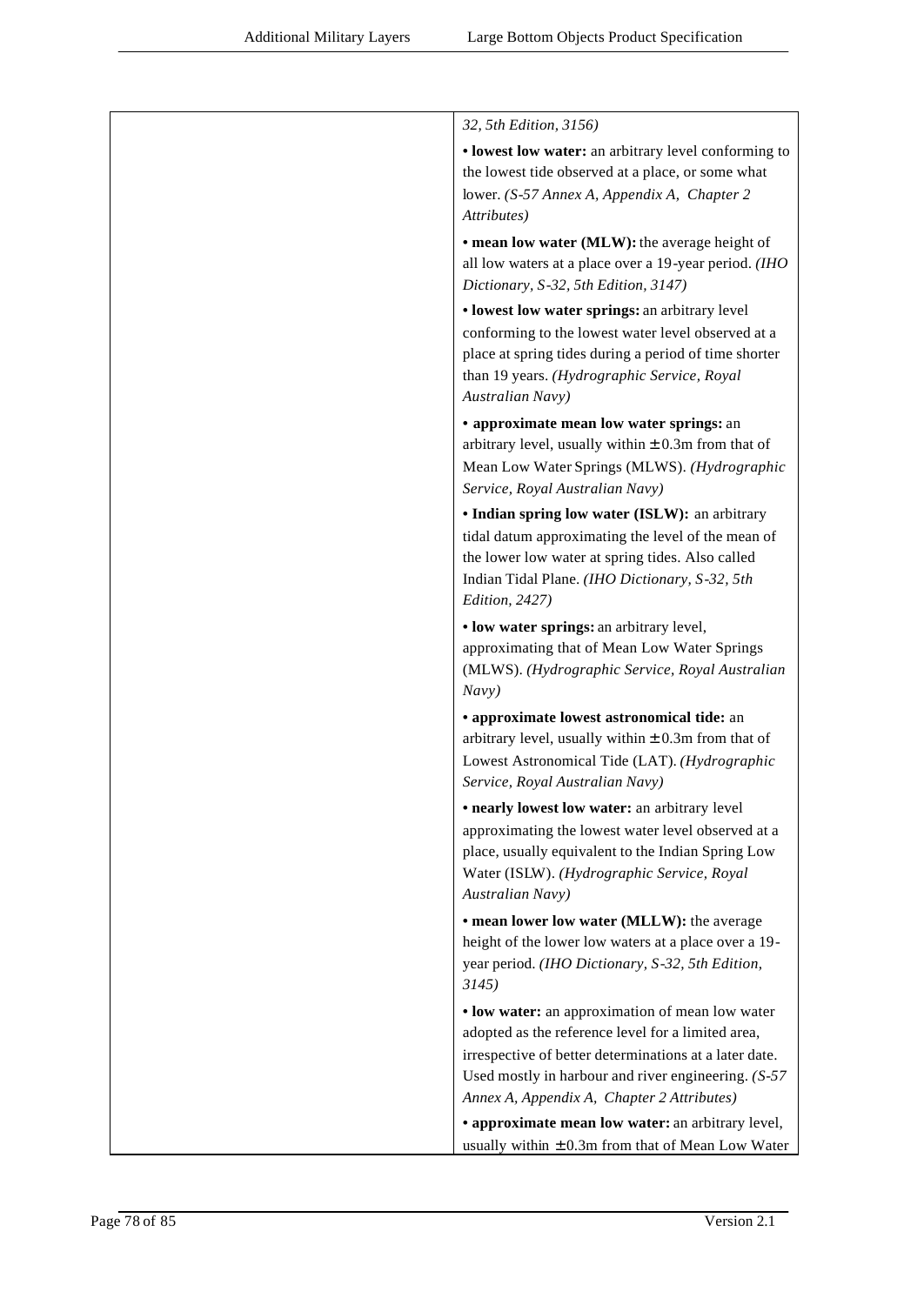| (MLW). (Hydrographic Service, Royal Australian<br>Navy)                                                   |
|-----------------------------------------------------------------------------------------------------------|
|                                                                                                           |
| • approximate mean lower low water: an arbitrary                                                          |
| level, usually within $\pm$ 0.3m from that of Mean                                                        |
| Lower Low Water (MLLW). (Hydrographic                                                                     |
| Service, Royal Australian Navy)                                                                           |
| • mean high water (MHW): the average height of                                                            |
| all high waters at a place over a 19-year period.                                                         |
| (IHO Dictionary, S-32, 5th Edition, 3141)                                                                 |
| • mean high water springs (MHWS): the average                                                             |
| height of the high waters of spring tides. Also called                                                    |
| spring high water. (IHO Dictionary, S-32, 5th                                                             |
| Edition, 3144)                                                                                            |
| • high water: the highest level reached at a place by                                                     |
| the water surface in one tidal cycle. Also called high<br>tide. (IHO Dictionary, S-32, 5th Edition, 2251) |
| • approximate mean sea level: an arbitrary level,                                                         |
| usually within $\pm$ 0.3m from that of Mean Sea Level                                                     |
| (MSL). (Hydrographic Service, Royal Australian                                                            |
| Navy)                                                                                                     |
| • high water springs: an arbitrary level,                                                                 |
| approximating that of Mean High Water Springs                                                             |
| (MHWS). (Hydrographic Service, Royal Australian                                                           |
| Navy)                                                                                                     |
| • mean higher high water (MHHW): the average                                                              |
| height of higher high waters at a place over a 19-                                                        |
| year period. (IHO Dictionary, S-32, 5th Edition,                                                          |
| 3140)                                                                                                     |
| • equinoctial spring low water: the level of low                                                          |
| water springs near the time of an equinox. $(S-57)$                                                       |
| Annex A, Appendix A, Chapter 2 Attributes)                                                                |
| • lowest astronomical tide (LAT): the lowest tide                                                         |
| level which can be predicted to occur under average                                                       |
| meteorological conditions and under any                                                                   |
| combination of astronomical conditions. (IHO                                                              |
| Dictionary, S-32, 5th Edition, 2936)                                                                      |
| • local datum: an arbitrary datum defined by a local                                                      |
| harbour authority, from which levels and tidal                                                            |
| heights are measured by this authority. (S-57 Annex                                                       |
| A, Appendix A, Chapter 2 Attributes)                                                                      |
| • International Great Lakes Datum 1985 (IGLD                                                              |
| 1985): a vertical reference system with its zero                                                          |
| based on the mean water level at Rimouski/Pointe-                                                         |
| au-Père, Quebec, over the period 1970 to 1988. (S-                                                        |
| 57 Annex A, Appendix A, Chapter 2 Attributes)                                                             |
| • mean water level: the average of all hourly water                                                       |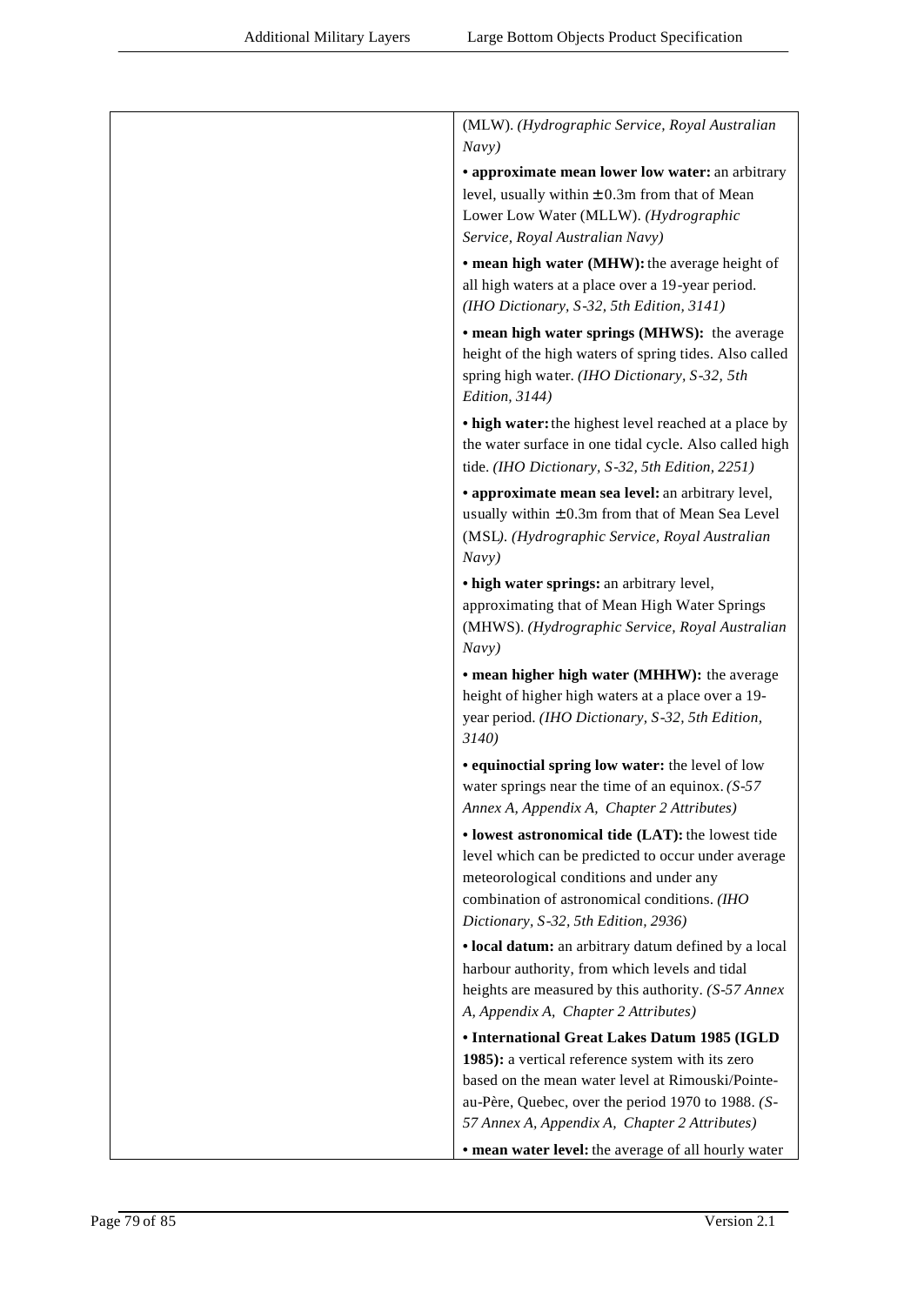|                                                                                                          | levels over the available period of record. $(S-57)$                                                                                                                                                                                 |
|----------------------------------------------------------------------------------------------------------|--------------------------------------------------------------------------------------------------------------------------------------------------------------------------------------------------------------------------------------|
|                                                                                                          | Annex A, Appendix A, Chapter 2 Attributes)                                                                                                                                                                                           |
|                                                                                                          | • lower low water large tide (LLWLT): the                                                                                                                                                                                            |
|                                                                                                          | average of the lowest low waters, one from each of<br>19 years of observations. (S-57 Annex A, Appendix                                                                                                                              |
|                                                                                                          | A, Chapter 2 Attributes)                                                                                                                                                                                                             |
|                                                                                                          | • higher high water large tide (HHWLT): the                                                                                                                                                                                          |
|                                                                                                          | average of the highest high waters, one from each of<br>19 years of observations. (S-57 Annex A, Appendix<br>A, Chapter 2 Attributes)                                                                                                |
|                                                                                                          | • nearly highest high water: an arbitrary level                                                                                                                                                                                      |
|                                                                                                          | approximating the highest water level observed at a<br>place, usually equivalent to the high water springs.<br>(S-57 Annex A, Appendix A, Chapter 2 Attributes)                                                                      |
|                                                                                                          | • highest astronomical tide (HAT): the highest<br>level which can be predicted to occur under average<br>meteorological conditions and under any<br>combination of astronomical conditions. (Adapted<br>from Admiralty Tide Tables.) |
|                                                                                                          | • mean tide level (MTL): the level mid-way                                                                                                                                                                                           |
|                                                                                                          | between one or more successive high and low                                                                                                                                                                                          |
|                                                                                                          | waters. It may be computed by averaging the four<br>tidal levels (MHWS, MHWN, MLWN and MLWS<br>or MHHW, MLHW, MHLW and MLLW) for the                                                                                                 |
|                                                                                                          | place concerned. (UKHO Tidal Branch.)                                                                                                                                                                                                |
|                                                                                                          | - Unknown                                                                                                                                                                                                                            |
|                                                                                                          | - Not Applicable                                                                                                                                                                                                                     |
|                                                                                                          | - Other                                                                                                                                                                                                                              |
| <b>Vertical Length</b>                                                                                   | metres or feet<br>Units:                                                                                                                                                                                                             |
| The effective vertical length of an object, measured                                                     | (units must be defined)                                                                                                                                                                                                              |
| from the highest (lowest) point of the object to<br>either the seabed or ground (if fixed), or the water | Resolution:<br>0.1 (metres or feet)                                                                                                                                                                                                  |
| level (if floating)                                                                                      |                                                                                                                                                                                                                                      |
| (S-57 Annex A, Appendix A, IHO Object Catalogue)                                                         |                                                                                                                                                                                                                                      |
| <b>Water Level Effect</b>                                                                                | • partly submerged at high water: partially                                                                                                                                                                                          |
| Indicates the effect of the surrounding water on the<br>object.                                          | covered and partially dry at high water. (S-57 Annex<br>A, Appendix A, Chapter 2 Attributes)                                                                                                                                         |
| (S-57 Annex A, Appendix A, Chapter 2 Attributes)                                                         | Note: not allowable for objects Impact Scour;<br>Sensor Anomaly: Underwater/awash Rock.                                                                                                                                              |
|                                                                                                          | · always dry: not covered at high water under                                                                                                                                                                                        |
|                                                                                                          | normal meteorological conditions. (S-57 Annex A,<br>Appendix A, Chapter 2 Attributes)                                                                                                                                                |
|                                                                                                          | · always under water / submerged: remains<br>covered by water at all times under average<br>meteorological conditions. (S-57 Annex A, Appendix                                                                                       |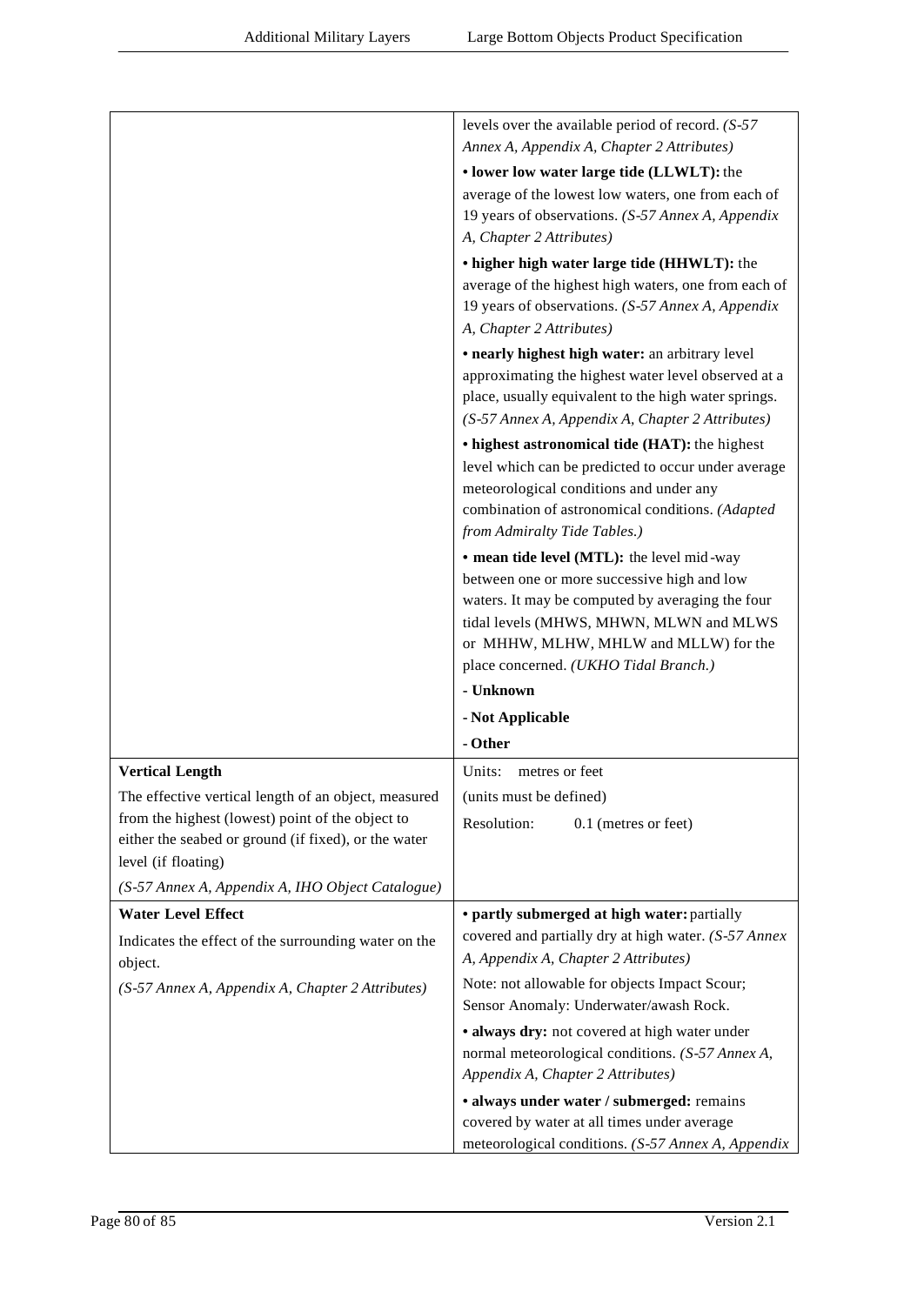| A, Chapter 2 Attributes)                                                                             |
|------------------------------------------------------------------------------------------------------|
| • covers and uncovers: expression intended to                                                        |
| indicate an area of a reef or other projection from                                                  |
| the bottom of a body of water which periodically                                                     |
| extends above and is submerged below the surface.                                                    |
| Also referred to as dries or uncovers. <i>(IHO</i> )                                                 |
| Dictionary, S-32, 5th Edition, 1111)                                                                 |
| • awash: flush with, or washed by the waves at low<br>water under average meteorological conditions. |
| (Adapted from IHO Dictionary, S-32, 5th Edition,                                                     |
| 308)                                                                                                 |
| - Unknown                                                                                            |
| - Not Applicable                                                                                     |
| - Other                                                                                              |

# **5.5.3 Relationships Between Features**

#### *5.5.3.1 Feature Dependency*

No parent child relationships exist in LBO AML

#### *5.5.3.2 Feature Association*

There is no feature association in LBO AML.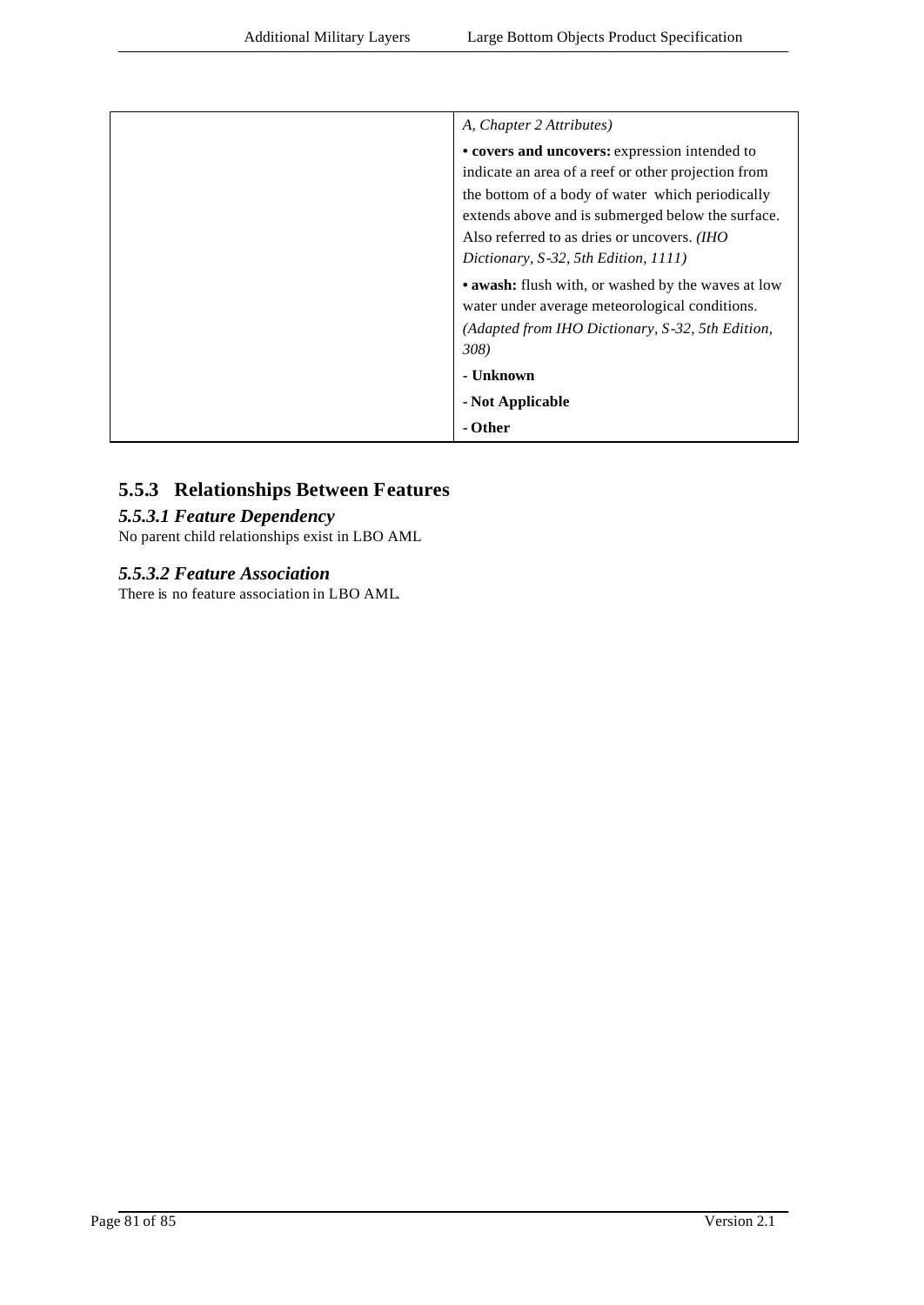# **6 DATA CAPTURE GUIDELINES**

### **6.1 CONTINUITY**

Features crossing the boundaries of digital source files or other media should be continuous whenever possible. Datasets consisting of multiple digital source files should also aim to be contiguous for consistency of display.

## **6.2 GUIDANCE ON FEATURE CODING**

The 'AML LBO Guidance on Feature Coding and Attribution' section of the carrier format annex provides guidance on the conventions that are to be used to encode features, their geometry, and associated attribution, using a relevant implementation standard.

The content of the AML LBO product is at the discretion of the producing authority, provided that the conventions described in the 'AML LBO Guidance on Feature Coding and Attribution' section of the carrier format annex are followed.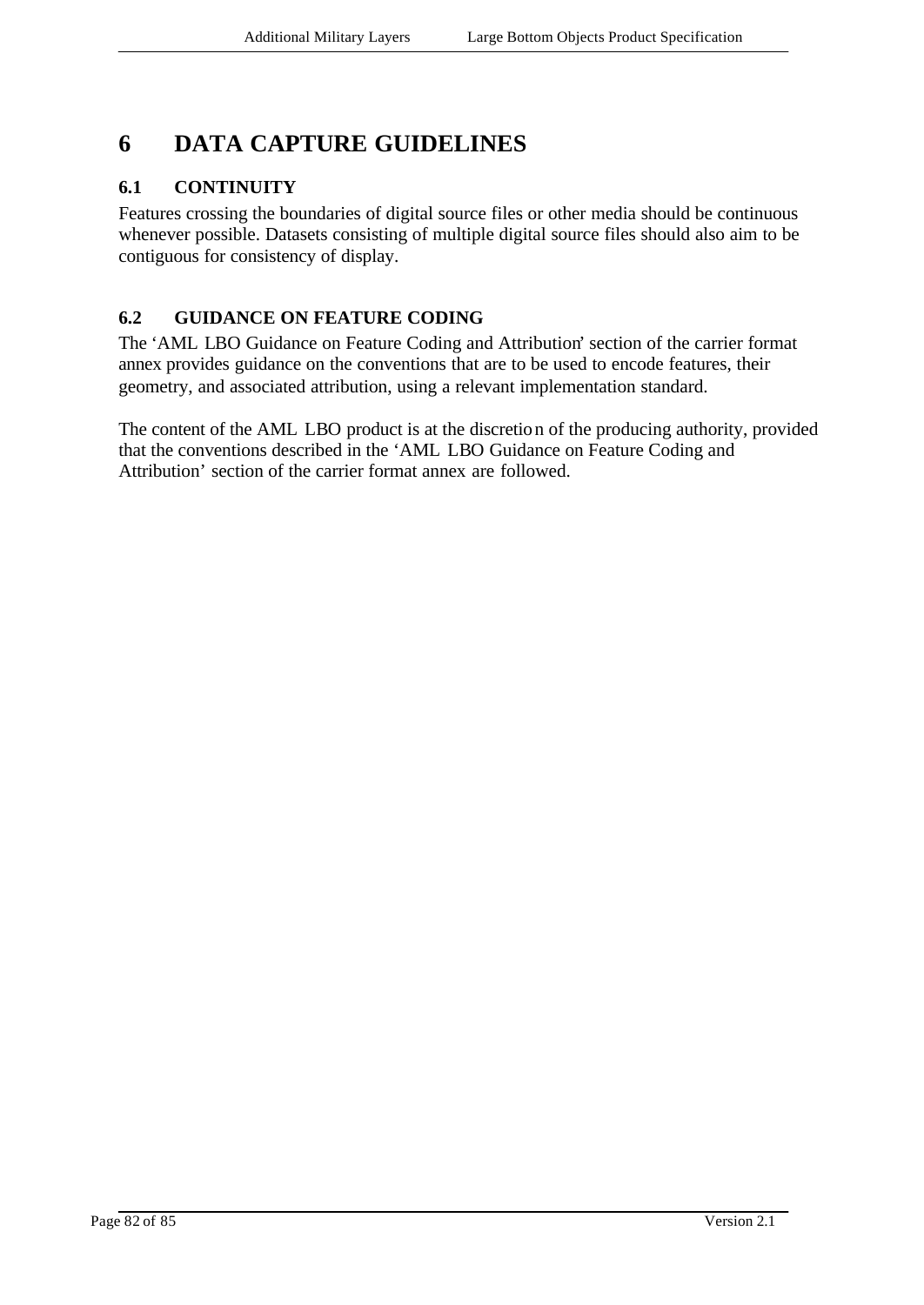# **7 DATA PRESENTATION**

### **7.1 SCOPE**

The way in which AML LBO is displayed is dependent upon an individual customer's requirement. How their systems are developed to display AML LBO data will largely be governed by the:

- environment in which the data is to be viewed
- types of products that are to be displayed with the AML product

This Product Specification is designed to support the production and supply of LBO. It does not address data presentation.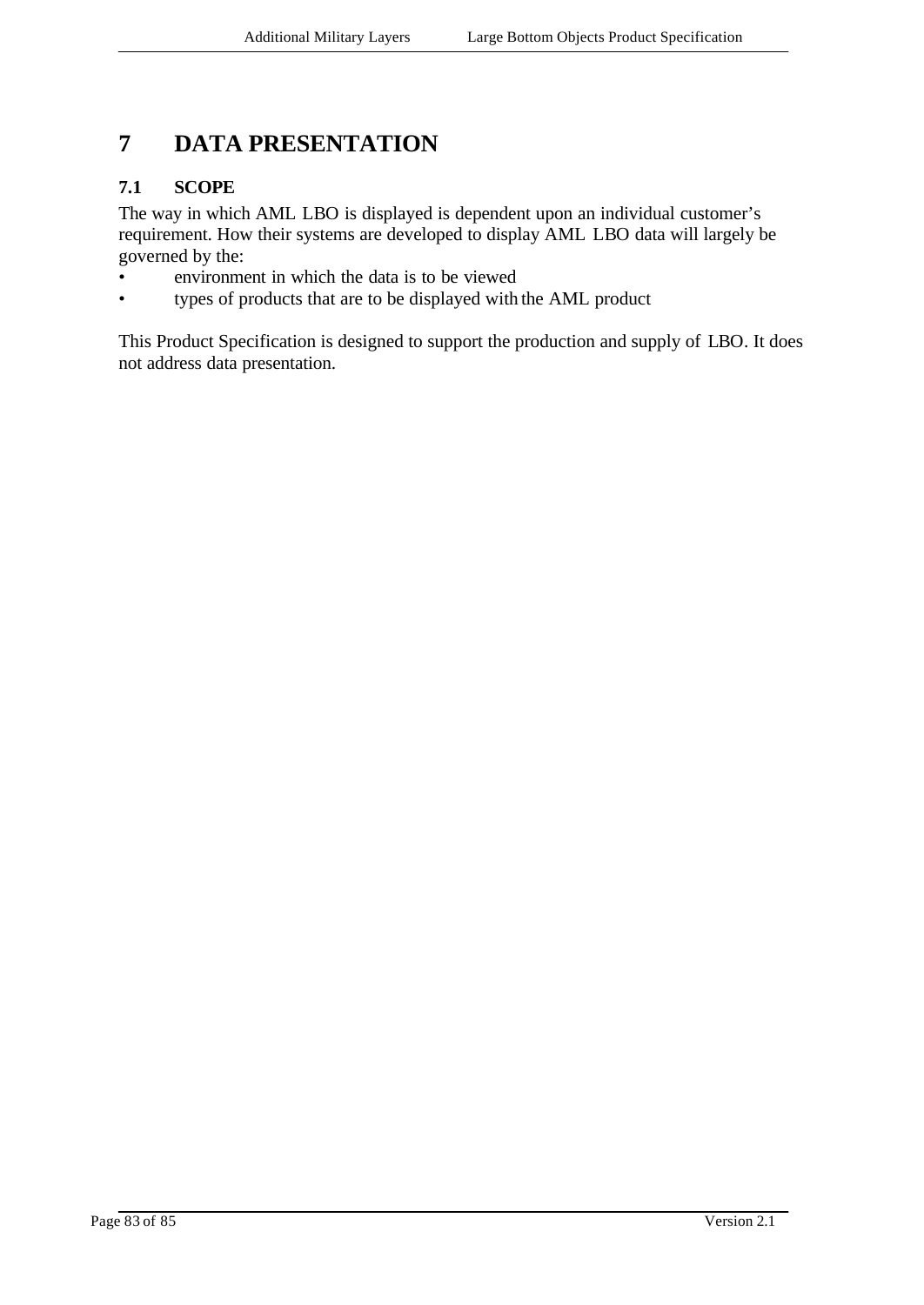# **8 PROVISION OF DATA**

### **8.1 GENERAL**

#### **8.1.1 File Format (Encapsulation)**

The file format or encapsulation is exchange standard specific.

### **8.1.2 Auxiliary Information**

All media containing AML products will contain cataloguing information regarding the coverage of the products contained within it. A complete AML catalogue is planned for future development.

#### **8.2 DISTRIBUTION MEDIA**

AML is available in the following format(s):

### • **CD-ROM**

#### • **DVD**

Other approved means of distribution will be promulgated in due course. While data must be available to users on standard media, other media/transmission means may be agreed directly between producers and recipients.

#### **8.3 VOLUME NAMING**

AML volumes (defined as packages) may contain several datasets, each from a different product specification. The volume naming convention for AML 'Packages' is not defined by AML Product Specifications.

#### **8.4 FILE NAMING**

**CD-ROM** AML file naming conforms to ISO 9660, International Standards Organisation, Information Processing - Volume and File Structure of CD-ROM for Information Interchange. See appropriate implementation annex.

#### **8.5 DIRECTORY STRUCTURE**

**CD-ROM** The directory structure conforms to ISO 9660, International Standards Organisation, Information Processing - Volume and File Structure of CD-ROM for Information Interchange. See appropriate implementation annex.

#### **8.6 ERROR DETECTION**

Datasets will undergo file integrity checks that are dependent upon the exchange standard implemented.

### **8.7 COMPRESSION**

AML products do not use compression techniques.

#### **8.8 ENCRYPTION**

All AML products are unencrypted, irrespective of security classification.

### **8.9 HARDWARE AND SOFTWARE REQUIREMENTS**

N/A.